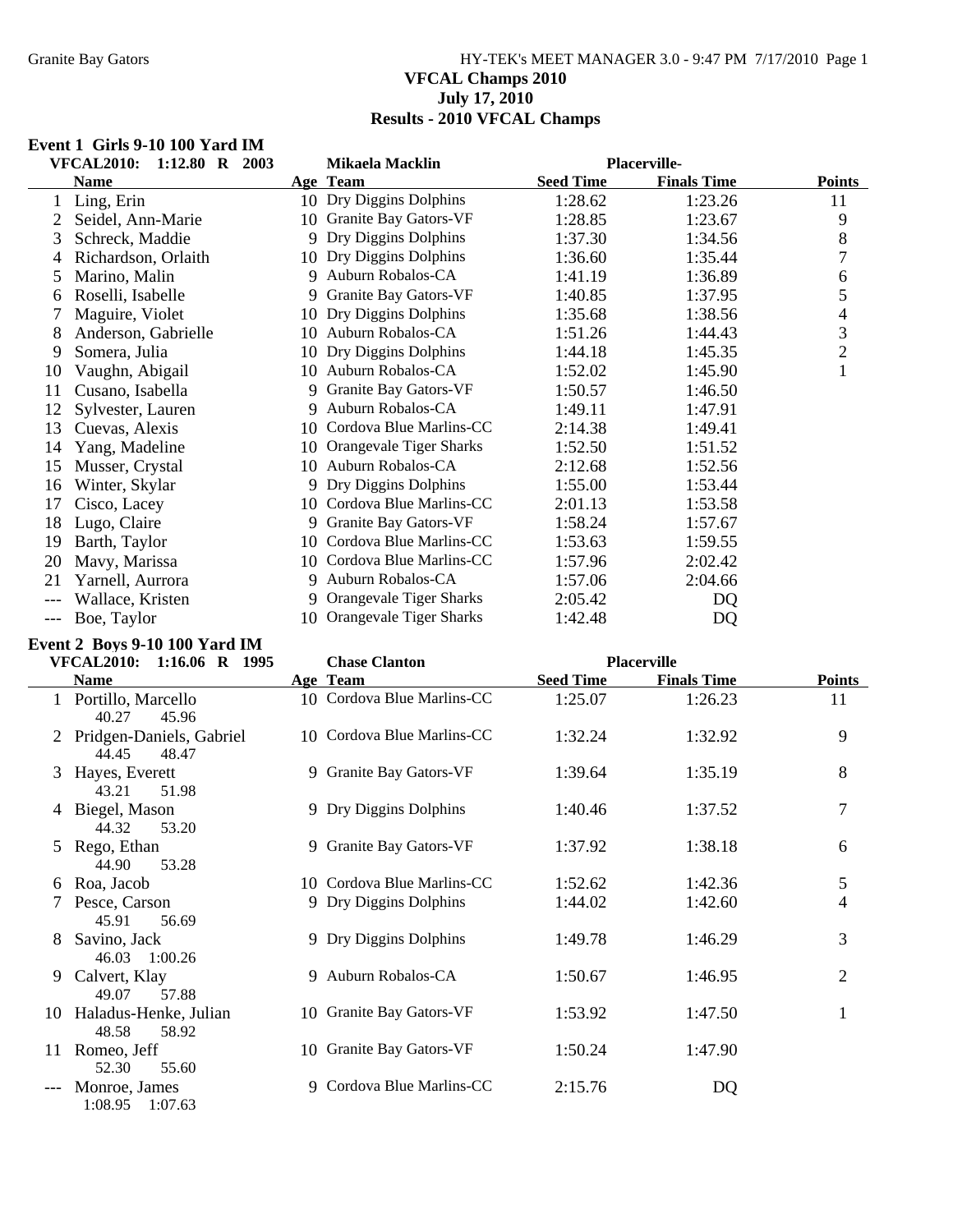# Granite Bay Gators **HY-TEK's MEET MANAGER 3.0 - 9:47 PM 7/17/2010** Page 2 **VFCAL Champs 2010 July 17, 2010 Results - 2010 VFCAL Champs**

### **(Event 2 Boys 9-10 100 Yard IM)**

| <b>Name</b>           | Age Team                  | <b>Seed Time</b> | <b>Finals Time</b> | Points |
|-----------------------|---------------------------|------------------|--------------------|--------|
| --- Montieth, Anthony | 9 Orangevale Tiger Sharks | 1:40.56          | DO                 |        |
| 1:07.49<br>53.93      |                           |                  |                    |        |
| Wenger, Stuart        | 9 Auburn Robalos-CA       | 2:09.73          | DO                 |        |
| 56.01<br>1:03.45      |                           |                  |                    |        |
| --- Porter, Ethan     | 9 Cordova Blue Marlins-CC | 1:57.49          | DO                 |        |
| 1:04.94<br>50.18      |                           |                  |                    |        |

### **Event 3 Girls 11-12 100 Yard IM**

|    | 1:07.68 R 1992<br><b>VFCAL2010:</b>      | <b>Tina Atkinson</b>       |                  | <b>Roseville</b>   |                |
|----|------------------------------------------|----------------------------|------------------|--------------------|----------------|
|    | <b>Name</b>                              | Age Team                   | <b>Seed Time</b> | <b>Finals Time</b> | <b>Points</b>  |
|    | 1 Yarnell, Annsley<br>34.09<br>41.47     | 12 Auburn Robalos-CA       | 1:16.64          | 1:15.56            | 11             |
|    | 2 Chan, Stephanie<br>36.84<br>43.84      | 12 Granite Bay Gators-VF   | 1:20.16          | 1:20.68            | 9              |
|    | 3 Ambrosia, Payton<br>37.30<br>43.85     | 12 Auburn Robalos-CA       | 1:23.15          | 1:21.15            | 8              |
|    | 4 Tracy, Katie<br>38.01<br>43.29         | 12 Auburn Robalos-CA       | 1:29.02          | 1:21.30            | $\overline{7}$ |
| 5  | Sciascia, Elizabeth<br>39.96<br>47.14    | 11 Granite Bay Gators-VF   | 1:30.99          | 1:27.10            | 6              |
| 6  | Gwin, Kourtney<br>42.64<br>44.76         | 11 Orangevale Tiger Sharks | 1:26.92          | 1:27.40            | 5              |
|    | 7 Dummett, Emily<br>40.70<br>47.01       | 12 Orangevale Tiger Sharks | 1:30.64          | 1:27.71            | $\overline{4}$ |
| 8  | Clough, Jamie<br>40.72<br>48.18          | 12 Dry Diggins Dolphins    | 1:28.47          | 1:28.90            | 3              |
|    | 9 Bennett, Elizabeth<br>50.58<br>39.68   | 11 Dry Diggins Dolphins    | 1:35.25          | 1:30.26            | $\overline{2}$ |
|    | 10 Leos, Kyra<br>41.19<br>49.46          | 12 Dry Diggins Dolphins    | 1:33.81          | 1:30.65            | $\mathbf{1}$   |
|    | 11 Moore, Maggie<br>39.27<br>51.50       | 11 Auburn Robalos-CA       | 1:39.81          | 1:30.77            |                |
|    | 12 Caravella, Danielle<br>44.09<br>48.65 | 12 Orangevale Tiger Sharks | 1:31.61          | 1:32.74            |                |
| 13 | Spokely, Annika<br>43.55<br>49.72        | 11 Auburn Robalos-CA       | 1:43.02          | 1:33.27            |                |
|    | 14 Reynolds, Macey<br>45.61<br>52.20     | 11 Cordova Blue Marlins-CC | 1:39.88          | 1:37.81            |                |
|    | 15 Fuller, Kate<br>46.86<br>51.45        | 12 Orangevale Tiger Sharks | 1:38.46          | 1:38.31            |                |
|    | 16 Mawacke, Lisette<br>55.88<br>44.27    | 11 Cordova Blue Marlins-CC | 1:41.88          | 1:40.15            |                |
|    | 17 Borchardt, Chantal<br>52.07 1:04.52   | 12 Cordova Blue Marlins-CC | 2:05.46          | 1:56.59            |                |
|    | --- Thomas, Macayla<br>43.98<br>34.12    | 11 Granite Bay Gators-VF   | 1:18.10          | DQ                 |                |
|    | Klausing, Summer<br>47.46<br>53.76       | 12 Dry Diggins Dolphins    | 1:42.79          | DQ                 |                |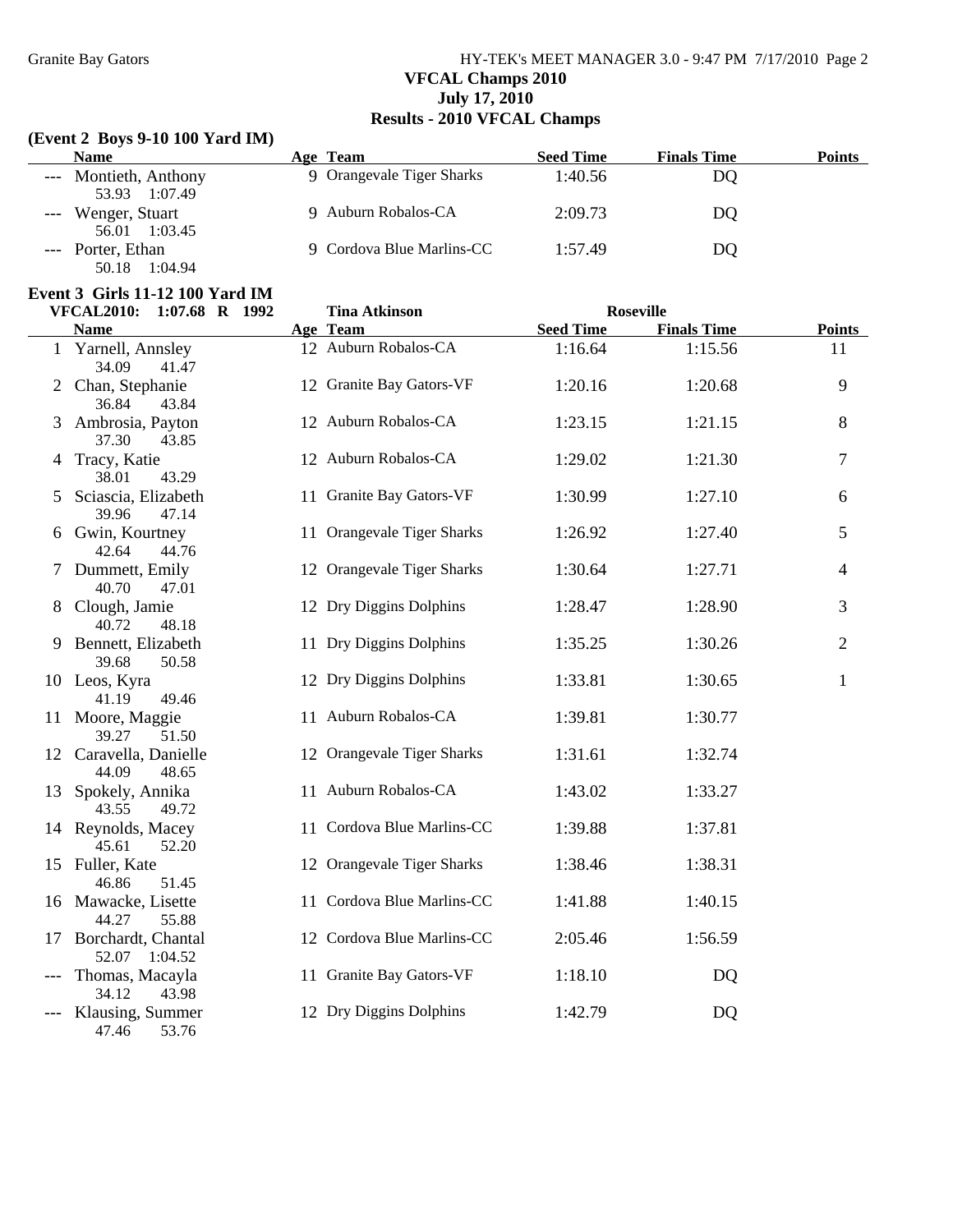### Granite Bay Gators **HY-TEK's MEET MANAGER 3.0 - 9:47 PM 7/17/2010** Page 3 **VFCAL Champs 2010 July 17, 2010 Results - 2010 VFCAL Champs**

### **Event 4 Boys 11-12 100 Yard IM**

|   | <b>VFCAL2010:</b><br>$1:02.82$ R $2001$    | <b>Jarrett Rader</b>       | <b>Dolphins</b>                        |                |
|---|--------------------------------------------|----------------------------|----------------------------------------|----------------|
|   | <b>Name</b>                                | Age Team                   | <b>Seed Time</b><br><b>Finals Time</b> | <b>Points</b>  |
|   | 1 Hughes, Sean<br>33.01<br>40.48           | 12 Orangevale Tiger Sharks | 1:15.08<br>1:13.49                     | 11             |
|   | 2 Casperite, Zach<br>33.48<br>40.49        | 12 Auburn Robalos-CA       | 1:15.29<br>1:13.97                     | 9              |
|   | 3 DeBortoli, Bryan<br>34.33<br>41.84       | 11 Granite Bay Gators-VF   | 1:16.78<br>1:16.17                     | 8              |
|   | 4 Granat, Tommy<br>36.14<br>41.31          | 12 Auburn Robalos-CA       | 1:21.00<br>1:17.45                     | 7              |
| 5 | Guthrie, Kyle<br>37.90<br>43.25            | 12 Cordova Blue Marlins-CC | 1:20.60<br>1:21.15                     | 6              |
|   | 6 Stumbaugh, Parker<br>39.02<br>45.13      | 11 Dry Diggins Dolphins    | 1:27.79<br>1:24.15                     | 5              |
|   | 7 Cozad, Waylen<br>39.04<br>45.14          | 11 Auburn Robalos-CA       | 1:25.87<br>1:24.18                     | 4              |
|   | 8 Boe, Joshua<br>38.15<br>48.47            | 12 Orangevale Tiger Sharks | 1:26.79<br>1:26.62                     | 3              |
|   | 9 Genetti, Cameron<br>40.50<br>46.15       | 12 Granite Bay Gators-VF   | 1:30.83<br>1:26.65                     | $\overline{2}$ |
|   | 10 Lomatchinski, Anthony<br>40.69<br>48.25 | 12 Dry Diggins Dolphins    | 1:33.46<br>1:28.94                     | $\mathbf{1}$   |
|   | 11 Byars, Ryan<br>42.05<br>52.28           | 11 Granite Bay Gators-VF   | 1:38.79<br>1:34.33                     |                |
|   | 12 Watkins, Noah<br>44.90<br>54.76         | 11 Dry Diggins Dolphins    | 1:48.26<br>1:39.66                     |                |
|   | 13 Kambe, Thomas<br>46.89<br>53.58         | 11 Granite Bay Gators-VF   | 1:40.47<br>1:44.92                     |                |
|   | 14 Bradley, Nicholas<br>50.27<br>51.09     | 12 Dry Diggins Dolphins    | 1:57.04<br>1:41.36                     |                |
|   | 15 Moore, Logan<br>51.44<br>50.51          | 11 Auburn Robalos-CA       | 1:45.77<br>1:41.95                     |                |
|   | McCann, Thomas<br>50.06 1:00.69            | 12 Dry Diggins Dolphins    | 1:43.86<br>DQ                          |                |

# **Event 5 Girls 13-14 100 Yard IM**

| $1:04.02$ R $2005$<br>VFCAL2010:        | <b>Lauren Clifford</b>   |                  | <b>Placerville</b> |               |
|-----------------------------------------|--------------------------|------------------|--------------------|---------------|
| <b>Name</b>                             | Age Team                 | <b>Seed Time</b> | <b>Finals Time</b> | <b>Points</b> |
| 1 Tiedemann, Ellen<br>30.98<br>38.69    | 14 Dry Diggins Dolphins  | 1:11.57          | 1:09.67            | 11            |
| 2 LeBaron, Hannah<br>38.73<br>33.56     | 14 Granite Bay Gators-VF | 1:15.05          | 1:12.29            | 9             |
| Wirth, Bridget<br>3<br>39.93<br>33.87   | 14 Granite Bay Gators-VF | 1:12.66          | 1:13.80            | 8             |
| Tracy, Anne<br>4<br>33.95<br>41.02      | 14 Auburn Robalos-CA     | 1:16.77          | 1:14.97            | 7             |
| 5 Daley, Christina<br>41.58<br>34.17    | 13 Granite Bay Gators-VF | 1:19.50          | 1:15.75            | 6             |
| Vivaldi, Colleen<br>6<br>34.53<br>42.17 | 13 Granite Bay Gators-VF | 1:21.84          | 1:16.70            | 5             |
| Sims, Allison<br>32.32<br>44.76         | 14 Granite Bay Gators-VF | 1:17.33          | 1:17.08            | 4             |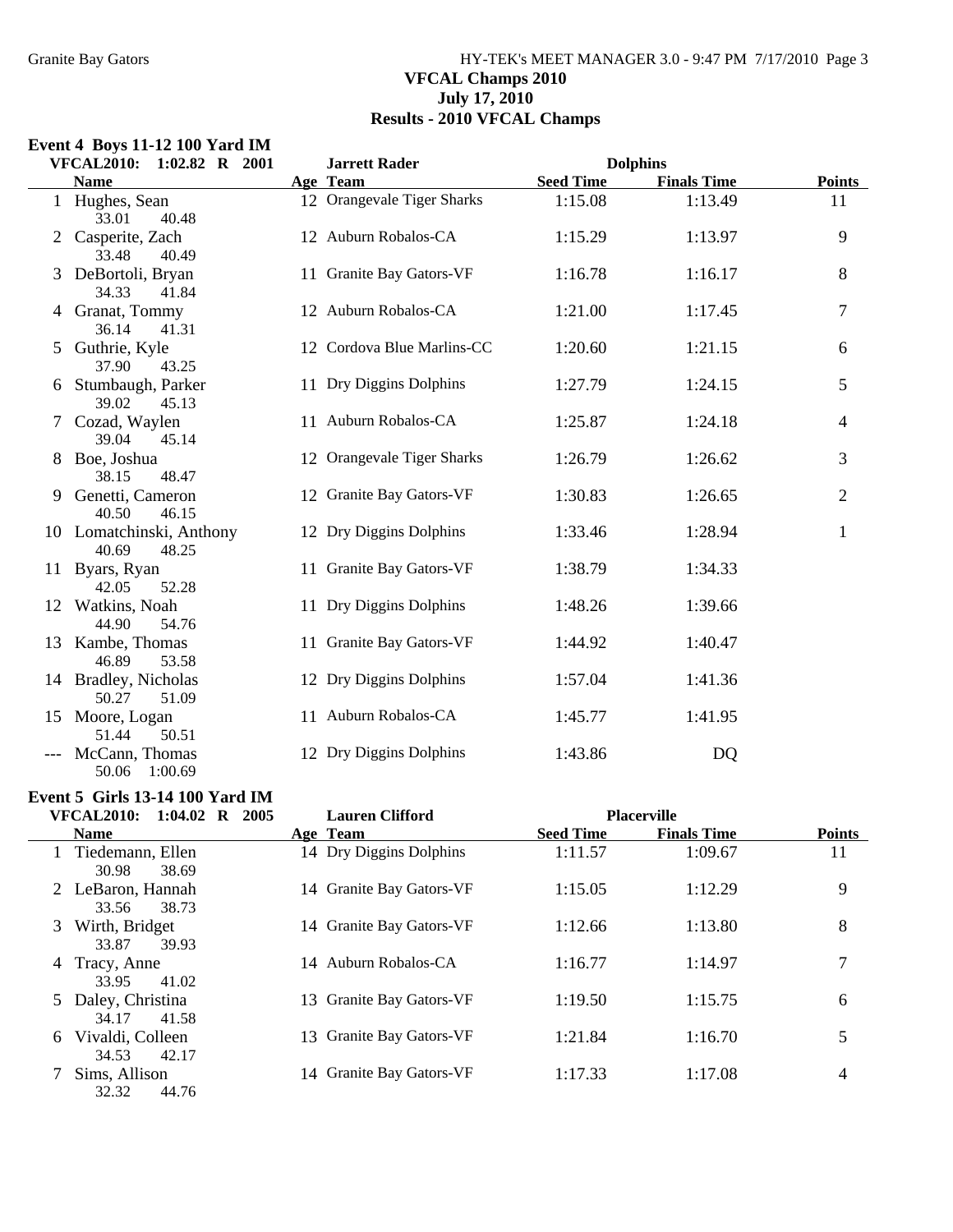# Granite Bay Gators **HY-TEK's MEET MANAGER 3.0 - 9:47 PM 7/17/2010** Page 4 **VFCAL Champs 2010 July 17, 2010 Results - 2010 VFCAL Champs**

### **(Event 5 Girls 13-14 100 Yard IM)**

|    | <b>Name</b>                                                                  | Age Team                         | <b>Seed Time</b>            | <b>Finals Time</b>            | <b>Points</b>       |
|----|------------------------------------------------------------------------------|----------------------------------|-----------------------------|-------------------------------|---------------------|
|    | 8 Huston, Carly<br>35.10<br>42.60                                            | 14 Auburn Robalos-CA             | 1:17.77                     | 1:17.70                       | 3                   |
| 9  | Conner, Karrisa<br>34.46<br>43.98                                            | 14 Granite Bay Gators-VF         | 1:22.13                     | 1:18.44                       | $\overline{2}$      |
|    | 10 Huber, Jessica<br>35.70<br>43.42                                          | 14 Granite Bay Gators-VF         | 1:22.14                     | 1:19.12                       | $\mathbf{1}$        |
| 11 | Ittner, Maddison<br>34.58<br>45.30                                           | 14 Auburn Robalos-CA             | 1:20.71                     | 1:19.88                       |                     |
| 12 | Sturgeon, Megan<br>37.81<br>44.49                                            | 14 Dry Diggins Dolphins          | 1:23.09                     | 1:22.30                       |                     |
| 13 | Valtman, Stefany<br>36.27<br>46.58                                           | 14 Orangevale Tiger Sharks       | 1:26.34                     | 1:22.85                       |                     |
|    | 14 Negrete, Alexa<br>37.16<br>46.21                                          | 13 Orangevale Tiger Sharks       | 1:22.46                     | 1:23.37                       |                     |
| 15 | Northam, Sara<br>38.41<br>46.20                                              | 14 Granite Bay Gators-VF         | 1:25.30                     | 1:24.61                       |                     |
| 16 | Sprowl, Karlee<br>39.86<br>46.68                                             | 14 Auburn Robalos-CA             | 1:22.94                     | 1:26.54                       |                     |
|    | --- Perry, Dani                                                              | 14 Auburn Robalos-CA             | 1:19.46                     | <b>NS</b>                     |                     |
|    | Event 6 Boys 13-14 100 Yard IM                                               |                                  |                             |                               |                     |
|    | <b>VFCAL2010:</b><br>59.33 R 2005                                            | <b>Spencer Hamby</b>             |                             | <b>Granite Bay</b>            |                     |
|    | <b>Name</b><br>1 Giuliani, Kellen                                            | Age Team<br>14 Auburn Robalos-CA | <b>Seed Time</b><br>1:04.00 | <b>Finals Time</b><br>1:06.26 | <b>Points</b><br>11 |
|    | 29.28<br>36.98                                                               |                                  |                             |                               |                     |
|    | Schnuelle, Brandon<br>31.53<br>35.86                                         | 13 Granite Bay Gators-VF         | 1:08.93                     | 1:07.39                       | 9                   |
|    | Vas Dias, Kevin<br>32.07<br>36.48                                            | 14 Granite Bay Gators-VF         | 1:08.87                     | 1:08.55                       | 8                   |
|    | 4 Kemper, Keaton<br>34.39<br>34.41                                           | 14 Cordova Blue Marlins-CC       | 1:10.15                     | 1:08.80                       | 7                   |
|    | Colford, Alex<br>36.18<br>38.31                                              | 13 Cordova Blue Marlins-CC       | 1:15.25                     | 1:14.49                       | 6                   |
| 6  | Verbitsky, Sean<br>34.23<br>40.78                                            | 14 Dry Diggins Dolphins          | 1:19.25                     | 1:15.01                       | 5                   |
|    | Moore, Nicholas<br>35.05<br>42.08                                            | 13 Auburn Robalos-CA             | 1:21.29                     | 1:17.13                       | 4                   |
|    | 8 Bath, David<br>34.12<br>44.43                                              | 14 Dry Diggins Dolphins          | 1:19.17                     | 1:18.55                       | 3                   |
|    | 9 Poczobutt, Jonah<br>35.75<br>46.48                                         | 14 Granite Bay Gators-VF         | 1:23.09                     | 1:22.23                       | $\mathbf{2}$        |
|    | 10 Tuttle, Preston<br>44.99<br>42.13                                         | 14 Auburn Robalos-CA             | 1:30.17                     | 1:27.12                       | $\mathbf{1}$        |
|    | 11 Asbenson, Rydell<br>42.28<br>45.48                                        | 13 Orangevale Tiger Sharks       | 1:27.63                     | 1:27.76                       |                     |
|    | <b>Event 7 Girls 15-18 100 Yard IM</b><br><b>VECAT 2010.</b> 1.01.00 D. 2005 | $A$ allam $\overline{M}$ amla    |                             | $\mathbf{H}$ . Then           |                     |

| VFCAL2010: 1:01.80 R             | 2005<br><b>Ashley Waylon</b> |                  | <b>Granite Bay</b> |               |
|----------------------------------|------------------------------|------------------|--------------------|---------------|
| <b>Name</b>                      | Age Team                     | <b>Seed Time</b> | <b>Finals Time</b> | <b>Points</b> |
| Wenger, Charla<br>29.72<br>36.51 | 17 Auburn Robalos-CA         | 1:07.95          | 1:06.23            |               |
| Hagans, Jerra<br>31.03<br>36.32  | 16 Granite Bay Gators-VF     | 1:08.00          | 1:07.35            |               |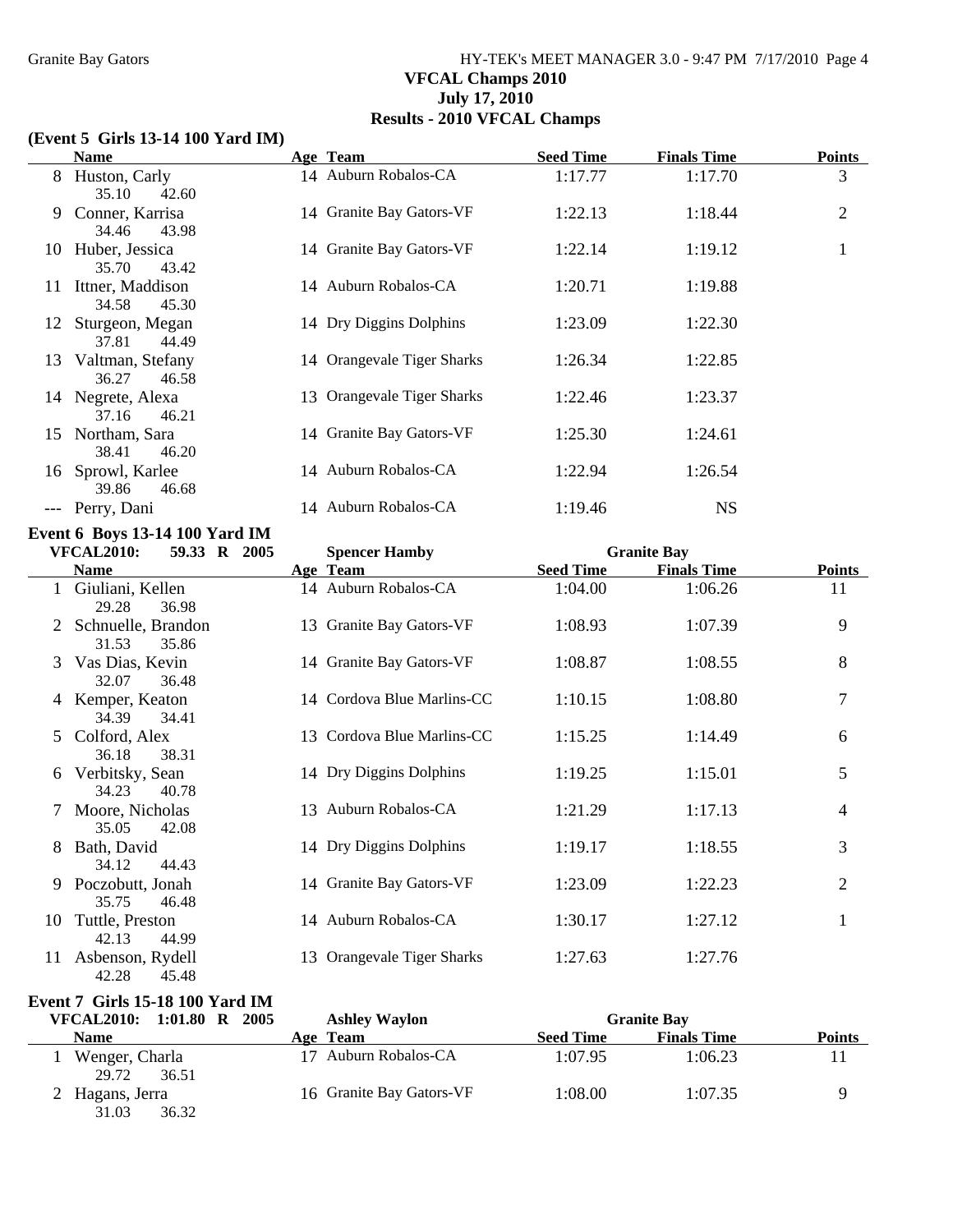## Granite Bay Gators **HY-TEK's MEET MANAGER 3.0 - 9:47 PM 7/17/2010** Page 5 **VFCAL Champs 2010 July 17, 2010 Results - 2010 VFCAL Champs**

### **(Event 7 Girls 15-18 100 Yard IM)**

|    | <b>Name</b>                            | Age Team                   | <b>Seed Time</b> | <b>Finals Time</b> | <b>Points</b>  |
|----|----------------------------------------|----------------------------|------------------|--------------------|----------------|
|    | 3 Hayes, Jessica<br>31.41<br>36.80     | 17 Granite Bay Gators-VF   | 1:09.86          | 1:08.21            | 8              |
|    | 4 O'Connor, Brenda<br>32.67<br>37.04   | 18 Cordova Blue Marlins-CC | 1:11.82          | 1:09.71            | $\tau$         |
| 5  | Jones, Alyssa<br>32.91<br>36.87        | 18 Auburn Robalos-CA       | 1:10.71          | 1:09.78            | 6              |
|    | Clough, Jessica<br>38.46<br>32.91      | 15 Dry Diggins Dolphins    | 1:09.97          | 1:11.37            | 5              |
|    | Schnuelle, Nicole<br>32.08<br>39.36    | 15 Granite Bay Gators-VF   | 1:12.88          | 1:11.44            | $\overline{4}$ |
|    | Hurwitt, Kaitlyn<br>32.86<br>38.62     | 18 Dry Diggins Dolphins    | 1:13.41          | 1:11.48            | 3              |
| 9. | Williams, Jenna<br>32.95<br>39.29      | 17 Dry Diggins Dolphins    | 1:11.76          | 1:12.24            | $\overline{2}$ |
|    | 10 Northam, Jessica<br>33.08<br>39.21  | 16 Granite Bay Gators-VF   | 1:17.10          | 1:12.29            | $\mathbf{1}$   |
| 11 | Tiedemann, Lauren<br>32.45<br>40.63    | 18 Dry Diggins Dolphins    | 1:12.23          | 1:13.08            |                |
|    | 12 Fitzgerald, Erin<br>31.86<br>41.56  | 18 Granite Bay Gators-VF   | 1:13.53          | 1:13.42            |                |
|    | 13 Illich, BriAnne<br>34.12<br>39.32   | 17 Dry Diggins Dolphins    | 1:13.82          | 1:13.44            |                |
|    | 14 Ganzert, Shelby<br>38.31<br>35.19   | 15 Dry Diggins Dolphins    | 1:15.03          | 1:13.50            |                |
|    | 15 Stumbaugh, Brooke<br>34.28<br>40.36 | 17 Dry Diggins Dolphins    | 1:14.59          | 1:14.64            |                |
|    | 16 Clark, Chantel<br>33.59<br>41.22    | 17 Orangevale Tiger Sharks | 1:14.81          | 1:14.81            |                |
|    | 17 Randall, Kara<br>32.46<br>42.38     | 17 Dry Diggins Dolphins    | 1:14.83          | 1:14.84            |                |
|    | 18 Engel, Audrey<br>40.88<br>35.42     | 15 Cordova Blue Marlins-CC | 1:17.86          | 1:16.30            |                |
|    | 19 Jones, Kiersten<br>36.13<br>40.58   | 15 Auburn Robalos-CA       | 1:16.10          | 1:16.71            |                |
|    | 20 Mayhew, Michaela<br>36.02<br>41.28  | 15 Granite Bay Gators-VF   | 1:16.63          | 1:17.30            |                |
|    | 21 Farrell, Emma<br>36.21<br>41.81     | 15 Granite Bay Gators-VF   | 1:17.84          | 1:18.02            |                |
| 22 | Graves, Katie<br>35.57<br>42.79        | 17 Granite Bay Gators-VF   | 1:18.46          | 1:18.36            |                |
| 23 | Hayes, Marissa<br>36.10<br>42.38       | 15 Granite Bay Gators-VF   | 1:17.98          | 1:18.48            |                |
| 24 | Rheault, Lynnette<br>36.90<br>43.05    | 16 Cordova Blue Marlins-CC | 1:18.58          | 1:19.95            |                |
| 25 | Brunkhorst, Pamela<br>37.92<br>46.18   | 15 Granite Bay Gators-VF   | 1:26.99          | 1:24.10            |                |
| 26 | Andrus, Madsion<br>38.92<br>47.14      | 16 Cordova Blue Marlins-CC | 1:27.95          | 1:26.06            |                |
| 27 | Barker, Asriel<br>40.29<br>46.66       | 16 Cordova Blue Marlins-CC | 1:23.59          | 1:26.95            |                |
|    | Turley, Shelby<br>45.23<br>54.09       | 15 Cordova Blue Marlins-CC | 1:33.29          | DQ                 |                |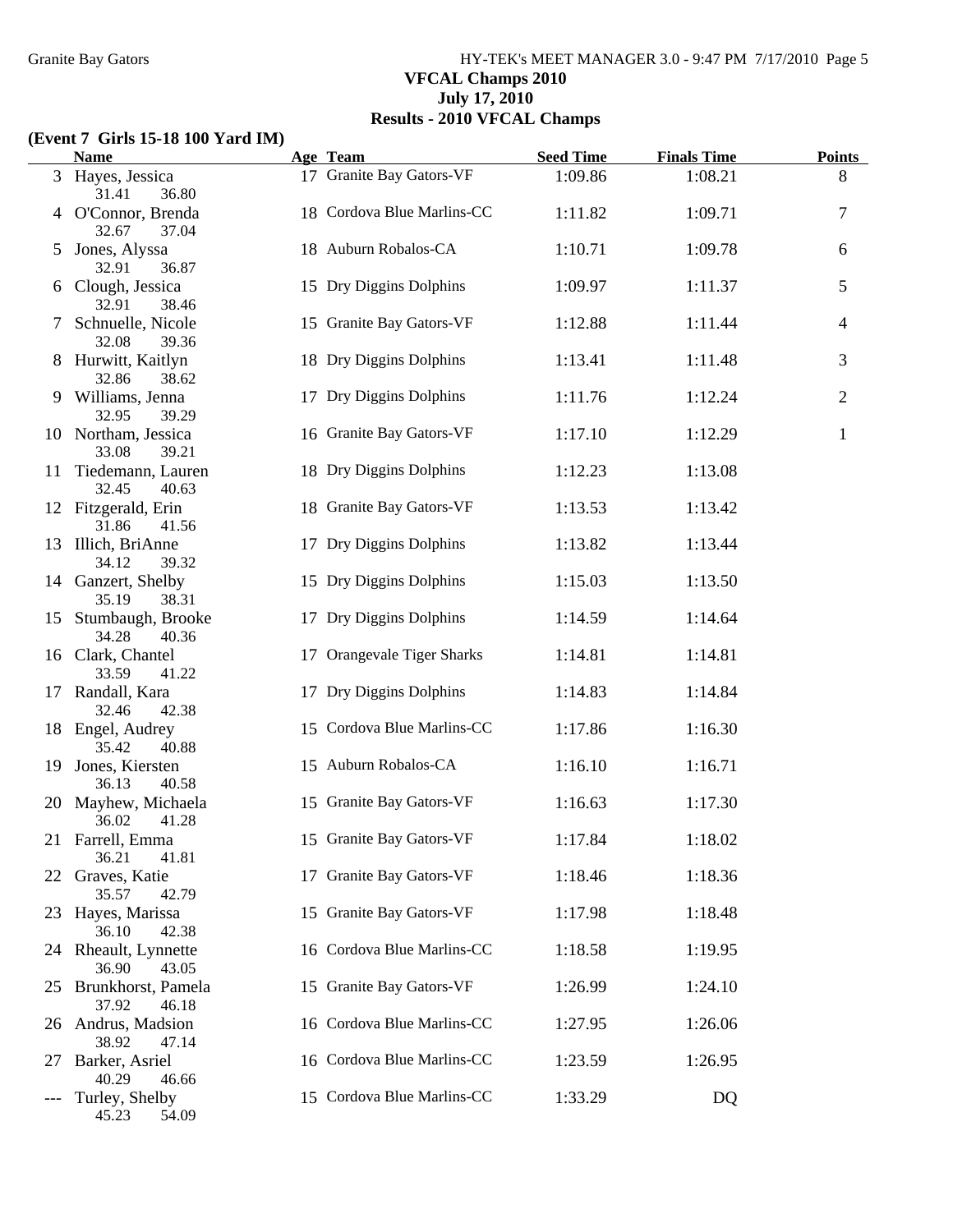### Granite Bay Gators **HY-TEK's MEET MANAGER 3.0 - 9:47 PM 7/17/2010** Page 6 **VFCAL Champs 2010 July 17, 2010 Results - 2010 VFCAL Champs**

### **Event 8 Boys 15-18 100 Yard IM**

|   | <b>VFCAL2010:</b><br>55.42 R 2005     | <b>Brian Richards</b>      |                  | Auburn             |                |
|---|---------------------------------------|----------------------------|------------------|--------------------|----------------|
|   | <b>Name</b>                           | Age Team                   | <b>Seed Time</b> | <b>Finals Time</b> | <b>Points</b>  |
|   | 1 Smith, Sean<br>25.16<br>30.47       | 18 Granite Bay Gators-VF   | 59.08            | 55.63              | 11             |
| 2 | Tracy, Nate<br>26.24<br>30.47         | 18 Auburn Robalos-CA       | 59.77            | 56.71              | 9              |
|   | 3 Maryatt, Austin<br>26.77<br>31.67   | 17 Granite Bay Gators-VF   | 57.31            | 58.44              | 8              |
|   | 4 Cunha, Robert<br>26.92<br>32.36     | 17 Granite Bay Gators-VF   | 1:03.19          | 59.28              | 7              |
|   | 5 Barney, Kyle<br>28.18<br>31.58      | 15 Auburn Robalos-CA       | 1:02.41          | 59.76              | 6              |
|   | 6 Hull, Andrew<br>27.07<br>33.22      | 18 Dry Diggins Dolphins    | 1:01.13          | 1:00.29            | 5              |
|   | 7 Cannon, Tyler<br>29.05<br>33.18     | 16 Granite Bay Gators-VF   | 1:02.22          | 1:02.23            | 4              |
| 8 | Stumbaugh, Carson<br>28.75<br>33.87   | 15 Dry Diggins Dolphins    | 1:02.63          | 1:02.62            | 3              |
|   | 9 Perry, Ryan<br>28.39<br>34.57       | 17 Cordova Blue Marlins-CC | 1:04.09          | 1:02.96            | $\overline{2}$ |
|   | 10 LeBaron, Rodrick<br>31.29<br>31.90 | 16 Granite Bay Gators-VF   | 1:03.11          | 1:03.19            | $\mathbf{1}$   |
|   | 11 Vigeant, Maxwell<br>28.28<br>34.94 | 15 Granite Bay Gators-VF   | 1:03.89          | 1:03.22            |                |
|   | 12 Morgan, Mason<br>28.87<br>34.94    | 18 Orangevale Tiger Sharks | 1:05.17          | 1:03.81            |                |
|   | 13 Meigs, Will<br>28.42<br>35.84      | 15 Dry Diggins Dolphins    | 1:04.40          | 1:04.26            |                |
|   | 14 Bouck, Alex<br>30.22<br>34.20      | 17 Granite Bay Gators-VF   | 1:06.60          | 1:04.42            |                |
|   | 15 Bowen, Bryce<br>30.81<br>35.23     | 16 Dry Diggins Dolphins    | 1:06.56          | 1:06.04            |                |
|   | 16 Vas Dias, Ryan<br>31.39<br>35.12   | 17 Granite Bay Gators-VF   | 1:07.26          | 1:06.51            |                |
|   | 17 Hannan, Benett<br>30.86<br>36.57   | 18 Orangevale Tiger Sharks | 1:07.86          | 1:07.43            |                |
|   | 18 Martin, Neil<br>36.95<br>31.28     | 15 Granite Bay Gators-VF   | 1:08.57          | 1:08.23            |                |
|   | 19 Daley, Ryan<br>31.43<br>37.40      | 16 Granite Bay Gators-VF   | 1:09.71          | 1:08.83            |                |

#### **Event 9 Girls 6 & Under 100 Yard Freestyle Relay VFCAL2010: 1:19.91 R 1998**

#### **Garton, Adkins, Slagle, Stover**

| Team                                                                 | Relav                  | <b>Seed Time</b>              | <b>Finals Time</b>               | <b>Points</b> |
|----------------------------------------------------------------------|------------------------|-------------------------------|----------------------------------|---------------|
| <b>Granite Bay Gators-VF</b>                                         | А                      | 1:37.16                       | 1:38.81                          | 21            |
| 1) Huber, Julia 6<br>51.14<br>47.67                                  | 2) Thomas, Lauren 6    | 3) Shellaberger, Allie 6      | 4) Quilala, Natalie 6            |               |
| 2 Dry Diggins Dolphins<br>1) Brewster, Tiffany 6<br>1:11.73<br>45.51 | А<br>2) Dickson, Jia 6 | 1:51.24<br>3) Somera, Jayla 6 | 1:57.24<br>4) Schreck, Calista 5 |               |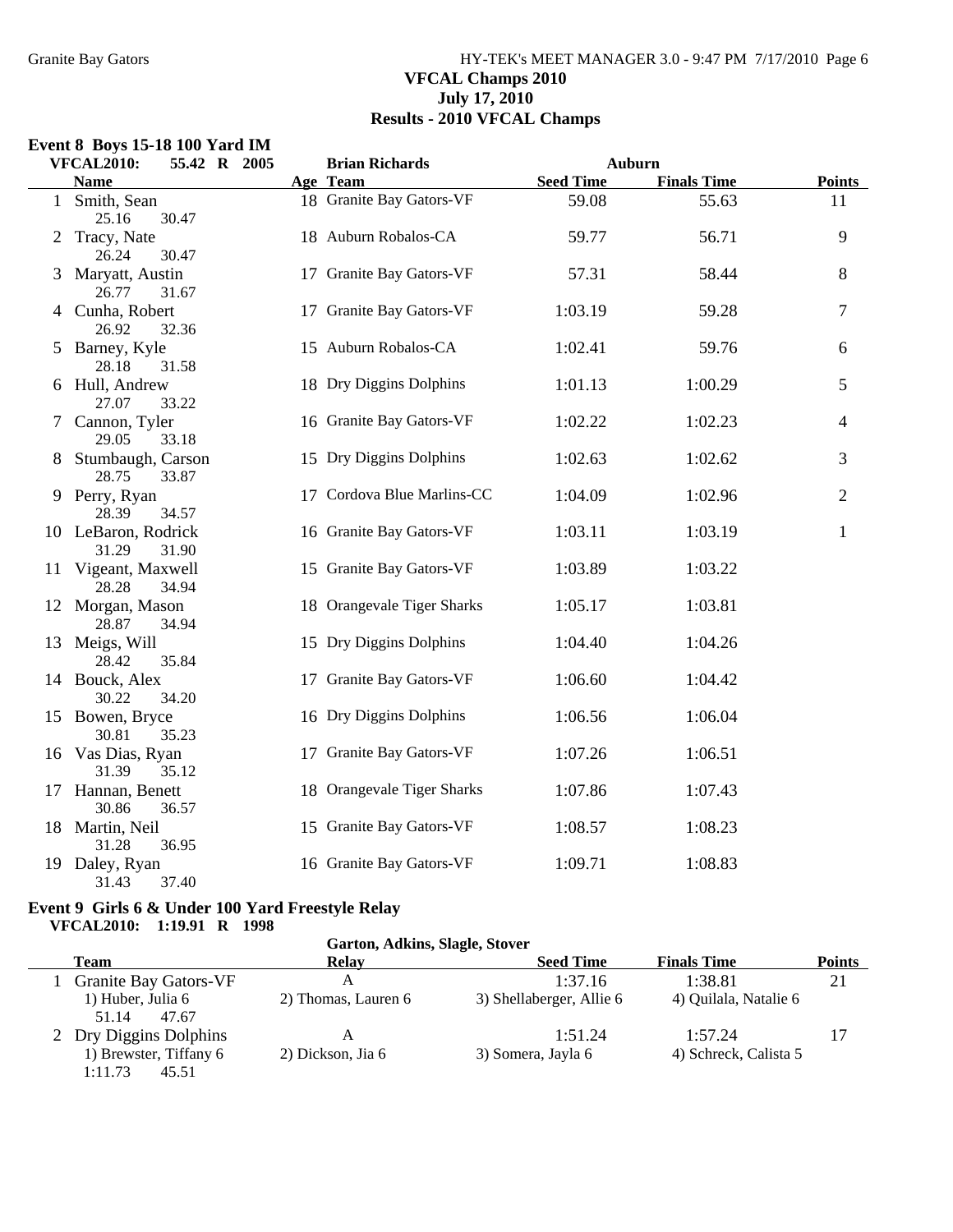### Granite Bay Gators **HY-TEK's MEET MANAGER 3.0 - 9:47 PM 7/17/2010** Page 7 **VFCAL Champs 2010 July 17, 2010 Results - 2010 VFCAL Champs**

### **(Event 9 Girls 6 & Under 100 Yard Freestyle Relay)**

| <b>Team</b>                                    | Relay                  | <b>Seed Time</b>          | <b>Finals Time</b>       | <b>Points</b> |
|------------------------------------------------|------------------------|---------------------------|--------------------------|---------------|
| Cordova Blue Marlins-CC<br>3                   | A                      | 1:50.76                   | 2:04.51                  | 15            |
| 1) Grino, Nina 6<br>42.78 1:21.73              | 2) Fletcher, Katie 5   | 3) Coleman, Audrey 6      | 4) La Madrid, Ellicia 6  |               |
| <b>Granite Bay Gators-VF</b>                   | B                      | 1:55.66                   | 2:06.80                  | 13            |
| 1) Hansen, Gracie 5<br>1:11.50<br>55.30        | 2) Carver, Kate 6      | 3) Hogenboom, Natalie 6   | 4) Onuaguluchi, Keneya 6 |               |
| Granite Bay Gators-VF<br>5                     | C                      | 2:13.10                   | 2:10.10                  | 11            |
| 1) Lugo, Elise $6$<br>1:07.60<br>1:02.50       | 2) Borges, Kathryn 4   | 3) Hartman, Trista 6      | 4) Caulfield, Kerri 5    |               |
| Orangevale Tiger Sharks<br>6                   | A                      | 2:22.37                   | 2:19.80                  | 9             |
| 1) Watson, Erica 6<br>$1:17.26$ $1:02.54$      | 2) Jenness, Victoria 6 | 3) Baade, Chloe 6         | 4) Anderson, Madison 6   |               |
| Cordova Blue Marlins-CC                        | B                      | 2:11.50                   | 2:23.42                  |               |
| 1) Waite-Kerns, Jaellian 6<br>1:23.78<br>59.64 | 2) Voss, Jenna 5       | 3) Villafuerte, Roxy 6    | 4) Garner, Larisa 5      |               |
| <b>Orangevale Tiger Sharks</b><br>8            | B                      | 2:50.03                   | 2:41.76                  | 5             |
| 1) Bardasian, Brooklynn 6<br>1:17.30 1:24.46   | 2) Montieth, Sydney 6  | 3) Martinoni, Alexandra 5 | 4) Kliewer, Shay 5       |               |
| Dry Diggins Dolphins<br>9.                     | B                      | 3:07.50                   | 3:08.05                  | 3             |
| 1) Barsotti, Mia 4<br>1:50.24 1:17.81          | 2) Yost, Betsy 4       | 3) Bumgarner, Fiona 6     | 4) Folsom, Elisha 6      |               |

#### **Event 10 Boys 6 & Under 100 Yard Freestyle Relay VFCAL2010: 1:16.72 R 1992**

| Lausmann, Morrison, Tyrrell, Steffens |                                          |                        |                        |                      |                |  |
|---------------------------------------|------------------------------------------|------------------------|------------------------|----------------------|----------------|--|
|                                       | <b>Team</b>                              | <b>Relay</b>           | <b>Seed Time</b>       | <b>Finals Time</b>   | <b>Points</b>  |  |
|                                       | Auburn Robalos-CA                        | A                      | 1:48.18                | 1:41.42              | 21             |  |
|                                       | 1) Calvert, Kaden 6                      | 2) Jurado, Diego 6     | 3) Musser, William 6   | 4) Vaughn, Peter 6   |                |  |
|                                       | 54.20<br>47.22                           |                        |                        |                      |                |  |
|                                       | <b>Granite Bay Gators-VF</b>             | A                      | 1:37.40                | 1:41.47              | 17             |  |
|                                       | 1) Houghton, Dominic 6<br>49.60<br>51.87 | 2) Marment, Cole 6     | 3) Pherigo, Nolan 6    | 4) Krause, Kyle 6    |                |  |
| 3                                     | Dry Diggins Dolphins                     | A                      | 1:58.77                | 2:14.57              | 15             |  |
|                                       | 1) Barsotti, Mark 6                      | 2) Owen, Daniel 6      | 3) Lockwood, Brayden 6 | 4) Cobb, Jordan 6    |                |  |
|                                       | $1:12.34$ $1:02.23$                      |                        |                        |                      |                |  |
|                                       | 4 Granite Bay Gators-VF                  | B                      | 1:56.04                | 2:17.56              | 13             |  |
|                                       | 1) Onuaguluchi, Kenechi 6                | 2) Russell, Cal 6      | 3) DeZorzi, Wesley 4   | 4) Borges, RJ 6      |                |  |
|                                       | $1:03.87$ $1:13.69$                      |                        |                        |                      |                |  |
| 5                                     | Orangevale Tiger Sharks                  | A                      | 2:04.55                | 2:18.31              | 11             |  |
|                                       | 1) Firl, Samuel 6                        | 2) Womeldorf, Xander 6 | 3) Matthews, Logan 5   | 4) Penman, Logan 6   |                |  |
|                                       | 59.45 1:18.86                            |                        |                        |                      |                |  |
| 6                                     | <b>Granite Bay Gators-VF</b>             | $\mathcal{C}$          | 2:19.35                | 2:22.63              | 9              |  |
|                                       | 1) Sherman, Ben 6                        | 2) Nielsen, Kadin 5    | 3) Carver, Noah 4      | 4) Nelson, Colton 6  |                |  |
|                                       | $1:09.13$ $1:13.50$                      |                        |                        |                      |                |  |
|                                       | Cordova Blue Marlins-CC                  | A                      | 2:16.55                | 2:35.86              | $\overline{7}$ |  |
|                                       | 1) Vargas, Tyler 5                       | 2) Stocks, Jacob 6     | 3) Roe, Bobby 6        | 4) Nguyen, Milton 6  |                |  |
|                                       | 1:31.05  1:04.81                         |                        |                        |                      |                |  |
| 8                                     | Dry Diggins Dolphins                     | B                      | 3:17.53                | 3:17.06              | 5              |  |
|                                       | 1) Maguire, Liam 5                       | 2) Murphy, Carson 4    | 3) Johnson, Blake 5    | 4) Brewster, Tyler 5 |                |  |
|                                       | 1:43.79 1:33.27                          |                        |                        |                      |                |  |
| 9                                     | Cordova Blue Marlins-CC                  | B                      | 3:25.85                | 3:33.92              | 3              |  |
|                                       | 1) Ma, Erik 4                            | 2) Shubert, Braden 6   | 3) Preiss, Austin 4    | 4) Covey, Scott 5    |                |  |
|                                       | $1:52.70$ $1:41.22$                      |                        |                        |                      |                |  |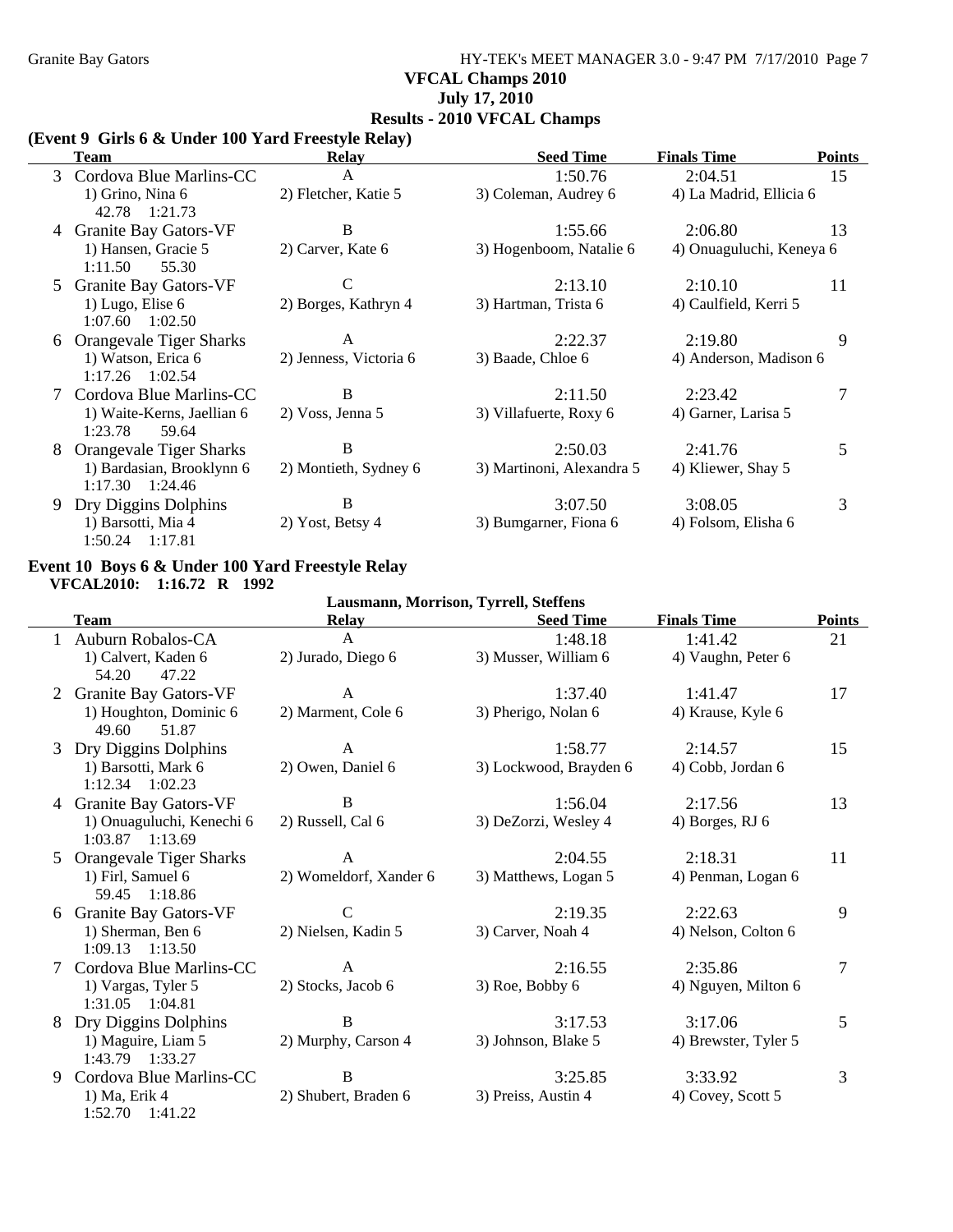### Granite Bay Gators **HY-TEK's MEET MANAGER 3.0 - 9:47 PM 7/17/2010** Page 8 **VFCAL Champs 2010 July 17, 2010 Results - 2010 VFCAL Champs**

#### **Event 11 Girls 7-8 100 Yard Medley Relay VFCAL2010: 1:13.03 R 1986**

|   | Kaneggieser, Horrocks, Boice, Reynolds     |                            |                              |                               |               |  |  |
|---|--------------------------------------------|----------------------------|------------------------------|-------------------------------|---------------|--|--|
|   | <b>Team</b>                                | <b>Relay</b>               | <b>Seed Time</b>             | <b>Finals Time</b>            | <b>Points</b> |  |  |
|   | 1 Granite Bay Gators-VF                    | $\mathbf{A}$               | 1:21.59                      | 1:23.87                       | 21            |  |  |
|   | 1) Sewell, Sydney 8<br>46.57<br>37.30      | 2) Scholes, Ellie 8        | 3) Nelson, Amanda 8          | 4) Seidel, Amelia 7           |               |  |  |
|   | 2 Dry Diggins Dolphins                     | $\mathbf{A}$               | 1:31.96                      | 1:33.75                       | 17            |  |  |
|   | 1) Winter, Ashlyn 7<br>42.88<br>50.87      | 2) Higgins, Naomi 8        | 3) Harm, Ella 7              | 4) Lomatchinski, Kathy 8      |               |  |  |
| 3 | <b>Granite Bay Gators-VF</b>               | $\mathcal{C}$              | 1:38.00                      | 1:37.85                       | 15            |  |  |
|   | 1) Cox, Olivia 7<br>56.28<br>41.57         | 2) Roush, Lauren 8         | 3) Schulz, Maryssa 8         | 4) Griffin, Ellie 8           |               |  |  |
|   | 4 Dry Diggins Dolphins                     | B                          | 1:49.89                      | 1:43.18                       | 13            |  |  |
|   | 1) Kline, Haley 7<br>57.86<br>45.32        | 2) Barton, Brianna 8       | 3) Bumgarner, Elle 8         | 4) Pickens, Emma 7            |               |  |  |
|   | 5 Cordova Blue Marlins-CC                  | B                          | 1:55.48                      | 1:53.26                       | 11            |  |  |
|   | 1) Edmisten, Julianna 8<br>56.07<br>57.19  | 2) Burgess, Hannah 8       | 3) Brady, Hannah 8           | 4) Coleman-Salgado, Krishnaya |               |  |  |
|   | 6 Dry Diggins Dolphins                     | $\overline{C}$             | 1:59.33                      | 1:53.93                       | 9             |  |  |
|   | 1) Dolph, Rylee 7<br>1:07.98<br>45.95      | 2) Salvestrin, Grace 7     | 3) Winter, Jonna 7           | 4) Land, Nory 7               |               |  |  |
|   | Orangevale Tiger Sharks                    | $\mathbf{A}$               | 1:30.00                      | DQ                            |               |  |  |
|   | 1) Anderson, Faith 8<br>1:24.49<br>47.33   | 2) Hadj Bahramiyan, Sara 7 | 3) Firl, Rachel 8            | 4) Miles, Markeia 8           |               |  |  |
|   | Auburn Robalos-CA                          | $\mathbf{A}$               | 1:29.47                      | DQ                            |               |  |  |
|   | 1) Ryan, Taryn 8<br>49.02<br>38.88         | 2) Ashford, Lexy 8         | 3) Huston, Katie 8           | 4) Lillis, Anne 8             |               |  |  |
|   | <b>Orangevale Tiger Sharks</b>             | $\mathcal{C}$              | 2:30.00                      | DQ                            |               |  |  |
|   | 1) Tobin, Kylee 8                          | 2) Gould, Annelyse 7       | 3) Tucker, Payton 8          | 4) Wheeler, Reece 7           |               |  |  |
|   | Orangevale Tiger Sharks                    | B                          | 2:00.00                      | <b>DQ</b>                     |               |  |  |
|   | 1) Burgess, Carly 8<br>1:05.99<br>56.77    | 2) McAdams, Macey 7        | 3) Williams-Herron, Skyler 8 | 4) Wilhelms, Isabella 7       |               |  |  |
|   | Cordova Blue Marlins-CC                    | $\mathbf{A}$               | 1:29.76                      | <b>DQ</b>                     |               |  |  |
|   | 1) Waite-Kerns, Jordan 8<br>54.17<br>38.88 | 2) Shupe, Marin 8          | 3) Wong, Jennifer 8          | 4) Purdy, McKenna 8           |               |  |  |
|   | Cordova Blue Marlins-CC                    | $\mathcal{C}$              | 2:10.64                      | D <sub>Q</sub>                |               |  |  |
|   | 1) Simpson, Tuesday 8<br>55.07<br>1:05.10  | 2) Cuevas, Angel 8         | 3) Preiss, Madelyn 7         | 4) McPike, Kendyl 8           |               |  |  |
|   | <b>Granite Bay Gators-VF</b>               | $\bf{B}$                   | 1:34.99                      | <b>DQ</b>                     |               |  |  |
|   | 1) DeZorzi, Tatum 7<br>52.93<br>42.15      | 2) Huber, Anna 8           | 3) Sarmiento, Bella 7        | 4) Genetti, Alyssa 8          |               |  |  |

#### **Event 12 Boys 7-8 100 Yard Medley Relay VFCAL2010: 1:11.15 R 1993**

#### **Slagle, Rapoza, Cruz, Garton**

| <b>Team</b>                                                          | Relav                | <b>Seed Time</b>                       | <b>Finals Time</b>          | <b>Points</b> |
|----------------------------------------------------------------------|----------------------|----------------------------------------|-----------------------------|---------------|
| <b>Granite Bay Gators-VF</b>                                         | А                    | 1:26.24                                | 1:28.54                     | 21            |
| 1) Sherrets, Wyatt 8<br>46.72<br>41.82                               | 2) Romeo, Jonathan 8 | 3) Gross, Anthony 7                    | 4) Hansen, Michael 8        |               |
| 2 Granite Bay Gators-VF<br>1) Doleschal, Matthew 8<br>52.33<br>43.27 | 2) McGarty, Jack 8   | 1:36.18<br>3) Haladus-Henke, Tristin 8 | 1:35.60<br>4) Mayhew, Ean 8 | 17            |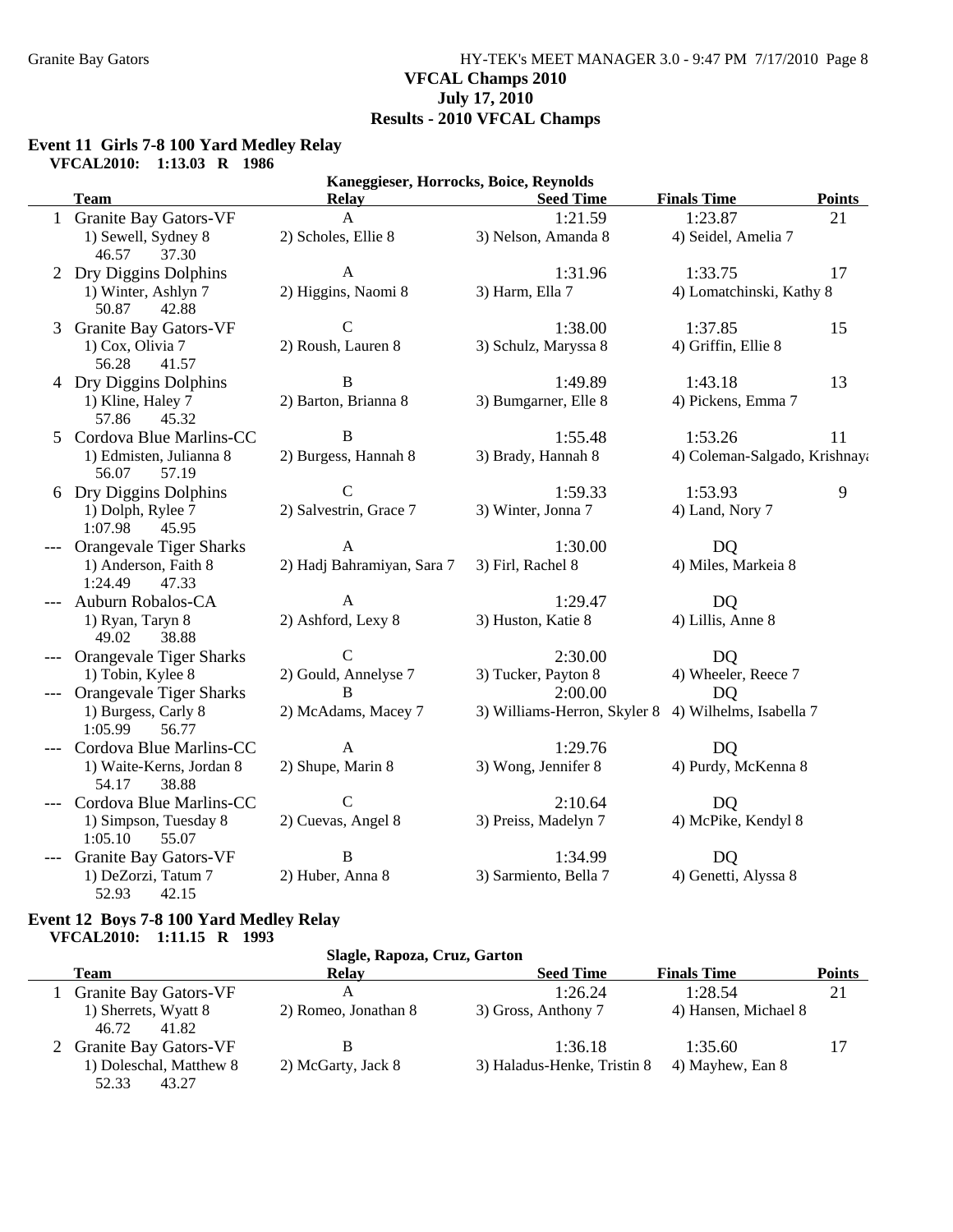## Granite Bay Gators **HY-TEK's MEET MANAGER 3.0 - 9:47 PM 7/17/2010** Page 9 **VFCAL Champs 2010 July 17, 2010 Results - 2010 VFCAL Champs**

#### **(Event 12 Boys 7-8 100 Yard Medley Relay)**

|   | <b>Team</b>                                | <b>Relay</b>           | <b>Seed Time</b>      | <b>Finals Time</b>       | <b>Points</b> |
|---|--------------------------------------------|------------------------|-----------------------|--------------------------|---------------|
| 3 | Cordova Blue Marlins-CC                    | A                      | 1:40.37               | 1:38.18                  | 15            |
|   | 1) Cuevas, Simon 8<br>49.92<br>48.26       | 2) Suhir, Shukri 7     | 3) Roa, Ryan 8        | 4) Sullivan, Nathan 8    |               |
|   | <b>Granite Bay Gators-VF</b>               | $\mathsf{C}$           | 1:44.58               | 1:44.95                  | 13            |
|   | 1) Luo, Christopher 7<br>45.34<br>59.61    | 2) Vaughan, Mike 7     | 3) Martinez, Andrew 8 | 4) Griffiths, Spencer 8  |               |
| 5 | Dry Diggins Dolphins                       | A                      | 1:50.78               | 1:52.72                  | 11            |
|   | 1) Lockwood, Gavin 8<br>56.52<br>56.20     | 2) Somera, Jeffrey 8   | 3) Leos, Karson 8     | 4) De Los Santos, Ryen 8 |               |
| 6 | <b>Orangevale Tiger Sharks</b>             | B                      | 2:28.72               | 2:22.57                  | 9             |
|   | 1) Farias, Corbin 8<br>1:30.44<br>52.13    | 2) Kliewer, Evan 8     | 3) Matthews, Bruce 7  | 4) Rooney, Liam 7        |               |
|   | <b>Orangevale Tiger Sharks</b>             | C                      | 2:28.24               | DQ                       |               |
|   | 1) McAdams, Dylan 7<br>$1:09.86$ $1:11.17$ | 2) Warren, Zachary 7   | 3) Yang, John 8       | 4) Shaw, Dylan 7         |               |
|   | Orangevale Tiger Sharks                    | A                      | 2:12.42               | DQ                       |               |
|   | 1) Anderson, Seth 7<br>46.26<br>1:13.15    | 2) Bardasian, Gannon 8 | 3) Guttenberg, Sean 8 | 4) Walder, Pace 8        |               |

#### **Event 13 Girls 9-10 100 Yard Medley Relay VFCAL2010: 1:03.59 R 1997**

**Kraynik, Ramirez, Leeds, Fry**

|    | <b>Team</b>                                 | <b>Relay</b>               | <b>Seed Time</b>          | <b>Finals Time</b>       | <b>Points</b> |
|----|---------------------------------------------|----------------------------|---------------------------|--------------------------|---------------|
|    | 1 Dry Diggins Dolphins                      | A                          | 1:12.97                   | 1:10.37                  | 21            |
|    | 1) Bishop, Catherine 10<br>35.92<br>34.45   | $2)$ Ling, Erin $10$       | 3) Vaccaro, Grace 9       | 4) Schreck, Maddie 9     |               |
| 2  | <b>Granite Bay Gators-VF</b>                | $\mathbf{A}$               | 1:12.32                   | 1:13.21                  | 17            |
|    | 1) Sewell, Alyssa 10<br>41.15<br>32.06      | 2) Daley, Nicole 10        | 3) Seidel, Ann-Marie 10   | 4) Sampson, Sydney 10    |               |
| 3  | <b>Granite Bay Gators-VF</b>                | $\bf{B}$                   | 1:16.96                   | 1:15.88                  | 15            |
|    | 1) Scholes, Emma 10<br>41.55<br>34.33       | 2) Nelson, Sydney 9        | 3) McPhail, Carly 10      | 4) Roselli, Isabelle 9   |               |
|    | 4 Granite Bay Gators-VF                     | $\mathsf{C}$               | 1:20.27                   | 1:19.76                  | 13            |
|    | 1) Perigault, Rebecca 9<br>43.03<br>36.73   | 2) Hansen, Emma 10         | 3) Patane, Grace 10       | 4) Byars, Ashley 9       |               |
|    | 5 Dry Diggins Dolphins                      | B                          | 1:22.17                   | 1:20.32                  | 11            |
|    | 1) Richardson, Orlaith 10<br>44.01<br>36.31 | 2) Salvestrin, Anna 9      | 3) Maguire, Violet 10     | 4) Somera, Julia 10      |               |
|    | 6 Orangevale Tiger Sharks                   | $\mathbf{A}$               | 1:20.53                   | 1:21.07                  | 9             |
|    | 1) Boe, Taylor 10<br>45.05<br>36.02         | 2) Guttenberg, Samantha 10 | 3) Svoboda, Sierra 10     | 4) Bailey, Katelynn 10   |               |
|    | Auburn Robalos-CA                           | $\mathsf{A}$               | 1:12.77                   | 1:24.03                  | 7             |
|    | 1) Musser, Crystal 10<br>45.63<br>38.40     | 2) Vaughn, Abigail 10      | 3) Anderson, Gabrielle 10 | 4) Marino, Malin 9       |               |
|    | Dry Diggins Dolphins                        | $\mathcal{C}$              | 1:26.08                   | 1:28.54                  | 5             |
|    | 1) Gautschi, Alexis 10<br>59.23<br>29.31    | 2) Lomatchinski, Mary 10   | 3) Haynie, Emily 9        | 4) Kamuchey, Adrianna 10 |               |
| 9  | Auburn Robalos-CA                           | B                          | 1:36.11                   | 1:32.31                  | 3             |
|    | 1) Braum, Annika 9<br>43.40<br>48.91        | 2) Yarnell, Aurrora 9      | 3) Spokely, Eralise 9     | 4) Sylvester, Lauren 9   |               |
| 10 | <b>Orangevale Tiger Sharks</b>              | B                          | 1:34.45                   | 1:32.78                  | 1             |
|    | 1) Tommasini, Angelina 10<br>47.65<br>45.13 | 2) Yang, Madeline 10       | 3) Fuller, Belle 9        | 4) Teese, Chloe 10       |               |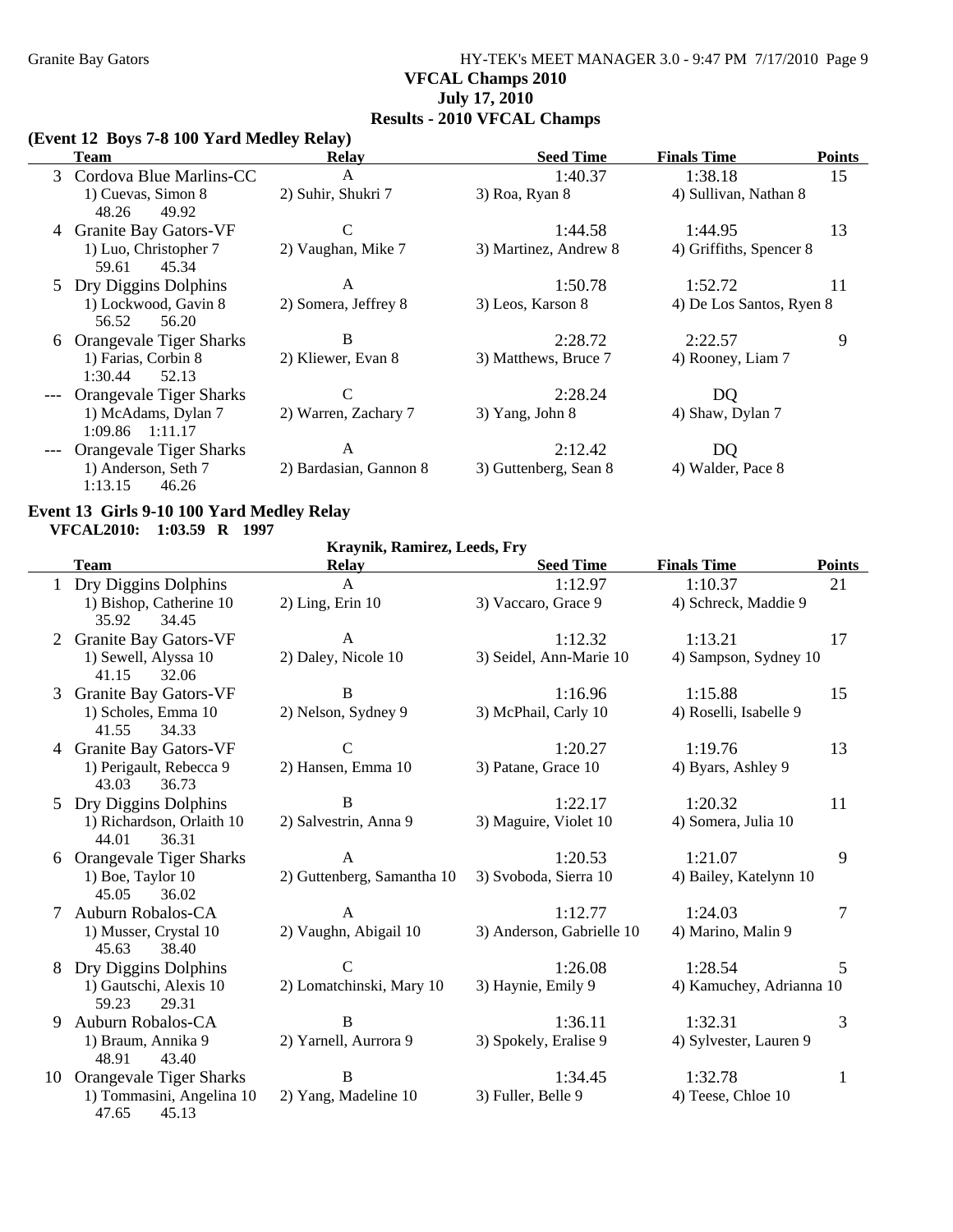Granite Bay Gators **HY-TEK's MEET MANAGER 3.0 - 9:47 PM 7/17/2010** Page 10 **VFCAL Champs 2010 July 17, 2010 Results - 2010 VFCAL Champs**

#### **(Event 13 Girls 9-10 100 Yard Medley Relay)**

|    | $(11)$ cht is $2$ -iv ive faru meaner Kelar)<br><b>Team</b>                       | <b>Relay</b>           | <b>Seed Time</b>        | <b>Finals Time</b>  | <b>Points</b> |  |  |  |
|----|-----------------------------------------------------------------------------------|------------------------|-------------------------|---------------------|---------------|--|--|--|
| 11 | Cordova Blue Marlins-CC                                                           | A                      | 1:34.51                 | 1:32.84             |               |  |  |  |
|    | 1) Mawacke, Lara 10<br>41.85<br>50.99                                             | 2) Cuevas, Alexis 10   | 3) Cisco, Lacey 10      | 4) Barth, Taylor 10 |               |  |  |  |
|    | 12 Cordova Blue Marlins-CC                                                        | B                      | 1:44.22                 | 1:37.44             |               |  |  |  |
|    | 1) Konarski, Shelby 9<br>52.98<br>44.46                                           | 2) Mavy, Marissa 10    | 3) Edmisten, Isabella 9 | 4) Nanoo, Krystle 9 |               |  |  |  |
| 13 | <b>Orangevale Tiger Sharks</b>                                                    | C                      | 1:44.82                 | 1:51.43             |               |  |  |  |
|    | 1) Zimmer, Hannah 9<br>57.63<br>53.80                                             | 2) Wheeler, Mailani 10 | 3) Wallace, Kristen 9   | $(4)$ Nagy, Lily 10 |               |  |  |  |
|    | Event 14 Boys 9-10 100 Yard Medley Relay<br><b>VFCAL2010:</b><br>$1:02.56$ R 1987 |                        |                         |                     |               |  |  |  |
|    | <b>Butcher, Weiner, Fausel, Finley</b>                                            |                        |                         |                     |               |  |  |  |

|    | DURTICI, WEINCI, PAUSCI, PHILEY                        |                        |                     |                             |               |  |
|----|--------------------------------------------------------|------------------------|---------------------|-----------------------------|---------------|--|
|    | <b>Team</b>                                            | <b>Relay</b>           | <b>Seed Time</b>    | <b>Finals Time</b>          | <b>Points</b> |  |
|    | Cordova Blue Marlins-CC                                | A                      | 1:15.98             | 1:17.18                     | 21            |  |
|    | 1) Pridgen-Daniels, Gabriel 102) Portillo, Marcello 10 |                        | $3)$ Roa, Jacob 10  | 4) Porter, Ethan 9          |               |  |
|    | 40.11<br>37.07                                         |                        |                     |                             |               |  |
| 2  | <b>Granite Bay Gators-VF</b>                           | A                      | 1:18.58             | 1:17.58                     | 17            |  |
|    | 1) Hayes, Everett 9                                    | 2) MacLeane, Joey 9    | 3) Rego, Ethan 9    | 4) Romeo, Jeff 10           |               |  |
|    | 34.33<br>43.25                                         |                        |                     |                             |               |  |
| 3  | Dry Diggins Dolphins                                   | A                      | 1:20.62             | 1:18.52                     | 15            |  |
|    | 1) Holifield-Helm, Marcus 10 2) Pesko, Keefe 10        |                        | 3) Biegel, Mason 9  | 4) Owen, Nicholas 10        |               |  |
|    | 44.12<br>34.40                                         |                        |                     |                             |               |  |
|    | 4 Granite Bay Gators-VF                                | B                      | 1:23.23             | 1:23.34                     | 13            |  |
|    | 1) Young, Joe $9$                                      | 2) Kambe, Andrew 10    | 3) Brooks, David 10 | 4) Haladus-Henke, Julian 10 |               |  |
|    | 44.18<br>39.16                                         |                        |                     |                             |               |  |
| .5 | <b>Granite Bay Gators-VF</b>                           | $\mathcal{C}$          | 1:35.59             | 1:36.37                     | 11            |  |
|    | 1) Vaughan, Josh 9                                     | 2) Liu, Eric 9         | 3) Hu, Jonathan 10  | 4) O'Dea, Michael 10        |               |  |
|    | 53.38<br>42.99                                         |                        |                     |                             |               |  |
| 6  | Cordova Blue Marlins-CC                                | B                      | 1:38.54             | 1:47.69                     | 9             |  |
|    | 1) Turley, Branden 9                                   | 2) Shubert, Tyler 10   | 3) Brady, Jake 9    | 4) Guthrie, Jared 10        |               |  |
|    | 1:04.18<br>43.51                                       |                        |                     |                             |               |  |
|    | Auburn Robalos-CA                                      | A                      | 1:30.99             | DQ                          |               |  |
|    | 1) Calvert, Klay 9                                     | 2) Ryan, Connor 9      | 3) Wenger, Stuart 9 | 4) Woytus, Brendan 9        |               |  |
|    | 48.03<br>51.45                                         |                        |                     |                             |               |  |
|    | Orangevale Tiger Sharks                                | $\mathbf{A}$           | 1:37.93             | <b>DQ</b>                   |               |  |
|    | $1)$ Boe, Jacob 9                                      | 2) Bourassa, Adrien 10 | 3) Shaw, Travis 9   | 4) Montieth, Anthony 9      |               |  |
|    | 51.85<br>42.08                                         |                        |                     |                             |               |  |
|    | Dry Diggins Dolphins                                   | B                      | 1:37.69             | DQ                          |               |  |
|    | 1) Watkins, Nicholas 9                                 | 2) Pesce, Carson 9     | 3) Savino, Jack 9   | 4) Taylor, CJ 10            |               |  |
|    | 56.13<br>40.64                                         |                        |                     |                             |               |  |

#### **Event 15 Girls 11-12 200 Yard Medley Relay VFCAL2010: 2:06.91 R 2006**

#### **Haggans, Naddy, Heath, Lummis**

| Team                                | Relav                    | <b>Seed Time</b>   | <b>Finals Time</b>     | <b>Points</b> |
|-------------------------------------|--------------------------|--------------------|------------------------|---------------|
| <b>Granite Bay Gators-VF</b>        | А                        | 2:23.21            | 2:20.00                | 21            |
| 1) Thomas, Macayla 11<br>35.17      | 2) Blackburn, Madison 12 | 3) Sims, Nicole 12 | 4) Fournier, Sylvie 12 |               |
| 33.31<br>42.57<br>Auburn Robalos-CA | 28.95                    | 2:31.29            | 2:24.86                |               |
| 1) Wenger, Bethany 12               | 2) Ambrosia, Payton 12   | 3) Tracy, Katie 12 | 4) Yarnell, Annsley 12 |               |
| 37.28<br>47.78<br>31.43             | 28.37                    |                    |                        |               |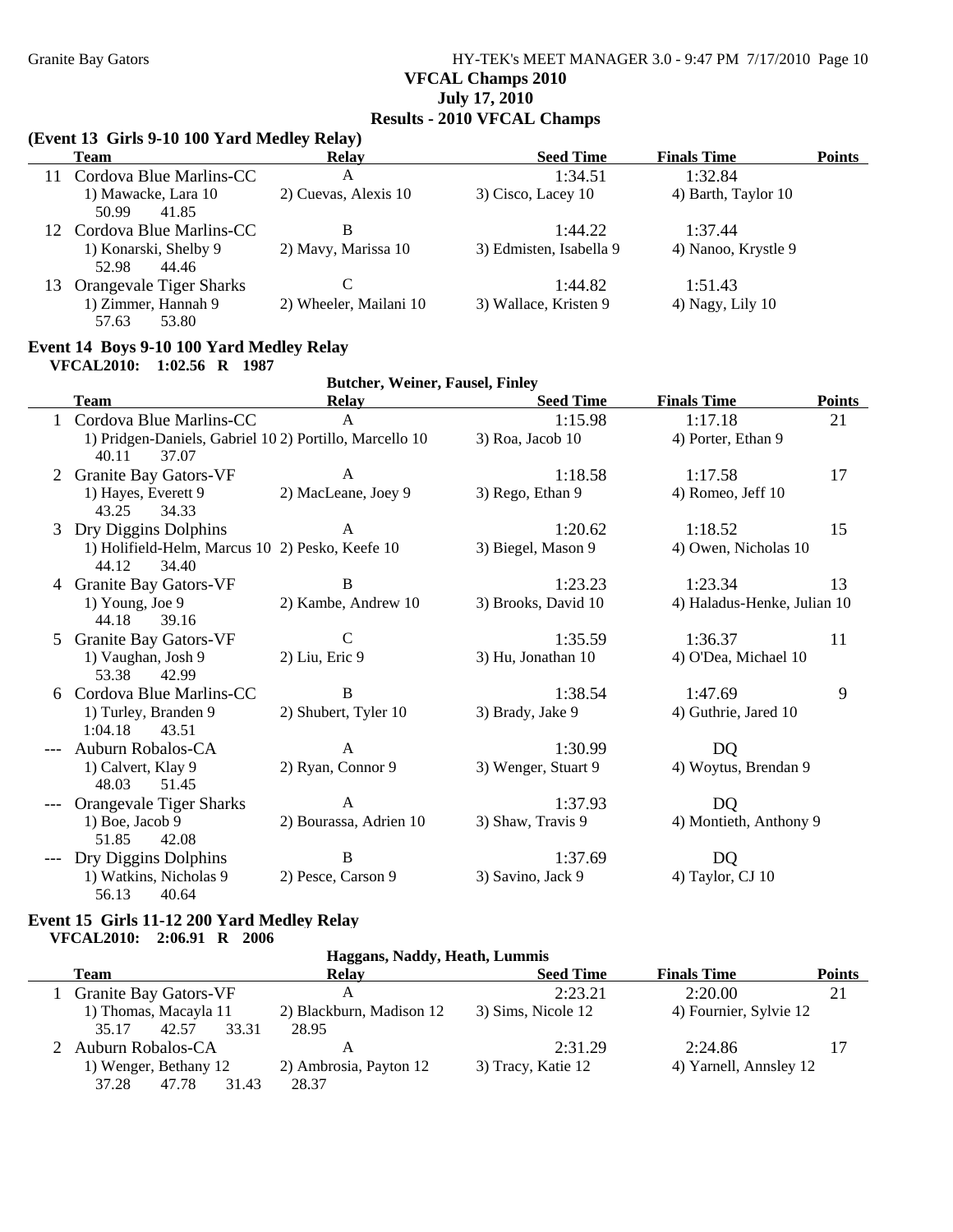Granite Bay Gators **HY-TEK's MEET MANAGER 3.0 - 9:47 PM 7/17/2010** Page 11 **VFCAL Champs 2010 July 17, 2010 Results - 2010 VFCAL Champs**

#### **(Event 15 Girls 11-12 200 Yard Medley Relay)**

| <b>Team</b>                                   | <b>Relay</b>                | <b>Seed Time</b>          | <b>Points</b><br><b>Finals Time</b> |
|-----------------------------------------------|-----------------------------|---------------------------|-------------------------------------|
| 3 Granite Bay Gators-VF                       | <sub>B</sub>                | 2:31.95                   | 2:27.64<br>15                       |
| 1) Chan, Stephanie 12                         | 2) DeBortoli, Natasha 11    | 3) Nelson, Alyssa 11      | 4) Sciascia, Elizabeth 11           |
| 42.14<br>37.04<br>35.42                       | 33.04                       |                           |                                     |
| 4 Dry Diggins Dolphins                        | $\mathbf{A}$                | 2:35.85                   | 2:36.19<br>13                       |
| 1) Lishman, Kaitlin 12                        | 2) Hightower, Dayna 12      | 3) Clough, Jamie 12       | 4) Morkowski, Anika 12              |
| 40.21<br>43.40<br>39.33                       | 33.25                       |                           |                                     |
| 5 Orangevale Tiger Sharks                     | $\mathbf{A}$                | 2:37.29                   | 2:39.35<br>11                       |
| 1) Bujanda, Miya 11                           | 2) Caravella, Danielle 12   | 3) Dummett, Emily 12      | 4) Gwin, Kourtney 11                |
| 42.32<br>44.74<br>41.21                       | 31.08                       |                           |                                     |
| 6 Granite Bay Gators-VF                       | $\mathsf{C}$                | 2:43.34                   | 9<br>2:39.68                        |
| 1) Liu, Ivy 12                                | 2) Patane, Hope 12          | 3) Perigault, Victoria 11 | 4) Martinez, Ashley 11              |
| 39.68<br>43.95<br>42.55                       | 33.50                       |                           |                                     |
| 7 Cordova Blue Marlins-CC                     | $\, {\bf B}$                | 2:53.25                   | 2:47.85<br>7                        |
| 1) Edmisten, Rebecca 11                       | 2) McKeown, Kelsi 12        | 3) Reynolds, Macey 11     | 4) Stacy, Megan 12                  |
| 43.63<br>48.25<br>48.40                       | 27.57                       |                           |                                     |
| 8 Dry Diggins Dolphins                        | $\bf{B}$                    | 2:50.31                   | 2:50.30<br>5                        |
| 1) Bennett, Elizabeth 11                      | 2) Leos, Kyra 12            | 3) Lujan, Rebecca 11      | 4) Bailey, Cammie 12                |
| 41.48 18.30 1:14.53                           | 35.99                       |                           |                                     |
| 9 Auburn Robalos-CA                           | B                           | 2:47.74                   | 3<br>2:51.96                        |
| 1) McGuire, Siouxsie 12                       | 2) Yarnell, Makanna 11      | 3) Moore, Maggie 11       | 4) Spokely, Annika 11               |
| 48.98<br>45.07<br>40.60                       | 37.31                       |                           |                                     |
| <b>Orangevale Tiger Sharks</b>                | B                           | 2:50.80                   | DQ                                  |
| 1) Knopp, Cassidy 11                          | 2) Thomas, Chloe 12         | 3) Higby, Cora 12         | 4) Fuller, Kate 12                  |
| 52.87<br>54.45<br>39.49                       | 36.70                       |                           |                                     |
| Orangevale Tiger Sharks                       | $\mathsf{C}$                | 3:05.56                   | <b>DQ</b>                           |
| 1) Graf, Ashley 12<br>48.28<br>48.84<br>53.42 | $2)$ Coyne, May 11<br>42.00 | 3) Thomas, Claire 11      | 4) Preston-Medina, Hope 11          |
| Cordova Blue Marlins-CC                       | $\mathbf{A}$                | 2:41.71                   | <b>DQ</b>                           |
| 1) Courtney, Angela 12                        | 2) Teerlink, Olivia 12      | 3) Todd, Ashley 11        | 4) Arnez, Samantha 12               |
| 42.69<br>40.73<br>42.36                       | 32.14                       |                           |                                     |
| Cordova Blue Marlins-CC                       | $\mathsf{C}$                | 2:59.21                   | DQ                                  |
| 1) Mawacke, Lisette 11                        | 2) Palasigue, Carissa 11    | 3) Andrus, Morgan 11      | 4) Borrowman, Kelsey 12             |
| 46.31<br>46.13<br>43.22                       | 35.23                       |                           |                                     |
|                                               |                             |                           |                                     |

#### **Event 16 Boys 11-12 200 Yard Medley Relay VFCAL2010: 2:07.09 R 1991**

| Cruz, Funk, Tripp, Fasani |                           |       |                                                     |                       |                        |               |
|---------------------------|---------------------------|-------|-----------------------------------------------------|-----------------------|------------------------|---------------|
|                           | <b>Team</b>               |       | <b>Relay</b>                                        | <b>Seed Time</b>      | <b>Finals Time</b>     | <b>Points</b> |
|                           | 1 Cordova Blue Marlins-CC |       | A                                                   | 2:29.65               | 2:24.52                | 21            |
|                           | $1)$ Todd, Ryan $12$      |       | 2) McNeal, Jaemani 12                               | 3) Guthrie, Kyle 12   | 4) Higdon, Tom 12      |               |
|                           | 40.42<br>38.68            | 36.03 | 29.39                                               |                       |                        |               |
|                           | 2 Auburn Robalos-CA       |       | A                                                   | 2:33.17               | 2:25.06                | 17            |
|                           | 1) Huston, Ryan 12        |       | 2) Granat, Tommy 12                                 | 3) Casperite, Zach 12 | 4) Cozad, Waylen 11    |               |
|                           | 40.97<br>39.61            | 33.57 | 30.91                                               |                       |                        |               |
|                           | 3 Orangevale Tiger Sharks |       | A                                                   | 2:36.64               | 2:29.03                | 15            |
|                           | $1)$ Boe, Joshua $12$     |       | 2) Kehler, Kobe 12                                  | 3) Hughes, Sean 12    | 4) Schultz, Jacob 12   |               |
|                           | 37.26 44.54 34.51         |       | 32.72                                               |                       |                        |               |
|                           | 4 Granite Bay Gators-VF   |       | A                                                   | 2:31.73               | 2:31.50                | 13            |
|                           | 1) Genetti, Tyler 12      |       | 2) Genetti, Cameron 12                              | 3) Roselli, Josh 12   | 4) DeBortoli, Bryan 11 |               |
|                           | 40.53<br>44.88            | 37.03 | 29.06                                               |                       |                        |               |
|                           | 5 Dry Diggins Dolphins    |       | A                                                   | 2:51.58               | 2:42.18                | 11            |
|                           | 1) Watkins, Noah 11       |       | 2) Lomatchinski, Anthony 12 3) Stumbaugh, Parker 11 |                       | 4) McCann, Thomas 12   |               |
|                           | 44.77<br>42.66            | 38.97 | 35.78                                               |                       |                        |               |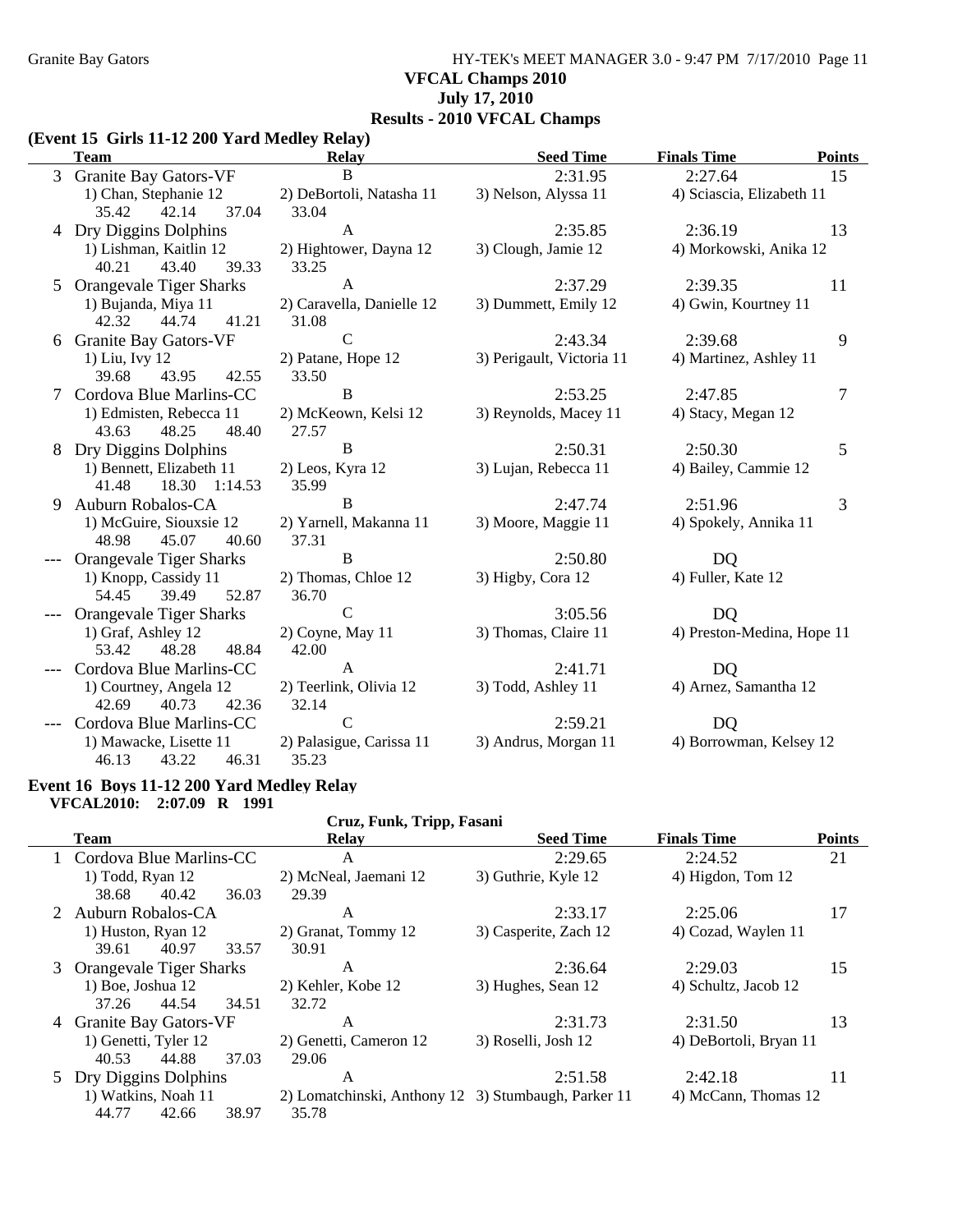Granite Bay Gators **HY-TEK's MEET MANAGER 3.0 - 9:47 PM 7/17/2010** Page 12 **VFCAL Champs 2010 July 17, 2010 Results - 2010 VFCAL Champs**

### **(Event 16 Boys 11-12 200 Yard Medley Relay)**

| <b>Team</b>                 | <b>Relay</b>         | <b>Seed Time</b>    | <b>Finals Time</b>    | Points |
|-----------------------------|----------------------|---------------------|-----------------------|--------|
| 6 Granite Bay Gators-VF     |                      | 3:01.82             | 3:02.03               |        |
| 1) Byars, Ryan 11           | $2)$ Lugo, Jack 11   | 3) Kambe, Thomas 11 | 4) Denton, Abe 12     |        |
| 48.39<br>52.08<br>47.68     | 33.88                |                     |                       |        |
| --- Cordova Blue Marlins-CC |                      | 3:03.01             | DO                    |        |
| 1) Gordon, Skyler 11        | 2) Cuevas, Carlos 12 | $3)$ Crowl, Cody 11 | 4) Fenner, Timothy 11 |        |
| 48.91<br>41.54<br>1:33.75   |                      |                     |                       |        |

# **Event 17 Girls 13-14 200 Yard Medley Relay**

|                | Shupe, Hackbarth, Matheu, Fulton                  |                                                          |                           |                          |                |  |  |  |
|----------------|---------------------------------------------------|----------------------------------------------------------|---------------------------|--------------------------|----------------|--|--|--|
|                | <b>Team</b>                                       | <b>Relay</b>                                             | <b>Seed Time</b>          | <b>Finals Time</b>       | <b>Points</b>  |  |  |  |
|                | 1 Granite Bay Gators-VF                           | $\mathbf{A}$                                             | 2:07.40                   | 2:06.21                  | 21             |  |  |  |
|                | 1) Sims, Allison 14                               | 2) Vivaldi, Colleen 13                                   | 3) Brackett, Lauren 14    | 4) Martinez, Alexis 14   |                |  |  |  |
|                | 35.54<br>30.80<br>33.49                           | 26.38                                                    |                           |                          |                |  |  |  |
| 2              | <b>Granite Bay Gators-VF</b>                      | B                                                        | 2:12.61                   | 2:10.90                  | 17             |  |  |  |
|                | 1) Daley, Christina 13<br>35.53<br>34.42<br>33.22 | 2) Wirth, Bridget 14<br>27.73                            | 3) Sanders, Brittany 13   | 4) McPhail, Shelby 13    |                |  |  |  |
| 3              | <b>Granite Bay Gators-VF</b>                      | $\mathcal{C}$                                            | 2:15.33                   | 2:15.29                  | 15             |  |  |  |
|                | 1) Brunkhorst, Sami 13                            | 2) LeBaron, Hannah 14                                    | 3) Conner, Karrisa 14     | 4) Huber, Jessica 14     |                |  |  |  |
|                | 38.02<br>36.71<br>32.36                           | 28.20                                                    |                           |                          |                |  |  |  |
| $\overline{4}$ | Auburn Robalos-CA                                 | $\mathbf{A}$                                             | 2:17.13                   | 2:19.06                  | 13             |  |  |  |
|                | 1) Huston, Carly 14                               | 2) Weiler, Sarah 13                                      | 3) Sprowl, Karlee 14      | 4) Tracy, Anne 14        |                |  |  |  |
|                | 36.70<br>37.11<br>36.60                           | 28.65                                                    |                           |                          |                |  |  |  |
|                | Dry Diggins Dolphins                              | $\mathbf{A}$                                             | 2:21.99                   | 2:19.26                  | 11             |  |  |  |
|                | 1) Watkins, Kaitlin 13                            | 2) Verbitsky, Olivia 13                                  | 3) Tiedemann, Ellen 14    | 4) Sturgeon, Megan 14    |                |  |  |  |
|                | 36.58<br>38.12<br>29.54                           | 35.02                                                    |                           |                          |                |  |  |  |
|                | 6 Auburn Robalos-CA                               | B                                                        | 2:30.13                   | 2:26.69                  | 9              |  |  |  |
|                | 1) Ittner, Maddison 14                            | 2) Quirarte, Raquel 13                                   | 3) Hengst, Moriah 13      | 4) Wright, Kailey 13     |                |  |  |  |
|                | 38.81<br>40.01<br>36.48                           | 31.39                                                    |                           |                          |                |  |  |  |
|                | Cordova Blue Marlins-CC                           | $\mathsf{A}$                                             | 2:31.46                   | 2:35.36                  | $\overline{7}$ |  |  |  |
|                | 1) Mavy, Kyla 13                                  | 2) Cuevas, Moriah 14                                     | 3) Portillo, Priscilla 13 | 4) DeCesare, Brittany 14 |                |  |  |  |
|                | 32.64<br>50.24<br>43.10                           | 29.38                                                    |                           |                          |                |  |  |  |
| 8              | Dry Diggins Dolphins                              | B                                                        | 2:42.39                   | 2:38.35                  | 5              |  |  |  |
|                | 1) Pesce, Lola 13                                 | 2) Holifield-Helm, Katryna 14 3) Jacquemain, Marcella 13 |                           | 4) Watkins, Kendal 13    |                |  |  |  |
|                | 42.88<br>39.74<br>41.56                           | 34.17                                                    |                           |                          |                |  |  |  |
|                | <b>Orangevale Tiger Sharks</b>                    | A                                                        | 2:20.16                   | DQ                       |                |  |  |  |
|                | 1) Corrales, Taylor 14                            | 2) Hanks, Jamie 14                                       | 3) Valtman, Stefany 14    | 4) Negrete, Alexa 13     |                |  |  |  |
|                | 40.34<br>35.62<br>34.72                           | 32.76                                                    |                           |                          |                |  |  |  |

#### **Event 18 Boys 13-14 200 Yard Medley Relay VFCAL2010: 1:51.97 R 2007**

| McCallister, Sorensen, McWhirk, Duran |       |                       |                        |                        |               |  |  |
|---------------------------------------|-------|-----------------------|------------------------|------------------------|---------------|--|--|
| <b>Team</b>                           |       | <b>Relay</b>          | <b>Seed Time</b>       | <b>Finals Time</b>     | <b>Points</b> |  |  |
| 1 Granite Bay Gators-VF               |       | A                     | 2:01.38                | 2:01.39                | 21            |  |  |
| 1) Zech, David 14                     |       | 2) Vas Dias, Kevin 14 | 3) Brooks, Mark 14     | 4) Spencer, Braeden 14 |               |  |  |
| 36.22<br>31.04                        | 27.82 | 26.31                 |                        |                        |               |  |  |
| 2 Auburn Robalos-CA                   |       | А                     | 2:14.04                | 2:11.04                | 17            |  |  |
| 1) Albrecht, Seth 13                  |       | 2) Tuttle, Preston 14 | 3) Giuliani, Kellen 14 | 4) Moore, Nicholas 13  |               |  |  |
| 39.05<br>36.41                        | 27.12 | 28.46                 |                        |                        |               |  |  |
| 3 Cordova Blue Marlins-CC             |       | A                     | 2:17.28                | 2:12.04                | 15            |  |  |
| 1) Andrus, Henry 14                   |       | 2) Colford, Alex 13   | 3) Kemper, Keaton 14   | 4) Molina, David 13    |               |  |  |
| 33.98<br>35.17                        | 30.61 | 32.28                 |                        |                        |               |  |  |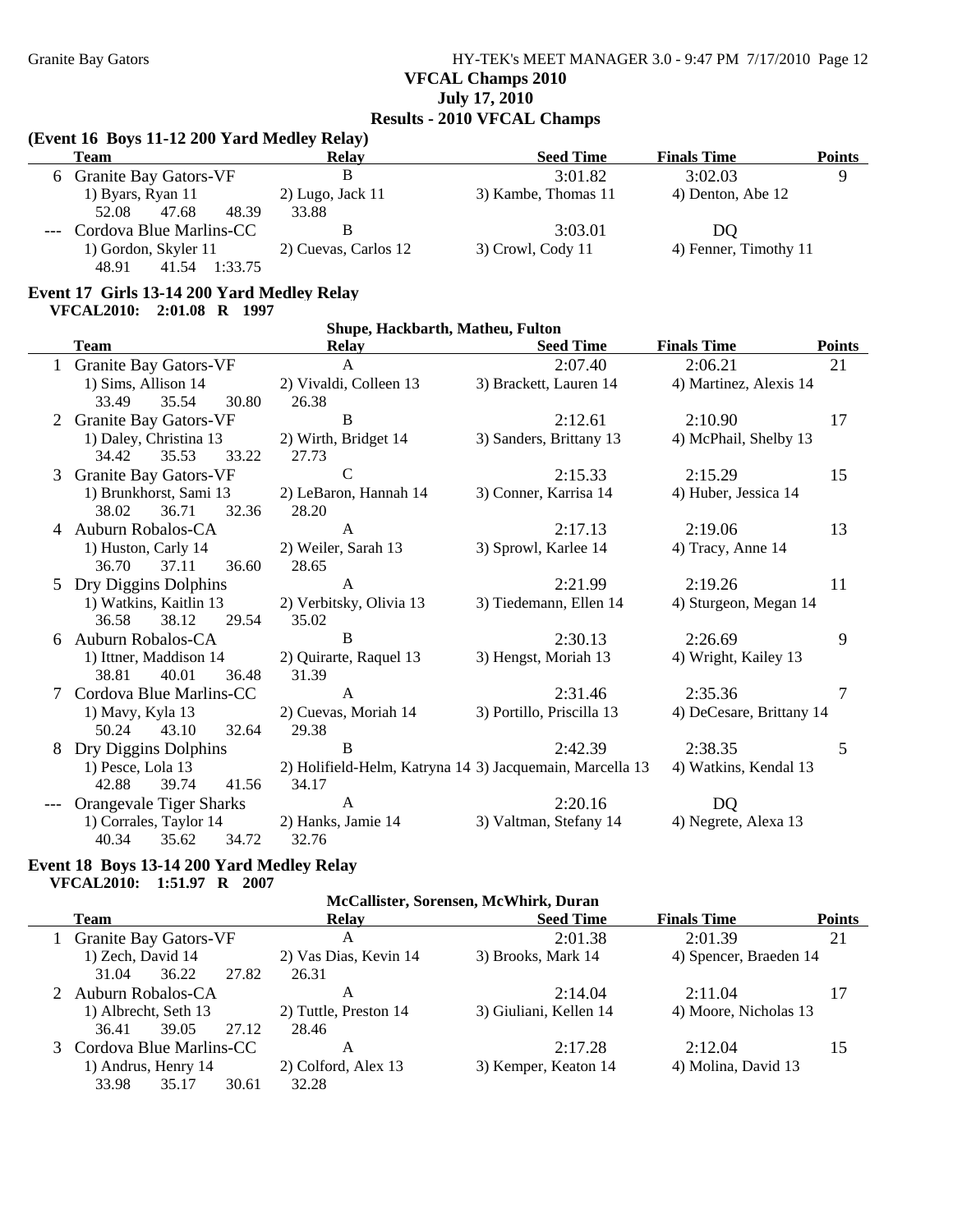Granite Bay Gators **HY-TEK's MEET MANAGER 3.0 - 9:47 PM 7/17/2010** Page 13 **VFCAL Champs 2010 July 17, 2010**

# **Results - 2010 VFCAL Champs**

### **(Event 18 Boys 13-14 200 Yard Medley Relay)**

| <b>Team</b>               | Relay                  | <b>Seed Time</b>    | <b>Finals Time</b>     | <b>Points</b> |
|---------------------------|------------------------|---------------------|------------------------|---------------|
| 4 Dry Diggins Dolphins    | А                      | 2:10.40             | 2:14.25                | 13            |
| 1) Plexico, Ryan 14       | 2) Klausing, Korey 14  | 3) Bath, David 14   | 4) Unverferth, Karl 14 |               |
| 37.89<br>33.02<br>37.55   | 25.79                  |                     |                        |               |
| 5 Orangevale Tiger Sharks | А                      | 2:17.14             | 2:16.03                | 11            |
| 1) McLean, Lucas 14       | 2) Eyman, Ryan 14      | 3) Fuller, Ryan 14  | 4) Schultz, Justin 13  |               |
| 34.60<br>30.37<br>38.17   | 32.89                  |                     |                        |               |
| --- Granite Bay Gators-VF | В                      | 2:14.85             | DO                     |               |
| 1) Schnuelle, Brandon 13  | 2) Frouws, Jonathan 13 | 3) Wylder, Kevin 13 | 4) Poczobutt, Jonah 14 |               |
| 31.68<br>40.93<br>29.85   | 30.62                  |                     |                        |               |

#### **Event 19 Girls 15-18 200 Yard Medley Relay**

**VFCAL2010: 1:55.27 R 2005**

|    |                                | Waylon, Heddleston, Bruce, Hayes |                        |                        |               |
|----|--------------------------------|----------------------------------|------------------------|------------------------|---------------|
|    | <b>Team</b>                    | <b>Relay</b>                     | <b>Seed Time</b>       | <b>Finals Time</b>     | <b>Points</b> |
|    | 1 Granite Bay Gators-VF        | $\mathsf{A}$                     | 2:01.84                | 1:59.96                | 21            |
|    | 1) Hagans, Jerra 16            | 2) Hayes, Jessica 17             | 3) Daley, Colleen 16   | 4) Leever, Marissa 17  |               |
|    | 31.99<br>33.82<br>28.81        | 25.34                            |                        |                        |               |
| 2  | Auburn Robalos-CA              | $\overline{A}$                   | 2:02.75                | 2:03.68                | 17            |
|    | 1) Anderson, Lauren 17         | 2) Jones, Alyssa 18              | 3) Wenger, Charla 17   | 4) Miller, Julie 17    |               |
|    | 35.16<br>32.67<br>28.62        | 27.23                            |                        |                        |               |
| 3  | Dry Diggins Dolphins           | A                                | 2:07.48                | 2:07.26                | 15            |
|    | 1) Tiedemann, Lauren 18        | 2) Illich, BriAnne 17            | 3) Randall, Kara 17    | 4) Hurwitt, Kaitlyn 18 |               |
|    | 33.07<br>36.36<br>30.33        | 27.50                            |                        |                        |               |
|    | 4 Dry Diggins Dolphins         | $\mathbf B$                      | 2:05.91                | 2:07.49                | 13            |
|    | 1) Clough, Jessica 15          | 2) Williams, Jenna 17            | 3) Tueller, Rebekah 16 | 4) Youel, Alison 17    |               |
|    | 34.03<br>35.76<br>30.78        | 26.92                            |                        |                        |               |
|    | Cordova Blue Marlins-CC        | $\mathbf{A}$                     | 2:12.21                | 2:11.67                | 11            |
|    | 1) Andrus, Brooke 18           | 2) Teerlink, Adrianna 17         | 3) O'Connor, Brenda 18 | 4) Barker, Moriah 17   |               |
|    | 36.56<br>36.23<br>30.78        | 28.10                            |                        |                        |               |
| 6  | Dry Diggins Dolphins           | $\mathcal{C}$                    | 2:15.15                | 2:12.60                | 9             |
|    | 1) Klas, Rachel 17             | 2) Stumbaugh, Brooke 17          | 3) Murrow, Kelsi 17    | 4) Ganzert, Shelby 15  |               |
|    | 32.01<br>34.56<br>38.24        | 27.79                            |                        |                        |               |
|    | <b>Orangevale Tiger Sharks</b> | $\mathbf{A}$                     | 2:12.69                | 2:13.43                | 7             |
|    | 1) Miner, Natalie 15           | 2) Morgan, Amy 15                | 3) Negrete, Brooke 17  | 4) Clark, Chantel 17   |               |
|    | 33.22<br>41.66<br>29.56        | 28.99                            |                        |                        |               |
| 8  | <b>Granite Bay Gators-VF</b>   | B                                | 2:12.61                | 2:14.14                | 5             |
|    | 1) Schnuelle, Nicole 15        | 2) Farrell, Emma 15              | 3) Fitzgerald, Erin 18 | 4) Graves, Katie 17    |               |
|    | 32.35<br>34.34<br>38.50        | 28.95                            |                        |                        |               |
| 9  | <b>Granite Bay Gators-VF</b>   | $\mathcal{C}$                    | 2:15.54                | 2:18.36                | 3             |
|    | 1) Northam, Jessica 16         | 2) Hayes, Marissa 15             | 3) Moran, Kylee 16     | 4) Mayhew, Michaela 15 |               |
|    | 34.93<br>39.98<br>33.06        | 30.39                            |                        |                        |               |
|    | 10 Cordova Blue Marlins-CC     | B                                | 2:24.75                | 2:23.61                | 1             |
|    | 1) Rheault, Lynnette 16        | 2) Teerlink, Daniella 16         | 3) Engel, Audrey 15    | 4) Barker, Asriel 16   |               |
|    | 33.29<br>37.58<br>41.96        | 30.78                            |                        |                        |               |
| 11 | <b>Auburn Robalos-CA</b>       | $\bf{B}$                         | 2:36.92                | 2:24.67                |               |
|    | 1) Groesz, Melodee 15          | 2) Jones, Kiersten 15            | 3) Cox, Holly 15       | 4) Martin, Chanel 15   |               |
|    | 38.20<br>21.34<br>52.22        | 32.91                            |                        |                        |               |
|    | 12 Cordova Blue Marlins-CC     | $\mathbf C$                      | 2:42.08                | 2:44.38                |               |
|    | 1) Andrus, Madsion 16          | 2) Turley, Shelby 15             | 3) McNeal, Leilani 17  | 4) Corona, Elianna 15  |               |
|    | 45.55<br>41.23<br>48.54        | 29.06                            |                        |                        |               |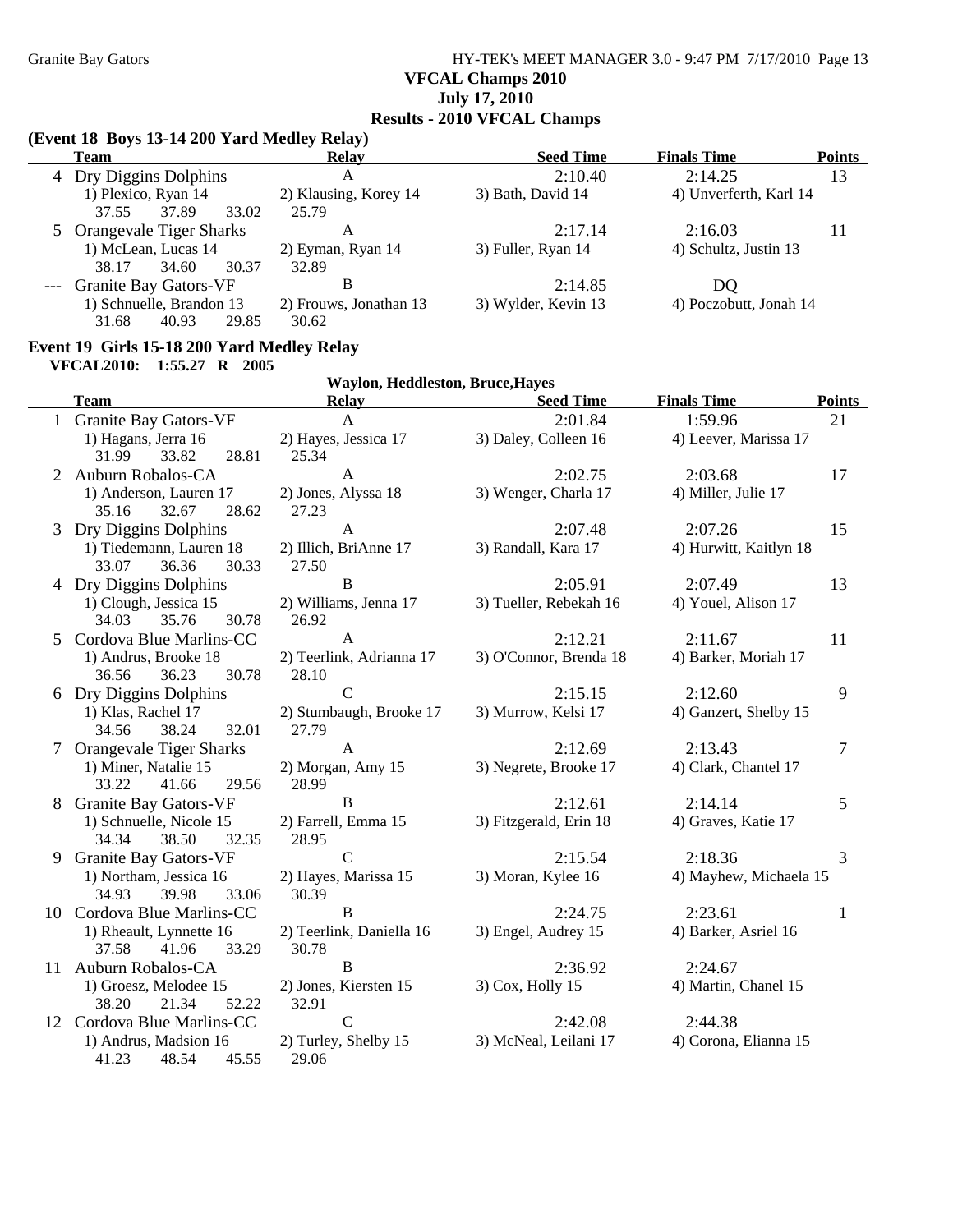### Granite Bay Gators **HY-TEK's MEET MANAGER 3.0 - 9:47 PM 7/17/2010** Page 14 **VFCAL Champs 2010 July 17, 2010 Results - 2010 VFCAL Champs**

### **Event 20 Boys 15-18 200 Yard Medley Relay**

**VFCAL2010: 1:41.92 R 2007**

|   | Reego, Andersen, Hanby, Vigeant |                         |                         |                       |               |  |  |  |  |
|---|---------------------------------|-------------------------|-------------------------|-----------------------|---------------|--|--|--|--|
|   | <b>Team</b>                     | Relay                   | <b>Seed Time</b>        | <b>Finals Time</b>    | <b>Points</b> |  |  |  |  |
|   | 1 Granite Bay Gators-VF         | $\mathsf{A}$            | 1:44.14                 | 1:43.56               | 21            |  |  |  |  |
|   | 1) Smith, Sean 18               | 2) LeBaron, Rodrick 16  | 3) McKeon, Derek 16     | 4) Maryatt, Austin 17 |               |  |  |  |  |
|   | 29.93<br>23.83<br>26.96         | 22.84                   |                         |                       |               |  |  |  |  |
|   | Auburn Robalos-CA               | $\mathbf{A}$            | 1:50.27                 | 1:47.06               | 17            |  |  |  |  |
|   | 1) Tracy, Nate 18               | 2) Barney, Kyle 15      | 3) Giuliani, Anthony 15 | 4) Merrit, Isaac 15   |               |  |  |  |  |
|   | 31.16<br>27.97<br>24.33         | 23.60                   |                         |                       |               |  |  |  |  |
| 3 | Dry Diggins Dolphins            | $\mathbf{A}$            | 1:47.81                 | 1:49.97               | 15            |  |  |  |  |
|   | 1) Hull, Andrew 18              | 2) Stumbaugh, Carson 15 | 3) Pope, Daniel 16      | 4) Clifford, Ryan 17  |               |  |  |  |  |
|   | 31.40<br>26.35<br>28.31         | 23.91                   |                         |                       |               |  |  |  |  |
|   | 4 Granite Bay Gators-VF         | B                       | 1:50.67                 | 1:51.77               | 13            |  |  |  |  |
|   | 1) Vigeant, Maxwell 15          | 2) Cannon, Tyler 16     | 3) Sanders, Brandon 16  | 4) Nielsen, Gary 17   |               |  |  |  |  |
|   | 29.36<br>31.89<br>24.97         | 25.55                   |                         |                       |               |  |  |  |  |
| 5 | <b>Granite Bay Gators-VF</b>    | $\mathbf C$             | 1:54.09                 | 1:51.90               | 11            |  |  |  |  |
|   | 1) Cunha, Robert 17             | 2) Neiman, Andrew 16    | 3) Adams, Christian 15  | 4) Bouck, Alex 17     |               |  |  |  |  |
|   | 26.23<br>28.78<br>33.28         | 23.61                   |                         |                       |               |  |  |  |  |
| 6 | Dry Diggins Dolphins            | B                       | 1:54.63                 | 1:53.22               | 9             |  |  |  |  |
|   | 1) Meigs, Will 15               | 2) Bowen, Bryce 16      | 3) Vaccaro, Aaron 18    | 4) Clifford, Kevin 17 |               |  |  |  |  |
|   | 29.16<br>34.39<br>23.20         | 26.47                   |                         |                       |               |  |  |  |  |
|   | Orangevale Tiger Sharks         | A                       | 1:58.46                 | 1:58.53               | 7             |  |  |  |  |
|   | 1) Morgan, Mason 18             | $2)$ Noe, Tyler 18      | 3) Mower, Tyler 17      | 4) Hannan, Benett 18  |               |  |  |  |  |
|   | 30.20<br>33.98<br>29.96         | 24.39                   |                         |                       |               |  |  |  |  |
|   | Cordova Blue Marlins-CC         | $\mathsf{A}$            | 2:05.21                 | 2:02.22               | 5             |  |  |  |  |
|   | 1) Molina, Jonathan 16          | 2) O'Connor, Timothy 16 | 3) Perry, Ryan 17       | 4) Parsons, Joe 15    |               |  |  |  |  |
|   | 30.70<br>33.32<br>31.46         | 26.74                   |                         |                       |               |  |  |  |  |
| 9 | Dry Diggins Dolphins            | $\mathbf C$             | 2:21.60                 | 2:20.95               | 3             |  |  |  |  |
|   | 1) Watkins, Tyler 15            | 2) Vaccaro, Daniel 15   | 3) Mosbacher, Jeff 16   | 4) Lujan, Ryan 16     |               |  |  |  |  |
|   | 37.08<br>37.79<br>30.20         | 35.88                   |                         |                       |               |  |  |  |  |
|   | Auburn Robalos-CA               | B                       | 2:09.33                 | DQ                    |               |  |  |  |  |
|   | 1) Dechene, Anthony 16          | $2)$ Cox, Steven 17     | 3) Wenger, Brent 15     | 4) Musser, Quinn 15   |               |  |  |  |  |
|   | 38.58<br>34.79<br>27.93         | 26.12                   |                         |                       |               |  |  |  |  |

## **Event 21 Girls 6 & Under 25 Yard Freestyle**

|    | <b>VFCAL2010:</b><br>16.72 R 1988 |    | <b>Amme Simmons</b>          | Auburn           |                    |               |
|----|-----------------------------------|----|------------------------------|------------------|--------------------|---------------|
|    | <b>Name</b>                       |    | Age Team                     | <b>Seed Time</b> | <b>Finals Time</b> | <b>Points</b> |
|    | Quilala, Natalie                  |    | 6 Granite Bay Gators-VF      | 21.03            | 21.80              | 11            |
|    | Schreck, Calista                  |    | 5 Dry Diggins Dolphins       | 24.27            | 23.02              | 9             |
| 3  | Thomas, Lauren                    |    | 6 Granite Bay Gators-VF      | 25.95            | 24.76              | 8             |
| 4  | Huber, Julia                      |    | 6 Granite Bay Gators-VF      | 24.38            | 25.94              | 7             |
|    | 5 La Madrid, Ellicia              |    | 6 Cordova Blue Marlins-CC    | 24.48            | 26.44              | 6             |
| 6  | Shellaberger, Allie               |    | 6 Granite Bay Gators-VF      | 25.80            | 27.06              | 5             |
|    | Folsom, Elisha                    |    | 6 Dry Diggins Dolphins       | 30.12            | 27.71              | 4             |
| 8  | Fletcher, Katie                   |    | 5 Cordova Blue Marlins-CC    | 29.18            | 28.23              | 3             |
| 9  | Somera, Jayla                     |    | 6 Dry Diggins Dolphins       | 28.52            | 28.44              | 2             |
| 10 | Villafuerte, Roxy                 |    | 6 Cordova Blue Marlins-CC    | 32.48            | 28.67              |               |
| 11 | Lugo, Elise                       |    | 6 Granite Bay Gators-VF      | 33.00            | 28.88              |               |
| 12 | Onuaguluchi, Keneya               |    | 6 Granite Bay Gators-VF      | 26.02            | 28.94              |               |
| 13 | Dickson, Jia                      |    | 6 Dry Diggins Dolphins       | 27.26            | 29.20              |               |
| 14 | Hogenboom, Natalie                | 6. | <b>Granite Bay Gators-VF</b> | 29.83            | 29.55              |               |
| 15 | Anderson, Madison                 | 6  | Orangevale Tiger Sharks      | 33.07            | 29.59              |               |
| 16 | Carver, Kate                      |    | 6 Granite Bay Gators-VF      | 30.43            | 29.74              |               |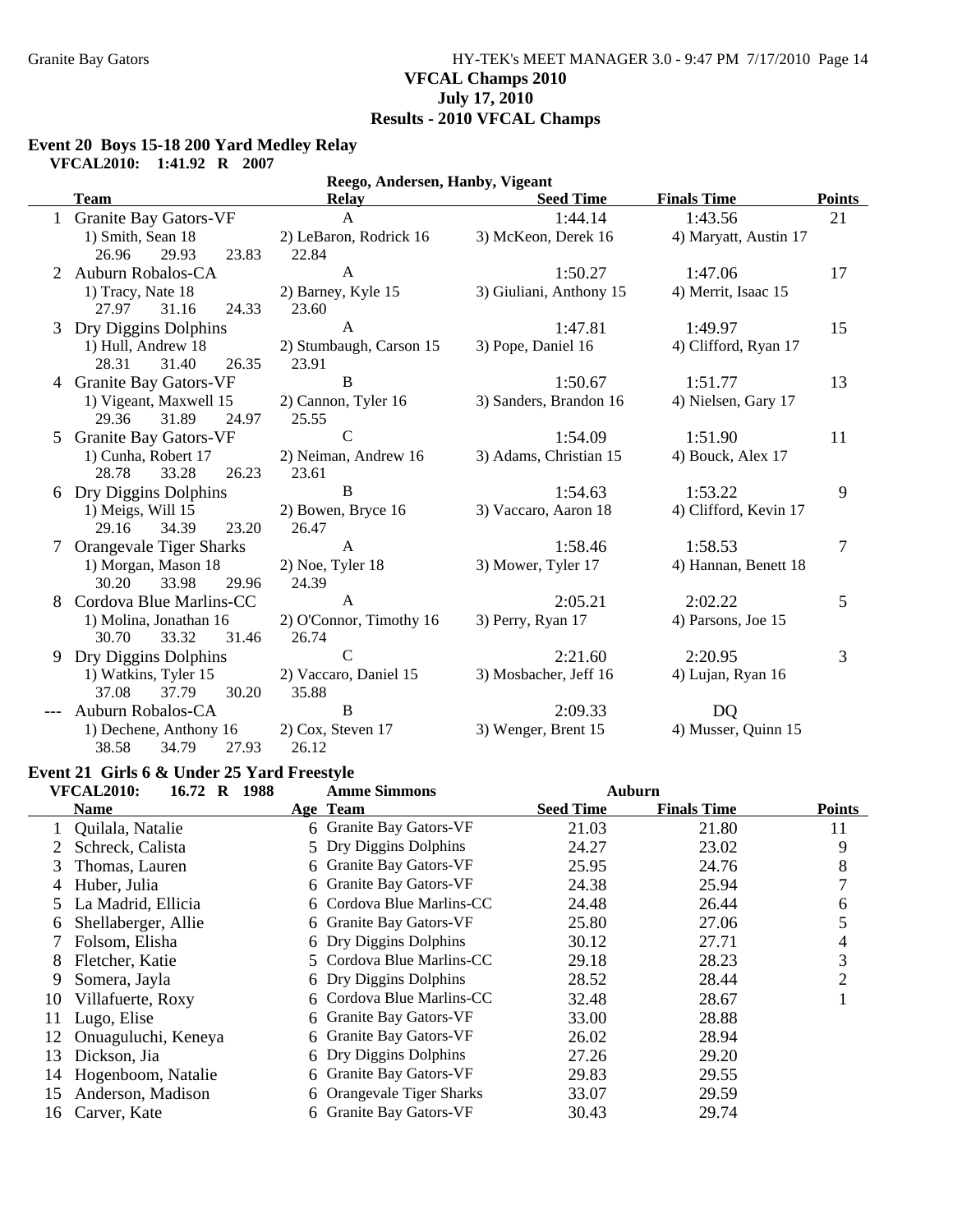# Granite Bay Gators **HY-TEK's MEET MANAGER 3.0 - 9:47 PM 7/17/2010** Page 15 **VFCAL Champs 2010 July 17, 2010 Results - 2010 VFCAL Champs**

### **(Event 21 Girls 6 & Under 25 Yard Freestyle)**

|    | <b>Name</b>                          |    | Age Team                       | <b>Seed Time</b> | <b>Finals Time</b> | <b>Points</b> |
|----|--------------------------------------|----|--------------------------------|------------------|--------------------|---------------|
| 17 | Saviotti, Giorgiana                  |    | 6 Granite Bay Gators-VF        | 36.97            | 30.06              |               |
| 18 | Garner, Larisa                       |    | 5 Cordova Blue Marlins-CC      | 30.85            | 30.09              |               |
| 19 | Hartman, Trista                      | 6  | Granite Bay Gators-VF          | 34.36            | 31.65              |               |
| 20 | Grino, Nina                          | 6  | Cordova Blue Marlins-CC        | 28.09            | 31.87              |               |
| 21 | Jenness, Victoria                    | 6  | Orangevale Tiger Sharks        | 33.09            | 32.40              |               |
| 22 | Coleman, Audrey                      | 6  | Cordova Blue Marlins-CC        | 29.01            | 32.96              |               |
| 23 | Caulfield, Kerri                     | 5. | Granite Bay Gators-VF          | 30.52            | 33.35              |               |
| 24 | Borges, Kathryn                      | 4  | Granite Bay Gators-VF          | 35.22            | 34.44              |               |
| 25 | Hansen, Gracie                       | 5  | Granite Bay Gators-VF          | 29.38            | 34.89              |               |
| 26 | Hedtke, Lauren                       | 6  | <b>Orangevale Tiger Sharks</b> | 42.42            | 35.00              |               |
| 27 | Montieth, Sydney                     | 6  | Orangevale Tiger Sharks        | 37.67            | 35.54              |               |
| 28 | Brewster, Tiffany                    | 6  | Dry Diggins Dolphins           | 27.17            | 35.87              |               |
| 29 | Baade, Chloe                         | 6  | Orangevale Tiger Sharks        | 33.21            | 36.17              |               |
| 30 | Bardasian, Brooklynn                 | 6  | Orangevale Tiger Sharks        | 46.64            | 36.42              |               |
| 31 | Stewart, Carly                       | 5. | Granite Bay Gators-VF          | 40.13            | 36.46              |               |
| 32 | Sherrets, Zoe                        | 5. | Granite Bay Gators-VF          | 36.51            | 36.77              |               |
| 33 | Watson, Erica                        | 6  | <b>Orangevale Tiger Sharks</b> | 43.00            | 37.12              |               |
| 34 | Krause, Quincy                       | 5  | Granite Bay Gators-VF          | 37.19            | 37.72              |               |
| 35 | Mawacke, Amy                         | 6  | Cordova Blue Marlins-CC        | 45.38            | 38.08              |               |
| 36 | Waite-Kerns, Jaellian                | 6  | Cordova Blue Marlins-CC        | 32.20            | 39.27              |               |
| 37 | Walder, Georgia                      | 6  | <b>Orangevale Tiger Sharks</b> | 54.37            | 40.34              |               |
| 38 | Voss, Jenna                          | 5  | Cordova Blue Marlins-CC        | 35.97            | 42.45              |               |
| 39 | Kliewer, Shay                        | 5  | Orangevale Tiger Sharks        | 57.14            | 43.77              |               |
| 40 | Martinoni, Alexandra                 | 5  | Orangevale Tiger Sharks        | 40.66            | 45.20              |               |
| 41 | Hann, Dannielle                      | 6  | <b>Orangevale Tiger Sharks</b> | 58.17            | 47.65              |               |
| 42 | Higgins-Beck, Brooklyn               | 5  | Cordova Blue Marlins-CC        | 55.55            | 50.62              |               |
| 43 | Seva, Avery                          |    | 4 Granite Bay Gators-VF        | 46.18            | 51.16              |               |
| 44 | Yost, Betsy                          |    | 4 Dry Diggins Dolphins         | 52.62            | 51.90              |               |
| 45 | Calvert, Kyle                        |    | 5 Auburn Robalos-CA            | 47.95            | 51.92              |               |
| 46 | Barsotti, Mia                        |    | 4 Dry Diggins Dolphins         | 47.20            | 52.16              |               |
| 47 | McGarty, Kate                        |    | 6 Granite Bay Gators-VF        | 52.64            | 53.55              |               |
| 48 | Khamis, Aliyah                       | 6  | Orangevale Tiger Sharks        | 50.36            | 54.84              |               |
| 49 | Bumgarner, Fiona                     | 6  | Dry Diggins Dolphins           | 57.56            | 56.39              |               |
| 50 | Gordon, Jane                         | 5  | Granite Bay Gators-VF          | 52.11            | 1:01.37            |               |
| 51 | Gifford, Jocelyn                     | 5. | Cordova Blue Marlins-CC        | 1:14.27          | 1:45.27            |               |
| 52 | Medina, Angelica<br>10.05<br>1:35.97 |    | 4 Cordova Blue Marlins-CC      | 1:21.27          | 1:46.02            |               |

## **Event 22 Boys 6 & Under 25 Yard Freestyle**

|    | <b>VFCAL2010:</b><br>1999<br>16.93<br>R | <b>Jesse McWhirk</b>      |                  | Woodcreek          |               |
|----|-----------------------------------------|---------------------------|------------------|--------------------|---------------|
|    | <b>Name</b>                             | Age Team                  | <b>Seed Time</b> | <b>Finals Time</b> | <b>Points</b> |
|    | 1 Krause, Kyle                          | 6 Granite Bay Gators-VF   | 23.02            | 22.22              | 11            |
|    | 2 Vaughn, Peter                         | 6 Auburn Robalos-CA       | 24.23            | 22.53              |               |
|    | 3 Nguyen, Milton                        | 6 Cordova Blue Marlins-CC | 21.99            | 23.33              | 8             |
|    | 4 Marment, Cole                         | 6 Granite Bay Gators-VF   | 25.54            | 23.52              |               |
|    | 5 Houghton, Dominic                     | 6 Granite Bay Gators-VF   | 23.81            | 23.72              | 6             |
|    | 6 Musser, William                       | 6 Auburn Robalos-CA       | 26.65            | 26.14              |               |
|    | 7 Calvert, Kaden                        | 6 Auburn Robalos-CA       | 26.36            | 26.22              |               |
| 8  | Borges, RJ                              | 6 Granite Bay Gators-VF   | 27.09            | 26.41              |               |
| 9  | Barsotti, Mark                          | 6 Dry Diggins Dolphins    | 28.16            | 26.64              |               |
| 10 | Pherigo, Nolan                          | 6 Granite Bay Gators-VF   | 25.03            | 27.13              |               |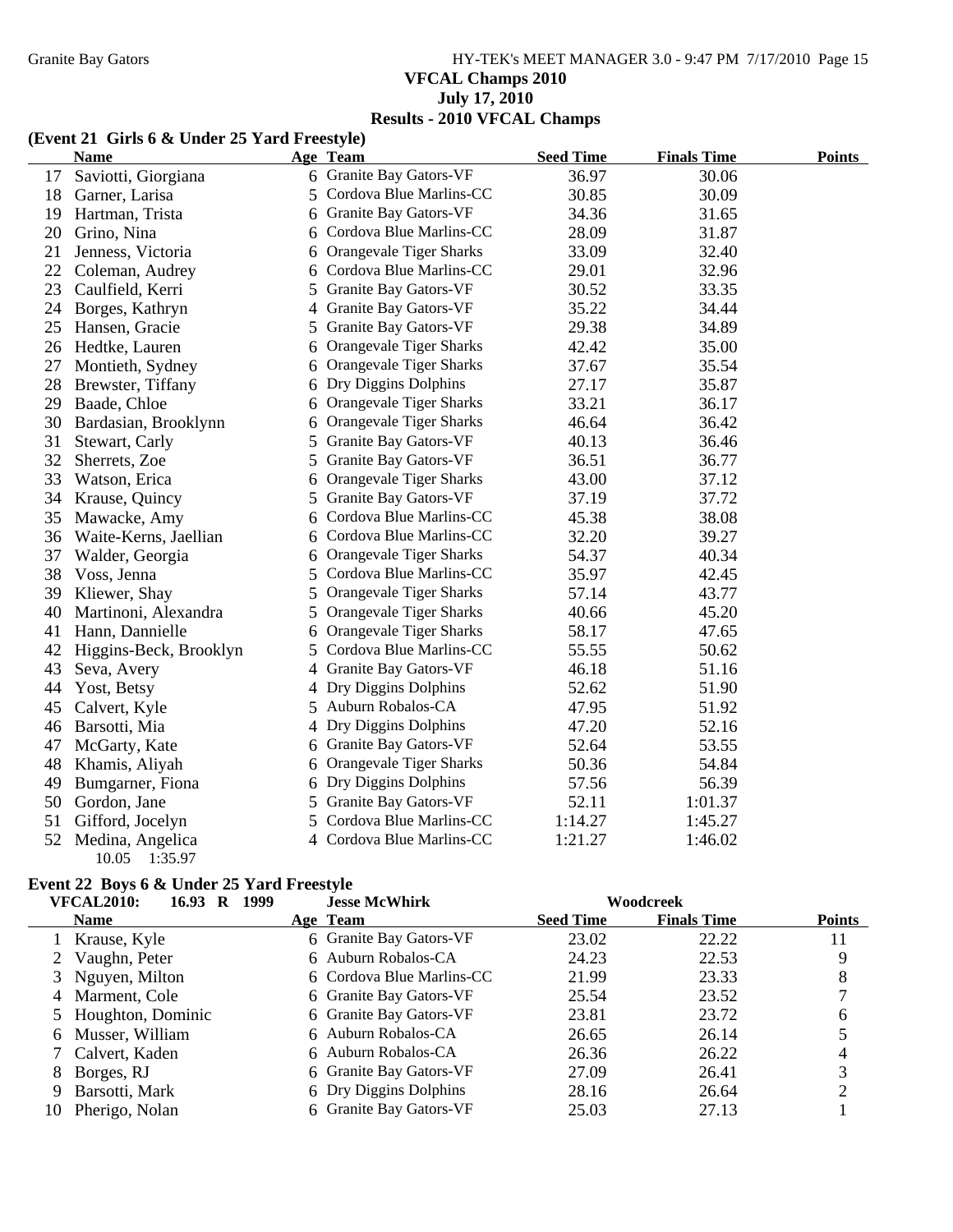Granite Bay Gators **HY-TEK's MEET MANAGER 3.0 - 9:47 PM 7/17/2010** Page 16 **VFCAL Champs 2010 July 17, 2010 Results - 2010 VFCAL Champs**

### **(Event 22 Boys 6 & Under 25 Yard Freestyle)**

|       | $(1.7)$ and $2.7$ boys $\sigma$ at onder $2.7$ and intersty $\sigma$<br><b>Name</b> |    | Age Team                  | <b>Seed Time</b> | <b>Finals Time</b>      | <b>Points</b> |
|-------|-------------------------------------------------------------------------------------|----|---------------------------|------------------|-------------------------|---------------|
| 11    | Onuaguluchi, Kenechi                                                                |    | 6 Granite Bay Gators-VF   | 27.72            | 27.58                   |               |
| 12    | Cobb, Jordan                                                                        |    | 6 Dry Diggins Dolphins    | 28.75            | 28.12                   |               |
| 13    | Penman, Logan                                                                       |    | 6 Orangevale Tiger Sharks | 30.61            | 29.34                   |               |
| 14    | Jurado, Diego                                                                       |    | 6 Auburn Robalos-CA       | 30.94            | 30.84                   |               |
| 15    | Carver, Noah                                                                        | 4  | Granite Bay Gators-VF     | 35.44            | 31.31                   |               |
| 16    | Sherman, Ben                                                                        |    | 6 Granite Bay Gators-VF   | 34.85            | 31.38                   |               |
| 17    | Resendez, Cole                                                                      |    | 5 Granite Bay Gators-VF   | 35.77            | 31.43                   |               |
| 18    | Griffin, William                                                                    |    | 6 Granite Bay Gators-VF   | 36.87            | 31.70                   |               |
| 19    | Owen, Daniel                                                                        |    | 6 Dry Diggins Dolphins    | 33.19            | 32.19                   |               |
| 20    | Ryan, Lachlan                                                                       |    | 5 Auburn Robalos-CA       | 36.19            | 32.20                   |               |
| 21    | Doleschal, Kenny                                                                    |    | 6 Granite Bay Gators-VF   | 43.15            | 32.34                   |               |
| 22    | Firl, Samuel                                                                        |    | 6 Orangevale Tiger Sharks | 35.09            | 32.93                   |               |
| 23    | Womeldorf, Xander                                                                   |    | 6 Orangevale Tiger Sharks | 29.75            | 33.82                   |               |
| 24    | Nielsen, Kadin                                                                      |    | 5 Granite Bay Gators-VF   | 35.53            | 33.89                   |               |
| 25    | Russell, Cal                                                                        |    | 6 Granite Bay Gators-VF   | 32.00            | 34.78                   |               |
| 26    | Kelly, Adam                                                                         |    | 5 Granite Bay Gators-VF   | 37.82            | 35.17                   |               |
| 27    | Nelson, Colton                                                                      |    | 6 Granite Bay Gators-VF   | 33.53            | 35.49                   |               |
| 28    | Sylvester, Evan                                                                     | 6. | Auburn Robalos-CA         | 35.97            | 36.34                   |               |
| 29    | Cusano, Frankie                                                                     |    | 4 Granite Bay Gators-VF   | 39.83            | 36.51                   |               |
| 30    | Lockwood, Brayden                                                                   |    | 6 Dry Diggins Dolphins    | 41.28            | 37.77                   |               |
| 31    | Roe, Bobby                                                                          |    | 6 Cordova Blue Marlins-CC | 45.54            | 37.93                   |               |
| 32    | Nagel, Ryan                                                                         |    | 6 Granite Bay Gators-VF   | 39.87            | 38.82                   |               |
| 33    | Maguire, Liam                                                                       |    | 5 Dry Diggins Dolphins    | 44.40            | 39.10                   |               |
| 34    | Brewster, Tyler                                                                     |    | 5 Dry Diggins Dolphins    | 43.38            | 42.10                   |               |
| 35    | Stocks, Jacob                                                                       |    | 6 Cordova Blue Marlins-CC | 40.10            | 42.52                   |               |
| 36    | Stanfield, Brent                                                                    |    | 4 Granite Bay Gators-VF   | 47.36            | 45.14                   |               |
| 37    | Shubert, Braden                                                                     |    | 6 Cordova Blue Marlins-CC | 1:05.33          | 47.28                   |               |
| 38    | Vargas, Tyler                                                                       |    | 5 Cordova Blue Marlins-CC | 46.79            | 48.20                   |               |
| 39    | Covey, Scott                                                                        |    | 5 Cordova Blue Marlins-CC | 1:03.24          | 48.27                   |               |
| 40    | DeZorzi, Wesley                                                                     |    | 4 Granite Bay Gators-VF   | 29.23            | 48.60                   |               |
| 41    | Murphy, Carson                                                                      |    | 4 Dry Diggins Dolphins    | 52.75            | 48.61                   |               |
| 42    | Barnes, Jackson                                                                     |    | 5 Dry Diggins Dolphins    | 1:03.02          | 49.30                   |               |
| 43    | Hackett, Brenden                                                                    | 4  | Granite Bay Gators-VF     | 52.35            | 52.31                   |               |
| 44    | Matthews, Logan                                                                     |    | 5 Orangevale Tiger Sharks | 56.99            | 54.68                   |               |
|       | 45 Preiss, Austin                                                                   |    | 4 Cordova Blue Marlins-CC | 51.50            | 55.30                   |               |
|       | 46 Ma, Erik                                                                         |    | 4 Cordova Blue Marlins-CC | 1:02.02          | 59.50                   |               |
| 47    | Freer, Sawyer                                                                       |    | 4 Dry Diggins Dolphins    | 1:01.85          | 1:00.98                 |               |
| 48    | Bishop, Christopher                                                                 |    | 5 Dry Diggins Dolphins    | 1:03.53          | 1:01.25                 |               |
| 49    | Johnson, Blake                                                                      |    | 5 Dry Diggins Dolphins    | 57.00            | 1:03.46                 |               |
| 50    | Shupe, Troy                                                                         |    | 4 Cordova Blue Marlins-CC | 1:47.59          | 1:14.49                 |               |
| 51    | Gifford, Dillion                                                                    |    | 6 Cordova Blue Marlins-CC | 1:23.80          | 1:29.18                 |               |
| 52    | Sweet, Devin                                                                        |    | 5 Cordova Blue Marlins-CC | 1:28.27          | 1:53.81                 |               |
| $---$ | Bolton, Kane                                                                        |    | 6 Dry Diggins Dolphins    | 35.56            | X41.80                  |               |
|       | Event 23 Girls 7-8 25 Yard Freestyle                                                |    |                           |                  |                         |               |
|       | <b>VFCAL2010:</b><br>14.56 R 1989                                                   |    | <b>Alexis Oakland</b>     |                  | <b>Fulton El Camino</b> |               |

| VFCALZVIV;<br>14.30 K 1909 | Alexis Oakiahu            |                  | г инон ел Саннио   |        |
|----------------------------|---------------------------|------------------|--------------------|--------|
| <b>Name</b>                | Age Team                  | <b>Seed Time</b> | <b>Finals Time</b> | Points |
| Scholes, Ellie             | 8 Granite Bay Gators-VF   | 17.24            | 16.84              |        |
| 2 Waite-Kerns, Jordan      | 8 Cordova Blue Marlins-CC | 18.83            | 16.96              |        |
| 3 Wong, Jennifer           | 8 Cordova Blue Marlins-CC | 18.08            | 17.00              |        |
| 4 Higgins, Naomi           | 8 Dry Diggins Dolphins    | 17.73            | 17.31              |        |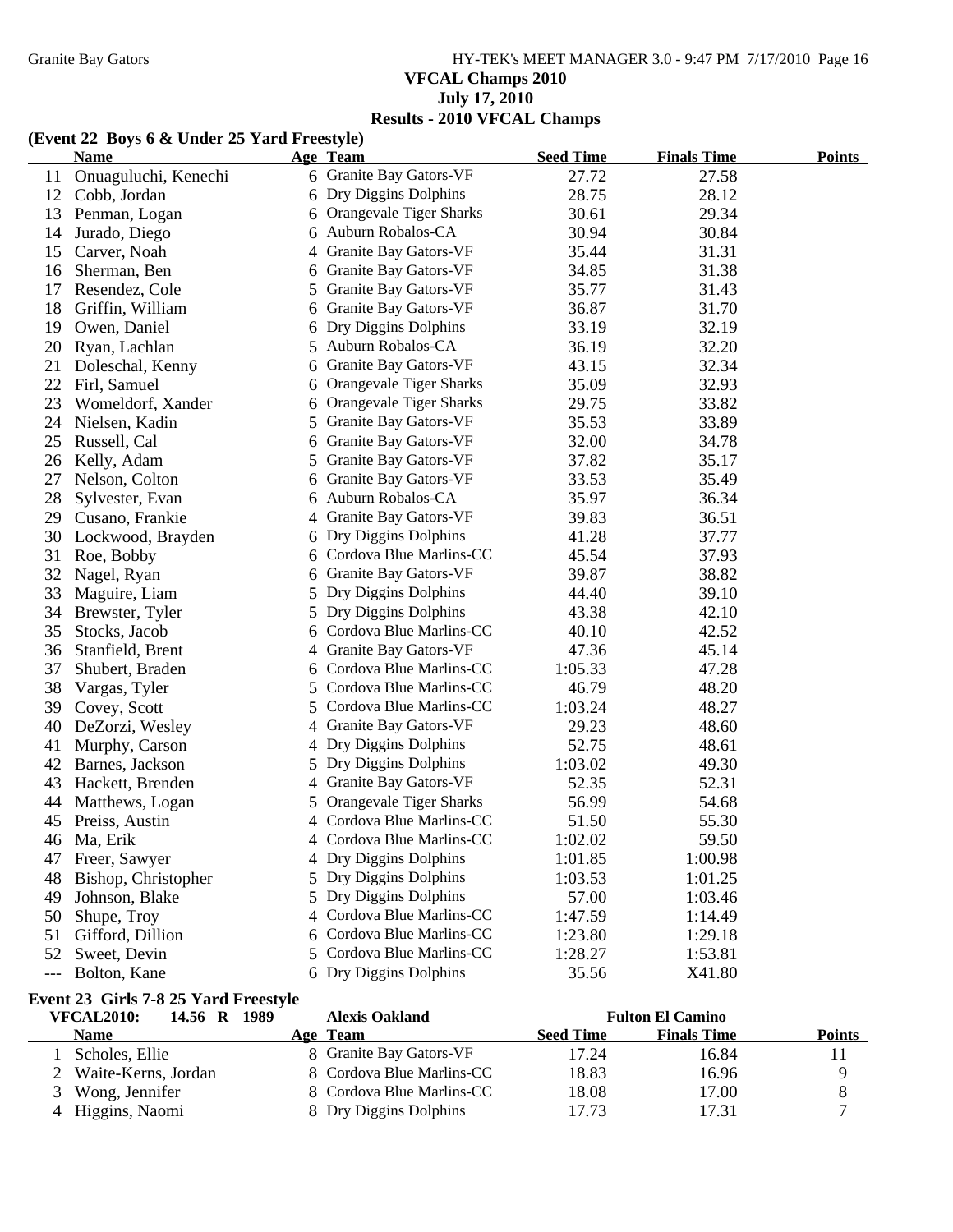# Granite Bay Gators **HY-TEK's MEET MANAGER 3.0 - 9:47 PM 7/17/2010** Page 17 **VFCAL Champs 2010 July 17, 2010 Results - 2010 VFCAL Champs**

### **(Event 23 Girls 7-8 25 Yard Freestyle)**

|       | <b>Name</b>                |    | Age Team                       | <b>Seed Time</b> | <b>Finals Time</b> | <b>Points</b>  |
|-------|----------------------------|----|--------------------------------|------------------|--------------------|----------------|
| 5     | Nelson, Amanda             |    | 8 Granite Bay Gators-VF        | 17.02            | 17.40              | 6              |
| 6     | Huston, Katie              |    | Auburn Robalos-CA              | 16.89            | 17.51              | 5              |
| 7     | Griffin, Ellie             |    | Granite Bay Gators-VF          | 20.61            | 17.55              | $\overline{4}$ |
| 8     | Seidel, Amelia             | 7  | Granite Bay Gators-VF          | 17.54            | 17.80              | 3              |
| 9     | Purdy, McKenna             |    | Cordova Blue Marlins-CC        | 18.40            | 18.24              | $\mathbf{2}$   |
| 10    | Ryan, Taryn                |    | Auburn Robalos-CA              | 18.18            | 18.41              | $\mathbf{1}$   |
| 11    | Sarmiento, Bella           |    | Granite Bay Gators-VF          | 20.35            | 19.00              |                |
| 12    | Lomatchinski, Kathy        |    | Dry Diggins Dolphins           | 20.65            | 19.03              |                |
| $*13$ | Winter, Ashlyn             |    | Dry Diggins Dolphins           | 21.25            | 19.39              |                |
| $*13$ | Genetti, Alyssa            |    | Granite Bay Gators-VF          | 20.32            | 19.39              |                |
| 15    | Anderson, Faith            |    | Orangevale Tiger Sharks        | 19.65            | 19.66              |                |
| 16    | Burgess, Hannah            |    | Cordova Blue Marlins-CC        | 23.15            | 20.05              |                |
| 17    | Shupe, Marin               |    | 8 Cordova Blue Marlins-CC      | 20.36            | 20.40              |                |
| 18    | Winter, Jonna              |    | Dry Diggins Dolphins           | 22.67            | 20.83              |                |
| 19    | Miles, Markeia             |    | 8 Orangevale Tiger Sharks      | 23.23            | 20.93              |                |
| 20    | Kline, Haley               |    | Dry Diggins Dolphins           | 22.97            | 21.32              |                |
| 21    | Roush, Lauren              |    | Granite Bay Gators-VF          | 20.75            | 21.35              |                |
| 22    | Pickens, Emma              | 7  | Dry Diggins Dolphins           | 22.10            | 21.56              |                |
| 23    | Ambrosia, Kennedy          | 8  | Auburn Robalos-CA              | 25.44            | 21.58              |                |
| 24    | Sampson, Natalie           | 7  | Granite Bay Gators-VF          | 24.36            | 21.59              |                |
| 25    | Nielsen, Sydnee            | 8  | Granite Bay Gators-VF          | 24.82            | 21.77              |                |
| 26    | Cox, Olivia                | 7  | Granite Bay Gators-VF          | 22.19            | 21.90              |                |
| 27    | Wilhelms, Isabella         |    | <b>Orangevale Tiger Sharks</b> | 26.83            | 22.06              |                |
| 28    | Jones, Kelly               | 7  | Granite Bay Gators-VF          | 21.16            | 22.14              |                |
| 29    | Bush, Tessa                |    | Dry Diggins Dolphins           | 25.44            | 22.51              |                |
| 30    | Nielsen, Sarena            |    | Granite Bay Gators-VF          | 22.84            | 22.53              |                |
| 31    | Land, Nory                 |    | Dry Diggins Dolphins           | 23.04            | 22.66              |                |
| 32    | Schulz, Maryssa            | 8  | Granite Bay Gators-VF          | 21.23            | 22.94              |                |
| 33    | Tobin, Kylee               | 8  | Orangevale Tiger Sharks        | 26.66            | 23.09              |                |
| 34    | Brady, Hannah              |    | Cordova Blue Marlins-CC        | 24.29            | 23.10              |                |
| 35    | Enos, Julia                |    | Granite Bay Gators-VF          | 27.03            | 23.23              |                |
| 36    | Lillis, Anne               | 8  | Auburn Robalos-CA              | 22.11            | 23.37              |                |
| 37    | Griffiths, Phoebe          | 7  | Granite Bay Gators-VF          | 23.02            | 23.67              |                |
| 38    | Salvestrin, Grace          | 7  | Dry Diggins Dolphins           | 23.59            | 23.79              |                |
| 39    | Quinn, Cayla               |    | Granite Bay Gators-VF          | 27.13            | 23.96              |                |
| 40    | Coleman-Salgado, Krishnaya | 8  | Cordova Blue Marlins-CC        | 23.45            | 24.29              |                |
| 41    | Freer, Jordan              |    | Dry Diggins Dolphins           | 23.57            | 24.49              |                |
| 42    | Simpson, Tuesday           |    | Cordova Blue Marlins-CC        | 23.74            | 24.62              |                |
| 43    | Bumgarner, Elle            |    | Dry Diggins Dolphins           | 23.85            | 24.75              |                |
| 44    | Cuevas, Angel              | 8  | Cordova Blue Marlins-CC        | 24.51            | 25.03              |                |
| 45    | McPike, Kendyl             |    | Cordova Blue Marlins-CC        | 24.62            | 25.43              |                |
| 46    | Koenigs, Ella              |    | Dry Diggins Dolphins           | 26.60            | 25.74              |                |
| 47    | Firl, Rachel               |    | Orangevale Tiger Sharks        | 26.91            | 25.84              |                |
| 48    | Preiss, Madelyn            |    | Cordova Blue Marlins-CC        | 26.90            | 25.86              |                |
| 49    | Stanfield, Aubree          | Τ  | Orangevale Tiger Sharks        | 32.35            | 26.04              |                |
| 50    | Klausing, Sophia           |    | 8 Dry Diggins Dolphins         | 31.01            | 26.55              |                |
| 51    | Edmisten, Julianna         | 8. | Cordova Blue Marlins-CC        | 24.37            | 26.56              |                |
| 52    | Finney-Stephens, Gwen      | 7  | Dry Diggins Dolphins           | 28.74            | 26.57              |                |
| 53    | Jones, Katie               | 7  | Granite Bay Gators-VF          | 26.79            | 26.60              |                |
| 54    | Barton, Brianna            | 8  | Dry Diggins Dolphins           | 26.15            | 26.79              |                |
| 55    | Carson, Emma               | 7  | Orangevale Tiger Sharks        | 42.66            | 27.10              |                |
|       |                            |    |                                |                  |                    |                |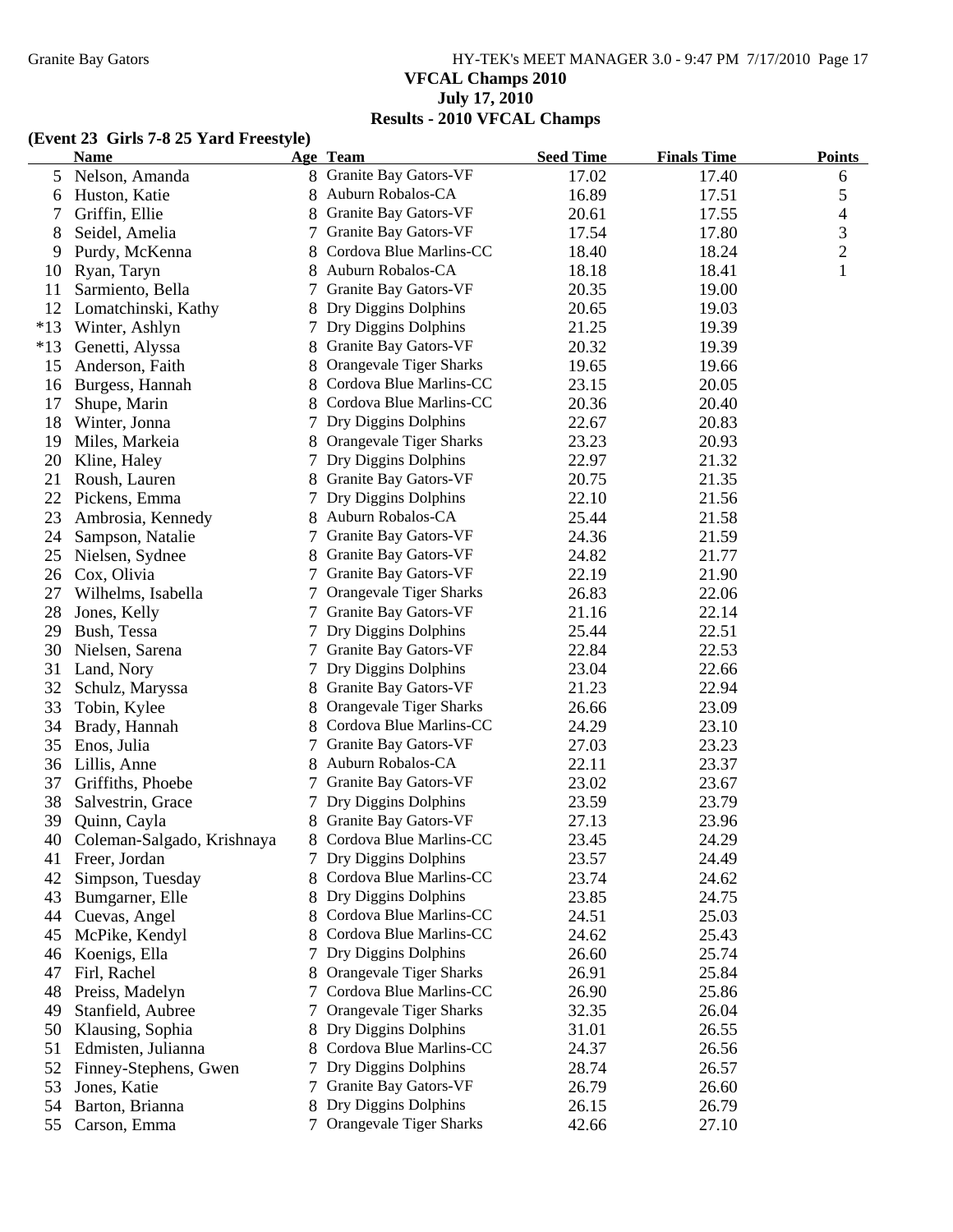# Granite Bay Gators **HY-TEK's MEET MANAGER 3.0 - 9:47 PM 7/17/2010** Page 18 **VFCAL Champs 2010 July 17, 2010 Results - 2010 VFCAL Champs**

# **(Event 23 Girls 7-8 25 Yard Freestyle)**

|     | <b>Name</b>           |                 | Age Team                       | <b>Seed Time</b> | <b>Finals Time</b> | <b>Points</b> |
|-----|-----------------------|-----------------|--------------------------------|------------------|--------------------|---------------|
| 56  | Schlag, Alleah        |                 | Dry Diggins Dolphins           | 29.15            | 27.44              |               |
| 57  | Dolph, Rylee          |                 | Dry Diggins Dolphins           | 28.51            | 27.58              |               |
| 58  | Stewart, Makenna      | 7               | Granite Bay Gators-VF          | 23.78            | 27.60              |               |
| 59  | Black, Ella           |                 | Granite Bay Gators-VF          | 29.51            | 27.94              |               |
| 60  | Cox, Lilli            |                 | Dry Diggins Dolphins           | 27.51            | 28.31              |               |
| 61  | Sanders, Abby         |                 | Dry Diggins Dolphins           | 27.68            | 28.43              |               |
| 62  | Maguire, Annabel      |                 | Dry Diggins Dolphins           | 28.26            | 28.63              |               |
| 63  | Niles, Kristen        | 8               | Cordova Blue Marlins-CC        | 29.93            | 29.41              |               |
| 64  | Root, Abby            |                 | Granite Bay Gators-VF          | 28.89            | 30.35              |               |
| 65  | McAdams, Macey        |                 | Orangevale Tiger Sharks        | 27.19            | 31.06              |               |
| 66  | Hadj Bahramiyan, Sara |                 | Orangevale Tiger Sharks        | 35.43            | 31.81              |               |
| 67  | Crader, Marcella      |                 | Cordova Blue Marlins-CC        | 41.59            | 32.35              |               |
| 68  | Traynor, Grace        |                 | Orangevale Tiger Sharks        | 35.42            | 32.53              |               |
| 69  | Wright, Jordyn        | 7               | Cordova Blue Marlins-CC        | 29.54            | 32.88              |               |
| 70  | Wheeler, Reece        |                 | <b>Orangevale Tiger Sharks</b> | 32.12            | 34.36              |               |
| 71  | Burrell, Lily         |                 | Orangevale Tiger Sharks        | 31.71            | 34.68              |               |
| 72  | Shepard, Sophie       |                 | Dry Diggins Dolphins           | 39.82            | 35.23              |               |
| 73  | Langdon, Chloe        |                 | Dry Diggins Dolphins           | 29.04            | 36.08              |               |
| 74  | Hadler, Alexandria    | 8               | Cordova Blue Marlins-CC        | 31.50            | 36.66              |               |
| 75  | Gould, Annelyse       |                 | Orangevale Tiger Sharks        | 32.79            | 36.67              |               |
| 76  | Naki, Makena          | 7               | Granite Bay Gators-VF          | 37.78            | 36.94              |               |
| 77  | Mavy, Emma            |                 | Cordova Blue Marlins-CC        | 34.44            | 49.21              |               |
| 78  | Harris, Angel         | $7\phantom{.0}$ | Orangevale Tiger Sharks        | 46.44            | 52.29              |               |
|     | Schafer, Emma         |                 | <b>Granite Bay Gators-VF</b>   | 22.22            | <b>NS</b>          |               |
| --- | Burgess, Carly        | 8.              | Orangevale Tiger Sharks        | 26.32            | <b>NS</b>          |               |

## **Event 24 Boys 7-8 25 Yard Freestyle**

|    | <b>VFCAL2010:</b><br>13.78 R 1987 |    | <b>Randy Fasani</b>          | <b>Roseville</b> |                    |                |
|----|-----------------------------------|----|------------------------------|------------------|--------------------|----------------|
|    | <b>Name</b>                       |    | Age Team                     | <b>Seed Time</b> | <b>Finals Time</b> | <b>Points</b>  |
|    | Sherrets, Wyatt                   |    | 8 Granite Bay Gators-VF      | 17.32            | 16.72              | 11             |
|    | Hansen, Michael                   |    | Granite Bay Gators-VF        | 17.42            | 17.60              | 9              |
| 3  | Sullivan, Nathan                  | 8  | Cordova Blue Marlins-CC      | 18.96            | 17.84              | 8              |
| 4  | Mayhew, Ean                       |    | Granite Bay Gators-VF        | 18.58            | 18.28              | 7              |
| 5  | Moore, Mitchell                   |    | Auburn Robalos-CA            | 20.29            | 18.33              | 6              |
| 6  | Suhir, Shukri                     |    | Cordova Blue Marlins-CC      | 18.97            | 18.41              | 5              |
|    | Martinez, Andrew                  |    | Granite Bay Gators-VF        | 20.32            | 18.53              | 4              |
| 8  | Gross, Anthony                    |    | Granite Bay Gators-VF        | 18.90            | 18.75              | 3              |
| 9  | Griffiths, Spencer                |    | Granite Bay Gators-VF        | 19.91            | 19.98              | $\overline{2}$ |
| 10 | Mcleod, Ethan                     |    | <b>Granite Bay Gators-VF</b> | 21.00            | 20.18              | $\mathbf{1}$   |
| 11 | Luo, Christopher                  |    | <b>Granite Bay Gators-VF</b> | 21.87            | 20.42              |                |
| 12 | Doleschal, Matthew                |    | <b>Granite Bay Gators-VF</b> | 21.54            | 20.80              |                |
| 13 | Bardasian, Gannon                 | 8  | Orangevale Tiger Sharks      | 24.89            | 21.86              |                |
| 14 | McGarty, Jack                     | 8  | Granite Bay Gators-VF        | 24.13            | 22.39              |                |
| 15 | Walder, Pace                      | 8. | Orangevale Tiger Sharks      | 22.54            | 22.48              |                |
| 16 | Leos, Karson                      |    | Dry Diggins Dolphins         | 23.05            | 22.82              |                |
| 17 | Vaughan, Mike                     | 7  | <b>Granite Bay Gators-VF</b> | 22.83            | 23.02              |                |
| 18 | Voss, Mason                       |    | Cordova Blue Marlins-CC      | 25.69            | 23.59              |                |
| 19 | Maggio, Luca                      | 8. | Granite Bay Gators-VF        | 25.64            | 24.97              |                |
| 20 | Aram, Brandon                     |    | Granite Bay Gators-VF        | 23.93            | 25.14              |                |
| 21 | McAdams, Dylan                    |    | Orangevale Tiger Sharks      | 23.52            | 25.57              |                |
| 22 | Bansal, Dhilan                    |    | Granite Bay Gators-VF        | 26.33            | 26.60              |                |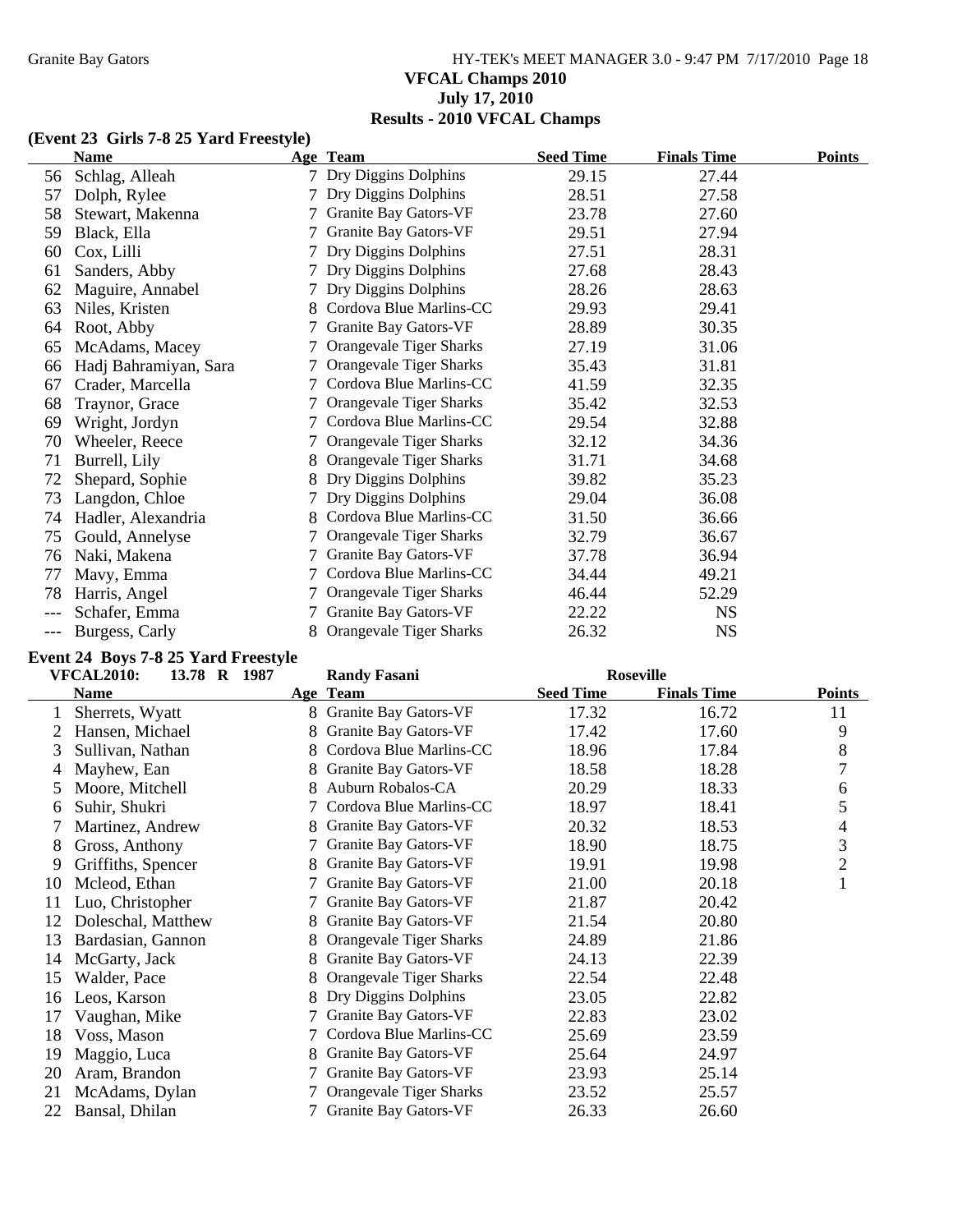# Granite Bay Gators **HY-TEK's MEET MANAGER 3.0 - 9:47 PM 7/17/2010** Page 19 **VFCAL Champs 2010 July 17, 2010 Results - 2010 VFCAL Champs**

### **(Event 24 Boys 7-8 25 Yard Freestyle)**

|    | <b>Name</b>             | Age Team                  | <b>Seed Time</b> | <b>Finals Time</b> | <b>Points</b> |
|----|-------------------------|---------------------------|------------------|--------------------|---------------|
|    | 23 Rooney, Liam         | 7 Orangevale Tiger Sharks | 26.08            | 26.87              |               |
|    | 24 Bunce, Logan         | 8 Dry Diggins Dolphins    | 30.98            | 26.92              |               |
|    | 25 Carnahan, Colin      | 7 Dry Diggins Dolphins    | 24.87            | 27.24              |               |
|    | 26 Fernandes, Elijah    | 7 Dry Diggins Dolphins    | 26.34            | 27.26              |               |
| 27 | Anderson, Seth          | 7 Orangevale Tiger Sharks | 26.93            | 27.49              |               |
| 28 | Yang, John              | 8 Orangevale Tiger Sharks | 30.47            | 28.89              |               |
| 29 | Roa, Ryan               | 8 Cordova Blue Marlins-CC | 25.13            | 29.62              |               |
| 30 | Hann, Noel              | 8 Orangevale Tiger Sharks | 44.28            | 29.79              |               |
| 31 | Matthews, Bruce         | 7 Orangevale Tiger Sharks | 33.50            | 30.52              |               |
| 32 | Warren, Zachary         | 7 Orangevale Tiger Sharks | 28.83            | 31.65              |               |
| 33 | Farias, Corbin          | 8 Orangevale Tiger Sharks | 32.50            | 32.70              |               |
| 34 | Shaw, Dylan             | 7 Orangevale Tiger Sharks | 40.40            | 33.97              |               |
| 35 | Hackett, Evan           | 7 Granite Bay Gators-VF   | 35.10            | 35.20              |               |
|    | --- De Los Santos, Ryen | 8 Dry Diggins Dolphins    | 23.02            | <b>NS</b>          |               |

# **Event 25 Girls 9-10 25 Yard Freestyle**

| <b>VFCAL2010:</b><br>12.77 R 2009 |                      |    | <b>Nia Evans</b>           | Cordova          |                    |                |
|-----------------------------------|----------------------|----|----------------------------|------------------|--------------------|----------------|
|                                   | <b>Name</b>          |    | Age Team                   | <b>Seed Time</b> | <b>Finals Time</b> | <b>Points</b>  |
| 1                                 | Ling, Erin           |    | 10 Dry Diggins Dolphins    | 15.05            | 13.93              | 11             |
| 2                                 | Sampson, Sydney      |    | 10 Granite Bay Gators-VF   | 15.68            | 14.40              | 9              |
| 3                                 | Sewell, Alyssa       |    | 10 Granite Bay Gators-VF   | 14.90            | 14.47              | 8              |
| $*4$                              | Daley, Nicole        |    | 10 Granite Bay Gators-VF   | 15.68            | 14.75              | 6.50           |
| $*4$                              | Scholes, Emma        |    | 10 Granite Bay Gators-VF   | 16.16            | 14.75              | 6.50           |
| 6                                 | Roselli, Isabelle    |    | 9 Granite Bay Gators-VF    | 15.82            | 15.29              | 5              |
| 7                                 | Marino, Malin        |    | 9 Auburn Robalos-CA        | 18.09            | 15.38              | 4              |
| 8                                 | Aram, McKenna        |    | 10 Granite Bay Gators-VF   | 16.91            | 15.83              | 3              |
| 9                                 | Byars, Ashley        |    | 9 Granite Bay Gators-VF    | 17.01            | 15.90              | $\overline{c}$ |
| 10                                | Maguire, Violet      | 10 | Dry Diggins Dolphins       | 16.50            | 16.18              | $\mathbf{1}$   |
| 11                                | Coons, Hannah        |    | 9 Granite Bay Gators-VF    | 17.80            | 16.20              |                |
| 12                                | Houghton, Samantha   | 9. | Granite Bay Gators-VF      | 17.24            | 16.29              |                |
| 13                                | Teese, Chloe         |    | 10 Orangevale Tiger Sharks | 18.07            | 17.08              |                |
| 14                                | Vaccaro, Grace       |    | 9 Dry Diggins Dolphins     | 17.13            | 17.10              |                |
| 15                                | Cusano, Isabella     |    | 9 Granite Bay Gators-VF    | 17.74            | 17.27              |                |
| 16                                | Kamuchey, Adrianna   |    | 10 Dry Diggins Dolphins    | 17.72            | 17.47              |                |
| 17                                | Yang, Madeline       |    | 10 Orangevale Tiger Sharks | 18.70            | 17.50              |                |
| 18                                | Cisco, Lacey         |    | 10 Cordova Blue Marlins-CC | 18.38            | 17.62              |                |
| $*19$                             | Svoboda, Sierra      |    | 10 Orangevale Tiger Sharks | 19.26            | 17.71              |                |
| $*19$                             | Sims, Danielle       |    | 9 Granite Bay Gators-VF    | 18.53            | 17.71              |                |
| 21                                | Blakeman, Jillian    |    | 10 Granite Bay Gators-VF   | 19.87            | 17.82              |                |
| 22                                | Salvestrin, Anna     |    | 9 Dry Diggins Dolphins     | 18.71            | 17.97              |                |
| 23                                | Hudak, Jana          | 10 | Dry Diggins Dolphins       | 18.74            | 18.00              |                |
| 24                                | Jacobus, Willow      |    | 10 Auburn Robalos-CA       | 21.48            | 18.03              |                |
| 25                                | Haynie, Emily        | 9. | Dry Diggins Dolphins       | 18.31            | 18.12              |                |
| 26                                | Gross, Angela        |    | 10 Granite Bay Gators-VF   | 19.81            | 18.14              |                |
| 27                                | Konarski, Shelby     |    | 9 Cordova Blue Marlins-CC  | 20.54            | 18.18              |                |
| 28                                | McPhail, Carly       |    | 10 Granite Bay Gators-VF   | 16.33            | 18.30              |                |
| 29                                | Nelson, Sydney       |    | 9 Granite Bay Gators-VF    | 18.30            | 18.35              |                |
| 30                                | Waid, Paige          |    | 10 Granite Bay Gators-VF   | 18.80            | 18.51              |                |
| 31                                | Guttenberg, Samantha |    | 10 Orangevale Tiger Sharks | 18.98            | 18.60              |                |
| 32                                | Caulfield, Kate      |    | 9 Granite Bay Gators-VF    | 19.40            | 18.88              |                |
| 33                                | Fuller, Belle        | 9  | Orangevale Tiger Sharks    | 21.12            | 19.04              |                |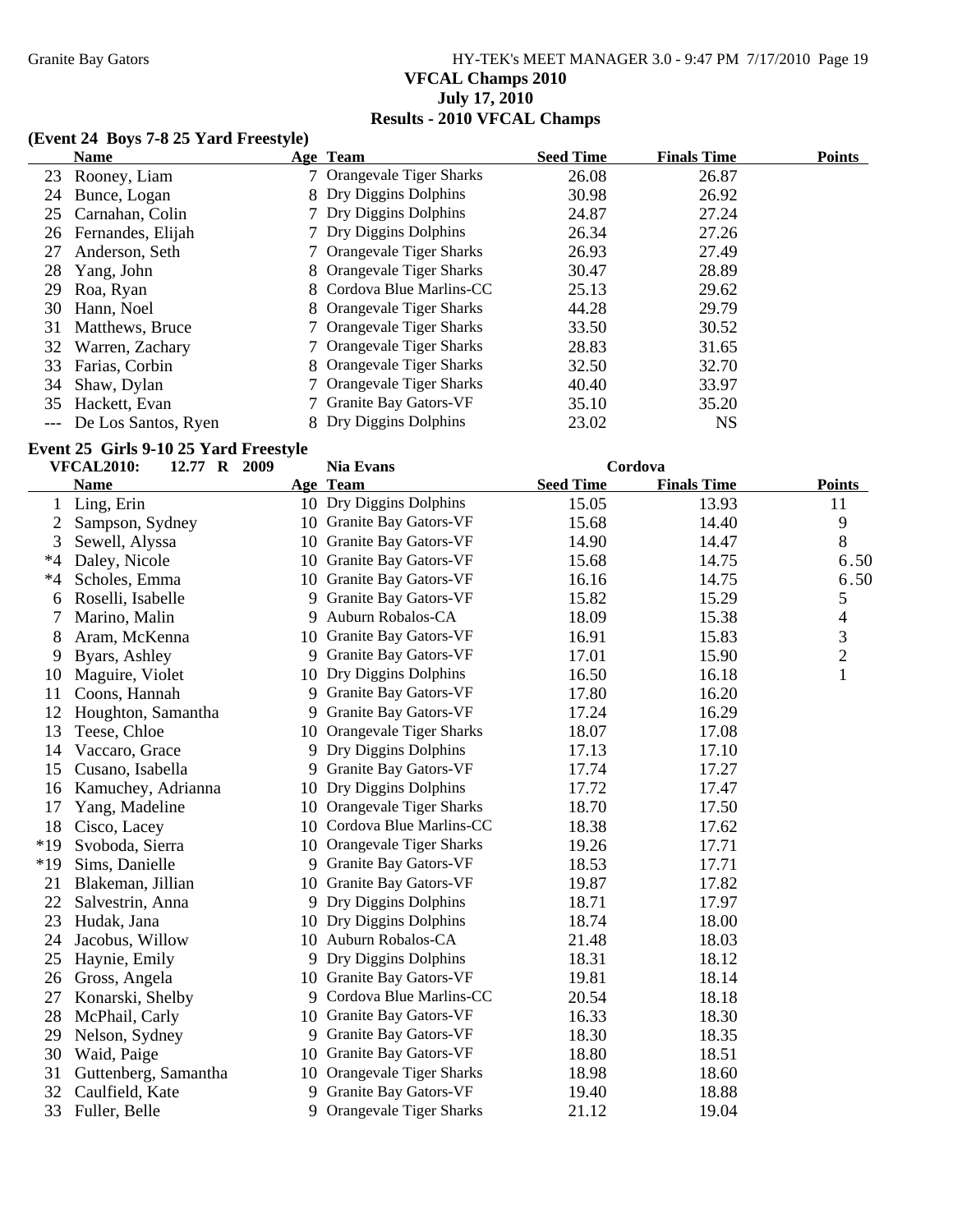# Granite Bay Gators **HY-TEK's MEET MANAGER 3.0 - 9:47 PM 7/17/2010** Page 20 **VFCAL Champs 2010 July 17, 2010 Results - 2010 VFCAL Champs**

# **(Event 25 Girls 9-10 25 Yard Freestyle)**

|    | <b>Name</b>         |    | Age Team                     | <b>Seed Time</b> | <b>Finals Time</b> | <b>Points</b> |
|----|---------------------|----|------------------------------|------------------|--------------------|---------------|
| 34 | Anderson, Gabrielle |    | 10 Auburn Robalos-CA         | 19.58            | 19.09              |               |
| 35 | Mawacke, Lara       |    | 10 Cordova Blue Marlins-CC   | 19.38            | 19.29              |               |
| 36 | John, Danielle      | 9  | Granite Bay Gators-VF        | 18.77            | 19.44              |               |
| 37 | Arnold, Jacqueline  | 10 | Dry Diggins Dolphins         | 18.92            | 19.45              |               |
| 38 | Healy, Sydney       |    | 10 Granite Bay Gators-VF     | 19.40            | 19.72              |               |
| 39 | Gautschi, Alexis    | 10 | Dry Diggins Dolphins         | 19.40            | 19.74              |               |
| 40 | Lujan, Leanna       | 9  | Dry Diggins Dolphins         | 20.04            | 19.82              |               |
| 41 | Morkowski, Trista   | 9  | Dry Diggins Dolphins         | 22.10            | 19.95              |               |
| 42 | Lomatchinski, Mary  | 10 | Dry Diggins Dolphins         | 21.46            | 20.03              |               |
| 43 | Lugo, Claire        | 9  | Granite Bay Gators-VF        | 20.13            | 20.17              |               |
| 44 | Arnold, Katlyn      | 10 | Dry Diggins Dolphins         | 20.98            | 20.22              |               |
| 45 | Edmisten, Isabella  | 9  | Cordova Blue Marlins-CC      | 19.63            | 20.33              |               |
| 46 | McAdams, Sydney     | 9  | Orangevale Tiger Sharks      | 22.19            | 20.40              |               |
| 47 | Klas, Grace         | 10 | Dry Diggins Dolphins         | 18.82            | 20.42              |               |
| 48 | McLeod, Ashlynn     | 9  | <b>Granite Bay Gators-VF</b> | 19.39            | 20.47              |               |
| 49 | Tommasini, Angelina | 10 | Orangevale Tiger Sharks      | 20.26            | 20.68              |               |
| 50 | Miner, Malia        | 9  | Orangevale Tiger Sharks      | 21.68            | 20.93              |               |
| 51 | Mavy, Marissa       | 10 | Cordova Blue Marlins-CC      | 20.13            | 21.06              |               |
| 52 | Capel, Ariana       | 10 | Auburn Robalos-CA            | 24.99            | 21.08              |               |
| 53 | Bunce, Kayleigh     | 10 | Dry Diggins Dolphins         | 22.10            | 21.88              |               |
| 54 | Nagy, Lily          | 10 | Orangevale Tiger Sharks      | 23.88            | 21.95              |               |
| 55 | Carnahan, Peyton    | 10 | Dry Diggins Dolphins         | 21.08            | 22.13              |               |
| 56 | Gunsauls, Selina    | 10 | Orangevale Tiger Sharks      | 25.27            | 22.26              |               |
| 57 | Klemp, Haley        | 9  | Auburn Robalos-CA            | 24.04            | 23.46              |               |
| 58 | Jones, Mikayla      |    | 10 Orangevale Tiger Sharks   | 23.00            | 23.88              |               |
| 59 | Eigenman, Faith     | 9  | Cordova Blue Marlins-CC      | 25.82            | 25.54              |               |
| 60 | Reyes, Alicia       | 9  | Cordova Blue Marlins-CC      | 31.93            | 34.68              |               |
|    | Ryan, Madison       | 9  | Cordova Blue Marlins-CC      | 22.14            | <b>NS</b>          |               |

# **Event 26 Boys 9-10 25 Yard Freestyle**

|       | <b>VFCAL2010:</b><br>13.60 R 2003 |    | <b>Jesse McWhirk</b><br>Woodcreek |                  |                    |                |
|-------|-----------------------------------|----|-----------------------------------|------------------|--------------------|----------------|
|       | <b>Name</b>                       |    | Age Team                          | <b>Seed Time</b> | <b>Finals Time</b> | <b>Points</b>  |
|       | Pridgen-Daniels, Gabriel          |    | 10 Cordova Blue Marlins-CC        | 15.19            | 14.75              | 11             |
|       | Porter, Ethan                     |    | 9 Cordova Blue Marlins-CC         | 16.45            | 15.53              | 9              |
| 3     | Young, Joe                        | 9. | Granite Bay Gators-VF             | 17.25            | 16.08              | 8              |
| 4     | Owen, Nicholas                    |    | 10 Dry Diggins Dolphins           | 16.43            | 16.34              | 7              |
| 5.    | Holifield-Helm, Marcus            |    | 10 Dry Diggins Dolphins           | 16.11            | 16.47              | 6              |
| 6     | Pesko, Keefe                      |    | 10 Dry Diggins Dolphins           | 16.65            | 16.48              | 5              |
|       | Hayes, Everett                    | 9. | Granite Bay Gators-VF             | 17.24            | 16.78              | 4              |
| 8     | Romeo, Jeff                       |    | 10 Granite Bay Gators-VF          | 17.14            | 16.95              | 3              |
| 9     | O'Dea, Michael                    |    | 10 Granite Bay Gators-VF          | 18.12            | 17.22              | $\overline{2}$ |
| $*10$ | Boe, Jacob                        | 9  | Orangevale Tiger Sharks           | 18.73            | 17.65              | .50            |
| $*10$ | Hu, Jonathan                      |    | 10 Granite Bay Gators-VF          | 17.56            | 17.65              | .50            |
| 12    | MacLeane, Joey                    | 9. | Granite Bay Gators-VF             | 18.02            | 17.86              |                |
| 13    | Kambe, Andrew                     |    | 10 Granite Bay Gators-VF          | 17.80            | 18.23              |                |
| 14    | Martin, Grant                     |    | 10 Granite Bay Gators-VF          | 18.61            | 18.26              |                |
| 15    | Haladus-Henke, Julian             |    | 10 Granite Bay Gators-VF          | 17.35            | 18.41              |                |
| 16    | Wenger, Stuart                    | 9  | Auburn Robalos-CA                 | 23.41            | 18.83              |                |
| 17    | Ryan, Connor                      | 9. | Auburn Robalos-CA                 | 22.28            | 18.90              |                |
| 18    | Shaw, Travis                      | 9. | Orangevale Tiger Sharks           | 18.97            | 19.10              |                |
| 19    | Guthrie, Jared                    |    | 10 Cordova Blue Marlins-CC        | 18.42            | 19.29              |                |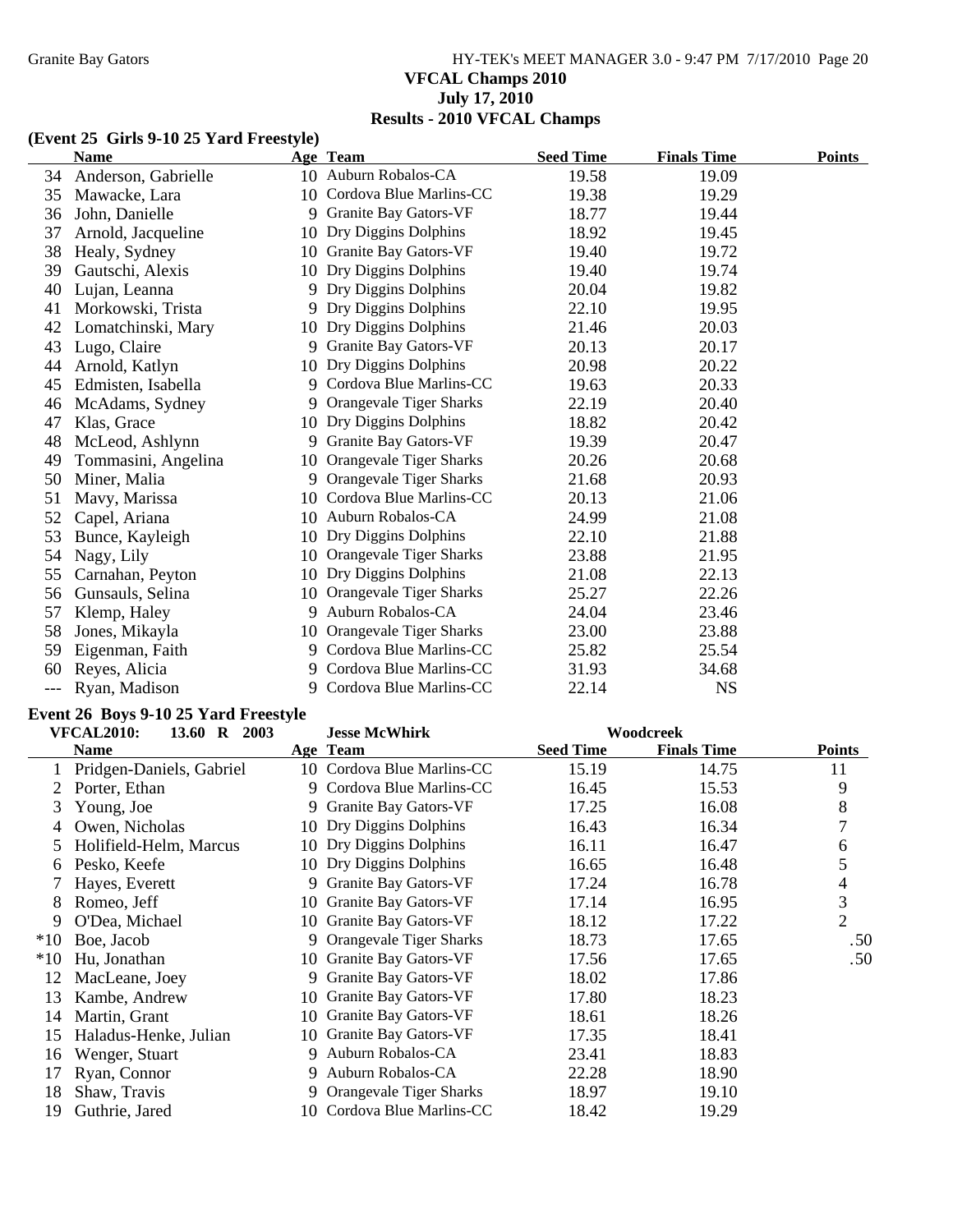# Granite Bay Gators **HY-TEK's MEET MANAGER 3.0 - 9:47 PM 7/17/2010** Page 21 **VFCAL Champs 2010 July 17, 2010 Results - 2010 VFCAL Champs**

### **(Event 26 Boys 9-10 25 Yard Freestyle)**

|     | <b>Name</b>          |    | Age Team                     | <b>Seed Time</b> | <b>Finals Time</b> | <b>Points</b> |
|-----|----------------------|----|------------------------------|------------------|--------------------|---------------|
|     | 20 Liu, Eric         |    | 9 Granite Bay Gators-VF      | 20.46            | 19.71              |               |
| 21  | Taylor, CJ           |    | 10 Dry Diggins Dolphins      | 19.06            | 19.90              |               |
| 22  | Perez, Grant         |    | 9 Dry Diggins Dolphins       | 24.86            | 19.92              |               |
| 23. | Maggio, Nico         |    | 10 Granite Bay Gators-VF     | 19.27            | 19.98              |               |
| 24  | Bardasian, Zachary   |    | 10 Orangevale Tiger Sharks   | 23.77            | 20.49              |               |
| 25  | Bourassa, Adrien     |    | 10 Orangevale Tiger Sharks   | 21.56            | 21.29              |               |
| 26  | Vaughan, Josh        |    | 9 Granite Bay Gators-VF      | 21.63            | 21.80              |               |
| 27  | Scates, Ben          | 9. | Granite Bay Gators-VF        | 22.20            | 21.90              |               |
| 28. | Brady, Jake          |    | 9 Cordova Blue Marlins-CC    | 22.02            | 23.10              |               |
| 29  | Powell, Jacob        |    | 9 Cordova Blue Marlins-CC    | 24.11            | 24.18              |               |
| 30  | Watkins, Nicholas    |    | 9 Dry Diggins Dolphins       | 22.05            | 24.90              |               |
| 31  | Turley, Branden      |    | 9 Cordova Blue Marlins-CC    | 27.66            | 26.22              |               |
| 32  | Woytus, Brendan      | 9  | Auburn Robalos-CA            | 29.44            | 26.24              |               |
| 33. | Thomasson, Nathaniel |    | 10 Orangevale Tiger Sharks   | 23.27            | 26.59              |               |
| 34  | Bumgarner, Isaac     |    | 10 Dry Diggins Dolphins      | 24.93            | 27.37              |               |
|     | 35 Newman, Sam       | 9. | <b>Granite Bay Gators-VF</b> | 29.24            | 28.54              |               |
| 36  | Tallent, Ethan       |    | 9 Orangevale Tiger Sharks    | 36.11            | 34.15              |               |
|     | Arnold, Brandon      |    | 10 Dry Diggins Dolphins      | 26.77            | X27.08             |               |

### **Event 27 Girls 11-12 50 Yard Freestyle**

|       | <b>VFCAL2010:</b><br>25.45 R 2003 |    | <b>Tomi Petty</b>              |                  | Placerville-       |                |
|-------|-----------------------------------|----|--------------------------------|------------------|--------------------|----------------|
|       | <b>Name</b>                       |    | Age Team                       | <b>Seed Time</b> | <b>Finals Time</b> | <b>Points</b>  |
| 1     | Yarnell, Annsley                  |    | 12 Auburn Robalos-CA           | 28.46            | 28.23              | 11             |
| 2     | Fournier, Sylvie                  |    | 12 Granite Bay Gators-VF       | 30.73            | 29.72              | 9              |
| 3     | Blackburn, Madison                | 12 | Granite Bay Gators-VF          | 31.34            | 29.81              | 8              |
| 4     | Gwin, Kourtney                    | 11 | Orangevale Tiger Sharks        | 30.83            | 30.55              | 7              |
| 5     | Wenger, Bethany                   | 12 | Auburn Robalos-CA              | 33.27            | 30.98              | 6              |
| 6     | Arnez, Samantha                   | 12 | Cordova Blue Marlins-CC        | 32.84            | 31.81              | 5              |
|       | Sims, Nicole                      | 12 | Granite Bay Gators-VF          | 32.03            | 32.03              | 4              |
| 8     | Lishman, Kaitlin                  | 12 | Dry Diggins Dolphins           | 32.97            | 32.35              | 3              |
| 9     | Sciascia, Elizabeth               | 11 | Granite Bay Gators-VF          | 33.00            | 32.49              | $\overline{c}$ |
| 10    | Hightower, Dayna                  | 12 | Dry Diggins Dolphins           | 32.04            | 32.51              | $\mathbf{1}$   |
| 11    | Reynolds, Macey                   | 11 | Cordova Blue Marlins-CC        | 35.81            | 33.83              |                |
| 12    | Martinez, Ashley                  | 11 | Granite Bay Gators-VF          | 35.38            | 34.52              |                |
| 13    | Teerlink, Olivia                  | 12 | Cordova Blue Marlins-CC        | 34.88            | 34.72              |                |
| 14    | Morkowski, Anika                  |    | 12 Dry Diggins Dolphins        | 33.07            | 34.82              |                |
| 15    | Dummett, Emily                    | 12 | Orangevale Tiger Sharks        | 35.31            | 34.90              |                |
| 16    | Higby, Cora                       | 12 | <b>Orangevale Tiger Sharks</b> | 33.94            | 35.06              |                |
| 17    | Perigault, Victoria               | 11 | <b>Granite Bay Gators-VF</b>   | 35.80            | 35.07              |                |
| 18    | Stacy, Megan                      | 12 | Cordova Blue Marlins-CC        | 35.38            | 35.09              |                |
| 19    | Lujan, Rebecca                    | 11 | Dry Diggins Dolphins           | 37.88            | 35.18              |                |
| $*20$ | Andrus, Morgan                    | 11 | Cordova Blue Marlins-CC        | 36.52            | 35.35              |                |
| $*20$ | Palasigue, Carissa                | 11 | Cordova Blue Marlins-CC        | 37.07            | 35.35              |                |
| 22    | Moore, Maggie                     | 11 | Auburn Robalos-CA              | 35.53            | 35.46              |                |
| 23    | Haynes, Maddy                     | 12 | Granite Bay Gators-VF          | 36.18            | 35.48              |                |
| 24    | Yarnell, Makanna                  | 11 | Auburn Robalos-CA              | 35.00            | 35.53              |                |
| 25    | Mayhew, Skylar                    | 11 | Granite Bay Gators-VF          | 36.12            | 35.69              |                |
| 26    | Courtney, Angela                  | 12 | Cordova Blue Marlins-CC        | 36.13            | 35.71              |                |
| 27    | Borrowman, Kelsey                 | 12 | Cordova Blue Marlins-CC        | 36.16            | 35.90              |                |
| 28    | Caulfield, Megan                  |    | Granite Bay Gators-VF          | 36.19            | 36.19              |                |
| 29    | Bailey, Cammie                    |    | 12 Dry Diggins Dolphins        | 36.27            | 36.22              |                |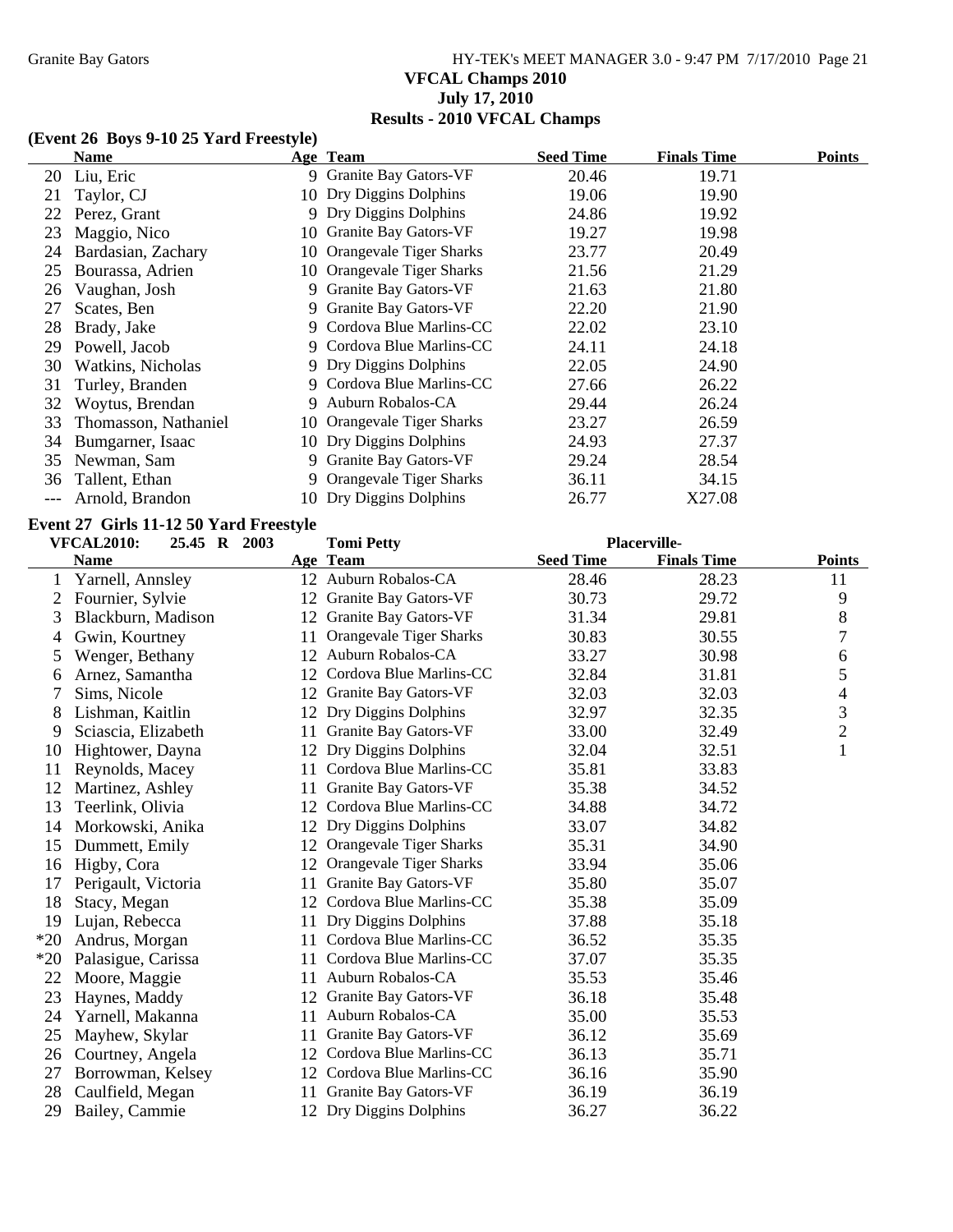# Granite Bay Gators **HY-TEK's MEET MANAGER 3.0 - 9:47 PM 7/17/2010** Page 22 **VFCAL Champs 2010 July 17, 2010 Results - 2010 VFCAL Champs**

#### **(Event 27 Girls 11-12 50 Yard Freestyle)**

|    | <b>Name</b>          |    | Age Team                       | <b>Seed Time</b> | <b>Finals Time</b> | <b>Points</b> |
|----|----------------------|----|--------------------------------|------------------|--------------------|---------------|
| 30 | Fuller, Kate         |    | 12 Orangevale Tiger Sharks     | 35.57            | 36.99              |               |
| 31 | Edmisten, Rebecca    | 11 | Cordova Blue Marlins-CC        | 37.93            | 37.01              |               |
| 32 | Kenney, Sarah        | 11 | Granite Bay Gators-VF          | 40.23            | 37.35              |               |
| 33 | Klausing, Summer     | 12 | Dry Diggins Dolphins           | 38.73            | 37.79              |               |
| 34 | Thomas, Chloe        | 12 | Orangevale Tiger Sharks        | 37.86            | 38.24              |               |
| 35 | Knopp, Cassidy       | 11 | <b>Orangevale Tiger Sharks</b> | 41.79            | 38.30              |               |
| 36 | Preston-Medina, Hope | 11 | Orangevale Tiger Sharks        | 39.24            | 38.34              |               |
| 37 | Moore, Emily         | 11 | Dry Diggins Dolphins           | 40.40            | 38.60              |               |
| 38 | Todd, Ashley         | 11 | Cordova Blue Marlins-CC        | 37.96            | 38.83              |               |
| 39 | Graf, Ashley         | 12 | Orangevale Tiger Sharks        | 38.80            | 38.85              |               |
| 40 | McGuire, Siouxsie    | 12 | Auburn Robalos-CA              | 40.17            | 38.90              |               |
| 41 | Enos, Sarah          | 11 | Granite Bay Gators-VF          | 42.15            | 39.23              |               |
| 42 | Warren, Katelyn      | 11 | Orangevale Tiger Sharks        | 41.98            | 39.95              |               |
| 43 | Mawacke, Lisette     | 11 | Cordova Blue Marlins-CC        | 37.45            | 40.00              |               |
| 44 | Mansanet, Portia     | 11 | Orangevale Tiger Sharks        | 40.59            | 40.02              |               |
| 45 | Bechtold, Allison    | 12 | Cordova Blue Marlins-CC        | 40.72            | 40.26              |               |
| 46 | Huber, Kate          | 11 | Granite Bay Gators-VF          | 39.27            | 40.67              |               |
| 47 | Thomas, Claire       | 11 | Orangevale Tiger Sharks        | 39.73            | 40.84              |               |
| 48 | Medina, Arcelia      | 11 | Cordova Blue Marlins-CC        | 41.85            | 41.64              |               |
| 49 | Parker, Nicole       | 12 | Cordova Blue Marlins-CC        | 43.27            | 42.11              |               |
| 50 | Ganzert, Lindsey     | 11 | Dry Diggins Dolphins           | 44.71            | 43.63              |               |
| 51 | Borchardt, Chantal   | 12 | Cordova Blue Marlins-CC        | 45.14            | 44.04              |               |
| 52 | Prima Lang, Crystal  | 11 | Auburn Robalos-CA              | 47.33            | 44.46              |               |
| 53 | Lewis, Anna          | 12 | Cordova Blue Marlins-CC        | 44.58            | 44.72              |               |
| 54 | Coyne, May           | 11 | Orangevale Tiger Sharks        | 43.93            | 48.47              |               |
| 55 | Lewis, Arica         | 11 | Cordova Blue Marlins-CC        | 47.67            | 50.24              |               |

# **Event 28 Boys 11-12 50 Yard Freestyle**

|    | <b>VFCAL2010:</b><br>24.85 R 1982 |     | <b>Kevin Carissimi</b>     |                  | <b>Fulton El Camino</b> |                |
|----|-----------------------------------|-----|----------------------------|------------------|-------------------------|----------------|
|    | <b>Name</b>                       |     | Age Team                   | <b>Seed Time</b> | <b>Finals Time</b>      | <b>Points</b>  |
|    | Casperite, Zach                   |     | 12 Auburn Robalos-CA       | 30.42            | 28.91                   | 11             |
| 2  | DeBortoli, Bryan                  | 11- | Granite Bay Gators-VF      | 29.35            | 29.09                   | 9              |
| 3  | Roselli, Josh                     | 12  | Granite Bay Gators-VF      | 29.82            | 29.25                   | 8              |
| 4  | Higdon, Tom                       | 12  | Cordova Blue Marlins-CC    | 30.90            | 30.06                   | 7              |
| 5  | Todd, Ryan                        | 12  | Cordova Blue Marlins-CC    | 31.33            | 31.34                   | 6              |
| 6  | Cuevas, Carlos                    |     | 12 Cordova Blue Marlins-CC | 32.92            | 31.74                   | 5              |
|    | Boe, Joshua                       | 12  | Orangevale Tiger Sharks    | 32.54            | 32.19                   | 4              |
| 8  | Schultz, Jacob                    | 12  | Orangevale Tiger Sharks    | 39.00            | 34.47                   | 3              |
| 9  | Denton, Abe                       | 12  | Granite Bay Gators-VF      | 37.46            | 34.55                   | $\overline{2}$ |
| 10 | McNeal, Jaemani                   | 12  | Cordova Blue Marlins-CC    | 35.10            | 35.62                   | 1              |
| 11 | Byars, Ryan                       | 11. | Granite Bay Gators-VF      | 35.98            | 36.05                   |                |
| 12 | Quirarte, Salvador                | 11  | Auburn Robalos-CA          | 36.60            | 36.39                   |                |
| 13 | Gordon, Skyler                    | 11. | Cordova Blue Marlins-CC    | 38.87            | 36.56                   |                |
| 14 | Fenner, Timothy                   | 11  | Cordova Blue Marlins-CC    | 38.66            | 37.11                   |                |
| 15 | Shellaberger, Luke                | 12  | Granite Bay Gators-VF      | 39.06            | 37.87                   |                |
| 16 | Stephens, Randall                 |     | 12 Dry Diggins Dolphins    | 37.23            | 38.00                   |                |
| 17 | Kehler, Kobe                      |     | 12 Orangevale Tiger Sharks | 42.31            | 38.02                   |                |
| 18 | McCann, Thomas                    |     | 12 Dry Diggins Dolphins    | 37.88            | 38.05                   |                |
| 19 | Bourassa, Nolan                   | 12  | Orangevale Tiger Sharks    | 43.76            | 38.35                   |                |
| 20 | MacLeane, Jackson                 | 11  | Granite Bay Gators-VF      | 39.04            | 38.92                   |                |
| 21 | Moore, Logan                      | 11  | Auburn Robalos-CA          | 40.67            | 39.21                   |                |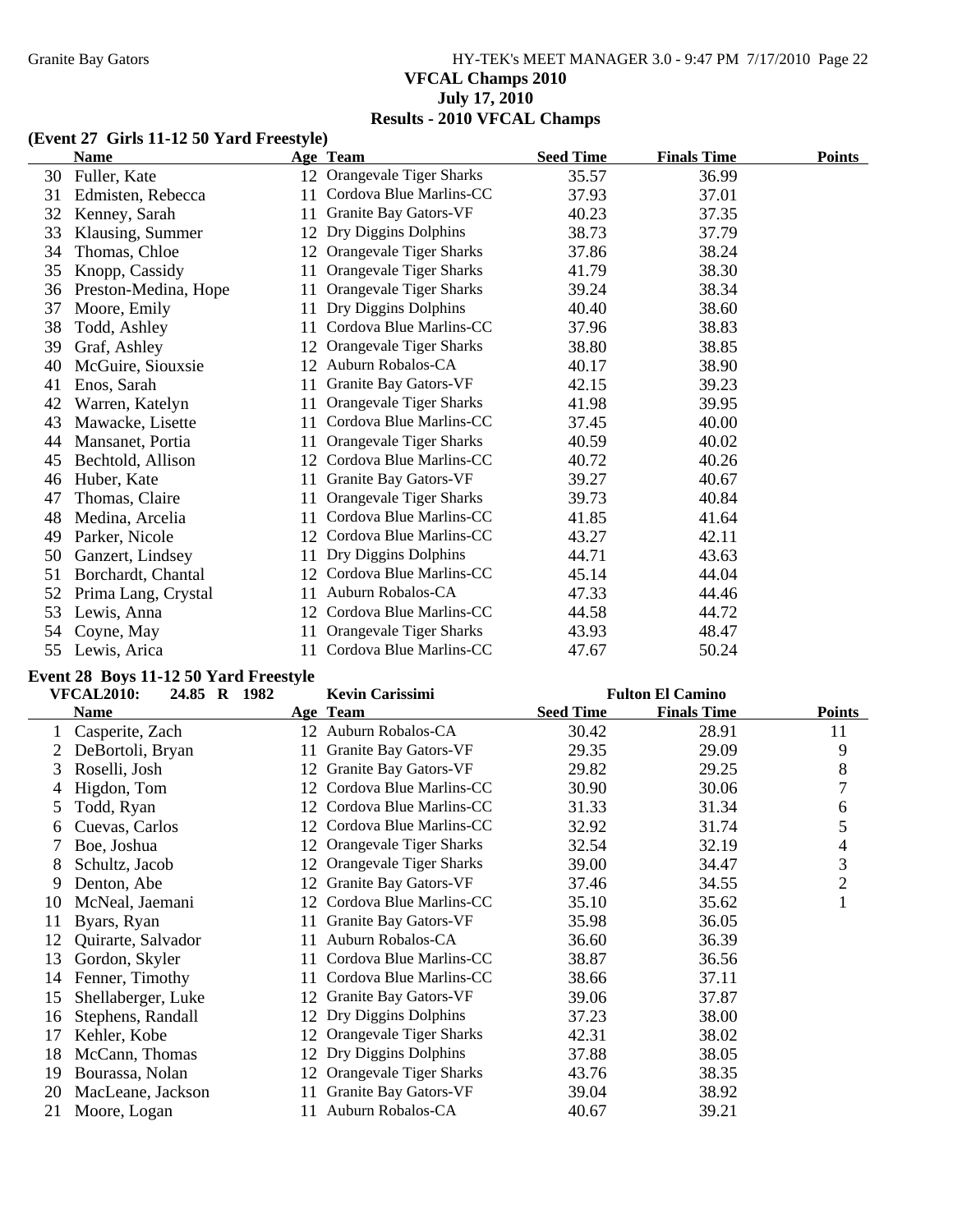Granite Bay Gators **HY-TEK's MEET MANAGER 3.0 - 9:47 PM 7/17/2010** Page 23 **VFCAL Champs 2010 July 17, 2010 Results - 2010 VFCAL Champs**

### **(Event 28 Boys 11-12 50 Yard Freestyle)**

| <b>Name</b>       | Age Team                   | <b>Seed Time</b> | <b>Finals Time</b> | Points |
|-------------------|----------------------------|------------------|--------------------|--------|
| 22 Lugo, Jack     | 11 Granite Bay Gators-VF   | 38.66            | 39.76              |        |
| 23 Jones, Bradley | 11 Granite Bay Gators-VF   | 40.03            | 41.14              |        |
| 24 Crowl, Cody    | 11 Cordova Blue Marlins-CC | 40.52            | 42.91              |        |
| 25 Green, Xander  | 11 Cordova Blue Marlins-CC | 43.48            | 45.07              |        |
| 26 Leanos, Luke   | 11 Orangevale Tiger Sharks | 45.61            | 45.98              |        |
| 27 Seitles, David | 11 Dry Diggins Dolphins    | 52.17            | 47.84              |        |

#### **Event 29 Girls 13-14 50 Yard Freestyle**

|       | <b>VFCAL2010:</b><br>25.80 R 2008 |    | <b>Kylie Betcher</b>       | <b>Dolphins</b>  |                    |               |
|-------|-----------------------------------|----|----------------------------|------------------|--------------------|---------------|
|       | <b>Name</b>                       |    | Age Team                   | <b>Seed Time</b> | <b>Finals Time</b> | <b>Points</b> |
| 1     | McPhail, Shelby                   |    | 13 Granite Bay Gators-VF   | 29.05            | 28.09              | 11            |
| 2     | Brackett, Lauren                  |    | 14 Granite Bay Gators-VF   | 28.31            | 28.41              | 9             |
| 3     | Vivaldi, Colleen                  | 13 | Granite Bay Gators-VF      | 28.83            | 28.69              | 8             |
| 4     | Verbitsky, Olivia                 |    | 13 Dry Diggins Dolphins    | 29.38            | 29.00              | 7             |
| 5     | Hanks, Jamie                      |    | 14 Orangevale Tiger Sharks | 29.49            | 29.04              | 6             |
| 6     | Tracy, Anne                       | 14 | Auburn Robalos-CA          | 29.69            | 29.07              | 5             |
| 7     | Huber, Jessica                    |    | 14 Granite Bay Gators-VF   | 29.47            | 29.42              | 4             |
| 8     | Portillo, Priscilla               | 13 | Cordova Blue Marlins-CC    | 30.82            | 29.80              | 3             |
| 9     | Graves, Molly                     | 13 | Granite Bay Gators-VF      | 29.98            | 30.33              | 2             |
| 10    | Watkins, Kaitlin                  | 13 | Dry Diggins Dolphins       | 30.73            | 31.34              | $\mathbf{1}$  |
| 11    | Wright, Kailey                    | 13 | Auburn Robalos-CA          | 32.30            | 31.44              |               |
| 12    | Weiler, Sarah                     | 13 | Auburn Robalos-CA          | 31.08            | 31.52              |               |
| 13    | Mayhew, Kymerie                   |    | 13 Granite Bay Gators-VF   | 32.84            | 32.12              |               |
| 14    | Negrete, Alexa                    | 13 | Orangevale Tiger Sharks    | 32.77            | 32.59              |               |
| 15    | Jacquemain, Marcella              | 13 | Dry Diggins Dolphins       | 34.39            | 32.69              |               |
| 16    | Sprowl, Karlee                    |    | 14 Auburn Robalos-CA       | 33.73            | 32.72              |               |
| 17    | DeCesare, Brittany                | 14 | Cordova Blue Marlins-CC    | 33.69            | 33.00              |               |
| 18    | Ballard, Shannen                  | 13 | Granite Bay Gators-VF      | 34.09            | 33.10              |               |
| $*19$ | Miner, Mackenzie                  | 14 | Orangevale Tiger Sharks    | 33.90            | 33.13              |               |
| $*19$ | Holifield-Helm, Katryna           | 14 | Dry Diggins Dolphins       | 35.14            | 33.13              |               |
| 21    | Yarnell, Madisun                  |    | 14 Auburn Robalos-CA       | 34.69            | 33.98              |               |
| 22    | Watkins, Kendal                   | 13 | Dry Diggins Dolphins       | 35.48            | 34.35              |               |
| 23    | Sturgeon, Megan                   |    | 14 Dry Diggins Dolphins    | 34.97            | 34.58              |               |
| 24    | Dickson, Christine                |    | 14 Granite Bay Gators-VF   | 35.53            | 35.22              |               |
| 25    | Pesce, Lola                       | 13 | Dry Diggins Dolphins       | 36.04            | 35.36              |               |
| 26    | Sherer, Katy                      | 13 | Cordova Blue Marlins-CC    | 36.39            | 35.76              |               |
| 27    | Thomasson, Sophia                 | 13 | Orangevale Tiger Sharks    | 38.62            | 36.13              |               |
| 28    | Nagel, Emily                      | 13 | Granite Bay Gators-VF      | 35.65            | 36.19              |               |
| 29    | Moore, Megan                      | 13 | Dry Diggins Dolphins       | 37.04            | 36.20              |               |
| 30    | Mavy, Kyla                        | 13 | Cordova Blue Marlins-CC    | 35.31            | 36.21              |               |
| 31    | Mekata, Midori                    | 13 | Cordova Blue Marlins-CC    | 39.26            | 37.74              |               |
| 32    | Green, Kara                       |    | 13 Cordova Blue Marlins-CC | 37.39            | 39.81              |               |

### **Event 30 Boys 13-14 50 Yard Freestyle**

| <b>VFCAL2010:</b><br>23.46 R | <b>Kevin Carissimi</b><br>1984 |                  | <b>Felton El Camino</b> |               |
|------------------------------|--------------------------------|------------------|-------------------------|---------------|
| <b>Name</b>                  | Age Team                       | <b>Seed Time</b> | <b>Finals Time</b>      | <b>Points</b> |
| Giuliani, Kellen             | 14 Auburn Robalos-CA           | 25.32            | 24.81                   |               |
| 2 Eyman, Ryan                | 14 Orangevale Tiger Sharks     | 25.87            | 25.16                   |               |
| 3 Brooks, Mark               | 14 Granite Bay Gators-VF       | 26.31            | 25.54                   |               |
| 4 Zech, David                | 14 Granite Bay Gators-VF       | 26.93            | 26.14                   | $\mathbf{r}$  |
| 5 Unverferth, Karl           | 14 Dry Diggins Dolphins        | 26.36            | 26.33                   |               |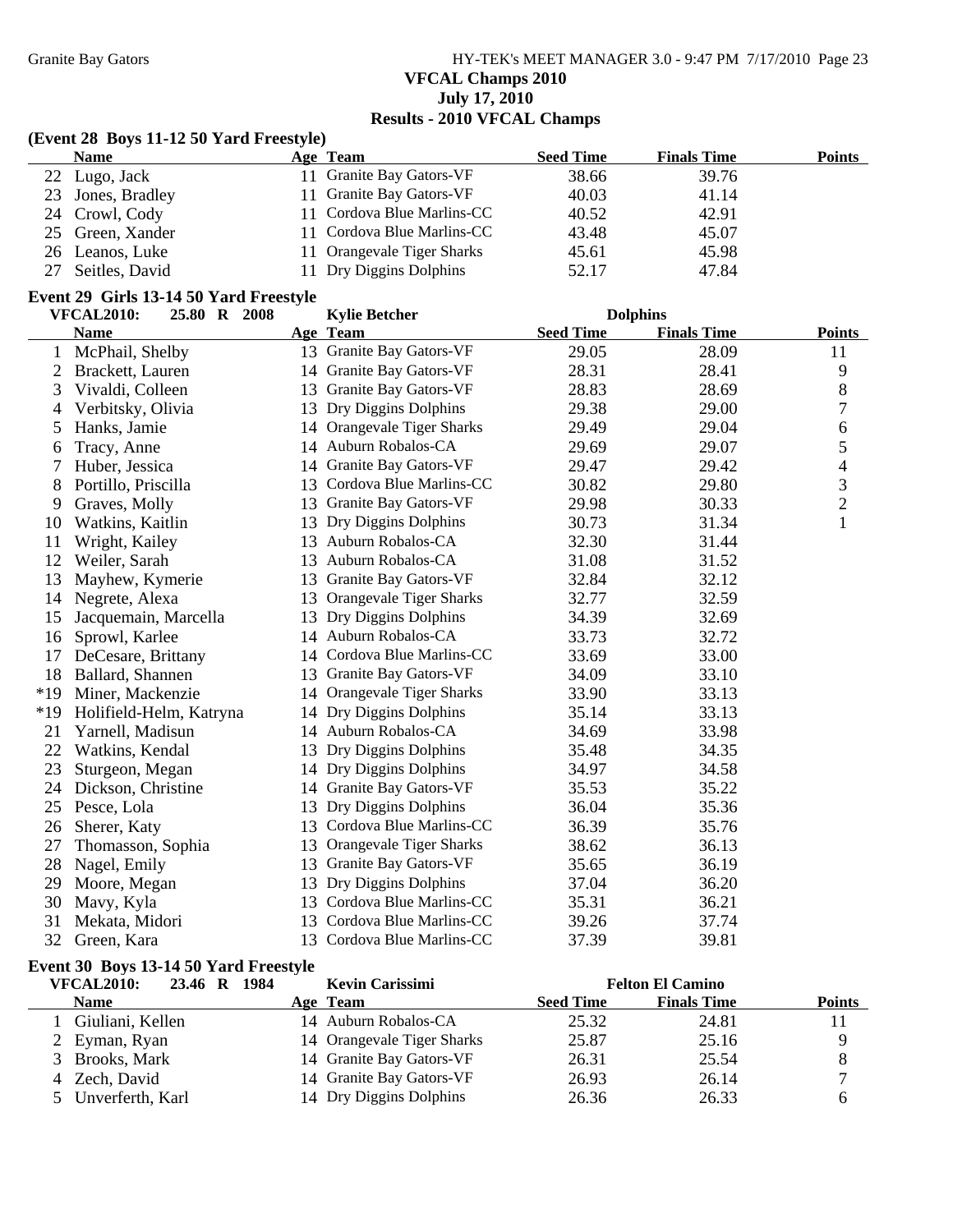# Granite Bay Gators **HY-TEK's MEET MANAGER 3.0 - 9:47 PM 7/17/2010** Page 24 **VFCAL Champs 2010 July 17, 2010 Results - 2010 VFCAL Champs**

## **(Event 30 Boys 13-14 50 Yard Freestyle)**

|     | Name             |     | Age Team                   | <b>Seed Time</b> | <b>Finals Time</b> | <b>Points</b>  |
|-----|------------------|-----|----------------------------|------------------|--------------------|----------------|
| 6   | Spencer, Braeden |     | 14 Granite Bay Gators-VF   | 26.58            | 26.51              | 5              |
|     | Andrus, Henry    |     | 14 Cordova Blue Marlins-CC | 29.08            | 27.15              | 4              |
| 8   | McLean, Lucas    |     | 14 Orangevale Tiger Sharks | 27.63            | 27.48              | 3              |
| 9   | Fuller, Ryan     |     | 14 Orangevale Tiger Sharks | 28.16            | 27.54              | $\overline{2}$ |
| 10  | Moore, Nicholas  | 13  | Auburn Robalos-CA          | 28.35            | 28.54              |                |
| 11  | Verbitsky, Sean  |     | 14 Dry Diggins Dolphins    | 29.81            | 28.65              |                |
| 12  | Albrecht, Seth   | 13. | Auburn Robalos-CA          | 29.01            | 28.70              |                |
| 13  | Klausing, Korey  |     | 14 Dry Diggins Dolphins    | 30.28            | 29.52              |                |
| 14  | Bath, David      |     | 14 Dry Diggins Dolphins    | 29.99            | 30.03              |                |
| 15  | Poczobutt, Jonah |     | 14 Granite Bay Gators-VF   | 27.07            | 30.28              |                |
| 16  | Plexico, Ryan    |     | 14 Dry Diggins Dolphins    | 26.09            | 31.20              |                |
| 17  | Frouws, Jonathan | 13  | Granite Bay Gators-VF      | 31.53            | 31.67              |                |
| 18  | Fenner, Joshua   | 13  | Cordova Blue Marlins-CC    | 31.62            | 31.83              |                |
| 19  | Molina, David    | 13  | Cordova Blue Marlins-CC    | 29.66            | 32.12              |                |
| 20  | Asbenson, Rydell | 13. | Orangevale Tiger Sharks    | 32.56            | 32.44              |                |
| 21  | Rego, Elton      |     | 14 Granite Bay Gators-VF   | 36.17            | 34.02              |                |
| 22  | Schultz, Justin  |     | 13 Orangevale Tiger Sharks | 35.07            | 34.38              |                |
| 23  | Bailey, Ryan     |     | 14 Dry Diggins Dolphins    | 33.96            | 34.72              |                |
| 24. | Soares, Tyler    |     | 13 Granite Bay Gators-VF   | 39.78            | 35.94              |                |

## **Event 31 Girls 15-18 50 Yard Freestyle**

|       | <b>VFCAL2010:</b><br>25.14 R 2009 |    | <b>Colleen Daley</b>     | <b>Granite Bay</b> |                    |               |
|-------|-----------------------------------|----|--------------------------|--------------------|--------------------|---------------|
|       | <b>Name</b>                       |    | Age Team                 | <b>Seed Time</b>   | <b>Finals Time</b> | <b>Points</b> |
|       | Daley, Colleen                    |    | 16 Granite Bay Gators-VF | 25.19              | 25.28              | 11            |
| 2     | Leever, Marissa                   | 17 | Granite Bay Gators-VF    | 26.75              | 25.81              | 9             |
| 3     | Miller, Julie                     | 17 | Auburn Robalos-CA        | 27.60              | 26.91              | 8             |
| 4     | Miner, Natalie                    | 15 | Orangevale Tiger Sharks  | 27.33              | 27.16              | 7             |
| 5     | Negrete, Brooke                   | 17 | Orangevale Tiger Sharks  | 26.95              | 27.18              | 6             |
| 6     | Barker, Moriah                    | 17 | Cordova Blue Marlins-CC  | 26.68              | 27.21              | 5             |
| 7     | Hayes, Jessica                    | 17 | Granite Bay Gators-VF    | 27.24              | 27.27              | 4             |
| 8     | Youel, Alison                     | 17 | Dry Diggins Dolphins     | 28.29              | 27.82              | 3             |
| 9     | Hurwitt, Kaitlyn                  | 18 | Dry Diggins Dolphins     | 28.29              | 28.07              | $\mathbf{2}$  |
| 10    | Williams, Jenna                   | 17 | Dry Diggins Dolphins     | 28.49              | 28.09              | $\mathbf{1}$  |
| 11    | Klas, Rachel                      | 17 | Dry Diggins Dolphins     | 29.13              | 28.37              |               |
| 12    | Graves, Katie                     | 17 | Granite Bay Gators-VF    | 29.07              | 28.73              |               |
| 13    | Anderson, Lauren                  | 17 | Auburn Robalos-CA        | 28.85              | 28.98              |               |
| 14    | Teerlink, Adrianna                | 17 | Cordova Blue Marlins-CC  | 30.44              | 29.13              |               |
| 15    | Gainer, McKenzie                  | 16 | Granite Bay Gators-VF    | 30.63              | 29.52              |               |
| $*16$ | Clark, Chantel                    | 17 | Orangevale Tiger Sharks  | 29.30              | 29.70              |               |
| $*16$ | Faulk, Chloe                      | 18 | Dry Diggins Dolphins     | 31.27              | 29.70              |               |
| 18    | Harris, Alex                      | 15 | Granite Bay Gators-VF    | 30.76              | 30.12              |               |
| 19    | Harris, Emily                     | 16 | Granite Bay Gators-VF    | 31.33              | 30.37              |               |
| $*20$ | Blakeman, Kendall                 | 15 | Granite Bay Gators-VF    | 30.20              | 30.38              |               |
| $*20$ | Plexico, Cassandra                | 17 | Dry Diggins Dolphins     | 30.61              | 30.38              |               |
| 22    | Engwer, Emily                     | 16 | Granite Bay Gators-VF    | 32.07              | 30.48              |               |
| 23    | Barker, Asriel                    | 16 | Cordova Blue Marlins-CC  | 31.45              | 30.54              |               |
| 24    | Tueller, Rebekah                  | 16 | Dry Diggins Dolphins     | 31.71              | 30.97              |               |
| 25    | Hingston, Amanda                  | 15 | Dry Diggins Dolphins     | 31.68              | 31.48              |               |
| 26    | Groesz, Melodee                   | 15 | Auburn Robalos-CA        | 32.10              | 31.49              |               |
| 27    | Kessler, Kaitlin                  | 15 | Dry Diggins Dolphins     | 31.76              | 31.82              |               |
| 28    | Randall, Ashley                   |    | 18 Dry Diggins Dolphins  | 32.28              | 32.37              |               |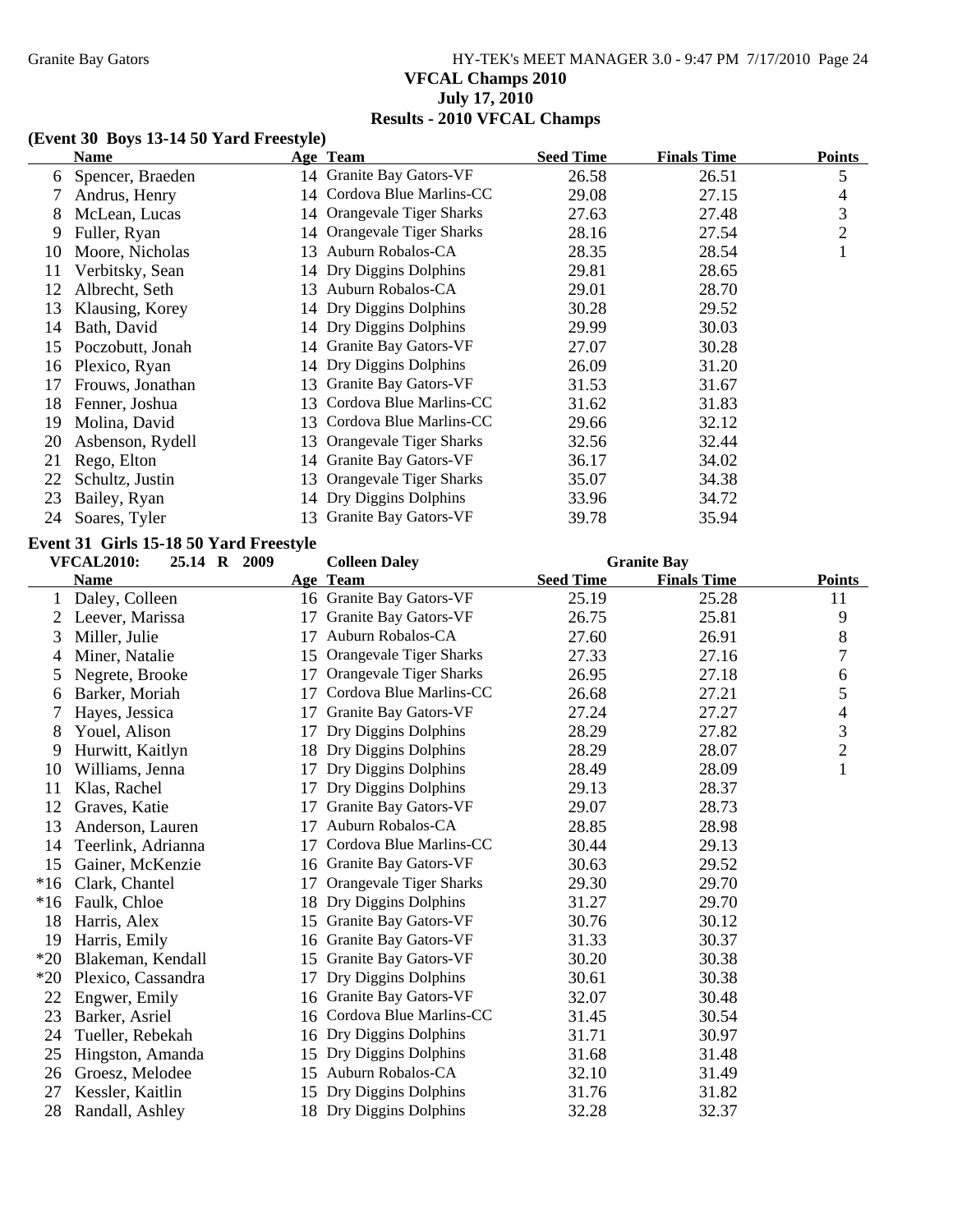# Granite Bay Gators **HY-TEK's MEET MANAGER 3.0 - 9:47 PM 7/17/2010** Page 25 **VFCAL Champs 2010 July 17, 2010 Results - 2010 VFCAL Champs**

#### **(Event 31 Girls 15-18 50 Yard Freestyle)**

|    | Name                  |     | Age Team                   | <b>Seed Time</b> | <b>Finals Time</b> | <b>Points</b> |
|----|-----------------------|-----|----------------------------|------------------|--------------------|---------------|
|    | 29 Unverferth, Krista |     | 16 Dry Diggins Dolphins    | 31.88            | 32.60              |               |
| 30 | Rheault, Lynnette     |     | 16 Cordova Blue Marlins-CC | 31.84            | 32.63              |               |
| 31 | Andrus, Brooke        | 18. | Cordova Blue Marlins-CC    | 34.18            | 32.78              |               |
| 32 | Martin, Chanel        |     | 15 Auburn Robalos-CA       | 29.45            | 32.80              |               |
| 33 | Morgan, Amy           | 15  | Orangevale Tiger Sharks    | 33.09            | 32.83              |               |
| 34 | Youel, Kelsey         | 17  | Dry Diggins Dolphins       | 32.59            | 33.06              |               |
|    | 35 Corona, Elianna    | 15. | Cordova Blue Marlins-CC    | 32.49            | 33.11              |               |
|    | 36 Vasquez, Rachael   |     | 16 Granite Bay Gators-VF   | 33.64            | 33.12              |               |
| 37 | Rogers, Emily         | 17  | Granite Bay Gators-VF      | 34.65            | 33.40              |               |
| 38 | Randall, Shelby       |     | 16 Dry Diggins Dolphins    | 32.80            | 33.50              |               |
| 39 | Teerlink, Daniella    |     | 16 Cordova Blue Marlins-CC | 32.60            | 33.73              |               |
| 40 | Turley, Shelby        | 15  | Cordova Blue Marlins-CC    | 35.50            | 34.84              |               |
| 41 | Morgan, Anna          |     | 16 Dry Diggins Dolphins    | 35.03            | 35.10              |               |
| 42 | Davidson, Sydney      | 15  | Granite Bay Gators-VF      | 33.63            | 35.18              |               |
| 43 | McCann, Lacey         |     | 18 Dry Diggins Dolphins    | 36.04            | 35.66              |               |
| 44 | Andrus, Madsion       | 16. | Cordova Blue Marlins-CC    | 33.63            | 35.89              |               |
| 45 | McNeal, Leilani       |     | Cordova Blue Marlins-CC    | 32.58            | 37.54              |               |

### **Event 32 Boys 15-18 50 Yard Freestyle**

|    | <b>VFCAL2010:</b><br>21.76 R 2008 |    | <b>Justin Sutter</b>     | <b>Sugarbears</b> |                    |                          |
|----|-----------------------------------|----|--------------------------|-------------------|--------------------|--------------------------|
|    | <b>Name</b>                       |    | Age Team                 | <b>Seed Time</b>  | <b>Finals Time</b> | <b>Points</b>            |
|    | Vaccaro, Aaron                    |    | 18 Dry Diggins Dolphins  | 22.34             | 21.37R             | 11                       |
| 2  | Maryatt, Austin                   | 17 | Granite Bay Gators-VF    | 22.49             | 22.67              | 9                        |
| 3  | Sanders, Brandon                  | 16 | Granite Bay Gators-VF    | 23.71             | 22.74              | $8\,$                    |
| 4  | McKeon, Derek                     | 16 | Granite Bay Gators-VF    | 23.84             | 22.84              | $\boldsymbol{7}$         |
| 5  | Giuliani, Anthony                 | 15 | Auburn Robalos-CA        | 23.49             | 23.26              | 6                        |
| 6  | Barney, Kyle                      |    | 15 Auburn Robalos-CA     | 23.76             | 23.39              | 5                        |
| 7  | Pope, Daniel                      |    | 16 Dry Diggins Dolphins  | 23.99             | 23.77              | $\overline{\mathcal{A}}$ |
| 8  | Perry, Ryan                       | 17 | Cordova Blue Marlins-CC  | 24.83             | 24.43              | $\mathfrak{Z}$           |
| 9  | Clifford, Ryan                    | 17 | Dry Diggins Dolphins     | 24.85             | 24.62              | $\overline{2}$           |
| 10 | Pinkney, Nathan                   | 15 | Granite Bay Gators-VF    | 25.65             | 25.02              | $\mathbf{1}$             |
| 11 | Hannan, Benett                    | 18 | Orangevale Tiger Sharks  | 25.36             | 25.24              |                          |
| 12 | Adams, Christian                  | 15 | Granite Bay Gators-VF    | 25.28             | 25.34              |                          |
| 13 | Neiman, Andrew                    |    | 16 Granite Bay Gators-VF | 26.35             | 25.53              |                          |
| 14 | Nielsen, Gary                     | 17 | Granite Bay Gators-VF    | 25.31             | 25.73              |                          |
| 15 | Vas Dias, Ryan                    | 17 | Granite Bay Gators-VF    | 26.71             | 25.77              |                          |
| 16 | Chan, Matthew                     | 15 | Granite Bay Gators-VF    | 27.15             | 26.39              |                          |
| 17 | Clifford, Kevin                   | 17 | Dry Diggins Dolphins     | 26.45             | 26.45              |                          |
| 18 | Clark, Geramy                     | 15 | Orangevale Tiger Sharks  | 27.13             | 26.49              |                          |
| 19 | Luo, Charles                      | 15 | Granite Bay Gators-VF    | 26.43             | 26.66              |                          |
| 20 | Noe, Tyler                        | 18 | Orangevale Tiger Sharks  | 25.61             | 26.73              |                          |
| 21 | Mosbacher, Jeff                   | 16 | Dry Diggins Dolphins     | 27.35             | 26.90              |                          |
| 22 | Parsons, Joe                      | 15 | Cordova Blue Marlins-CC  | 27.79             | 27.03              |                          |
| 23 | Scates, Austin                    |    | 16 Granite Bay Gators-VF | 28.18             | 27.27              |                          |
| 24 | Vaccaro, Daniel                   |    | 15 Dry Diggins Dolphins  | 27.99             | 27.31              |                          |
| 25 | Mower, Tyler                      | 17 | Orangevale Tiger Sharks  | 27.08             | 27.32              |                          |
| 26 | Musser, Quinn                     | 15 | Auburn Robalos-CA        | 26.34             | 27.85              |                          |
| 27 | Yrigollen, Ryan                   | 16 | Granite Bay Gators-VF    | 28.78             | 28.32              |                          |
| 28 | O'Connor, Timothy                 | 16 | Cordova Blue Marlins-CC  | 29.16             | 28.79              |                          |
| 29 | Mandel, Aaron                     | 15 | Granite Bay Gators-VF    | 29.04             | 29.10              |                          |
| 30 | Watkins, Tyler                    |    | 15 Dry Diggins Dolphins  | 29.99             | 29.17              |                          |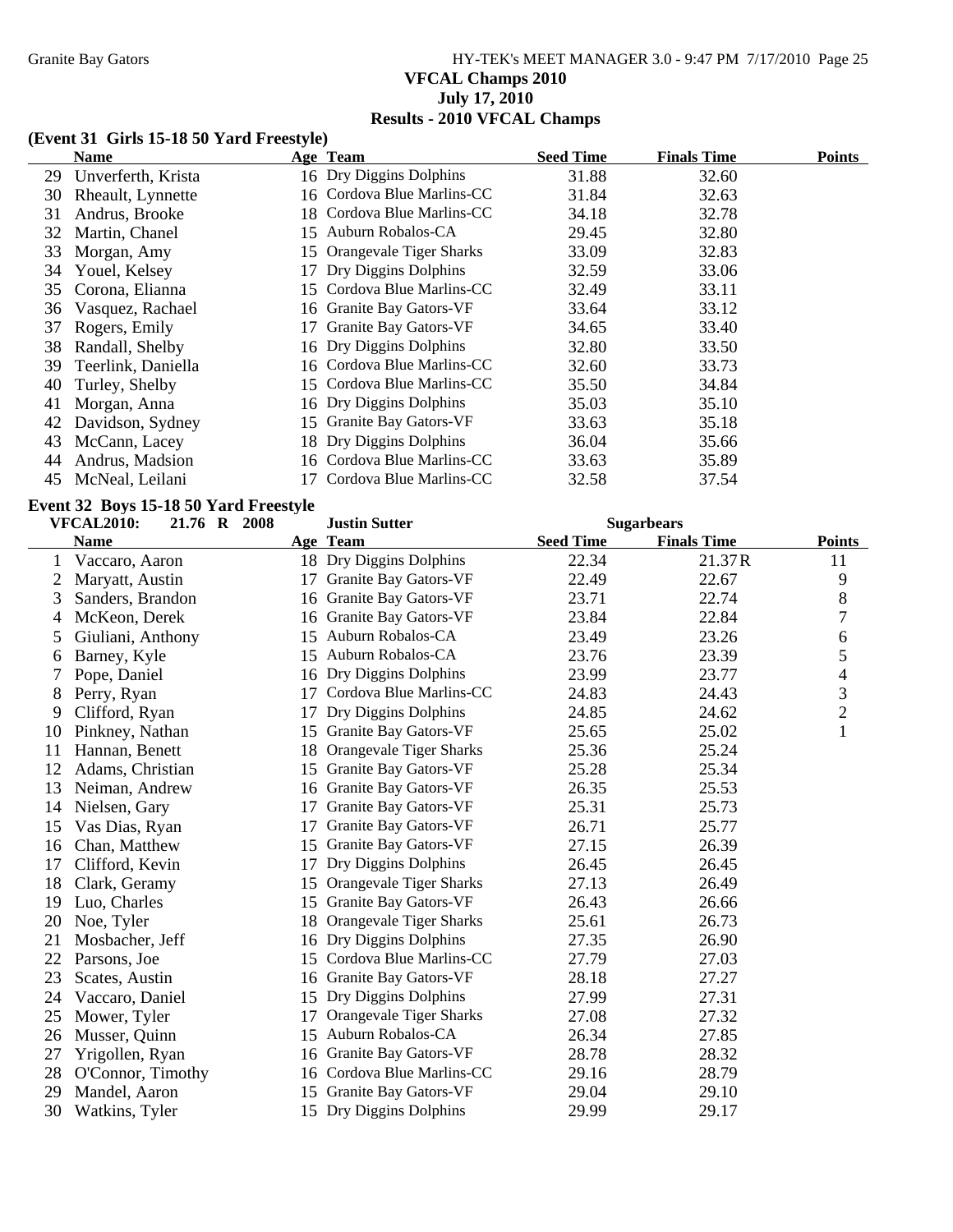Granite Bay Gators **HY-TEK's MEET MANAGER 3.0 - 9:47 PM 7/17/2010** Page 26 **VFCAL Champs 2010 July 17, 2010 Results - 2010 VFCAL Champs**

#### **(Event 32 Boys 15-18 50 Yard Freestyle)**

|    | <b>Name</b>         | Age Team                   | <b>Seed Time</b> | <b>Finals Time</b> | <b>Points</b> |
|----|---------------------|----------------------------|------------------|--------------------|---------------|
| 31 | Sodenkamp, Garrett  | 15 Granite Bay Gators-VF   | 29.36            | 29.33              |               |
|    | 32 Dechene, Anthony | 16 Auburn Robalos-CA       | 29.98            | 30.12              |               |
|    | 33 Cox, Steven      | 17 Auburn Robalos-CA       | 31.57            | 30.18              |               |
|    | 34 Molina, Jonathan | 16 Cordova Blue Marlins-CC | 31.51            | 30.82              |               |
|    | 35 Brady, Zachary   | 15 Cordova Blue Marlins-CC | 30.75            | 31.03              |               |
|    | 36 Soares, Connor   | 15 Granite Bay Gators-VF   | 32.94            | 32.59              |               |
| 37 | Lujan, Ryan         | 16 Dry Diggins Dolphins    | 36.49            | 35.56              |               |

#### **Event 33 Girls 6 & Under 25 Yard Backstroke**

|              | <b>VFCAL2010:</b><br>20.71 R 1987 |    | <b>Alexis Oakland</b>          |                  | <b>Fulton El Camino</b> |                |
|--------------|-----------------------------------|----|--------------------------------|------------------|-------------------------|----------------|
|              | <b>Name</b>                       |    | Age Team                       | <b>Seed Time</b> | <b>Finals Time</b>      | <b>Points</b>  |
| $\mathbf{1}$ | Quilala, Natalie                  |    | 6 Granite Bay Gators-VF        | 26.69            | 24.56                   | 11             |
| 2            | Shellaberger, Allie               |    | 6 Granite Bay Gators-VF        | 29.30            | 27.14                   | 9              |
| 3            | Hogenboom, Natalie                |    | 6 Granite Bay Gators-VF        | 30.94            | 29.48                   | $8\,$          |
| 4            | Somera, Jayla                     |    | 6 Dry Diggins Dolphins         | 30.33            | 29.58                   | $\tau$         |
| 5            | La Madrid, Ellicia                |    | 6 Cordova Blue Marlins-CC      | 33.05            | 30.23                   | 6              |
| 6            | Huber, Julia                      |    | 6 Granite Bay Gators-VF        | 35.73            | 30.31                   | 5              |
| 7            | Thomas, Lauren                    | 6  | <b>Granite Bay Gators-VF</b>   | 32.73            | 31.54                   | $\overline{4}$ |
| 8            | Lugo, Elise                       | 6  | Granite Bay Gators-VF          | 33.48            | 32.69                   | $\mathfrak{Z}$ |
| 9            | Carver, Kate                      | 6  | <b>Granite Bay Gators-VF</b>   | 34.11            | 32.87                   | $\sqrt{2}$     |
| 10           | Fletcher, Katie                   |    | 5 Cordova Blue Marlins-CC      | 31.28            | 34.23                   | $\mathbf{1}$   |
| 11           | Hansen, Gracie                    |    | 5 Granite Bay Gators-VF        | 33.29            | 34.66                   |                |
| 12           | Schreck, Calista                  |    | 5 Dry Diggins Dolphins         | 36.87            | 35.09                   |                |
| 13           | Dickson, Jia                      | 6  | Dry Diggins Dolphins           | 33.66            | 35.76                   |                |
| 14           | Borges, Kathryn                   |    | 4 Granite Bay Gators-VF        | 37.65            | 36.60                   |                |
| 15           | Grino, Nina                       |    | 6 Cordova Blue Marlins-CC      | 39.20            | 36.65                   |                |
| 16           | Voss, Jenna                       | 5  | Cordova Blue Marlins-CC        | 38.03            | 36.80                   |                |
| 17           | Montieth, Sydney                  | 6  | Orangevale Tiger Sharks        | 41.39            | 37.36                   |                |
| 18           | Onuaguluchi, Keneya               |    | 6 Granite Bay Gators-VF        | 34.61            | 38.03                   |                |
| 19           | Hartman, Trista                   |    | 6 Granite Bay Gators-VF        | 47.75            | 39.30                   |                |
| 20           | Coleman, Audrey                   | 6  | Cordova Blue Marlins-CC        | 46.15            | 39.36                   |                |
| 21           | Anderson, Madison                 |    | 6 Orangevale Tiger Sharks      | 41.10            | 39.45                   |                |
|              | 22 Folsom, Elisha                 |    | 6 Dry Diggins Dolphins         | 37.75            | 40.30                   |                |
| 23           | Caulfield, Kerri                  |    | 5 Granite Bay Gators-VF        | 41.63            | 42.16                   |                |
| 24           | Brewster, Tiffany                 |    | 6 Dry Diggins Dolphins         | 32.94            | 43.09                   |                |
| 25           | Jenness, Victoria                 | 6  | Orangevale Tiger Sharks        | 40.62            | 43.30                   |                |
| 26           | Saviotti, Giorgiana               | 6  | <b>Granite Bay Gators-VF</b>   | 46.46            | 43.38                   |                |
| 27           | Higgins-Beck, Brooklyn            | 5  | Cordova Blue Marlins-CC        | 59.27            | 46.26                   |                |
| 28           | Walder, Georgia                   |    | 6 Orangevale Tiger Sharks      | 1:32.52          | 46.37                   |                |
| 29           | McGarty, Kate                     |    | 6 Granite Bay Gators-VF        | 53.63            | 46.41                   |                |
| 30           | Hann, Dannielle                   | 6  | <b>Orangevale Tiger Sharks</b> | 1:29.36          | 49.09                   |                |
| 31           | Kliewer, Shay                     | 5  | <b>Orangevale Tiger Sharks</b> | 1:15.69          | 49.82                   |                |
| 32           | Seva, Avery                       | 4  | Granite Bay Gators-VF          | 35.64            | 50.71                   |                |
| 33           | Krause, Quincy                    |    | 5 Granite Bay Gators-VF        | 40.25            | 50.97                   |                |
| 34           | Sherrets, Zoe                     | 5. | Granite Bay Gators-VF          | 42.53            | 51.10                   |                |
| 35           | Villafuerte, Roxy                 | 6  | Cordova Blue Marlins-CC        | 1:01.17          | 51.27                   |                |
| 36           | Bumgarner, Fiona                  |    | 6 Dry Diggins Dolphins         | 1:06.37          | 52.83                   |                |
| 37           | Martinoni, Alexandra              |    | 5 Orangevale Tiger Sharks      | 1:12.74          | 54.95                   |                |
| 38           | Gordon, Jane                      |    | 5 Granite Bay Gators-VF        | 58.11            | 56.57                   |                |
| 39           | Khamis, Aliyah                    | 6  | <b>Orangevale Tiger Sharks</b> | 1:16.24          | 58.14                   |                |
| 40           | Bardasian, Brooklynn              |    | 6 Orangevale Tiger Sharks      | 1:55.98          | 58.59                   |                |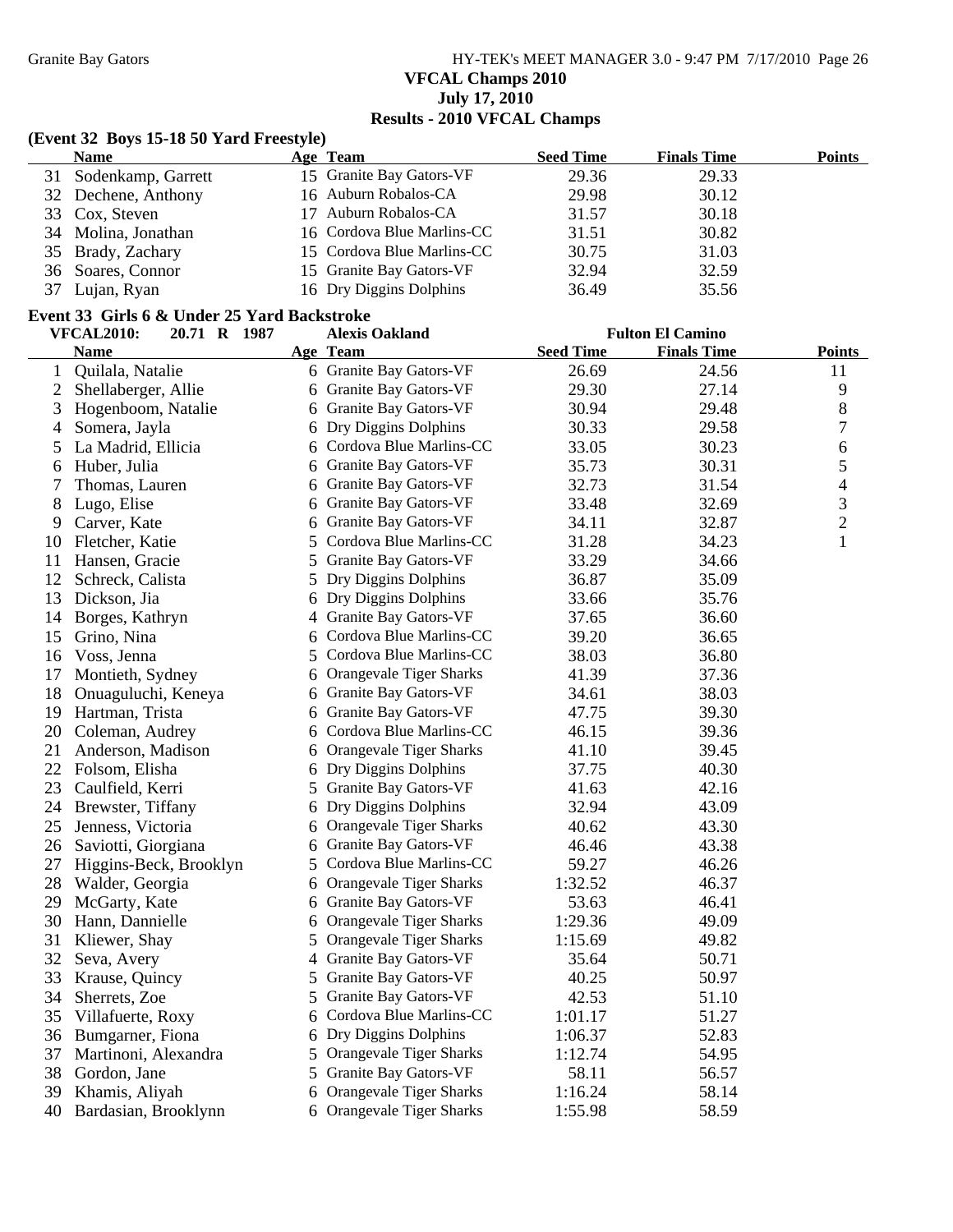Granite Bay Gators **HY-TEK's MEET MANAGER 3.0 - 9:47 PM 7/17/2010** Page 27 **VFCAL Champs 2010 July 17, 2010 Results - 2010 VFCAL Champs**

#### **(Event 33 Girls 6 & Under 25 Yard Backstroke)**

| <b>Name</b>               | Age Team                  | <b>Seed Time</b> | <b>Finals Time</b> | <b>Points</b> |
|---------------------------|---------------------------|------------------|--------------------|---------------|
| 41 Stewart, Carly         | 5 Granite Bay Gators-VF   | 55.86            | 58.85              |               |
| 42 Watson, Erica          | 6 Orangevale Tiger Sharks | 45.76            | 1:00.90            |               |
| 43 Mawacke, Amy           | 6 Cordova Blue Marlins-CC | 1:06.01          | 1:01.92            |               |
| --- Yost, Betsy           | 4 Dry Diggins Dolphins    | 1:00.41          | DQ                 |               |
| --- Barsotti, Mia         | 4 Dry Diggins Dolphins    | 1:09.45          | DQ                 |               |
| --- Calvert, Kyle         | 5 Auburn Robalos-CA       | 1:20.25          | DQ                 |               |
| --- Garner, Larisa        | 5 Cordova Blue Marlins-CC | 39.99            | DQ                 |               |
| --- Hedtke, Lauren        | 6 Orangevale Tiger Sharks | 54.28            | DQ                 |               |
| --- Baade, Chloe          | 6 Orangevale Tiger Sharks | 41.06            | DQ                 |               |
| --- Waite-Kerns, Jaellian | 6 Cordova Blue Marlins-CC | 37.89            | NS                 |               |

#### **Event 34 Boys 6 & Under 25 Yard Backstroke**

|    | <b>VFCAL2010:</b><br>21.16 R 1992 |   | <b>Tyler Swanson</b>      |                  | <b>Roseville</b>   |                |
|----|-----------------------------------|---|---------------------------|------------------|--------------------|----------------|
|    | <b>Name</b>                       |   | Age Team                  | <b>Seed Time</b> | <b>Finals Time</b> | <b>Points</b>  |
| 1  | Pherigo, Nolan                    |   | 6 Granite Bay Gators-VF   | 27.94            | 25.79              | 11             |
| 2  | Nguyen, Milton                    |   | 6 Cordova Blue Marlins-CC | 28.71            | 28.14              | 9              |
| 3  | Krause, Kyle                      |   | 6 Granite Bay Gators-VF   | 27.13            | 28.53              | 8              |
| 4  | Vaughn, Peter                     |   | 6 Auburn Robalos-CA       | 27.16            | 29.39              | 7              |
| 5  | Womeldorf, Xander                 |   | 6 Orangevale Tiger Sharks | 41.10            | 30.23              | 6              |
| 6  | Marment, Cole                     |   | 6 Granite Bay Gators-VF   | 34.34            | 32.65              | 5              |
| 7  | Borges, RJ                        |   | 6 Granite Bay Gators-VF   | 37.89            | 34.33              | 4              |
| 8  | Griffin, William                  |   | 6 Granite Bay Gators-VF   | 42.08            | 34.38              | 3              |
| 9  | Calvert, Kaden                    |   | 6 Auburn Robalos-CA       | 32.94            | 34.55              | $\overline{c}$ |
| 10 | Onuaguluchi, Kenechi              |   | 6 Granite Bay Gators-VF   | 33.27            | 34.74              | $\mathbf{1}$   |
| 11 | Nelson, Colton                    |   | 6 Granite Bay Gators-VF   | 31.06            | 35.13              |                |
| 12 | Musser, William                   |   | 6 Auburn Robalos-CA       | 37.42            | 35.17              |                |
| 13 | Firl, Samuel                      |   | 6 Orangevale Tiger Sharks | 37.48            | 35.57              |                |
| 14 | Ryan, Lachlan                     |   | 5 Auburn Robalos-CA       | 42.79            | 35.81              |                |
| 15 | Russell, Cal                      |   | 6 Granite Bay Gators-VF   | 35.25            | 37.52              |                |
| 16 | Cobb, Jordan                      |   | 6 Dry Diggins Dolphins    | 40.81            | 39.08              |                |
| 17 | Sylvester, Evan                   |   | 6 Auburn Robalos-CA       | 37.36            | 39.16              |                |
| 18 | Penman, Logan                     |   | 6 Orangevale Tiger Sharks | 43.53            | 40.85              |                |
| 19 | Houghton, Dominic                 |   | 6 Granite Bay Gators-VF   | 45.86            | 40.91              |                |
| 20 | Sherman, Ben                      |   | 6 Granite Bay Gators-VF   | 45.17            | 44.66              |                |
| 21 | Roe, Bobby                        |   | Cordova Blue Marlins-CC   | 54.71            | 44.74              |                |
| 22 | Nagel, Ryan                       |   | 6 Granite Bay Gators-VF   | 47.52            | 46.52              |                |
| 23 | Kelly, Adam                       |   | 5 Granite Bay Gators-VF   | 44.27            | 47.83              |                |
| 24 | Lockwood, Brayden                 |   | 6 Dry Diggins Dolphins    | 44.12            | 48.03              |                |
| 25 | Resendez, Cole                    |   | 5 Granite Bay Gators-VF   | 42.58            | 49.57              |                |
|    | 26 Nielsen, Kadin                 | 5 | Granite Bay Gators-VF     | 49.84            | 51.25              |                |
| 27 | Carver, Noah                      |   | 4 Granite Bay Gators-VF   | 46.24            | 51.44              |                |
| 28 | Doleschal, Kenny                  |   | 6 Granite Bay Gators-VF   | 49.14            | 52.26              |                |
| 29 | Vargas, Tyler                     |   | 5 Cordova Blue Marlins-CC | 1:09.41          | 52.90              |                |
| 30 | Owen, Daniel                      |   | 6 Dry Diggins Dolphins    | 57.16            | 56.93              |                |
| 31 | Stanfield, Brent                  |   | 4 Granite Bay Gators-VF   | 50.28            | 58.20              |                |
| 32 | Matthews, Logan                   |   | 5 Orangevale Tiger Sharks | 1:00.31          | 1:00.33            |                |
| 33 | Maguire, Liam                     |   | 5 Dry Diggins Dolphins    | 57.51            | 1:01.31            |                |
| 34 | Johnson, Blake                    |   | 5 Dry Diggins Dolphins    | 52.89            | 1:04.25            |                |
| 35 | DeZorzi, Wesley                   |   | 4 Granite Bay Gators-VF   | 1:11.85          | 1:05.67            |                |
| 36 | Covey, Scott                      |   | 5 Cordova Blue Marlins-CC | 2:42.07          | 1:08.81            |                |
| 37 | Bishop, Christopher               |   | 5 Dry Diggins Dolphins    | 1:25.86          | 1:10.54            |                |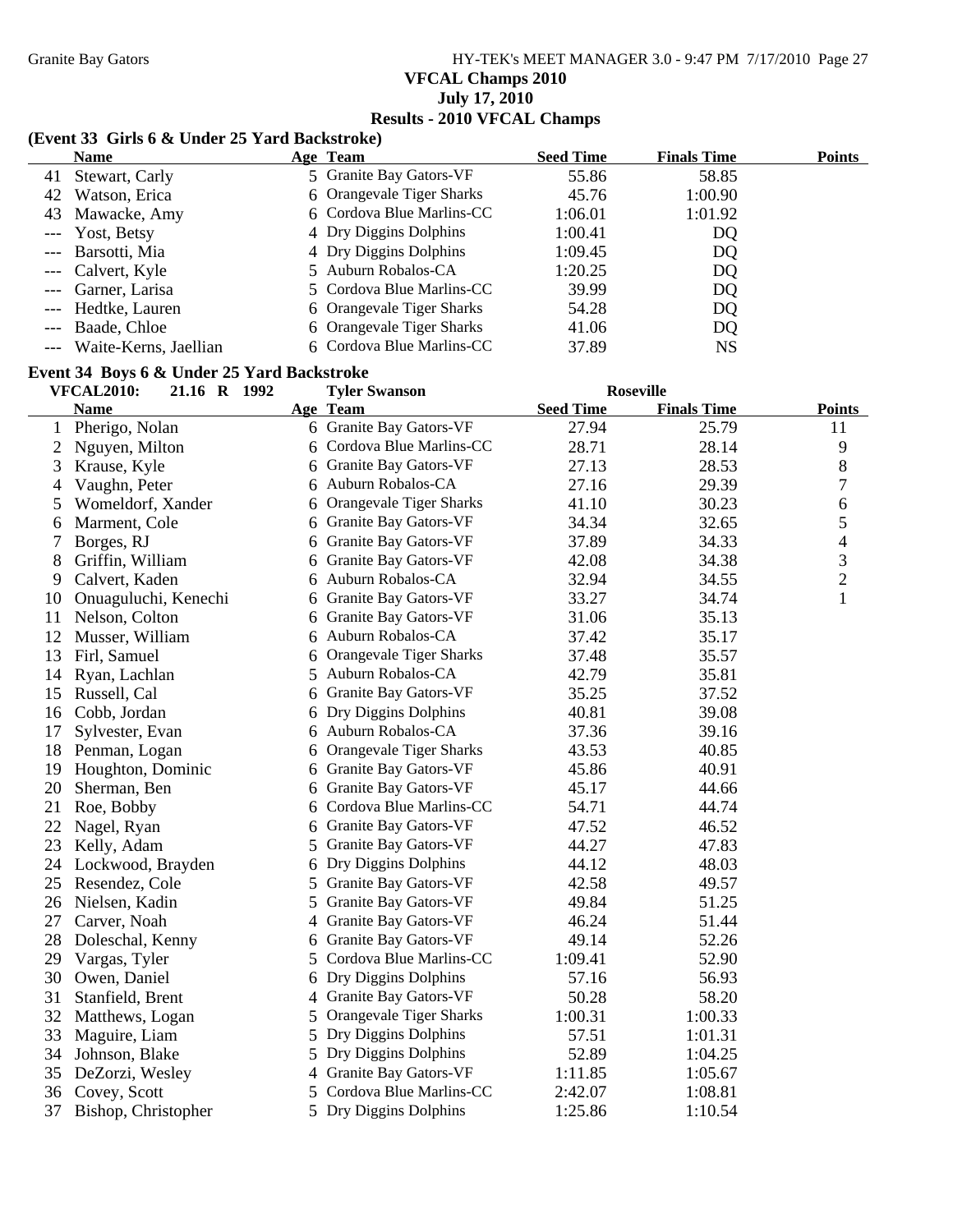# Granite Bay Gators **HY-TEK's MEET MANAGER 3.0 - 9:47 PM 7/17/2010** Page 28 **VFCAL Champs 2010 July 17, 2010 Results - 2010 VFCAL Champs**

### **(Event 34 Boys 6 & Under 25 Yard Backstroke)**

|       | <b>Name</b>       | Age Team                  | <b>Seed Time</b> | <b>Finals Time</b> | <b>Points</b> |
|-------|-------------------|---------------------------|------------------|--------------------|---------------|
|       | 38 Preiss, Austin | 4 Cordova Blue Marlins-CC | 1:36.54          | 1:40.85            |               |
|       | Bolton, Kane      | 6 Dry Diggins Dolphins    | 44.30            | X45.08             |               |
|       | Hackett, Brenden  | 4 Granite Bay Gators-VF   | 1:13.24          | DQ                 |               |
|       | Jurado, Diego     | 6 Auburn Robalos-CA       | 35.97            | DQ                 |               |
|       | Murphy, Carson    | 4 Dry Diggins Dolphins    | 1:02.33          | DQ                 |               |
|       | Gifford, Dillion  | 6 Cordova Blue Marlins-CC | 1:07.20          | DQ                 |               |
|       | Barnes, Jackson   | 5 Dry Diggins Dolphins    | 2:05.97          | DQ                 |               |
|       | Barsotti, Mark    | 6 Dry Diggins Dolphins    | 33.17            | DQ                 |               |
|       | Freer, Sawyer     | 4 Dry Diggins Dolphins    | 1:56.54          | DQ                 |               |
|       | Ma, Erik          | 4 Cordova Blue Marlins-CC | 1:08.20          | DQ                 |               |
|       | Sweet, Devin      | 5 Cordova Blue Marlins-CC | 1:55.77          | DQ                 |               |
|       | Cusano, Frankie   | 4 Granite Bay Gators-VF   | 48.13            | DQ                 |               |
| $---$ | Shupe, Troy       | 4 Cordova Blue Marlins-CC | 1:32.77          | DQ                 |               |
|       | Stocks, Jacob     | 6 Cordova Blue Marlins-CC | 47.37            | DQ                 |               |
|       | Shubert, Braden   | 6 Cordova Blue Marlins-CC | 58.31            | DQ                 |               |
|       | Brewster, Tyler   | 5 Dry Diggins Dolphins    | 1:19.03          | <b>NS</b>          |               |

#### **Event 35 Girls 7-8 25 Yard Backstroke**

|    | <b>VFCAL2010:</b><br>16.50 R 1995 |    | <b>Quinn Clanton</b>         |                  | <b>Placerville</b> |                |
|----|-----------------------------------|----|------------------------------|------------------|--------------------|----------------|
|    | <b>Name</b>                       |    | Age Team                     | <b>Seed Time</b> | <b>Finals Time</b> | <b>Points</b>  |
|    | Higgins, Naomi                    |    | 8 Dry Diggins Dolphins       | 22.49            | 21.85              | 11             |
| 2  | Sewell, Sydney                    |    | Granite Bay Gators-VF        | 22.23            | 22.30              | 9              |
| 3  | Ryan, Taryn                       |    | Auburn Robalos-CA            | 22.72            | 22.72              | $\,8\,$        |
| 4  | Ashford, Lexy                     | 8  | Auburn Robalos-CA            | 25.29            | 23.03              | 7              |
| 5  | Harm, Ella                        |    | Dry Diggins Dolphins         | 22.67            | 23.10              | 6              |
| 6  | Seidel, Amelia                    |    | Granite Bay Gators-VF        | 22.68            | 23.40              | 5              |
|    | Purdy, McKenna                    |    | Cordova Blue Marlins-CC      | 21.84            | 23.59              | 4              |
| 8  | Griffin, Ellie                    |    | Granite Bay Gators-VF        | 25.89            | 23.66              | 3              |
| 9  | Kline, Haley                      |    | Dry Diggins Dolphins         | 25.94            | 24.91              | $\overline{c}$ |
| 10 | Winter, Ashlyn                    |    | Dry Diggins Dolphins         | 24.50            | 24.99              | $\mathbf{1}$   |
| 11 | Sampson, Natalie                  |    | Granite Bay Gators-VF        | 31.55            | 26.30              |                |
| 12 | DeZorzi, Tatum                    |    | Granite Bay Gators-VF        | 24.99            | 26.67              |                |
| 13 | Winter, Jonna                     |    | Dry Diggins Dolphins         | 29.79            | 26.68              |                |
| 14 | Jones, Kelly                      |    | <b>Granite Bay Gators-VF</b> | 28.66            | 27.08              |                |
| 15 | Quinn, Cayla                      |    | <b>Granite Bay Gators-VF</b> | 30.28            | 27.22              |                |
| 16 | Pickens, Emma                     |    | Dry Diggins Dolphins         | 25.62            | 27.31              |                |
| 17 | Burgess, Hannah                   |    | Cordova Blue Marlins-CC      | 29.89            | 27.46              |                |
| 18 | Simpson, Tuesday                  |    | Cordova Blue Marlins-CC      | 32.28            | 27.47              |                |
| 19 | Edmisten, Julianna                |    | Cordova Blue Marlins-CC      | 28.05            | 27.49              |                |
| 20 | Freer, Jordan                     |    | Dry Diggins Dolphins         | 29.80            | 27.82              |                |
| 21 | Cox, Olivia                       |    | <b>Granite Bay Gators-VF</b> | 25.37            | 27.96              |                |
| 22 | Griffiths, Phoebe                 |    | <b>Granite Bay Gators-VF</b> | 27.35            | 28.69              |                |
| 23 | Bumgarner, Elle                   |    | Dry Diggins Dolphins         | 30.72            | 29.23              |                |
| 24 | Nielsen, Sydnee                   |    | Granite Bay Gators-VF        | 31.92            | 29.37              |                |
| 25 | Dolph, Rylee                      |    | Dry Diggins Dolphins         | 27.60            | 29.46              |                |
| 26 | Sanders, Abby                     |    | Dry Diggins Dolphins         | 31.80            | 29.79              |                |
| 27 | Ambrosia, Kennedy                 | 8. | Auburn Robalos-CA            | 28.73            | 30.06              |                |
| 28 | Anderson, Faith                   |    | Orangevale Tiger Sharks      | 29.60            | 30.33              |                |
| 29 | Nielsen, Sarena                   |    | Granite Bay Gators-VF        | 27.70            | 30.81              |                |
| 30 | Salvestrin, Grace                 |    | Dry Diggins Dolphins         | 30.78            | 30.93              |                |
| 31 | Traynor, Grace                    |    | Orangevale Tiger Sharks      | 40.80            | 31.27              |                |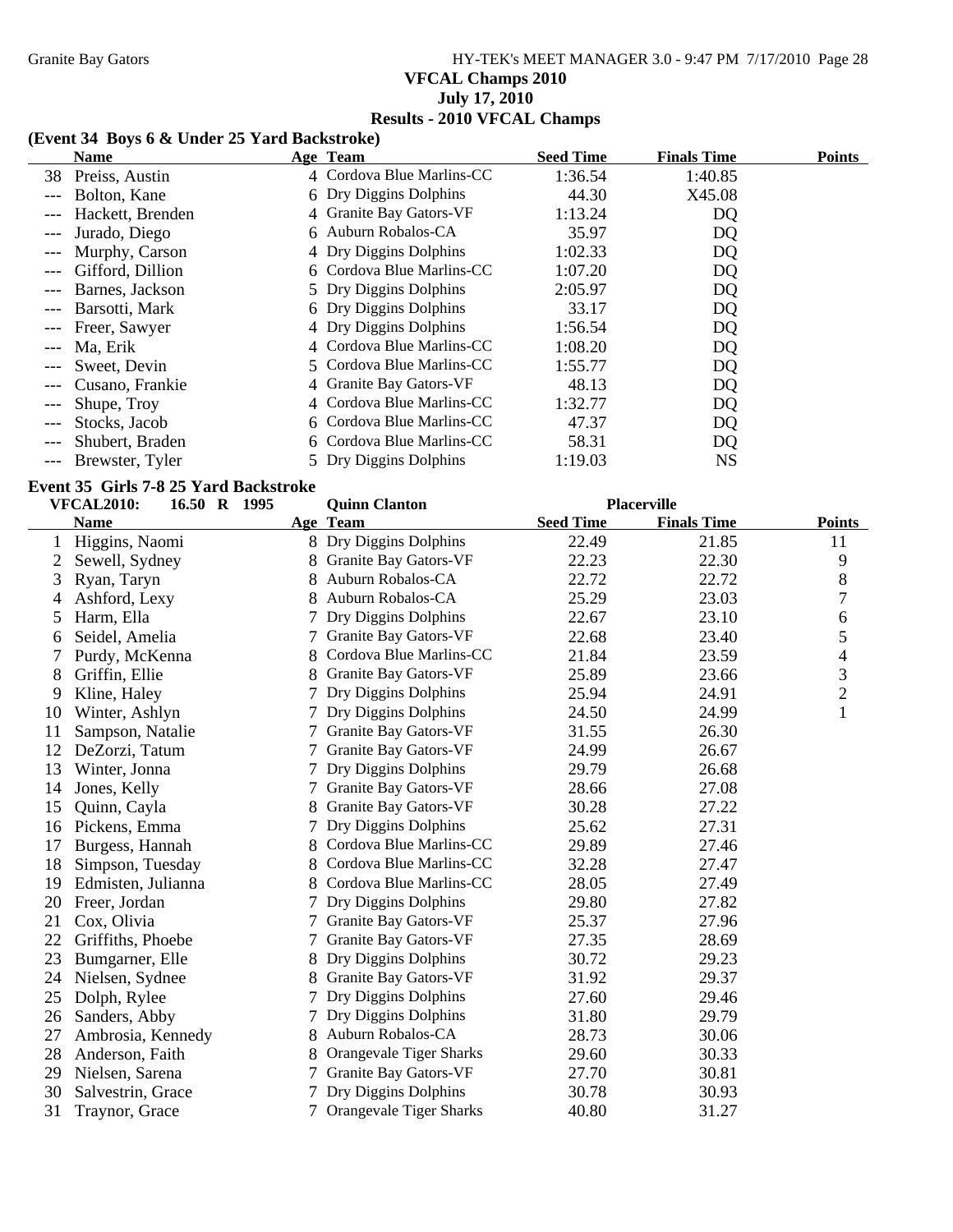# Granite Bay Gators **HY-TEK's MEET MANAGER 3.0 - 9:47 PM 7/17/2010** Page 29 **VFCAL Champs 2010 July 17, 2010 Results - 2010 VFCAL Champs**

#### **(Event 35 Girls 7-8 25 Yard Backstroke)**

|       | <b>Name</b>           |        | Age Team                | <b>Seed Time</b> | <b>Finals Time</b> | <b>Points</b> |
|-------|-----------------------|--------|-------------------------|------------------|--------------------|---------------|
| 32    | Stewart, Makenna      | $\tau$ | Granite Bay Gators-VF   | 29.53            | 31.31              |               |
| 33    | Schlag, Alleah        |        | Dry Diggins Dolphins    | 34.63            | 31.61              |               |
| 34    | Niles, Kristen        | 8      | Cordova Blue Marlins-CC | 35.58            | 31.75              |               |
| 35    | Brady, Hannah         | 8.     | Cordova Blue Marlins-CC | 33.25            | 32.91              |               |
| 36    | Preiss, Madelyn       |        | Cordova Blue Marlins-CC | 30.94            | 33.08              |               |
| 37    | Klausing, Sophia      |        | Dry Diggins Dolphins    | 28.09            | 33.81              |               |
| 38    | Finney-Stephens, Gwen |        | Dry Diggins Dolphins    | 30.15            | 33.86              |               |
| 39    | Cuevas, Angel         |        | Cordova Blue Marlins-CC | 33.48            | 33.91              |               |
| 40    | Bush, Tessa           |        | Dry Diggins Dolphins    | 34.95            | 35.31              |               |
| 41    | Jones, Katie          |        | Granite Bay Gators-VF   | 40.50            | 35.80              |               |
| 42    | Crader, Marcella      |        | Cordova Blue Marlins-CC | 53.75            | 36.33              |               |
| 43    | Wheeler, Reece        |        | Orangevale Tiger Sharks | 44.69            | 36.68              |               |
| 44    | Koenigs, Ella         |        | Dry Diggins Dolphins    | 36.49            | 36.83              |               |
| 45    | Black, Ella           |        | Granite Bay Gators-VF   | 37.46            | 36.89              |               |
| 46    | Maguire, Annabel      |        | Dry Diggins Dolphins    | 33.16            | 37.03              |               |
| 47    | Land, Nory            |        | Dry Diggins Dolphins    | 35.39            | 38.02              |               |
| 48    | Johnston, Giselle     |        | Cordova Blue Marlins-CC | 38.59            | 38.73              |               |
| 49    | Root, Abby            |        | Granite Bay Gators-VF   | 38.59            | 39.27              |               |
| 50    | Naki, Makena          | 7      | Granite Bay Gators-VF   | 38.23            | 39.70              |               |
| 51    | McPike, Kendyl        |        | Cordova Blue Marlins-CC | 43.16            | 39.88              |               |
| 52    | Harris, Angel         |        | Orangevale Tiger Sharks | 45.51            | 40.58              |               |
| 53    | Langdon, Chloe        |        | Dry Diggins Dolphins    | 35.65            | 42.25              |               |
| 54    | Shepard, Sophie       |        | Dry Diggins Dolphins    | 53.66            | 44.33              |               |
| 55    | Mavy, Emma            |        | Cordova Blue Marlins-CC | 43.09            | 46.75              |               |
| 56    | Wright, Jordyn        |        | Cordova Blue Marlins-CC | 56.37            | 50.83              |               |
| 57    | Hadler, Alexandria    | 8.     | Cordova Blue Marlins-CC | 54.84            | 55.18              |               |
|       | Gould, Annelyse       |        | Orangevale Tiger Sharks | 42.01            | DQ                 |               |
|       | Wilhelms, Isabella    |        | Orangevale Tiger Sharks | 34.27            | DQ                 |               |
|       | Tobin, Kylee          |        | Orangevale Tiger Sharks | 31.11            | <b>NS</b>          |               |
|       | Schafer, Emma         |        | Granite Bay Gators-VF   | 29.92            | <b>NS</b>          |               |
| $---$ | Hadj Bahramiyan, Sara | $\tau$ | Orangevale Tiger Sharks | 39.76            | <b>NS</b>          |               |

### **Event 36 Boys 7-8 25 Yard Backstroke**

|    | <b>VFCAL2010:</b><br>17.55 R<br>2001 |   | <b>Jesse McWhirk</b>         |                  | Woodcreek          |                |
|----|--------------------------------------|---|------------------------------|------------------|--------------------|----------------|
|    | <b>Name</b>                          |   | Age Team                     | <b>Seed Time</b> | <b>Finals Time</b> | Points         |
|    | Sherrets, Wyatt                      |   | 8 Granite Bay Gators-VF      | 19.98            | 20.04              | 11             |
|    | Hansen, Michael                      |   | 8 Granite Bay Gators-VF      | 22.04            | 20.81              | 9              |
| 3  | Cuevas, Simon                        | 8 | Cordova Blue Marlins-CC      | 25.21            | 24.05              | 8              |
| 4  | Doleschal, Matthew                   |   | 8 Granite Bay Gators-VF      | 24.87            | 24.70              | 7              |
|    | 5 Griffiths, Spencer                 | 8 | <b>Granite Bay Gators-VF</b> | 25.47            | 25.11              | 6              |
| 6  | Luo, Christopher                     |   | 7 Granite Bay Gators-VF      | 25.70            | 25.59              | 5              |
|    | Martinez, Andrew                     |   | 8 Granite Bay Gators-VF      | 26.37            | 25.65              | 4              |
| 8  | Somera, Jeffrey                      |   | 8 Dry Diggins Dolphins       | 27.57            | 25.77              | 3              |
| 9  | Moore, Mitchell                      |   | 8 Auburn Robalos-CA          | 25.37            | 26.11              | $\overline{2}$ |
| 10 | Haladus-Henke, Tristin               |   | 8 Granite Bay Gators-VF      | 27.56            | 26.35              |                |
| 11 | Guttenberg, Sean                     | 8 | Orangevale Tiger Sharks      | 29.08            | 26.40              |                |
| 12 | McAdams, Dylan                       |   | 7 Orangevale Tiger Sharks    | 28.37            | 26.67              |                |
| 13 | Lockwood, Gavin                      |   | 8 Dry Diggins Dolphins       | 25.29            | 27.39              |                |
| 14 | McGarty, Jack                        | 8 | Granite Bay Gators-VF        | 30.19            | 28.36              |                |
| 15 | Hu, William                          |   | Granite Bay Gators-VF        | 30.37            | 29.14              |                |
| 16 | Vaughan, Mike                        |   | 7 Granite Bay Gators-VF      | 28.95            | 29.29              |                |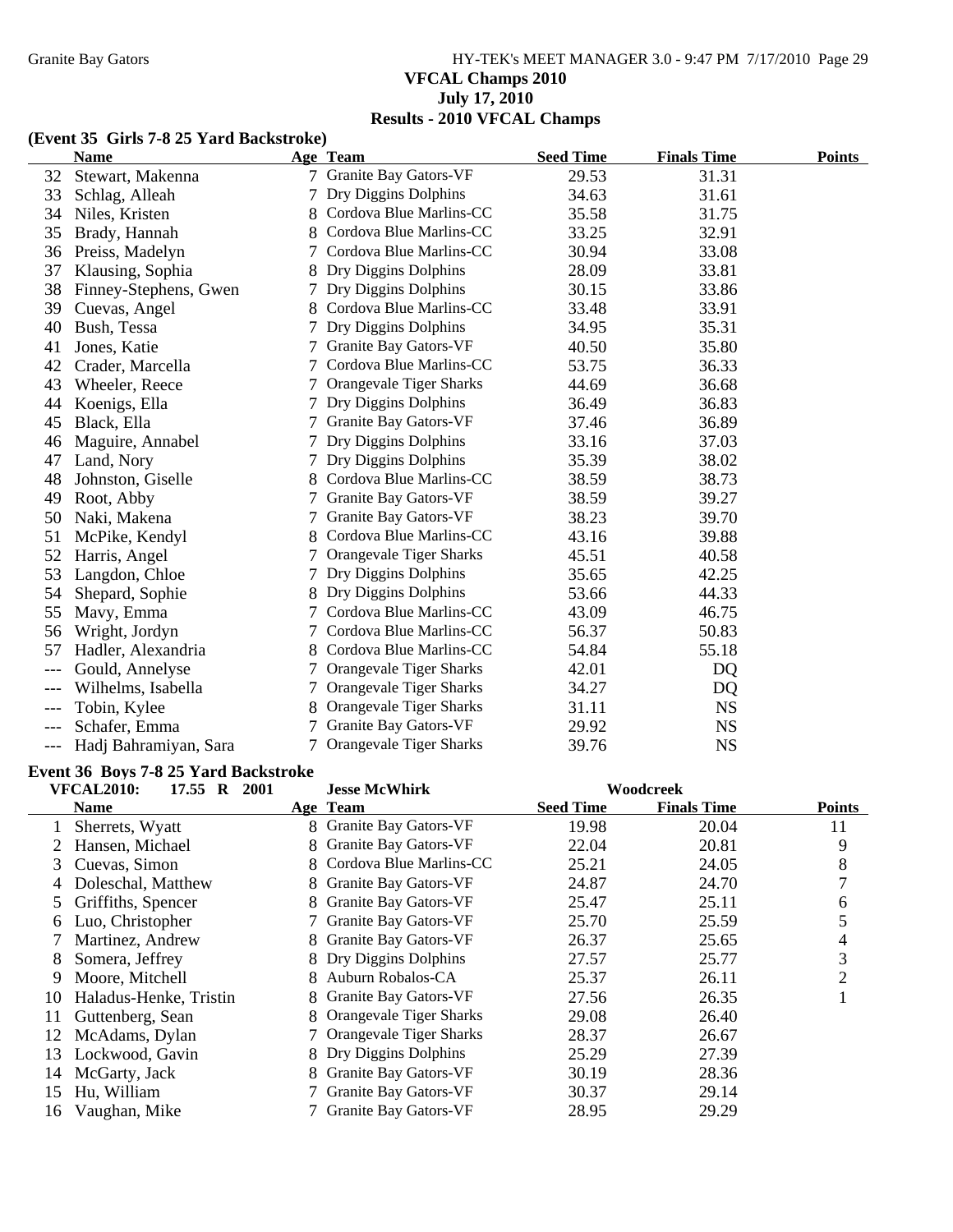# Granite Bay Gators **HY-TEK's MEET MANAGER 3.0 - 9:47 PM 7/17/2010** Page 30 **VFCAL Champs 2010 July 17, 2010 Results - 2010 VFCAL Champs**

#### **(Event 36 Boys 7-8 25 Yard Backstroke)**

|    | Name              |    | Age Team                       | <b>Seed Time</b> | <b>Finals Time</b> | <b>Points</b> |
|----|-------------------|----|--------------------------------|------------------|--------------------|---------------|
| 17 | Roa, Ryan         |    | 8 Cordova Blue Marlins-CC      | 29.74            | 29.38              |               |
| 18 | Bansal, Dhilan    |    | 7 Granite Bay Gators-VF        | 38.07            | 29.83              |               |
| 19 | Carnahan, Colin   |    | 7 Dry Diggins Dolphins         | 29.95            | 29.87              |               |
| 20 | Rooney, Liam      |    | <b>Orangevale Tiger Sharks</b> | 30.78            | 30.05              |               |
| 21 | Mcleod, Ethan     |    | Granite Bay Gators-VF          | 29.52            | 30.09              |               |
| 22 | Fernandes, Elijah |    | 7 Dry Diggins Dolphins         | 33.45            | 30.33              |               |
| 23 | Voss, Mason       |    | 7 Cordova Blue Marlins-CC      | 29.97            | 31.01              |               |
| 24 | Walder, Pace      |    | 8 Orangevale Tiger Sharks      | 27.81            | 31.22              |               |
| 25 | Bardasian, Gannon |    | Orangevale Tiger Sharks        | 31.53            | 32.01              |               |
| 26 | Aram, Brandon     |    | Granite Bay Gators-VF          | 29.57            | 32.17              |               |
| 27 | Maggio, Luca      | 8. | <b>Granite Bay Gators-VF</b>   | 30.31            | 32.70              |               |
| 28 | Kliewer, Evan     |    | 8 Orangevale Tiger Sharks      | 40.12            | 33.02              |               |
| 29 | Bunce, Logan      |    | 8 Dry Diggins Dolphins         | 44.44            | 36.17              |               |
| 30 | Warren, Zachary   |    | Orangevale Tiger Sharks        | 33.76            | 36.77              |               |
| 31 | Anderson, Seth    |    | <b>Orangevale Tiger Sharks</b> | 32.41            | 37.31              |               |
| 32 | Farias, Corbin    |    | Orangevale Tiger Sharks        | 41.90            | 37.40              |               |
| 33 | Shaw, Dylan       |    | 7 Orangevale Tiger Sharks      | 40.77            | 40.24              |               |
| 34 | Hann, Noel        |    | 8 Orangevale Tiger Sharks      | 51.33            | 47.01              |               |
| 35 | Matthews, Bruce   |    | 7 Orangevale Tiger Sharks      | 42.16            | 47.66              |               |

#### **Event 37 Girls 9-10 25 Yard Backstroke**

|    | <b>VFCAL2010:</b>   | 15.82 R 2002 |    | <b>Jocelyn Fry</b>             | <b>Auburn</b>    |                    |                |
|----|---------------------|--------------|----|--------------------------------|------------------|--------------------|----------------|
|    | <b>Name</b>         |              |    | Age Team                       | <b>Seed Time</b> | <b>Finals Time</b> | <b>Points</b>  |
|    | Bishop, Catherine   |              |    | 10 Dry Diggins Dolphins        | 18.57            | 17.38              | 11             |
|    | Sewell, Alyssa      |              |    | 10 Granite Bay Gators-VF       | 17.84            | 18.76              | 9              |
| 3  | Scholes, Emma       |              | 10 | Granite Bay Gators-VF          | 20.00            | 18.86              | 8              |
| 4  | Schreck, Maddie     |              | 9  | Dry Diggins Dolphins           | 22.07            | 19.25              | 7              |
| 5  | McPhail, Carly      |              | 10 | Granite Bay Gators-VF          | 20.24            | 19.60              | 6              |
| 6  | Sampson, Sydney     |              | 10 | <b>Granite Bay Gators-VF</b>   | 20.14            | 19.96              | 5              |
| 7  | Hansen, Emma        |              | 10 | Granite Bay Gators-VF          | 20.59            | 20.35              | 4              |
| 8  | Perigault, Rebecca  |              |    | 9 Granite Bay Gators-VF        | 20.13            | 20.54              | 3              |
| 9  | Vaccaro, Grace      |              | 9  | Dry Diggins Dolphins           | 22.26            | 21.06              | $\overline{c}$ |
| 10 | Richardson, Orlaith |              |    | 10 Dry Diggins Dolphins        | 21.92            | 21.10              | $\mathbf{1}$   |
| 11 | Musser, Crystal     |              |    | 10 Auburn Robalos-CA           | 21.30            | 21.11              |                |
| 12 | Boe, Taylor         |              | 10 | <b>Orangevale Tiger Sharks</b> | 21.46            | 21.19              |                |
| 13 | Patane, Grace       |              | 10 | Granite Bay Gators-VF          | 22.04            | 21.52              |                |
| 14 | Aram, McKenna       |              | 10 | Granite Bay Gators-VF          | 22.05            | 21.64              |                |
| 15 | Anderson, Gabrielle |              |    | 10 Auburn Robalos-CA           | 22.08            | 21.95              |                |
| 16 | Blakeman, Jillian   |              |    | 10 Granite Bay Gators-VF       | 22.71            | 22.12              |                |
| 17 | Svoboda, Sierra     |              |    | 10 Orangevale Tiger Sharks     | 23.76            | 22.31              |                |
| 18 | Edmisten, Isabella  |              |    | 9 Cordova Blue Marlins-CC      | 26.37            | 22.38              |                |
| 19 | Gautschi, Alexis    |              |    | 10 Dry Diggins Dolphins        | 21.95            | 22.40              |                |
| 20 | Sims, Danielle      |              |    | 9 Granite Bay Gators-VF        | 23.69            | 22.45              |                |
| 21 | Jacobus, Willow     |              |    | 10 Auburn Robalos-CA           | 27.61            | 22.52              |                |
| 22 | Vaughn, Abigail     |              |    | 10 Auburn Robalos-CA           | 22.42            | 22.55              |                |
| 23 | Perigault, Pilar    |              |    | 9 Granite Bay Gators-VF        | 23.23            | 22.82              |                |
| 24 | John, Danielle      |              |    | 9 Granite Bay Gators-VF        | 24.15            | 23.05              |                |
| 25 | Mawacke, Lara       |              | 10 | Cordova Blue Marlins-CC        | 23.62            | 23.58              |                |
| 26 | Waid, Paige         |              | 10 | Granite Bay Gators-VF          | 24.33            | 23.77              |                |
| 27 | Nelson, Sydney      |              | 9  | <b>Granite Bay Gators-VF</b>   | 23.81            | 23.92              |                |
| 28 | Healy, Sydney       |              |    | 10 Granite Bay Gators-VF       | 24.57            | 24.01              |                |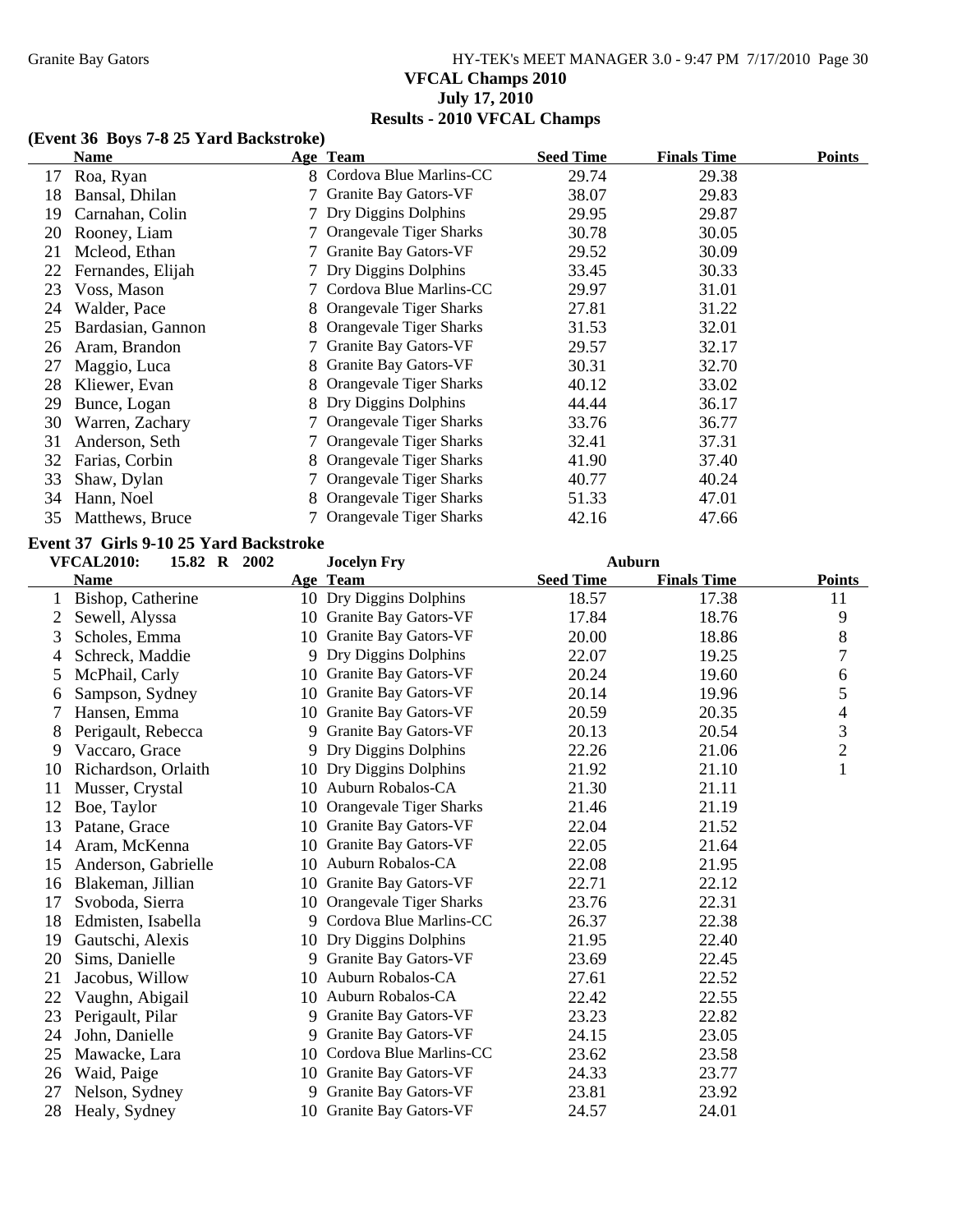# Granite Bay Gators **HY-TEK's MEET MANAGER 3.0 - 9:47 PM 7/17/2010** Page 31 **VFCAL Champs 2010 July 17, 2010 Results - 2010 VFCAL Champs**

#### **(Event 37 Girls 9-10 25 Yard Backstroke)**

|       | <b>Name</b>         |    | Age Team                   | <b>Seed Time</b> | <b>Finals Time</b> | <b>Points</b> |
|-------|---------------------|----|----------------------------|------------------|--------------------|---------------|
| 29    | Braum, Annika       |    | 9 Auburn Robalos-CA        | 23.96            | 24.06              |               |
| 30    | Arnold, Jacqueline  |    | 10 Dry Diggins Dolphins    | 24.54            | 24.08              |               |
| 31    | Barth, Taylor       |    | 10 Cordova Blue Marlins-CC | 23.50            | 24.28              |               |
| 32    | Tommasini, Angelina |    | 10 Orangevale Tiger Sharks | 23.11            | 24.53              |               |
| 33    | Zimmer, Hannah      |    | 9 Orangevale Tiger Sharks  | 24.34            | 24.54              |               |
| 34    | Konarski, Shelby    | 9  | Cordova Blue Marlins-CC    | 24.99            | 24.55              |               |
| 35    | Kamuchey, Adrianna  |    | 10 Dry Diggins Dolphins    | 23.03            | 24.59              |               |
| 36    | Salvestrin, Anna    | 9  | Dry Diggins Dolphins       | 24.11            | 24.82              |               |
| 37    | Lomatchinski, Mary  | 10 | Dry Diggins Dolphins       | 24.97            | 24.84              |               |
| $*38$ | Spokely, Eralise    | 9  | Auburn Robalos-CA          | 24.93            | 24.86              |               |
| $*38$ | Milburn, Maggie     | 9. | Granite Bay Gators-VF      | 24.56            | 24.86              |               |
| 40    | Arnold, Katlyn      | 10 | Dry Diggins Dolphins       | 25.47            | 24.93              |               |
| 41    | Sylvester, Lauren   | 9  | Auburn Robalos-CA          | 24.50            | 25.03              |               |
| 42    | Wheeler, Mailani    | 10 | Orangevale Tiger Sharks    | 25.06            | 25.17              |               |
| 43    | Mavy, Marissa       | 10 | Cordova Blue Marlins-CC    | 24.74            | 25.33              |               |
| 44    | Jones, Mikayla      | 10 | Orangevale Tiger Sharks    | 27.16            | 25.34              |               |
| 45    | Klas, Grace         | 10 | Dry Diggins Dolphins       | 23.69            | 25.79              |               |
| 46    | Nanoo, Krystle      | 9  | Cordova Blue Marlins-CC    | 25.29            | 26.26              |               |
| 47    | Lujan, Leanna       | 9  | Dry Diggins Dolphins       | 24.08            | 27.16              |               |
| 48    | Capel, Ariana       | 10 | Auburn Robalos-CA          | 31.98            | 27.83              |               |
| 49    | Nagy, Lily          | 10 | Orangevale Tiger Sharks    | 30.09            | 28.28              |               |
| 50    | Wallace, Kristen    | 9  | Orangevale Tiger Sharks    | 29.34            | 28.30              |               |
| 51    | Miner, Malia        | 9  | Orangevale Tiger Sharks    | 27.00            | 29.36              |               |
| 52    | McLeod, Ashlynn     | 9  | Granite Bay Gators-VF      | 30.07            | 29.38              |               |
| 53    | Klemp, Haley        | 9  | Auburn Robalos-CA          | 31.16            | 31.82              |               |
| 54    | Reyes, Alicia       | 9  | Cordova Blue Marlins-CC    | 45.51            | 40.61              |               |
|       | Ryan, Madison       |    | Cordova Blue Marlins-CC    | 28.09            | <b>NS</b>          |               |
|       | Lugo, Claire        | 9  | Granite Bay Gators-VF      | 26.25            | <b>NS</b>          |               |

## **Event 38 Boys 9-10 25 Yard Backstroke**

|    | <b>VFCAL2010:</b><br>15.68 R 1995 |   | <b>Jordan Lykins</b>         |                  | <b>Placerville</b> |                |
|----|-----------------------------------|---|------------------------------|------------------|--------------------|----------------|
|    | <b>Name</b>                       |   | Age Team                     | <b>Seed Time</b> | <b>Finals Time</b> | <b>Points</b>  |
|    | Holifield-Helm, Marcus            |   | 10 Dry Diggins Dolphins      | 19.57            | 20.40              | 11             |
|    | Pesko, Keefe                      |   | 10 Dry Diggins Dolphins      | 22.58            | 22.17              | 9              |
| 3  | Haladus-Henke, Julian             |   | 10 Granite Bay Gators-VF     | 23.04            | 22.43              | 8              |
| 4  | Savino, Jack                      | 9 | Dry Diggins Dolphins         | 22.45            | 22.54              | 7              |
| 5  | Boe, Jacob                        | 9 | Orangevale Tiger Sharks      | 22.66            | 22.83              | 6              |
| 6  | Young, Joe                        | 9 | Granite Bay Gators-VF        | 21.91            | 22.90              | 5              |
|    | Calvert, Klay                     | 9 | Auburn Robalos-CA            | 23.01            | 23.10              | 4              |
| 8  | Martin, Grant                     |   | 10 Granite Bay Gators-VF     | 26.20            | 23.86              | 3              |
| 9  | Kambe, Andrew                     |   | 10 Granite Bay Gators-VF     | 22.37            | 23.91              | $\overline{2}$ |
| 10 | Vaughan, Josh                     | 9 | <b>Granite Bay Gators-VF</b> | 24.21            | 24.04              |                |
| 11 | Bourassa, Adrien                  |   | 10 Orangevale Tiger Sharks   | 25.72            | 24.11              |                |
| 12 | Taylor, CJ                        |   | 10 Dry Diggins Dolphins      | 25.45            | 24.21              |                |
| 13 | Brady, Jake                       |   | 9 Cordova Blue Marlins-CC    | 25.12            | 24.25              |                |
| 14 | O'Dea, Michael                    |   | 10 Granite Bay Gators-VF     | 26.31            | 24.85              |                |
| 15 | Perez, Grant                      | 9 | Dry Diggins Dolphins         | 29.03            | 25.13              |                |
| 16 | Scates, Ben                       | 9 | Granite Bay Gators-VF        | 28.58            | 25.56              |                |
| 17 | Owen, Nicholas                    |   | 10 Dry Diggins Dolphins      | 25.75            | 26.14              |                |
| 18 | Bumgarner, Isaac                  |   | 10 Dry Diggins Dolphins      | 29.66            | 29.59              |                |
| 19 | Watkins, Nicholas                 |   | 9 Dry Diggins Dolphins       | 29.34            | 32.28              |                |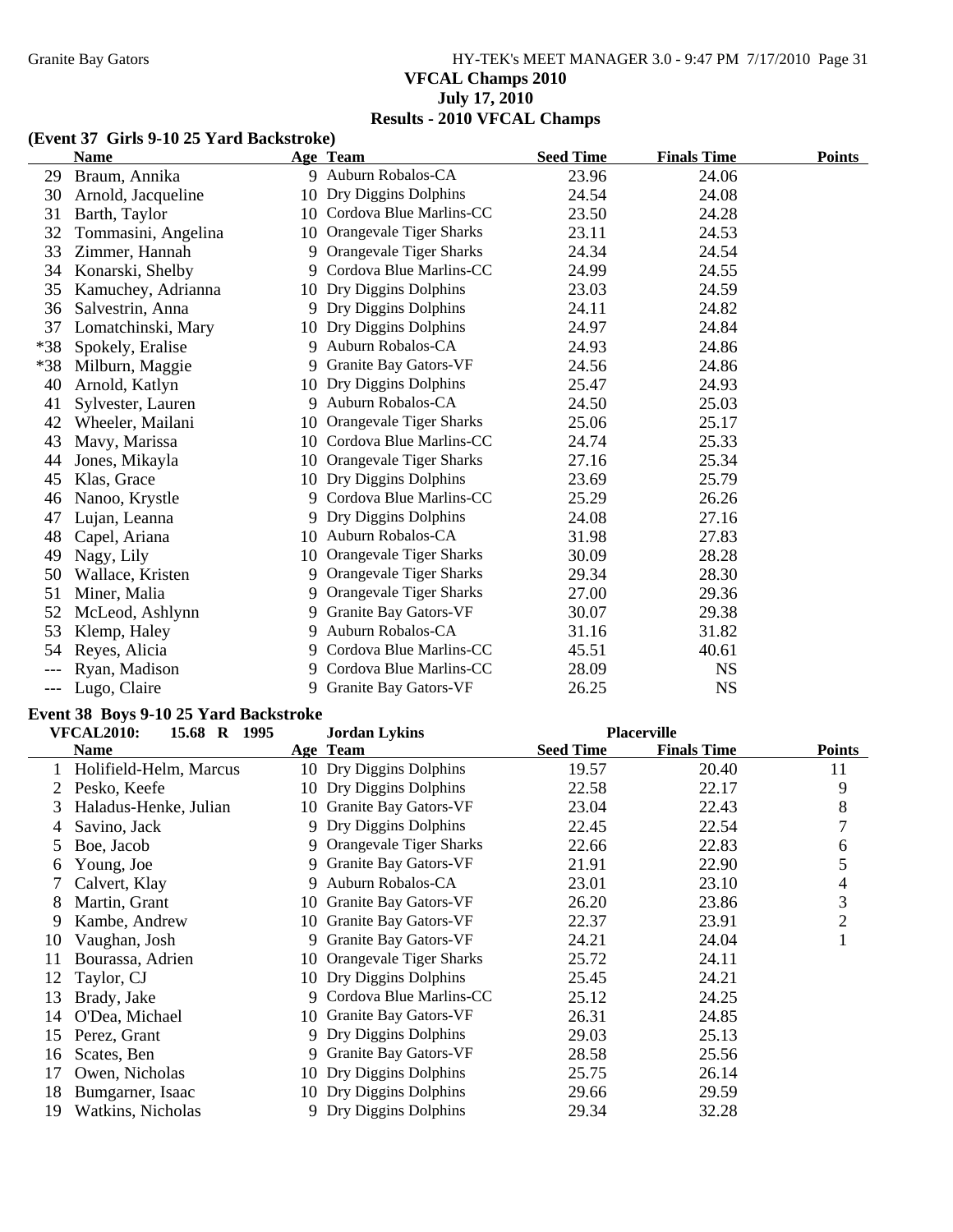Granite Bay Gators **HY-TEK's MEET MANAGER 3.0 - 9:47 PM 7/17/2010** Page 32 **VFCAL Champs 2010 July 17, 2010 Results - 2010 VFCAL Champs**

## **(Event 38 Boys 9-10 25 Yard Backstroke)**

| <b>Name</b>             | Age Team                   | <b>Seed Time</b> | <b>Finals Time</b> | Points |
|-------------------------|----------------------------|------------------|--------------------|--------|
| 20 Thomasson, Nathaniel | 10 Orangevale Tiger Sharks | 35.52            | 32.59              |        |
| 21 Woytus, Brendan      | 9 Auburn Robalos-CA        | 36.32            | 37.97              |        |
| --- Arnold, Brandon     | 10 Dry Diggins Dolphins    | 30.47            | X31.58             |        |
| --- Shaw, Travis        | 9 Orangevale Tiger Sharks  | 25.05            | DQ                 |        |
| --- Tallent, Ethan      | 9 Orangevale Tiger Sharks  | 48.33            | DQ                 |        |
| --- Powell, Jacob       | 9 Cordova Blue Marlins-CC  | 33.69            | DQ                 |        |

### **Event 39 Girls 11-12 50 Yard Backstroke**

|                | <b>VFCAL2010:</b><br>30.53 R 1999 | <b>Sarah Sherer</b>        | Cordova          |                    |                |
|----------------|-----------------------------------|----------------------------|------------------|--------------------|----------------|
|                | <b>Name</b>                       | Age Team                   | <b>Seed Time</b> | <b>Finals Time</b> | <b>Points</b>  |
| 1              | Thomas, Macayla                   | 11 Granite Bay Gators-VF   | 35.44            | 34.85              | 11             |
| $\overline{c}$ | Blackburn, Madison                | 12 Granite Bay Gators-VF   | 36.83            | 35.92              | $\overline{9}$ |
| 3              | Chan, Stephanie                   | 12 Granite Bay Gators-VF   | 36.48            | 36.55              | 8              |
| 4              | Wenger, Bethany                   | 12 Auburn Robalos-CA       | 39.42            | 37.70              | 7              |
| 5              | Ambrosia, Payton                  | 12 Auburn Robalos-CA       | 40.66            | 39.61              | 6              |
| 6              | Bennett, Elizabeth                | 11 Dry Diggins Dolphins    | 41.12            | 39.78              | 5              |
| 7              | Lishman, Kaitlin                  | 12 Dry Diggins Dolphins    | 39.53            | 40.06              | 4              |
| 8              | Hightower, Dayna                  | 12 Dry Diggins Dolphins    | 39.12            | 41.07              | 3              |
| 9              | Patane, Hope                      | 12 Granite Bay Gators-VF   | 43.15            | 41.53              | $\sqrt{2}$     |
| 10             | Bujanda, Miya                     | 11 Orangevale Tiger Sharks | 42.86            | 41.75              | $\mathbf{1}$   |
| 11             | Edmisten, Rebecca                 | 11 Cordova Blue Marlins-CC | 44.55            | 42.25              |                |
| 12             | Morkowski, Anika                  | 12 Dry Diggins Dolphins    | 41.37            | 42.50              |                |
| 13             | Borrowman, Kelsey                 | 12 Cordova Blue Marlins-CC | 45.17            | 42.99              |                |
|                | 14 Leos, Kyra                     | 12 Dry Diggins Dolphins    | 47.25            | 43.85              |                |
| 15             | Haynes, Maddy                     | 12 Granite Bay Gators-VF   | 46.37            | 44.50              |                |
|                | 16 Dummett, Emily                 | 12 Orangevale Tiger Sharks | 46.22            | 44.80              |                |
| 17             | Teerlink, Olivia                  | 12 Cordova Blue Marlins-CC | 53.75            | 44.99              |                |
| 18             | Perigault, Victoria               | 11 Granite Bay Gators-VF   | 42.90            | 45.66              |                |
| 19             | Arnez, Samantha                   | 12 Cordova Blue Marlins-CC | 50.87            | 45.92              |                |
| 20             | Knopp, Cassidy                    | 11 Orangevale Tiger Sharks | 47.61            | 46.02              |                |
| 21             | Mayhew, Skylar                    | 11 Granite Bay Gators-VF   | 46.96            | 46.28              |                |
| 22             | Enos, Sarah                       | 11 Granite Bay Gators-VF   | 49.79            | 46.39              |                |
| 23             | Stacy, Megan                      | 12 Cordova Blue Marlins-CC | 50.58            | 46.78              |                |
| 24             | Kenney, Sarah                     | 11 Granite Bay Gators-VF   | 47.22            | 47.04              |                |
| 25             | Caravella, Danielle               | 12 Orangevale Tiger Sharks | 46.99            | 47.10              |                |
|                | 26 Palasigue, Carissa             | 11 Cordova Blue Marlins-CC | 45.45            | 47.36              |                |
| 27             | Andrus, Morgan                    | 11 Cordova Blue Marlins-CC | 49.51            | 47.79              |                |
| 28             | Caulfield, Megan                  | 11 Granite Bay Gators-VF   | 48.50            | 48.10              |                |
| 29             | McGuire, Siouxsie                 | 12 Auburn Robalos-CA       | 47.75            | 48.60              |                |
| 30             | Todd, Ashley                      | 11 Cordova Blue Marlins-CC | 47.41            | 49.30              |                |
| 31             | Moore, Emily                      | 11 Dry Diggins Dolphins    | 50.10            | 50.01              |                |
| 32             | Graf, Ashley                      | 12 Orangevale Tiger Sharks | 54.74            | 50.36              |                |
| 33             | Bailey, Cammie                    | 12 Dry Diggins Dolphins    | 48.69            | 50.84              |                |
| 34             | Parker, Nicole                    | 12 Cordova Blue Marlins-CC | 49.91            | 51.74              |                |
| 35             | Coyne, May                        | 11 Orangevale Tiger Sharks | 51.23            | 51.78              |                |
|                | 36 Bechtold, Allison              | 12 Cordova Blue Marlins-CC | 52.95            | 52.36              |                |
| 37             | Prima Lang, Crystal               | 11 Auburn Robalos-CA       | 53.81            | 52.75              |                |
| 38             | Huber, Kate                       | 11 Granite Bay Gators-VF   | 57.59            | 53.36              |                |
| 39             | Preston-Medina, Hope              | 11 Orangevale Tiger Sharks | 55.91            | 53.49              |                |
| 40             | Ganzert, Lindsey                  | 11 Dry Diggins Dolphins    | 52.13            | 53.56              |                |
| 41             | Lewis, Arica                      | 11 Cordova Blue Marlins-CC | 57.12            | 54.19              |                |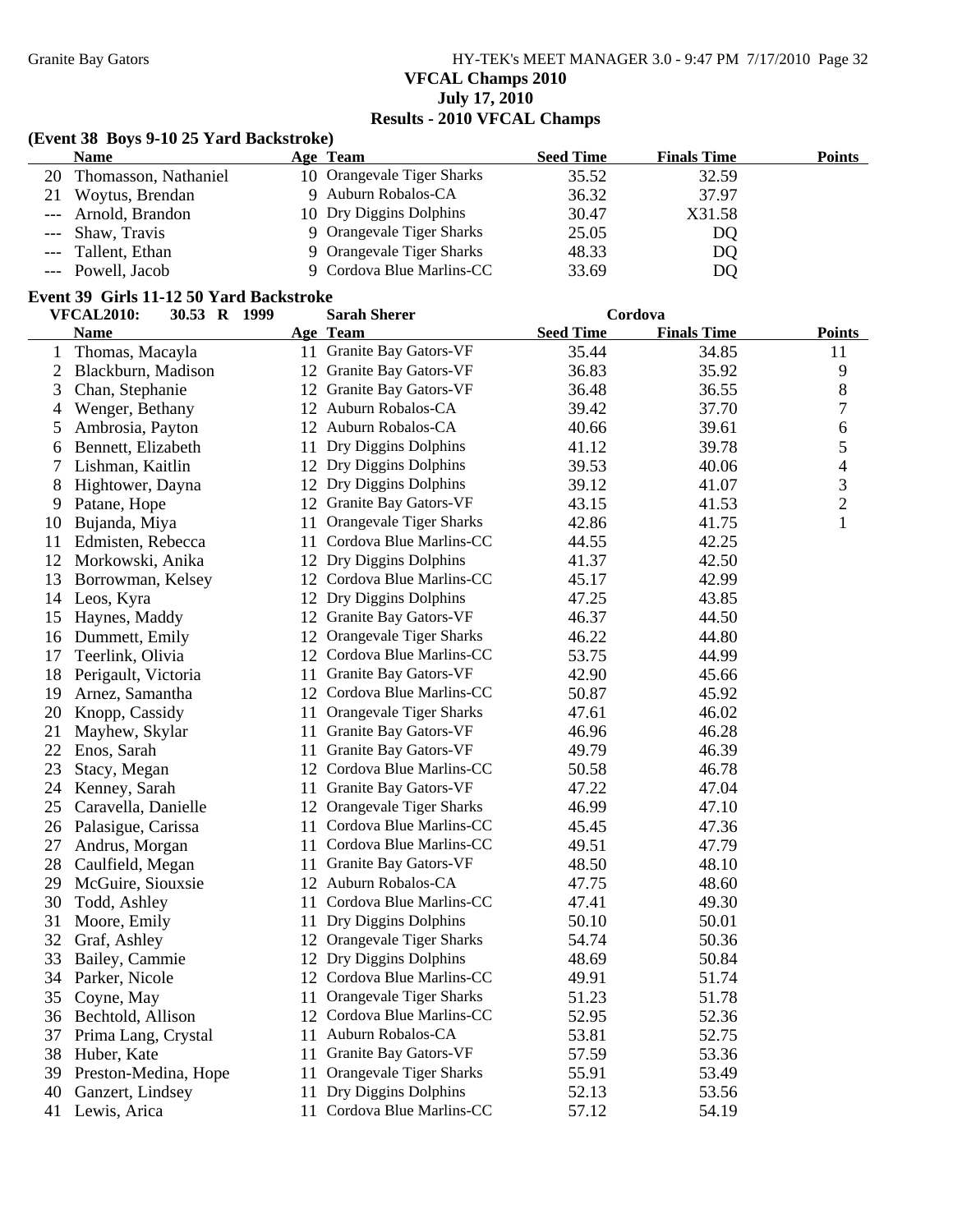Granite Bay Gators **HY-TEK's MEET MANAGER 3.0 - 9:47 PM 7/17/2010** Page 33 **VFCAL Champs 2010 July 17, 2010 Results - 2010 VFCAL Champs**

### **(Event 39 Girls 11-12 50 Yard Backstroke)**

| <b>Name</b>          | Age Team                   | <b>Seed Time</b> | <b>Finals Time</b> | <b>Points</b> |
|----------------------|----------------------------|------------------|--------------------|---------------|
| 42 Lewis, Anna       | 12 Cordova Blue Marlins-CC | 55.88            | 56.18              |               |
| --- Medina, Arcelia  | 11 Cordova Blue Marlins-CC | 1:01.65          | DQ                 |               |
| --- Courtney, Angela | 12 Cordova Blue Marlins-CC | 43.65            | DQ                 |               |
| --- Nelson, Alyssa   | 11 Granite Bay Gators-VF   | 40.10            | DQ                 |               |
| --- Warren, Katelyn  | 11 Orangevale Tiger Sharks | 51.64            | DQ                 |               |
| $--$ Liu, Ivy        | 12 Granite Bay Gators-VF   | 40.96            | DQ                 |               |

## **Event 40 Boys 11-12 50 Yard Backstroke**

|     | <b>VFCAL2010:</b><br>29.95 R 2002 |    | <b>Tyler Bonner</b>          | Auburn           |                    |                |
|-----|-----------------------------------|----|------------------------------|------------------|--------------------|----------------|
|     | <b>Name</b>                       |    | Age Team                     | <b>Seed Time</b> | <b>Finals Time</b> | <b>Points</b>  |
| 1   | Hughes, Sean                      |    | 12 Orangevale Tiger Sharks   | 35.37            | 35.62              | 11             |
| 2   | Boe, Joshua                       | 12 | Orangevale Tiger Sharks      | 37.09            | 36.36              | 9              |
| 3   | Todd, Ryan                        | 12 | Cordova Blue Marlins-CC      | 39.09            | 38.58              | $\,8\,$        |
| 4   | Cozad, Waylen                     | 11 | Auburn Robalos-CA            | 1:23.02          | 39.02              | 7              |
| 5   | Stumbaugh, Parker                 | 11 | Dry Diggins Dolphins         | 39.98            | 39.66              | 6              |
| 6   | Huston, Ryan                      | 12 | Auburn Robalos-CA            | 43.28            | 39.95              | 5              |
| 7   | Genetti, Cameron                  | 12 | <b>Granite Bay Gators-VF</b> | 40.81            | 40.59              | 4              |
| 8   | Genetti, Tyler                    | 12 | Granite Bay Gators-VF        | 40.59            | 40.93              | 3              |
| 9   | McNeal, Jaemani                   | 12 | Cordova Blue Marlins-CC      | 42.83            | 41.06              | $\mathfrak{2}$ |
| 10  | Cuevas, Carlos                    | 12 | Cordova Blue Marlins-CC      | 41.28            | 41.67              | $\mathbf{1}$   |
| 11  | Watkins, Noah                     | 11 | Dry Diggins Dolphins         | 48.82            | 44.75              |                |
| 12  | Quirarte, Salvador                | 11 | Auburn Robalos-CA            | 45.04            | 44.92              |                |
| 13  | Schultz, Jacob                    | 12 | Orangevale Tiger Sharks      | 49.59            | 45.36              |                |
| 14  | Bourassa, Nolan                   | 12 | Orangevale Tiger Sharks      | 44.11            | 45.77              |                |
| 15  | Gordon, Skyler                    | 11 | Cordova Blue Marlins-CC      | 48.68            | 48.58              |                |
| 16  | Fenner, Timothy                   | 11 | Cordova Blue Marlins-CC      | 48.96            | 48.99              |                |
| 17  | MacLeane, Jackson                 | 11 | Granite Bay Gators-VF        | 47.87            | 49.56              |                |
| 18  | Kambe, Thomas                     | 11 | Granite Bay Gators-VF        | 51.65            | 50.31              |                |
| 19  | Moore, Logan                      | 11 | Auburn Robalos-CA            | 51.96            | 50.73              |                |
| 20  | Jones, Bradley                    | 11 | Granite Bay Gators-VF        | 49.88            | 51.16              |                |
| 21  | Shellaberger, Luke                | 12 | <b>Granite Bay Gators-VF</b> | 53.39            | 51.69              |                |
| 22  | Lugo, Jack                        | 11 | Granite Bay Gators-VF        | 50.69            | 52.10              |                |
| 23  | Crowl, Cody                       | 11 | Cordova Blue Marlins-CC      | 54.50            | 54.07              |                |
| 24  | Seitles, David                    | 11 | Dry Diggins Dolphins         | 1:05.52          | 54.35              |                |
| 25  | Stephens, Randall                 | 12 | Dry Diggins Dolphins         | 54.47            | 58.02              |                |
| --- | Denton, Abe                       |    | 12 Granite Bay Gators-VF     | 48.90            | <b>DQ</b>          |                |

### **Event 41 Girls 13-14 50 Yard Backstroke**

|    | <b>VFCAL2010:</b><br>28.89<br>R | 1997<br><b>Angie Matheu</b> | Cordova          |                                     |
|----|---------------------------------|-----------------------------|------------------|-------------------------------------|
|    | <b>Name</b>                     | Age Team                    | <b>Seed Time</b> | <b>Points</b><br><b>Finals Time</b> |
|    | Sims, Allison                   | 14 Granite Bay Gators-VF    | 33.95            | 33.75<br>11                         |
|    | 2 McPhail, Shelby               | 13 Granite Bay Gators-VF    | 35.82            | 34.76<br>9                          |
|    | 3 Hanks, Jamie                  | 14 Orangevale Tiger Sharks  | 35.38            | 35.55<br>8                          |
|    | 4 Conner, Karrisa               | 14 Granite Bay Gators-VF    | 37.08            | 36.12                               |
|    | Watkins, Kaitlin                | 13 Dry Diggins Dolphins     | 38.54            | 36.32<br>6                          |
|    | 6 Corrales, Taylor              | 14 Orangevale Tiger Sharks  | 36.62            | 36.95                               |
|    | Sanders, Brittany               | 13 Granite Bay Gators-VF    | 39.43            | 37.62                               |
| 8  | Mayhew, Kymerie                 | 13 Granite Bay Gators-VF    | 37.74            | 38.31<br>3                          |
| 9  | Graves, Molly                   | 13 Granite Bay Gators-VF    | 40.08            | 38.78                               |
| 10 | Hengst, Moriah                  | Auburn Robalos-CA<br>13.    | 39.86            | 39.58                               |
|    | Brunkhorst, Sami                | 13 Granite Bay Gators-VF    | 38.20            | 40.19                               |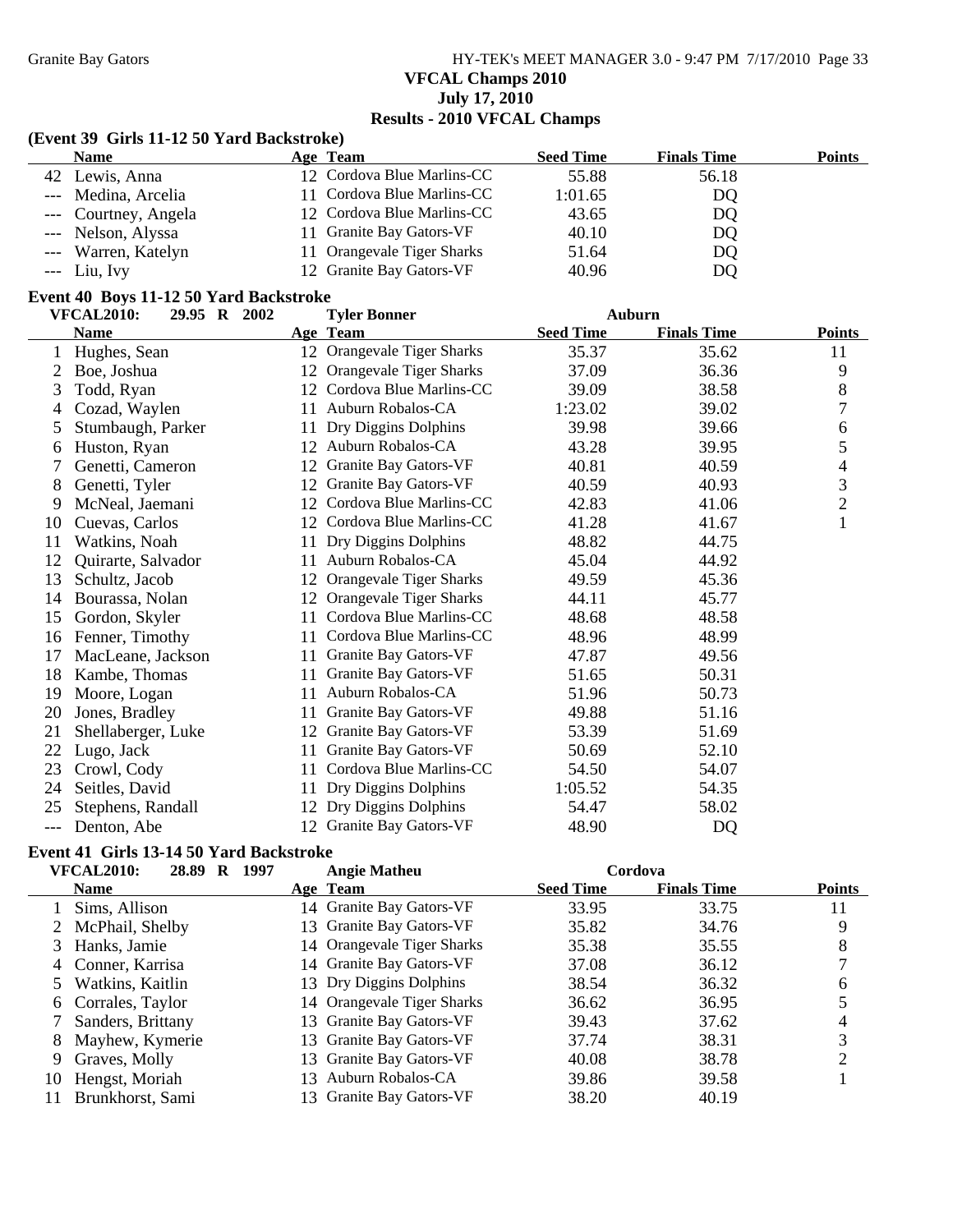# Granite Bay Gators **HY-TEK's MEET MANAGER 3.0 - 9:47 PM 7/17/2010** Page 34 **VFCAL Champs 2010 July 17, 2010 Results - 2010 VFCAL Champs**

#### **(Event 41 Girls 13-14 50 Yard Backstroke)**

|       | Name                    |     | Age Team                     | <b>Seed Time</b> | <b>Finals Time</b> | <b>Points</b> |
|-------|-------------------------|-----|------------------------------|------------------|--------------------|---------------|
| 12    | Haenny, Summer          |     | 14 Granite Bay Gators-VF     | 40.12            | 40.33              |               |
| 13    | Quirarte, Raquel        |     | 13 Auburn Robalos-CA         | 46.63            | 40.71              |               |
| 14    | Yarnell, Madisun        |     | 14 Auburn Robalos-CA         | 44.44            | 41.96              |               |
| 15    | Holifield-Helm, Katryna |     | 14 Dry Diggins Dolphins      | 43.62            | 42.01              |               |
| 16    | Miner, Mackenzie        |     | 14 Orangevale Tiger Sharks   | 41.02            | 42.27              |               |
| 17    | Sturgeon, Megan         | 14  | Dry Diggins Dolphins         | 41.20            | 42.35              |               |
| 18    | Wright, Kailey          | 13  | Auburn Robalos-CA            | 40.27            | 42.50              |               |
| 19    | Northam, Sara           |     | 14 Granite Bay Gators-VF     | 41.08            | 42.53              |               |
| 20    | Sherer, Katy            | 13. | Cordova Blue Marlins-CC      | 42.53            | 43.34              |               |
| 21    | Pesce, Lola             |     | 13 Dry Diggins Dolphins      | 43.48            | 43.71              |               |
| 22    | Thomasson, Sophia       |     | 13 Orangevale Tiger Sharks   | 50.12            | 48.22              |               |
| 23    | Dickson, Christine      |     | 14 Granite Bay Gators-VF     | 49.40            | 50.31              |               |
| 24    | Moore, Megan            |     | 13 Dry Diggins Dolphins      | 49.52            | 50.34              |               |
|       | Nagel, Emily            | 13  | Granite Bay Gators-VF        | 46.75            | DQ                 |               |
|       | Martinez, Alexis        | 14  | Granite Bay Gators-VF        | 30.51            | DQ                 |               |
|       | Mekata, Midori          |     | 13 Cordova Blue Marlins-CC   | 52.18            | DQ                 |               |
|       | Ballard, Shannen        | 13  | <b>Granite Bay Gators-VF</b> | 41.23            | DQ                 |               |
|       | Daley, Christina        |     | 13 Granite Bay Gators-VF     | 35.38            | DQ                 |               |
| $---$ | Perry, Dani             |     | 14 Auburn Robalos-CA         | 34.70            | <b>NS</b>          |               |

#### **Event 42 Boys 13-14 50 Yard Backstroke**

|    | <b>VFCAL2010:</b><br>27.71<br>R | 1995 | <b>Ryan Zaucha</b>         | Auburn           |                    |               |
|----|---------------------------------|------|----------------------------|------------------|--------------------|---------------|
|    | <b>Name</b>                     |      | Age Team                   | <b>Seed Time</b> | <b>Finals Time</b> | <b>Points</b> |
|    | Zech, David                     |      | 14 Granite Bay Gators-VF   | 31.78            | 29.76              | 11            |
|    | Wylder, Kevin                   |      | 13 Granite Bay Gators-VF   | 32.50            | 31.06              | 9             |
|    | 3 Schnuelle, Brandon            |      | 13 Granite Bay Gators-VF   | 33.27            | 31.55              | 8             |
|    | 4 Spencer, Braeden              |      | 14 Granite Bay Gators-VF   | 32.57            | 32.21              |               |
|    | 5 Eyman, Ryan                   |      | 14 Orangevale Tiger Sharks | 32.79            | 32.41              | 6             |
|    | 6 Andrus, Henry                 |      | 14 Cordova Blue Marlins-CC | 35.32            | 32.71              |               |
|    | 7 Unverferth, Karl              |      | 14 Dry Diggins Dolphins    | 33.00            | 33.32              | 4             |
| 8. | McLean, Lucas                   |      | 14 Orangevale Tiger Sharks | 34.36            | 34.43              | 3             |
| 9  | Albrecht, Seth                  | 13.  | Auburn Robalos-CA          | 36.19            | 36.75              |               |
| 10 | Moore, Nicholas                 |      | 13 Auburn Robalos-CA       | 36.66            | 37.96              |               |
| 11 | Rego, Elton                     |      | 14 Granite Bay Gators-VF   | 48.38            | 47.81              |               |

#### **Event 43 Girls 15-18 50 Yard Backstroke**

|     | <b>VFCAL2010:</b><br>29.26 R | <b>2000</b> | <b>Kristin Pfaff</b>       |                  | <b>Roseville</b>   |                |
|-----|------------------------------|-------------|----------------------------|------------------|--------------------|----------------|
|     | <b>Name</b>                  |             | Age Team                   | <b>Seed Time</b> | <b>Finals Time</b> | <b>Points</b>  |
|     | Hagans, Jerra                |             | 16 Granite Bay Gators-VF   | 31.89            | 30.84              | 11             |
|     | 2 Miner, Natalie             |             | 15 Orangevale Tiger Sharks | 32.55            | 32.28              | 9              |
|     | 3 Tiedemann, Lauren          |             | 18 Dry Diggins Dolphins    | 32.35            | 32.34              | 8              |
| 4   | Schnuelle, Nicole            |             | 15 Granite Bay Gators-VF   | 32.78            | 32.55              |                |
|     | Barker, Moriah               | 17.         | Cordova Blue Marlins-CC    | 32.72            | 33.05              | 6              |
| 6   | Gainer, McKenzie             |             | 16 Granite Bay Gators-VF   | 34.28            | 33.24              |                |
|     | Clough, Jessica              |             | 15 Dry Diggins Dolphins    | 33.64            | 33.29              | 4              |
| 8   | Randall, Kara                |             | 17 Dry Diggins Dolphins    | 34.26            | 33.49              | 3              |
| 9   | Northam, Jessica             |             | 16 Granite Bay Gators-VF   | 33.58            | 33.80              | $\overline{2}$ |
| 10- | Fitzgerald, Erin             |             | 18 Granite Bay Gators-VF   | 33.65            | 33.84              |                |
| 11  | Moran, Kylee                 |             | 16 Granite Bay Gators-VF   | 34.20            | 34.33              |                |
| 12  | Anderson, Lauren             | 17          | Auburn Robalos-CA          | 34.89            | 34.41              |                |
| 13  | Miller, Julie                |             | Auburn Robalos-CA          | 34.25            | 34.45              |                |
|     |                              |             |                            |                  |                    |                |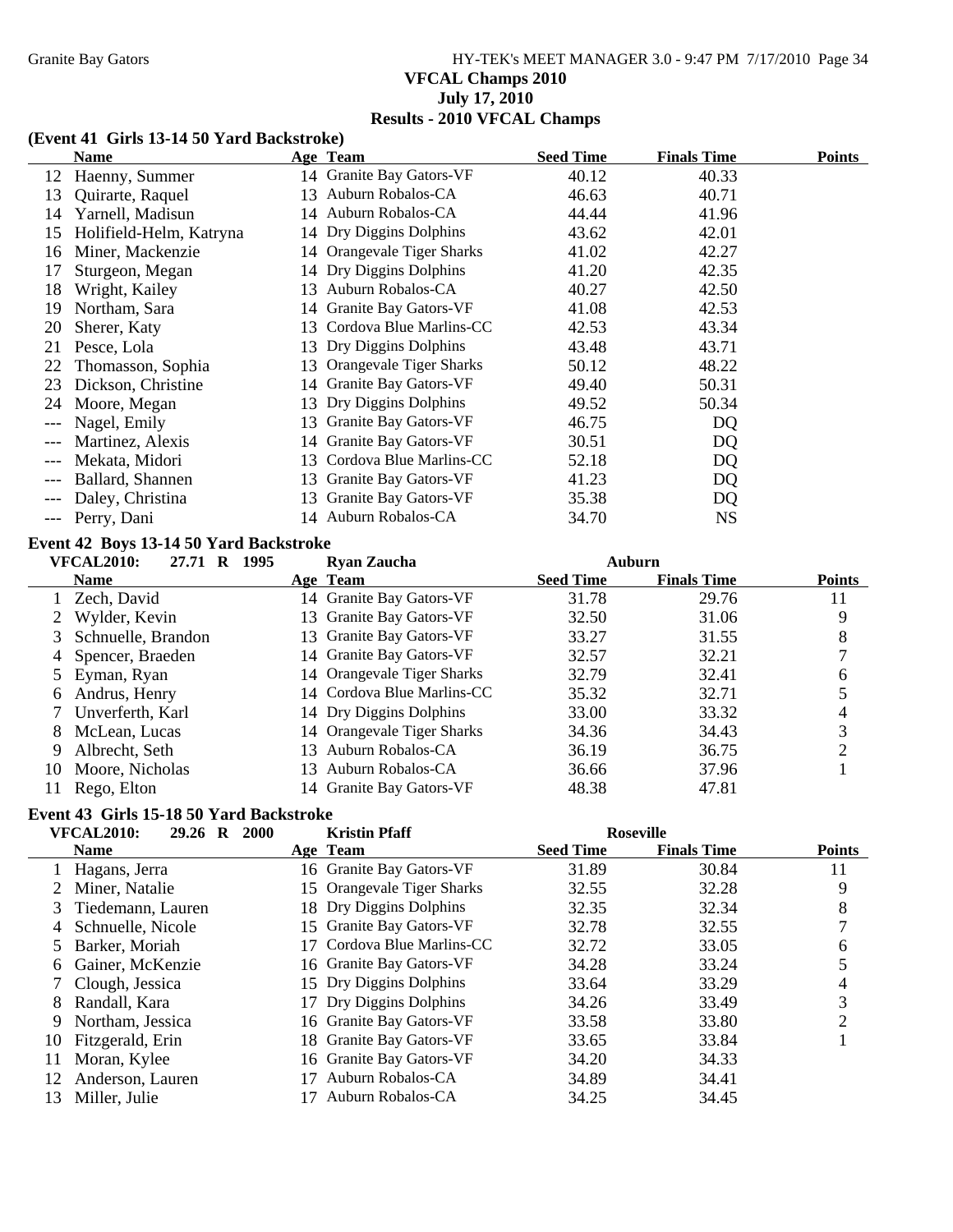# Granite Bay Gators **HY-TEK's MEET MANAGER 3.0 - 9:47 PM 7/17/2010** Page 35 **VFCAL Champs 2010 July 17, 2010 Results - 2010 VFCAL Champs**

#### **(Event 43 Girls 15-18 50 Yard Backstroke)**

|     | Name               |    | Age Team                       | <b>Seed Time</b> | <b>Finals Time</b> | <b>Points</b> |
|-----|--------------------|----|--------------------------------|------------------|--------------------|---------------|
| 14  | Klas, Rachel       | 17 | Dry Diggins Dolphins           | 35.89            | 34.78              |               |
| 15  | Andrus, Brooke     |    | 18 Cordova Blue Marlins-CC     | 36.34            | 36.07              |               |
| 16  | Murrow, Kelsi      | 17 | Dry Diggins Dolphins           | 36.68            | 36.22              |               |
| 17  | Graves, Katie      | 17 | Granite Bay Gators-VF          | 34.52            | 36.27              |               |
| 18  | Plexico, Cassandra | 17 | Dry Diggins Dolphins           | 36.63            | 36.64              |               |
| 19  | Hayes, Marissa     | 15 | <b>Granite Bay Gators-VF</b>   | 37.17            | 36.65              |               |
| 20  | Tueller, Rebekah   | 16 | Dry Diggins Dolphins           | 36.35            | 36.67              |               |
| 21  | Kessler, Kaitlin   | 15 | Dry Diggins Dolphins           | 38.27            | 37.59              |               |
| 22  | Randall, Ashley    |    | 18 Dry Diggins Dolphins        | 38.06            | 37.81              |               |
| 23  | Randall, Shelby    | 16 | Dry Diggins Dolphins           | 38.67            | 37.82              |               |
| 24  | Faulk, Chloe       |    | 18 Dry Diggins Dolphins        | 39.59            | 38.67              |               |
| 25  | Groesz, Melodee    | 15 | Auburn Robalos-CA              | 41.52            | 38.87              |               |
| 26  | Eyman, Brooke      | 15 | <b>Orangevale Tiger Sharks</b> | 39.66            | 38.89              |               |
| 27  | Teerlink, Daniella |    | 16 Cordova Blue Marlins-CC     | 38.82            | 39.23              |               |
| 28  | Martin, Chanel     | 15 | Auburn Robalos-CA              | 35.91            | 39.51              |               |
| 29  | Davidson, Sydney   | 15 | Granite Bay Gators-VF          | 42.13            | 39.78              |               |
| 30  | Rogers, Emily      | 17 | Granite Bay Gators-VF          | 43.48            | 40.42              |               |
| 31  | McCann, Lacey      | 18 | Dry Diggins Dolphins           | 41.29            | 41.31              |               |
| 32  | Morgan, Amy        | 15 | Orangevale Tiger Sharks        | 42.46            | 42.06              |               |
| 33  | Morgan, Anna       |    | 16 Dry Diggins Dolphins        | 43.26            | 42.14              |               |
| 34  | Corona, Elianna    | 15 | Cordova Blue Marlins-CC        | 42.68            | 42.47              |               |
| 35  | McNeal, Leilani    | 17 | Cordova Blue Marlins-CC        | 40.90            | 46.48              |               |
| --- | Harris, Alex       |    | 15 Granite Bay Gators-VF       | 39.20            | DQ                 |               |

#### **Event 44 Boys 15-18 50 Yard Backstroke**

|     | 25.36 R 2001<br><b>VFCAL2010:</b> |    | <b>Scott Strong</b>      |                  | <b>Roseville</b>   |                |
|-----|-----------------------------------|----|--------------------------|------------------|--------------------|----------------|
|     | <b>Name</b>                       |    | Age Team                 | <b>Seed Time</b> | <b>Finals Time</b> | <b>Points</b>  |
|     | Smith, Sean                       |    | 18 Granite Bay Gators-VF | 27.43            | 26.65              | 11             |
|     | Maryatt, Austin                   | 17 | Granite Bay Gators-VF    | 26.88            | 26.77              | 9              |
| 3   | McKeon, Derek                     | 16 | Granite Bay Gators-VF    | 28.31            | 27.03              | 8              |
| 4   | Hull, Andrew                      | 18 | Dry Diggins Dolphins     | 28.17            | 27.96              | 7              |
| 5   | Meigs, Will                       | 15 | Dry Diggins Dolphins     | 29.19            | 28.51              | 6              |
| 6   | Stumbaugh, Carson                 |    | 15 Dry Diggins Dolphins  | 29.30            | 29.20              | 5              |
|     | Vigeant, Maxwell                  | 15 | Granite Bay Gators-VF    | 29.07            | 29.38              | $\overline{4}$ |
| 8   | Morgan, Mason                     | 18 | Orangevale Tiger Sharks  | 30.41            | 29.70              | 3              |
| *9  | Merrit, Isaac                     | 15 | Auburn Robalos-CA        | 29.76            | 29.76              | 1.50           |
| *9  | Pinkney, Nathan                   | 15 | Granite Bay Gators-VF    | 29.78            | 29.76              | 1.50           |
| 11  | Nielsen, Gary                     | 17 | Granite Bay Gators-VF    | 29.94            | 31.13              |                |
| 12  | Clifford, Ryan                    | 17 | Dry Diggins Dolphins     | 32.35            | 31.16              |                |
| 13  | Martin, Neil                      | 15 | Granite Bay Gators-VF    | 32.21            | 31.71              |                |
| 14  | Clifford, Kevin                   | 17 | Dry Diggins Dolphins     | 33.73            | 32.93              |                |
| 15  | Daley, Ryan                       |    | 16 Granite Bay Gators-VF | 33.80            | 33.19              |                |
| 16  | Sutton, Logan                     | 16 | Granite Bay Gators-VF    | 35.47            | 33.34              |                |
| 17  | Mosbacher, Jeff                   |    | 16 Dry Diggins Dolphins  | 33.97            | 33.50              |                |
| 18  | Vaccaro, Daniel                   | 15 | Dry Diggins Dolphins     | 35.63            | 34.13              |                |
| 19  | Musser, Quinn                     | 15 | Auburn Robalos-CA        | 33.25            | 35.08              |                |
| 20  | Scates, Austin                    |    | 16 Granite Bay Gators-VF | 35.48            | 36.25              |                |
| 21  | Watkins, Tyler                    | 15 | Dry Diggins Dolphins     | 38.19            | 37.31              |                |
| 22  | Dechene, Anthony                  |    | 16 Auburn Robalos-CA     | 39.33            | 40.04              |                |
| 23  | Brady, Zachary                    | 15 | Cordova Blue Marlins-CC  | 41.84            | 41.78              |                |
| --- | Cox, Steven                       | 17 | Auburn Robalos-CA        | 44.36            | DQ                 |                |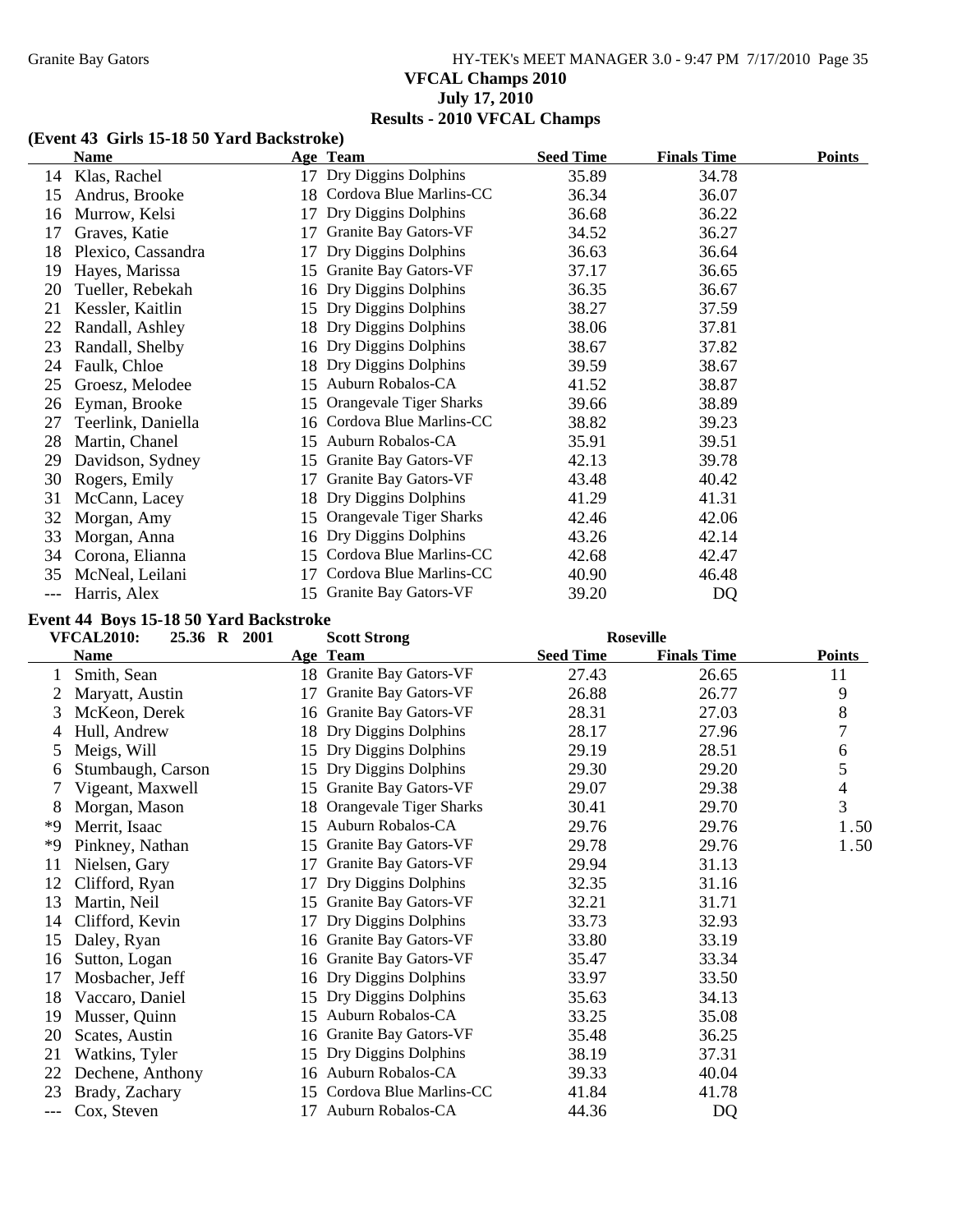### Granite Bay Gators **HY-TEK's MEET MANAGER 3.0 - 9:47 PM 7/17/2010** Page 36 **VFCAL Champs 2010 July 17, 2010 Results - 2010 VFCAL Champs**

#### **Event 45 Girls 7-8 25 Yard Breaststroke**

|       | <b>VFCAL2010:</b><br>19.41 R 2003 |   | <b>Whitney Jorgensen</b>       |                  | Woodcreek          |                |
|-------|-----------------------------------|---|--------------------------------|------------------|--------------------|----------------|
|       | <b>Name</b>                       |   | Age Team                       | <b>Seed Time</b> | <b>Finals Time</b> | <b>Points</b>  |
| 1     | Scholes, Ellie                    |   | 8 Granite Bay Gators-VF        | 22.46            | 21.89              | 11             |
|       | Genetti, Alyssa                   |   | Granite Bay Gators-VF          | 26.15            | 23.26              | 9              |
| 3     | Wong, Jennifer                    |   | Cordova Blue Marlins-CC        | 25.99            | 23.27              | 8              |
| 4     | Ashford, Lexy                     |   | Auburn Robalos-CA              | 25.23            | 23.49              | 7              |
| 5     | Sewell, Sydney                    |   | Granite Bay Gators-VF          | 27.94            | 23.85              | 6              |
| 6     | Huber, Anna                       | 8 | Granite Bay Gators-VF          | 24.88            | 24.70              | 5              |
| 7     | Roush, Lauren                     | 8 | Granite Bay Gators-VF          | 26.93            | 27.07              | 4              |
| 8     | Lomatchinski, Kathy               | 8 | Dry Diggins Dolphins           | 29.49            | 27.55              | 3              |
| 9     | Shupe, Marin                      |   | Cordova Blue Marlins-CC        | 28.66            | 28.03              | $\overline{c}$ |
| 10    | Firl, Rachel                      |   | Orangevale Tiger Sharks        | 30.16            | 28.21              | $\mathbf{1}$   |
| 11    | Burgess, Carly                    |   | Orangevale Tiger Sharks        | 35.64            | 28.84              |                |
| 12    | Coleman-Salgado, Krishnaya        |   | Cordova Blue Marlins-CC        | 34.83            | 30.06              |                |
| 13    | Schulz, Maryssa                   |   | Granite Bay Gators-VF          | 31.94            | 30.39              |                |
| 14    | Barton, Brianna                   |   | Dry Diggins Dolphins           | 33.88            | 31.25              |                |
| 15    | Jones, Katie                      | 7 | Granite Bay Gators-VF          | 30.09            | 32.72              |                |
| 16    | Miles, Markeia                    |   | <b>Orangevale Tiger Sharks</b> | 36.77            | 33.25              |                |
| 17    | Cox, Olivia                       | 7 | <b>Granite Bay Gators-VF</b>   | 41.30            | 33.90              |                |
| 18    | Brady, Hannah                     |   | Cordova Blue Marlins-CC        | 36.99            | 36.20              |                |
| 19    | Cuevas, Angel                     |   | Cordova Blue Marlins-CC        | 38.92            | 36.45              |                |
| 20    | Enos, Julia                       |   | Granite Bay Gators-VF          | 38.47            | 36.85              |                |
| 21    | Johnston, Giselle                 |   | Cordova Blue Marlins-CC        | 40.74            | 37.19              |                |
| 22    | Naki, Makena                      | 7 | Granite Bay Gators-VF          | 40.01            | 37.23              |                |
| 23    | Root, Abby                        |   | Granite Bay Gators-VF          | 40.02            | 41.97              |                |
|       | Carson, Emma                      | 7 | Orangevale Tiger Sharks        | 58.65            | DQ                 |                |
|       | Ryan, Taryn                       |   | Auburn Robalos-CA              | 24.10            | DQ                 |                |
| $---$ | Stanfield, Aubree                 |   | <b>Orangevale Tiger Sharks</b> | 47.01            | DQ                 |                |
|       | Salvestrin, Grace                 |   | Dry Diggins Dolphins           | 40.77            | DQ                 |                |
|       | Sampson, Natalie                  |   | Granite Bay Gators-VF          | 30.73            | DQ                 |                |
|       | Resendez, Paige                   | 7 | Granite Bay Gators-VF          | 36.13            | DQ                 |                |
| $---$ | Burrell, Lily                     |   | Orangevale Tiger Sharks        | 1:07.15          | DQ                 |                |
| $---$ | Burgess, Hannah                   |   | Cordova Blue Marlins-CC        | 30.66            | DQ                 |                |
| $---$ | Tobin, Kylee                      |   | 8 Orangevale Tiger Sharks      | 36.08            | <b>NS</b>          |                |

#### **Event 46 Boys 7-8 25 Yard Breaststroke**

|    | <b>VFCAL2010:</b><br>1985<br>18.78 R | <b>Beau Weiner</b>        |                  | <b>Placerville</b> |               |
|----|--------------------------------------|---------------------------|------------------|--------------------|---------------|
|    | <b>Name</b>                          | Age Team                  | <b>Seed Time</b> | <b>Finals Time</b> | <b>Points</b> |
|    | Romeo, Jonathan                      | 8 Granite Bay Gators-VF   | 23.84            | 24.70              | 11            |
|    | Suhir, Shukri                        | 7 Cordova Blue Marlins-CC | 24.52            | 25.41              | 9             |
| 3  | Mayhew, Ean                          | 8 Granite Bay Gators-VF   | 26.18            | 25.76              | 8             |
| 4  | Sullivan, Nathan                     | 8 Cordova Blue Marlins-CC | 27.28            | 25.91              |               |
| 5. | McGarty, Jack                        | 8 Granite Bay Gators-VF   | 26.24            | 25.99              | 6             |
| 6  | Haladus-Henke, Tristin               | 8 Granite Bay Gators-VF   | 26.42            | 26.09              |               |
|    | Guttenberg, Sean                     | 8 Orangevale Tiger Sharks | 33.03            | 26.85              |               |
| 8  | Leos, Karson                         | 8 Dry Diggins Dolphins    | 31.58            | 28.00              | 3             |
| 9  | Somera, Jeffrey                      | 8 Dry Diggins Dolphins    | 30.24            | 29.31              | ∍             |
| 10 | Vaughan, Mike                        | 7 Granite Bay Gators-VF   | 32.01            | 30.75              |               |
| 11 | Hu, William                          | 7 Granite Bay Gators-VF   | 33.77            | 32.33              |               |
| 12 | Yang, John                           | 8 Orangevale Tiger Sharks | 44.01            | 32.62              |               |
| 13 | Maggio, Luca                         | 8 Granite Bay Gators-VF   | 40.30            | 38.29              |               |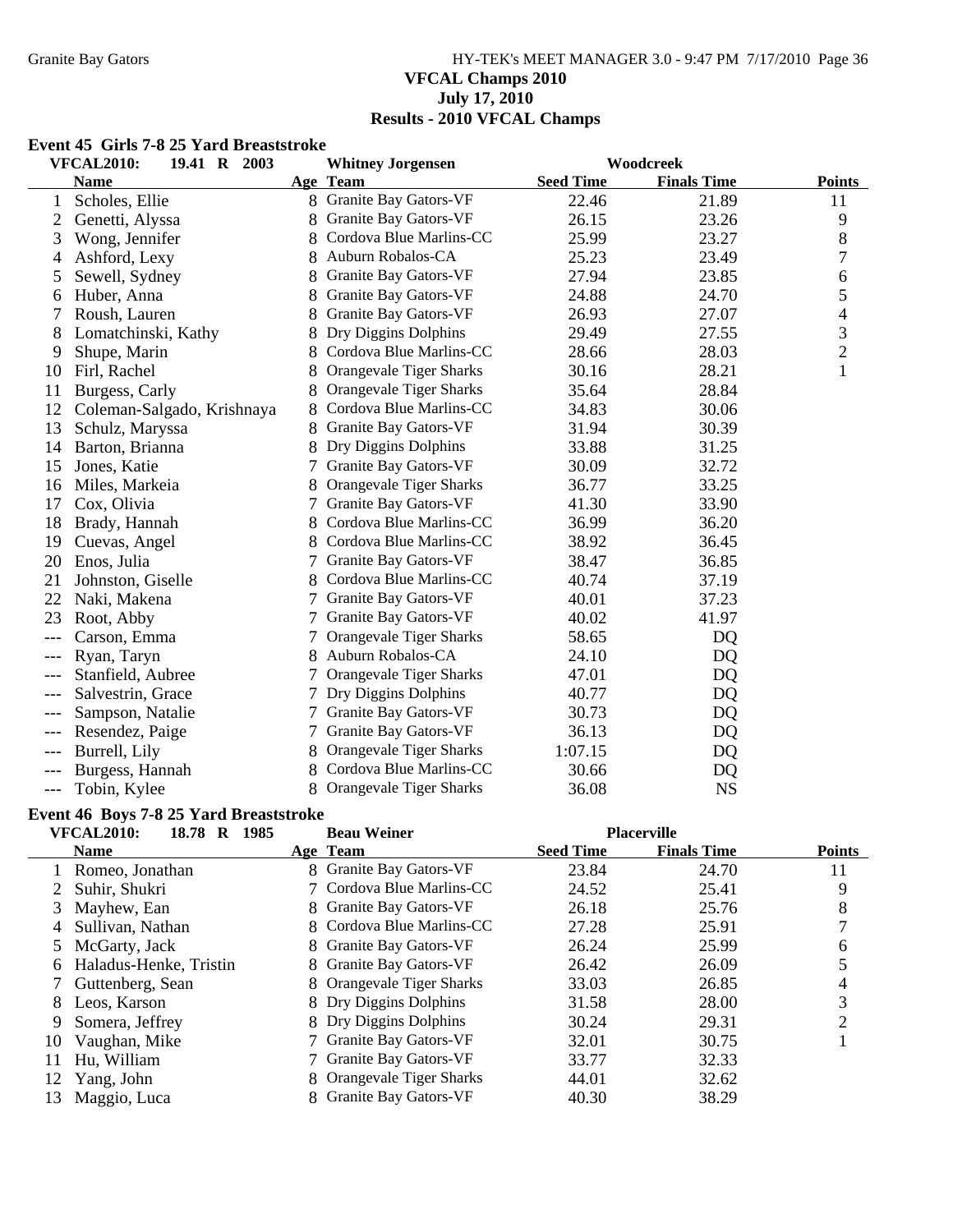**(Event 46 Boys 7-8 25 Yard Breaststroke)**

Granite Bay Gators **HY-TEK's MEET MANAGER 3.0 - 9:47 PM 7/17/2010** Page 37 **VFCAL Champs 2010 July 17, 2010**

# **Results - 2010 VFCAL Champs**

|       | <b>Name</b>                              |   | Age Team                     | <b>Seed Time</b> | <b>Finals Time</b> | <b>Points</b>            |
|-------|------------------------------------------|---|------------------------------|------------------|--------------------|--------------------------|
|       | 14 Kliewer, Evan                         |   | 8 Orangevale Tiger Sharks    | 34.30            | 43.87              |                          |
| ---   | Gross, Anthony                           |   | 7 Granite Bay Gators-VF      | 25.24            | DQ                 |                          |
|       | Moore, Mitchell                          |   | Auburn Robalos-CA            | 28.47            | <b>NS</b>          |                          |
|       | Event 47 Girls 9-10 25 Yard Breaststroke |   |                              |                  |                    |                          |
|       | 15.91 R 1992<br><b>VFCAL2010:</b>        |   | <b>Jeniffer Kleeme</b>       |                  | Cordova            |                          |
|       | <b>Name</b>                              |   | Age Team                     | <b>Seed Time</b> | <b>Finals Time</b> | <b>Points</b>            |
|       | 1 Ling, Erin                             |   | 10 Dry Diggins Dolphins      | 18.35            | 18.25              | 11                       |
|       | 2 Daley, Nicole                          |   | 10 Granite Bay Gators-VF     | 21.09            | 20.84              | 9                        |
|       | 3 Nelson, Sydney                         |   | 9 Granite Bay Gators-VF      | 21.87            | 21.18              | $8\,$                    |
| 4     | Schreck, Maddie                          |   | 9 Dry Diggins Dolphins       | 22.18            | 21.36              | 7                        |
| 5     | Patane, Grace                            |   | 10 Granite Bay Gators-VF     | 23.67            | 21.57              | $\sqrt{6}$               |
| 6     | Houghton, Samantha                       |   | 9 Granite Bay Gators-VF      | 22.05            | 21.62              | $\mathfrak s$            |
| 7     | Marino, Malin                            | 9 | Auburn Robalos-CA            | 23.21            | 21.87              | $\overline{\mathcal{L}}$ |
| 8     | Guttenberg, Samantha                     |   | 10 Orangevale Tiger Sharks   | 23.86            | 22.01              | $\mathfrak 3$            |
| 9     | Bailey, Katelynn                         |   | 10 Orangevale Tiger Sharks   | 23.24            | 22.14              | $\overline{2}$           |
| 10    | Hansen, Emma                             |   | 10 Granite Bay Gators-VF     | 22.47            | 22.50              | $\mathbf{1}$             |
| 11    | Byars, Ashley                            | 9 | <b>Granite Bay Gators-VF</b> | 23.59            | 22.96              |                          |
| 12    | Salvestrin, Anna                         | 9 | Dry Diggins Dolphins         | 22.71            | 23.34              |                          |
| 13    | Perigault, Rebecca                       |   | 9 Granite Bay Gators-VF      | 24.25            | 23.58              |                          |
| 14    | Blakeman, Jillian                        |   | 10 Granite Bay Gators-VF     | 24.76            | 23.67              |                          |
| 15    | Boe, Taylor                              |   | 10 Orangevale Tiger Sharks   | 23.52            | 23.68              |                          |
| 16    | Yang, Madeline                           |   | 10 Orangevale Tiger Sharks   | 23.98            | 23.76              |                          |
| 17    | Somera, Julia                            |   | 10 Dry Diggins Dolphins      | 23.80            | 24.01              |                          |
| 18    | Vaughn, Abigail                          |   | 10 Auburn Robalos-CA         | 24.73            | 24.85              |                          |
| 19    | Lomatchinski, Mary                       |   | 10 Dry Diggins Dolphins      | 25.41            | 25.28              |                          |
| 20    | Healy, Sydney                            |   | 10 Granite Bay Gators-VF     | 28.20            | 25.29              |                          |
| 21    | Cuevas, Alexis                           |   | 10 Cordova Blue Marlins-CC   | 26.73            | 25.69              |                          |
| 22    | Milburn, Maggie                          |   | 9 Granite Bay Gators-VF      | 26.47            | 25.81              |                          |
| 23    | Doleschal, Allison                       |   | 10 Granite Bay Gators-VF     | 27.25            | 25.87              |                          |
| 24    | Coons, Hannah                            |   | 9 Granite Bay Gators-VF      | 28.21            | 25.93              |                          |
| 25    | Cisco, Lacey                             |   | 10 Cordova Blue Marlins-CC   | 32.70            | 25.97              |                          |
| 26    | Yarnell, Aurrora                         |   | 9 Auburn Robalos-CA          | 26.22            | 26.06              |                          |
| 27    | McLeod, Ashlynn                          | 9 | <b>Granite Bay Gators-VF</b> | 25.57            | 26.11              |                          |
| $*28$ | Winter, Skylar                           | 9 | Dry Diggins Dolphins         | 26.90            | 26.53              |                          |
|       | *28 Perigault, Pilar                     |   | 9 Granite Bay Gators-VF      | 27.79            | 26.53              |                          |
|       | 30 Fuller, Belle                         |   | 9 Orangevale Tiger Sharks    | 27.98            | 26.78              |                          |
| 31    | Hudak, Jana                              |   | 10 Dry Diggins Dolphins      | 27.22            | 27.20              |                          |
| 32    | Klas, Grace                              |   | 10 Dry Diggins Dolphins      | 25.91            | 27.71              |                          |
| 33    | Braum, Annika                            |   | 9 Auburn Robalos-CA          | 28.08            | 27.90              |                          |
|       | 34 Nagy, Lily                            |   | 10 Orangevale Tiger Sharks   | 30.39            | 27.94              |                          |
| 35    | Edmisten, Isabella                       |   | 9 Cordova Blue Marlins-CC    | 27.47            | 28.41              |                          |
| 36    | Nanoo, Krystle                           | 9 | Cordova Blue Marlins-CC      | 29.11            | 28.91              |                          |
| 37    | Carnahan, Peyton                         |   | 10 Dry Diggins Dolphins      | 28.61            | 29.23              |                          |
| 38    | Bunce, Kayleigh                          |   | 10 Dry Diggins Dolphins      | 33.36            | 30.23              |                          |
| 39    | Wheeler, Mailani                         |   | 10 Orangevale Tiger Sharks   | 29.31            | 30.34              |                          |
| 40    | Wallace, Kristen                         |   | 9 Orangevale Tiger Sharks    | 33.54            | 31.43              |                          |
| 41    | Arnold, Katlyn                           |   | 10 Dry Diggins Dolphins      | 32.97            | 32.01              |                          |
| 42    | Eigenman, Faith                          |   | Cordova Blue Marlins-CC      | 36.05            | 32.02              |                          |
| 43    | Stinson, Amanda                          | 9 | Orangevale Tiger Sharks      | 50.82            | 34.41              |                          |
| ---   | McAdams, Sydney                          |   | 9 Orangevale Tiger Sharks    | 37.61            | <b>DQ</b>          |                          |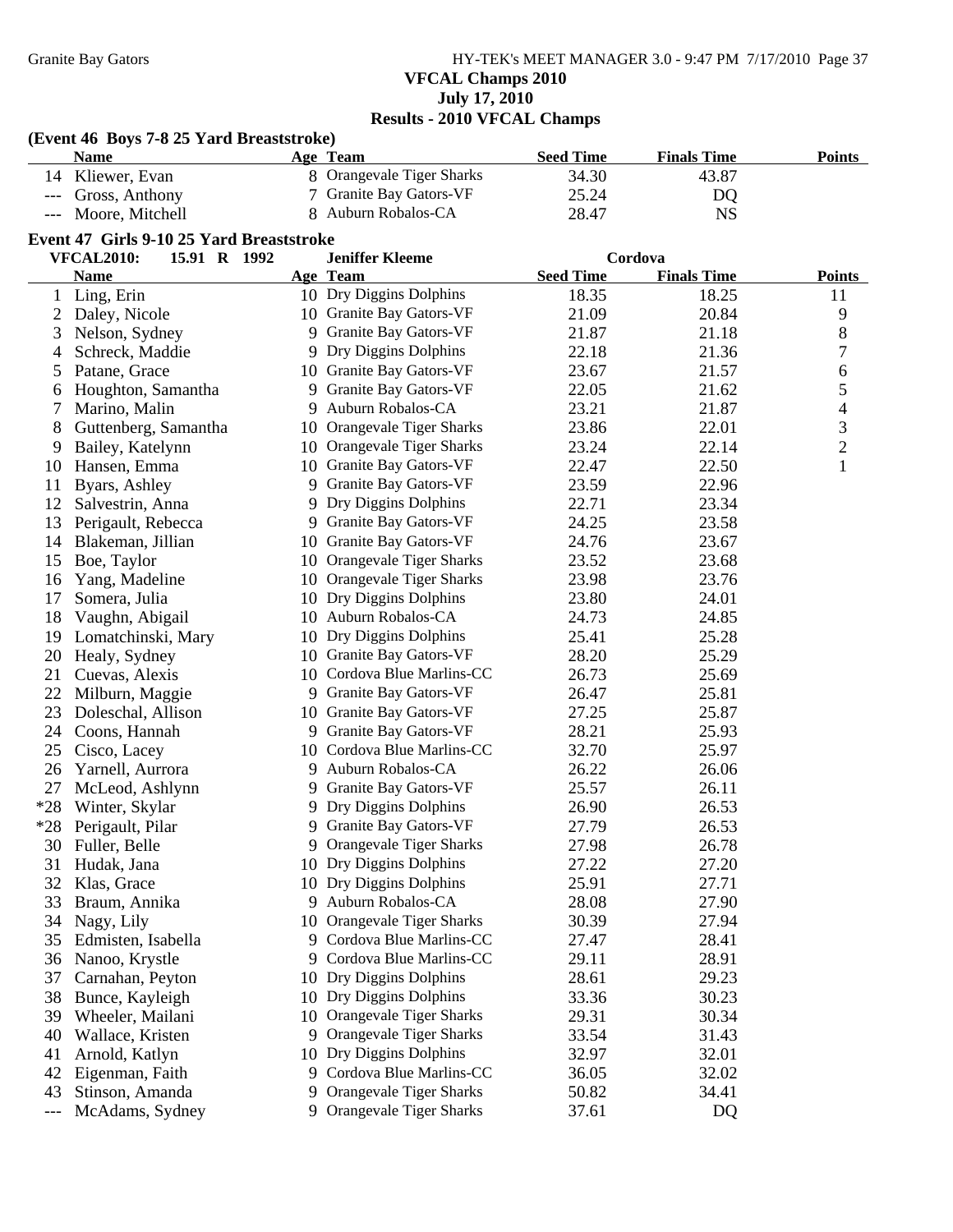Granite Bay Gators **HY-TEK's MEET MANAGER 3.0 - 9:47 PM 7/17/2010** Page 38 **VFCAL Champs 2010 July 17, 2010 Results - 2010 VFCAL Champs**

#### **(Event 47 Girls 9-10 25 Yard Breaststroke)**

| <b>Name</b>          | <b>Age Team</b>           | <b>Seed Time</b> | <b>Finals Time</b> | <b>Points</b> |
|----------------------|---------------------------|------------------|--------------------|---------------|
| --- Konarski, Shelby | 9 Cordova Blue Marlins-CC | 28.89            | DO                 |               |
| --- Ryan, Madison    | 9 Cordova Blue Marlins-CC | 50.81            | NS                 |               |
| --- Gross, Angela    | 10 Granite Bay Gators-VF  | 27.98            | NS                 |               |

### **Event 48 Boys 9-10 25 Yard Breaststroke**

|    | <b>VFCAL2010:</b><br>15.75 R 1983 |  |    | <b>Jack Enfield</b>          |                  | <b>Roseville</b>   |                |
|----|-----------------------------------|--|----|------------------------------|------------------|--------------------|----------------|
|    | Name                              |  |    | Age Team                     | <b>Seed Time</b> | <b>Finals Time</b> | <b>Points</b>  |
|    | Portillo, Marcello                |  |    | 10 Cordova Blue Marlins-CC   | 19.72            | 19.57              | 11             |
|    | MacLeane, Joey                    |  | 9  | Granite Bay Gators-VF        | 21.59            | 20.68              | 9              |
| 3  | Kambe, Andrew                     |  | 10 | Granite Bay Gators-VF        | 23.13            | 22.72              | 8              |
| 4  | Biegel, Mason                     |  |    | 9 Dry Diggins Dolphins       | 24.01            | 22.79              | 7              |
| 5. | Young, Joe                        |  | 9  | Granite Bay Gators-VF        | 26.38            | 23.17              | 6              |
| 6  | Brooks, David                     |  | 10 | Granite Bay Gators-VF        | 25.37            | 24.07              | 5              |
|    | Hayes, Everett                    |  | 9  | Granite Bay Gators-VF        | 24.14            | 24.30              | 4              |
| 8  | Ryan, Connor                      |  |    | 9 Auburn Robalos-CA          | 23.82            | 24.33              | 3              |
| 9  | Liu, Eric                         |  | 9  | <b>Granite Bay Gators-VF</b> | 25.82            | 25.27              | $\overline{2}$ |
| 10 | Taylor, CJ                        |  | 10 | Dry Diggins Dolphins         | 27.83            | 25.91              |                |
| 11 | Shubert, Tyler                    |  | 10 | Cordova Blue Marlins-CC      | 28.30            | 26.04              |                |
| 12 | Hu, Jonathan                      |  | 10 | Granite Bay Gators-VF        | 26.37            | 26.15              |                |
| 13 | Scates, Ben                       |  | 9  | Granite Bay Gators-VF        | 26.22            | 26.33              |                |
| 14 | Bourassa, Adrien                  |  | 10 | Orangevale Tiger Sharks      | 28.34            | 27.54              |                |
| 15 | Monroe, James                     |  | 9  | Cordova Blue Marlins-CC      | 32.21            | 29.57              |                |
| 16 | Guthrie, Jared                    |  | 10 | Cordova Blue Marlins-CC      | 28.58            | 31.31              |                |
| 17 | Newman, Sam                       |  | 9  | Granite Bay Gators-VF        | 31.66            | 32.59              |                |
| 18 | Bumgarner, Isaac                  |  | 10 | Dry Diggins Dolphins         | 36.56            | 36.77              |                |
|    | Bardasian, Zachary                |  | 10 | Orangevale Tiger Sharks      | 44.55            | DQ                 |                |

# **Event 49 Girls 11-12 50 Yard Breaststroke**

|       | <b>VFCAL2010:</b><br>34.24 R 2005 | <b>Alisha Weaver</b>                 |                  | Woodcreek          |                |
|-------|-----------------------------------|--------------------------------------|------------------|--------------------|----------------|
|       | <b>Name</b>                       | Age Team                             | <b>Seed Time</b> | <b>Finals Time</b> | <b>Points</b>  |
|       | Teerlink, Olivia                  | 12 Cordova Blue Marlins-CC           | 42.30            | 40.31              | 11             |
|       | DeBortoli, Natasha                | Granite Bay Gators-VF<br>11          | 43.77            | 41.23              | 9              |
| 3     | Ambrosia, Payton                  | Auburn Robalos-CA<br>12              | 42.26            | 41.87              | $8\,$          |
| 4     | Blackburn, Madison                | Granite Bay Gators-VF<br>12          | 42.91            | 42.47              | 7              |
| 5.    | Chan, Stephanie                   | Granite Bay Gators-VF<br>12          | 45.94            | 43.14              | 6              |
| 6     | Sciascia, Elizabeth               | Granite Bay Gators-VF<br>11          | 45.09            | 43.21              | 5              |
|       | Patane, Hope                      | Granite Bay Gators-VF<br>12          | 45.48            | 43.64              | 4              |
| 8     | Yarnell, Makanna                  | Auburn Robalos-CA<br>11              | 45.98            | 44.82              | 3              |
| 9     | Bujanda, Miya                     | <b>Orangevale Tiger Sharks</b><br>11 | 46.74            | 45.22              | $\mathfrak{2}$ |
| 10    | Thomas, Chloe                     | Orangevale Tiger Sharks<br>12        | 45.21            | 45.97              | 1              |
| 11    | Todd, Ashley                      | Cordova Blue Marlins-CC<br>11        | 46.49            | 46.04              |                |
| $*12$ | McKeown, Kelsi                    | Cordova Blue Marlins-CC<br>12        | 46.49            | 46.14              |                |
| $*12$ | Liu, Ivy                          | Granite Bay Gators-VF<br>12          | 45.44            | 46.14              |                |
| 14    | Clough, Jamie                     | Dry Diggins Dolphins<br>12           | 47.53            | 46.53              |                |
| 15    | Andrus, Morgan                    | Cordova Blue Marlins-CC<br>11        | 46.75            | 46.73              |                |
| 16    | Leos, Kyra                        | Dry Diggins Dolphins<br>12           | 47.25            | 46.79              |                |
| 17    | Palasigue, Carissa                | Cordova Blue Marlins-CC<br>11        | 47.28            | 47.16              |                |
| 18    | Martinez, Ashley                  | Granite Bay Gators-VF<br>11          | 48.33            | 47.71              |                |
| 19    | Ganzert, Lindsey                  | Dry Diggins Dolphins<br>11           | 49.99            | 48.54              |                |
| 20    | Spokely, Annika                   | Auburn Robalos-CA<br>11              | 48.67            | 48.90              |                |
| $*21$ | Prima Lang, Crystal               | Auburn Robalos-CA<br>11              | 49.44            | 49.32              |                |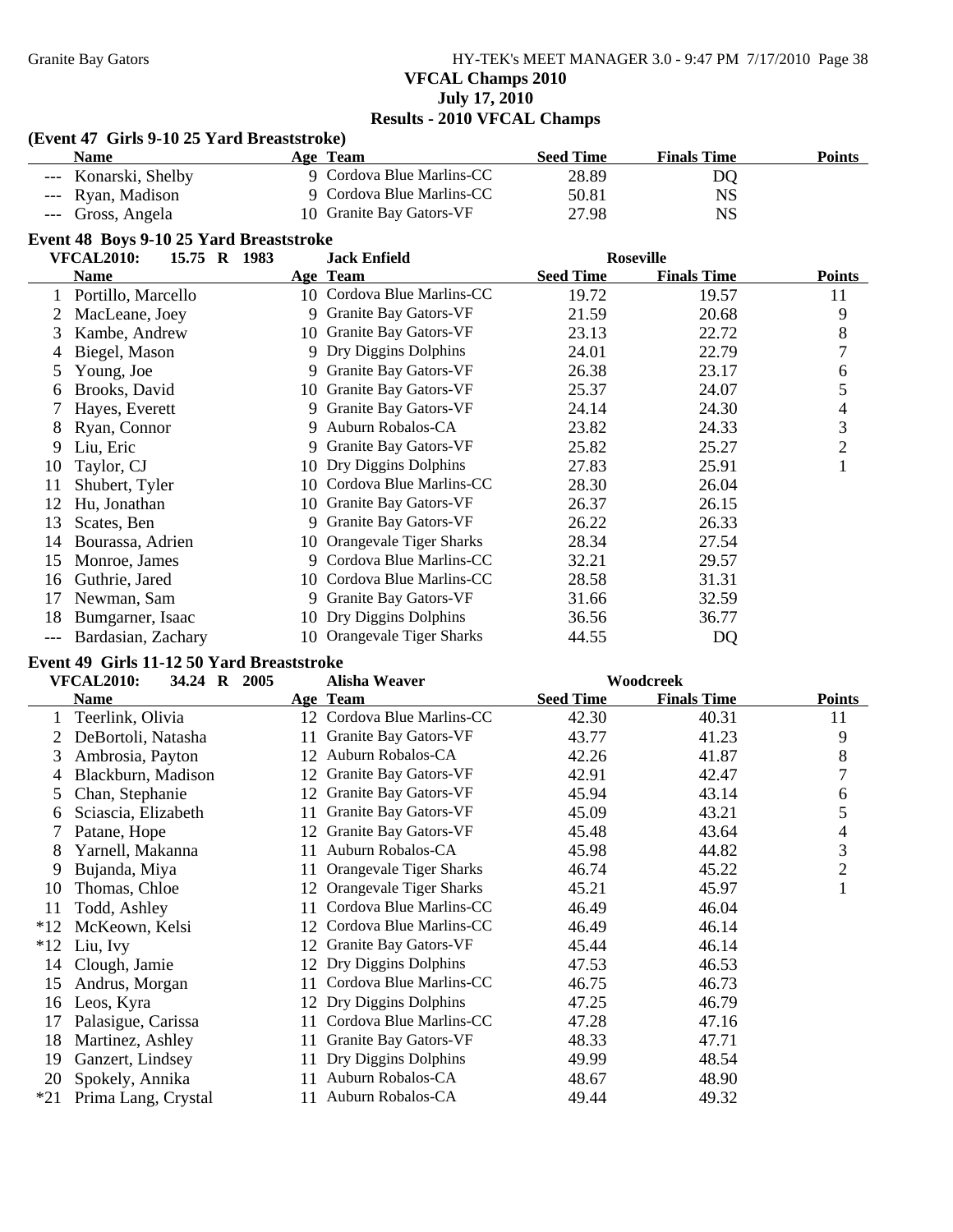# Granite Bay Gators **HY-TEK's MEET MANAGER 3.0 - 9:47 PM 7/17/2010** Page 39 **VFCAL Champs 2010 July 17, 2010 Results - 2010 VFCAL Champs**

### **(Event 49 Girls 11-12 50 Yard Breaststroke)**

|    | <b>Name</b>          | Age Team                     | <b>Seed Time</b> | <b>Finals Time</b> | <b>Points</b> |
|----|----------------------|------------------------------|------------------|--------------------|---------------|
|    | *21 Lujan, Rebecca   | 11 Dry Diggins Dolphins      | 50.17            | 49.32              |               |
| 23 | Mawacke, Lisette     | 11 Cordova Blue Marlins-CC   | 50.82            | 49.74              |               |
|    | 24 Mayhew, Skylar    | <b>Granite Bay Gators-VF</b> | 50.17            | 49.99              |               |
|    | 25 Borrowman, Kelsey | 12 Cordova Blue Marlins-CC   | 52.01            | 51.42              |               |
| 26 | Stacy, Megan         | 12 Cordova Blue Marlins-CC   | 50.27            | 51.79              |               |
| 27 | Klausing, Summer     | 12 Dry Diggins Dolphins      | 51.22            | 52.91              |               |
| 28 | Martinez, Isabella   | 11 Cordova Blue Marlins-CC   | 57.51            | 56.57              |               |
| 29 | Lewis, Anna          | 12 Cordova Blue Marlins-CC   | 1:11.18          | 1:03.43            |               |
| 30 | Borchardt, Chantal   | 12 Cordova Blue Marlins-CC   | 1:07.06          | 1:05.37            |               |
| 31 | Medina, Arcelia      | Cordova Blue Marlins-CC      | 1:04.43          | 1:05.85            |               |
|    | Warren, Katelyn      | 11 Orangevale Tiger Sharks   | 1:01.90          | DQ                 |               |
|    | Higby, Cora          | 12 Orangevale Tiger Sharks   | 45.53            | DQ                 |               |
|    | Caravella, Danielle  | 12 Orangevale Tiger Sharks   | 43.07            | <b>NS</b>          |               |

#### **Event 50 Boys 11-12 50 Yard Breaststroke**

|       | <b>VFCAL2010:</b><br>31.33 R 2001 |     | <b>Jarrett Rader</b>       |                  | <b>Placerville</b> |               |
|-------|-----------------------------------|-----|----------------------------|------------------|--------------------|---------------|
|       | <b>Name</b>                       |     | Age Team                   | <b>Seed Time</b> | <b>Finals Time</b> | <b>Points</b> |
|       | Higdon, Tom                       |     | 12 Cordova Blue Marlins-CC | 40.56            | 38.66              | 11            |
|       | Granat, Tommy                     |     | 12 Auburn Robalos-CA       | 41.59            | 40.56              | 9             |
| 3     | Cuevas, Carlos                    | 12  | Cordova Blue Marlins-CC    | 41.76            | 40.65              | 8             |
| 4     | Lomatchinski, Anthony             |     | 12 Dry Diggins Dolphins    | 41.79            | 41.01              | 7             |
| 5     | McNeal, Jaemani                   |     | 12 Cordova Blue Marlins-CC | 41.06            | 41.10              | 6             |
| 6     | Stumbaugh, Parker                 | 11- | Dry Diggins Dolphins       | 44.76            | 44.75              | 5             |
|       | Cozad, Waylen                     | 11. | Auburn Robalos-CA          | 46.04            | 44.96              | 4             |
| 8     | Genetti, Cameron                  | 12  | Granite Bay Gators-VF      | 45.66            | 45.59              | 3             |
| 9     | Kehler, Kobe                      | 12  | Orangevale Tiger Sharks    | 46.38            | 46.13              | 2             |
| 10    | Bradley, Nicholas                 |     | 12 Dry Diggins Dolphins    | 49.97            | 50.47              |               |
| 11    | Lugo, Jack                        | 11- | Granite Bay Gators-VF      | 50.67            | 51.83              |               |
| 12    | Leanos, Luke                      |     | Orangevale Tiger Sharks    | 56.32            | 55.79              |               |
| 13    | Denton, Abe                       | 12  | Granite Bay Gators-VF      | 56.03            | 56.61              |               |
| 14    | Jones, Bradley                    |     | Granite Bay Gators-VF      | 54.26            | 57.58              |               |
| 15    | Bourassa, Nolan                   | 12  | Orangevale Tiger Sharks    | 1:22.19          | 58.81              |               |
| 16    | MacLeane, Jackson                 | 11- | Granite Bay Gators-VF      | 58.97            | 59.40              |               |
| 17    | Green, Xander                     |     | Cordova Blue Marlins-CC    | 58.93            | 1:00.06            |               |
| $---$ | Gordon, Skyler                    |     | 11 Cordova Blue Marlins-CC | 54.67            | DQ                 |               |

# **Event 51 Girls 13-14 50 Yard Breaststroke**

|          | <b>VFCAL2010:</b><br>2004<br>32.67 R |     | <b>Laura Heddleston</b>    |                  | <b>Sugarbears</b>  |               |
|----------|--------------------------------------|-----|----------------------------|------------------|--------------------|---------------|
|          | <b>Name</b>                          |     | Age Team                   | <b>Seed Time</b> | <b>Finals Time</b> | <b>Points</b> |
|          | Vivaldi, Colleen                     |     | 13 Granite Bay Gators-VF   | 35.85            | 35.09              | 11            |
|          | Wirth, Bridget                       |     | 14 Granite Bay Gators-VF   | 36.34            | 35.70              | 9             |
|          | LeBaron, Hannah                      |     | 14 Granite Bay Gators-VF   | 37.46            | 36.79              | 8             |
| 4        | Weiler, Sarah                        | 13. | Auburn Robalos-CA          | 37.72            | 37.26              |               |
|          | 5 Brackett, Lauren                   |     | 14 Granite Bay Gators-VF   | 37.79            | 37.79              | 6             |
| $\sigma$ | Verbitsky, Olivia                    |     | 13 Dry Diggins Dolphins    | 38.63            | 37.86              |               |
|          | Graves, Molly                        |     | 13 Granite Bay Gators-VF   | 39.12            | 38.52              |               |
| 8        | Holifield-Helm, Katryna              |     | 14 Dry Diggins Dolphins    | 41.68            | 38.73              | 3             |
| 9        | Huston, Carly                        | 14  | Auburn Robalos-CA          | 40.59            | 39.11              | ∍             |
| 10       | Huber, Jessica                       |     | 14 Granite Bay Gators-VF   | 39.18            | 39.54              |               |
| 11       | Ittner, Maddison                     |     | 14 Auburn Robalos-CA       | 42.25            | 39.69              |               |
| 12.      | Corrales, Taylor                     |     | 14 Orangevale Tiger Sharks | 40.97            | 39.90              |               |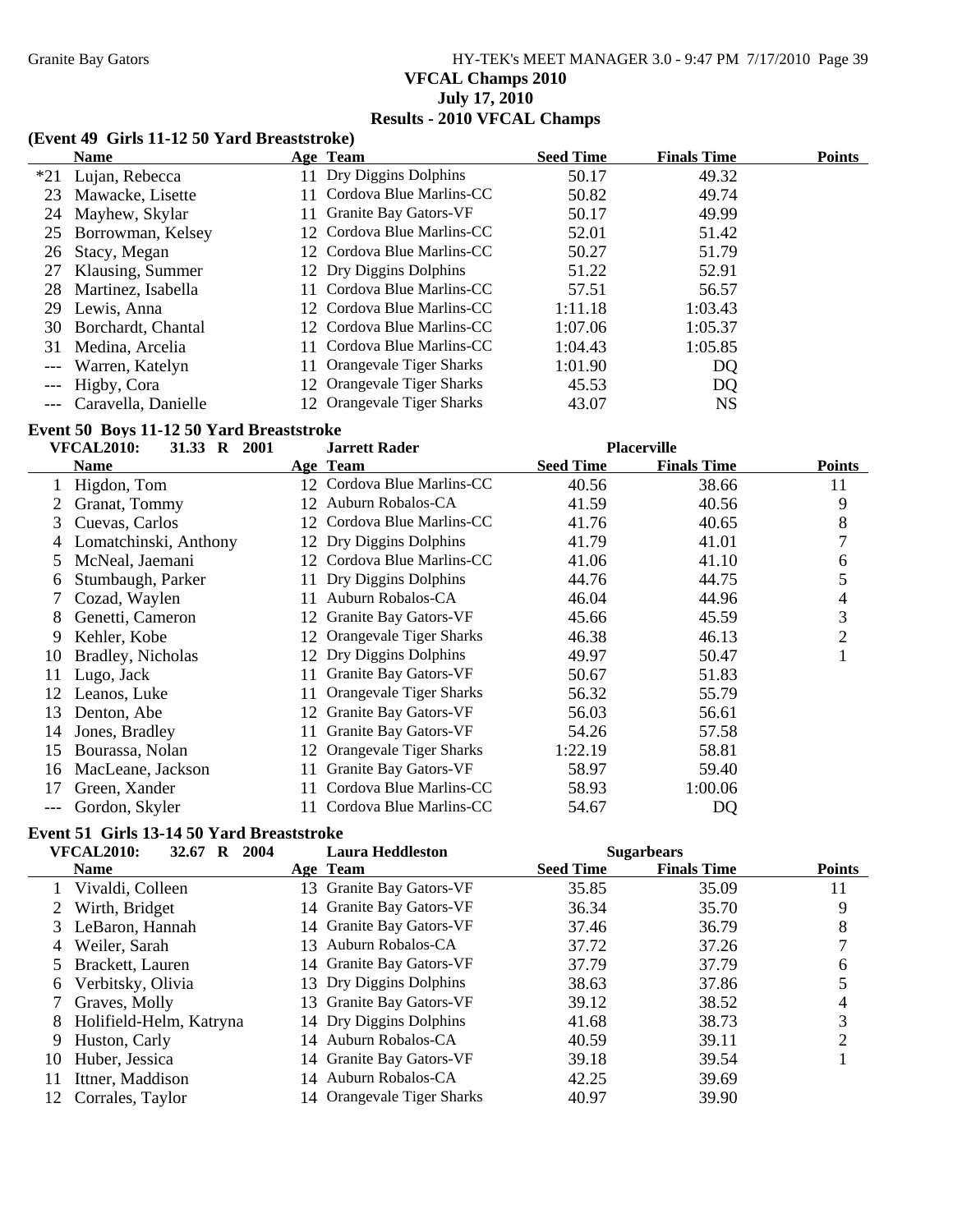# Granite Bay Gators **HY-TEK's MEET MANAGER 3.0 - 9:47 PM 7/17/2010** Page 40 **VFCAL Champs 2010 July 17, 2010 Results - 2010 VFCAL Champs**

#### **(Event 51 Girls 13-14 50 Yard Breaststroke)**

|    | <b>Name</b>           | Age Team                   | <b>Seed Time</b> | <b>Finals Time</b> | <b>Points</b> |
|----|-----------------------|----------------------------|------------------|--------------------|---------------|
|    | 13 Quirarte, Raquel   | 13 Auburn Robalos-CA       | 40.82            | 40.15              |               |
|    | 14 Cuevas, Moriah     | 14 Cordova Blue Marlins-CC | 41.64            | 42.29              |               |
|    | 15 Yarnell, Madisun   | 14 Auburn Robalos-CA       | 43.13            | 43.39              |               |
|    | 16 Wright, Kailey     | 13 Auburn Robalos-CA       | 43.13            | 44.11              |               |
| 17 | Watkins, Kendal       | 13 Dry Diggins Dolphins    | 46.99            | 45.90              |               |
|    | 18 DeCesare, Brittany | 14 Cordova Blue Marlins-CC | 49.12            | 46.47              |               |
|    | 19 Dickson, Christine | 14 Granite Bay Gators-VF   | 48.60            | 49.41              |               |
|    | 20 Miner, Mackenzie   | 14 Orangevale Tiger Sharks | 45.39            | 49.43              |               |
|    | 21 Moore, Megan       | 13 Dry Diggins Dolphins    | 50.41            | 50.83              |               |
|    | 22 Green, Kara        | 13 Cordova Blue Marlins-CC | 51.21            | 52.63              |               |
|    | 23 Mavy, Kyla         | 13 Cordova Blue Marlins-CC | 50.26            | 52.64              |               |
|    | 24 Sherer, Katy       | 13 Cordova Blue Marlins-CC | 1:02.94          | 1:01.09            |               |

#### **Event 52 Boys 13-14 50 Yard Breaststroke**

### **VFCAL2010: 29.56 R 1989 Arden Park CR Wagaman**

|    | , , , , , , , , , , , , , , ,<br><i>EL</i> 2012 IV 1997 |    | Ск 11 агашап               |                  | лічыі і аі в       |               |
|----|---------------------------------------------------------|----|----------------------------|------------------|--------------------|---------------|
|    | <b>Name</b>                                             |    | Age Team                   | <b>Seed Time</b> | <b>Finals Time</b> | <b>Points</b> |
|    | Brooks, Mark                                            |    | 14 Granite Bay Gators-VF   | 34.85            | 33.75              | 11            |
|    | 2 Colford, Alex                                         |    | 13 Cordova Blue Marlins-CC | 37.14            | 34.74              | 9             |
|    | Vas Dias, Kevin                                         |    | 14 Granite Bay Gators-VF   | 34.66            | 35.59              | 8             |
| 4  | Klausing, Korey                                         |    | 14 Dry Diggins Dolphins    | 38.10            | 37.79              |               |
|    | Andrus, Henry                                           |    | 14 Cordova Blue Marlins-CC | 40.29            | 40.03              | 6             |
| 6  | Verbitsky, Sean                                         |    | 14 Dry Diggins Dolphins    | 42.95            | 40.34              |               |
|    | Tuttle, Preston                                         |    | 14 Auburn Robalos-CA       | 42.22            | 40.93              |               |
| 8  | Bailey, Ryan                                            |    | 14 Dry Diggins Dolphins    | 44.98            | 42.44              | 3             |
|    | Frouws, Jonathan                                        |    | 13 Granite Bay Gators-VF   | 43.50            | 42.59              |               |
| 10 | Fenner, Joshua                                          | 13 | Cordova Blue Marlins-CC    | 47.67            | 46.45              |               |
|    | Schultz, Justin                                         |    | 13 Orangevale Tiger Sharks | 57.94            | 49.81              |               |
|    | Soares, Tyler                                           |    | 13 Granite Bay Gators-VF   | 45.76            | DQ                 |               |

#### **Event 53 Girls 15-18 50 Yard Breaststroke**

|    | <b>VFCAL2010:</b><br>32.03 R 2004 |    | <b>Kate Heddleston</b>     | <b>Sugarbears</b> |                    |                |
|----|-----------------------------------|----|----------------------------|-------------------|--------------------|----------------|
|    | <b>Name</b>                       |    | Age Team                   | <b>Seed Time</b>  | <b>Finals Time</b> | Points         |
|    | Jones, Alyssa                     |    | 18 Auburn Robalos-CA       | 32.59             | 32.20              | 11             |
|    | Hayes, Jessica                    |    | Granite Bay Gators-VF      | 35.00             | 34.22              | 9              |
| 3  | Hagans, Jerra                     |    | 16 Granite Bay Gators-VF   | 35.18             | 34.35              | 8              |
| 4  | Williams, Jenna                   | 17 | Dry Diggins Dolphins       | 36.68             | 35.77              |                |
| 5  | Illich, BriAnne                   | 17 | Dry Diggins Dolphins       | 36.09             | 36.21              | 6              |
| 6  | Ganzert, Shelby                   | 15 | Dry Diggins Dolphins       | 37.47             | 36.68              | 5              |
|    | Teerlink, Adrianna                |    | Cordova Blue Marlins-CC    | 38.12             | 37.32              | 4              |
| 8  | Jones, Kiersten                   | 15 | Auburn Robalos-CA          | 33.80             | 38.03              | 3              |
| 9  | Clark, Chantel                    | 17 | Orangevale Tiger Sharks    | 38.79             | 38.11              | $\overline{2}$ |
| 10 | Stumbaugh, Brooke                 | 17 | Dry Diggins Dolphins       | 37.62             | 38.59              | 1              |
| 11 | Hayes, Marissa                    | 15 | Granite Bay Gators-VF      | 39.36             | 38.81              |                |
| 12 | Farrell, Emma                     | 15 | Granite Bay Gators-VF      | 38.73             | 39.10              |                |
| 13 | Plexico, Cassandra                |    | Dry Diggins Dolphins       | 40.56             | 40.29              |                |
| 14 | Engwer, Emily                     |    | 16 Granite Bay Gators-VF   | 40.69             | 40.58              |                |
| 15 | Youel, Kelsey                     | 17 | Dry Diggins Dolphins       | 41.21             | 40.80              |                |
| 16 | Morgan, Amy                       | 15 | Orangevale Tiger Sharks    | 41.89             | 42.18              |                |
| 17 | Teerlink, Daniella                |    | 16 Cordova Blue Marlins-CC | 42.10             | 42.48              |                |
| 18 | Hingston, Amanda                  |    | 15 Dry Diggins Dolphins    | 45.22             | 44.05              |                |
| 19 | Andrus, Madsion                   |    | 16 Cordova Blue Marlins-CC | 44.10             | 44.58              |                |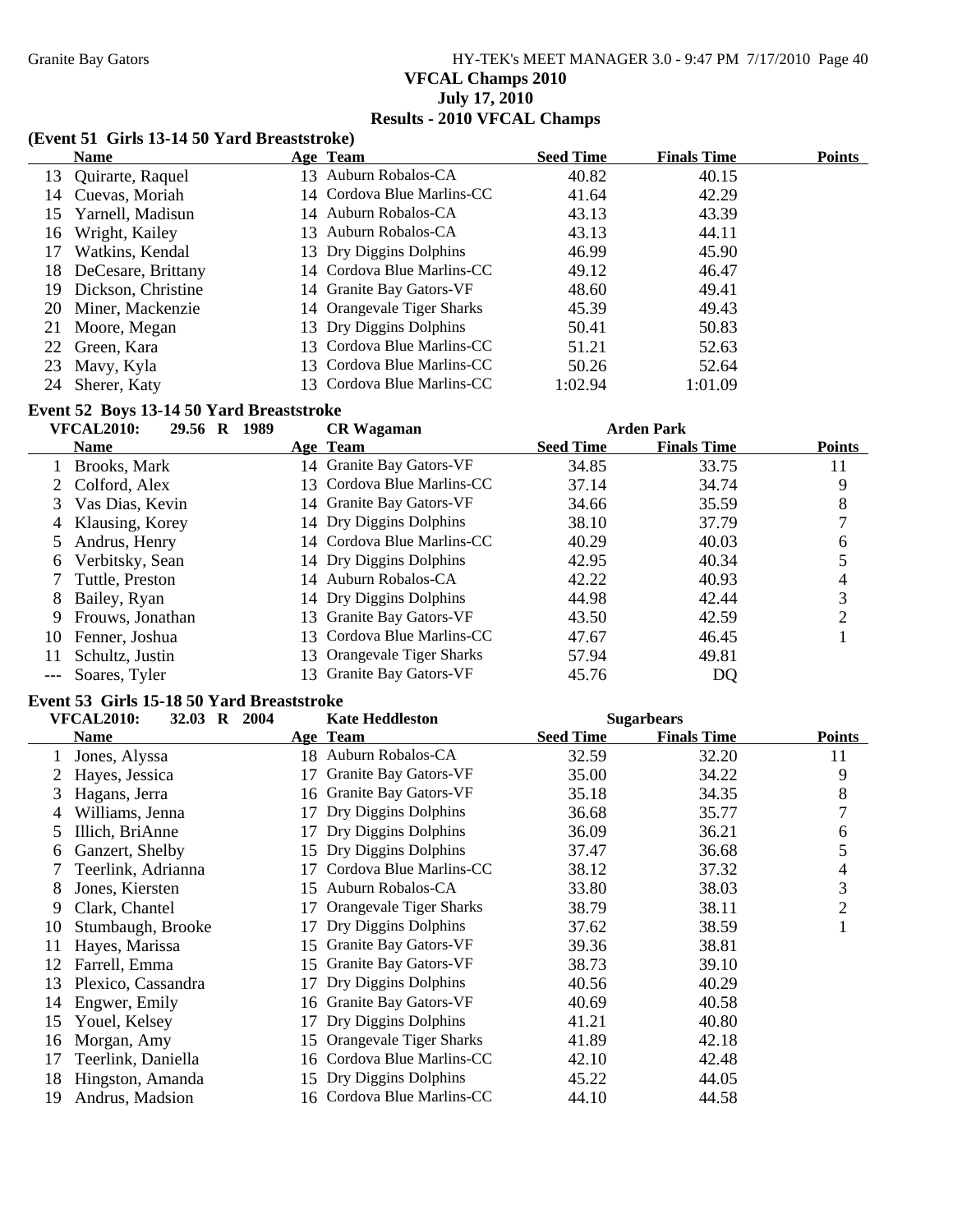Granite Bay Gators **HY-TEK's MEET MANAGER 3.0 - 9:47 PM 7/17/2010** Page 41 **VFCAL Champs 2010**

# **July 17, 2010 Results - 2010 VFCAL Champs**

#### **(Event 53 Girls 15-18 50 Yard Breaststroke)**

| <b>Name</b>        | Age Team                   | <b>Seed Time</b> | <b>Finals Time</b> | <b>Points</b> |
|--------------------|----------------------------|------------------|--------------------|---------------|
| 20 Andrus, Brooke  | 18 Cordova Blue Marlins-CC | 44.20            | 45.36              |               |
| 21 Turley, Shelby  | 15 Cordova Blue Marlins-CC | 45.95            | 45.86              |               |
| 22 McCann, Lacey   | 18 Dry Diggins Dolphins    | 48.48            | 47.76              |               |
| 23 McNeal, Leilani | 17 Cordova Blue Marlins-CC | 45.74            | 47.81              |               |

#### **Event 54 Boys 15-18 50 Yard Breaststroke**

|     | <b>VFCAL2010:</b><br>27.78 R 2007 |    | <b>Kyle Anderson</b>           |                  | <b>Granite Bay</b> |                |  |
|-----|-----------------------------------|----|--------------------------------|------------------|--------------------|----------------|--|
|     | <b>Name</b>                       |    | Age Team                       | <b>Seed Time</b> | <b>Finals Time</b> | <b>Points</b>  |  |
| 1   | Smith, Sean                       |    | 18 Granite Bay Gators-VF       | 30.38            | 28.56              | 11             |  |
| 2   | LeBaron, Rodrick                  |    | 16 Granite Bay Gators-VF       | 30.17            | 29.95              | 9              |  |
| 3   | Tracy, Nate                       | 18 | Auburn Robalos-CA              | 32.22            | 30.73              | 8              |  |
| 4   | Stumbaugh, Carson                 | 15 | Dry Diggins Dolphins           | 31.71            | 31.90              | 7              |  |
| 5   | Cannon, Tyler                     |    | 16 Granite Bay Gators-VF       | 32.19            | 31.92              | 6              |  |
| 6   | Neiman, Andrew                    |    | 16 Granite Bay Gators-VF       | 33.15            | 32.02              | 5              |  |
|     | Vas Dias, Ryan                    | 17 | Granite Bay Gators-VF          | 33.27            | 32.09              | 4              |  |
| 8   | Wenger, Brent                     | 15 | Auburn Robalos-CA              | 33.76            | 32.95              | 3              |  |
| 9   | Sutton, Logan                     |    | 16 Granite Bay Gators-VF       | 36.50            | 33.82              | $\overline{2}$ |  |
| 10  | O'Connor, Timothy                 |    | 16 Cordova Blue Marlins-CC     | 34.18            | 33.88              | $\mathbf{1}$   |  |
| 11  | Martin, Neil                      |    | 15 Granite Bay Gators-VF       | 34.65            | 34.31              |                |  |
| 12  | Bowen, Bryce                      |    | 16 Dry Diggins Dolphins        | 35.21            | 34.62              |                |  |
| 13  | Molina, Jonathan                  |    | 16 Cordova Blue Marlins-CC     | 37.39            | 35.09              |                |  |
| 14  | Clark, Geramy                     | 15 | <b>Orangevale Tiger Sharks</b> | 35.47            | 35.22              |                |  |
| 15  | Noe, Tyler                        | 18 | <b>Orangevale Tiger Sharks</b> | 34.24            | 35.27              |                |  |
| 16  | Cox, Steven                       | 17 | Auburn Robalos-CA              | 38.53            | 35.88              |                |  |
| 17  | Mandel, Aaron                     | 15 | Granite Bay Gators-VF          | 36.17            | 36.03              |                |  |
| 18  | Mower, Tyler                      | 17 | Orangevale Tiger Sharks        | 36.40            | 36.05              |                |  |
| 19  | Vaccaro, Daniel                   | 15 | Dry Diggins Dolphins           | 36.90            | 36.41              |                |  |
| 20  | Soares, Connor                    | 15 | Granite Bay Gators-VF          | 40.04            | 39.13              |                |  |
| 21  | Lujan, Ryan                       | 16 | Dry Diggins Dolphins           | 44.82            | 43.67              |                |  |
|     | Sodenkamp, Garrett                | 15 | Granite Bay Gators-VF          | 37.65            | DQ                 |                |  |
| --- | Bouck, Alex                       | 17 | Granite Bay Gators-VF          | 34.92            | <b>NS</b>          |                |  |

#### **Event 55 Girls 7-8 50 Yard Freestyle**

|    | <b>VFCAL2010:</b><br>2008<br>32.51<br>$\mathbf{R}$ | <b>Isabelle Bautista</b>          | WC-              |                    |               |
|----|----------------------------------------------------|-----------------------------------|------------------|--------------------|---------------|
|    | <b>Name</b>                                        | Age Team                          | <b>Seed Time</b> | <b>Finals Time</b> | <b>Points</b> |
|    | Nelson, Amanda                                     | <b>Granite Bay Gators-VF</b><br>8 | 40.04            | 38.03              | 11            |
|    | Higgins, Naomi                                     | Dry Diggins Dolphins<br>8         | 38.44            | 38.16              | 9             |
| 3. | Scholes, Ellie                                     | Granite Bay Gators-VF<br>8        | 38.51            | 38.79              | 8             |
| 4  | Wong, Jennifer                                     | Cordova Blue Marlins-CC<br>8      | 40.68            | 38.86              | 7             |
| 5. | Huston, Katie                                      | Auburn Robalos-CA<br>8            | 38.85            | 39.54              | 6             |
| 6  | Harm, Ella                                         | 7 Dry Diggins Dolphins            | 42.86            | 40.97              | 5             |
|    | Purdy, McKenna                                     | Cordova Blue Marlins-CC<br>8      | 42.42            | 41.12              | 4             |
| 8  | Ashford, Lexy                                      | Auburn Robalos-CA<br>8            | 44.49            | 41.19              | 3             |
| 9  | Waite-Kerns, Jordan                                | Cordova Blue Marlins-CC<br>8      | 43.44            | 41.41              | 2             |
| 10 | Seidel, Amelia                                     | Granite Bay Gators-VF             | 40.91            | 41.57              |               |
| 11 | Griffin, Ellie                                     | Granite Bay Gators-VF<br>8        | 49.50            | 45.69              |               |
| 12 | Sarmiento, Bella                                   | <b>Granite Bay Gators-VF</b>      | 48.21            | 47.16              |               |
| 13 | Lomatchinski, Kathy                                | Dry Diggins Dolphins<br>8         | 49.36            | 50.06              |               |
| 14 | Nielsen, Sarena                                    | Granite Bay Gators-VF             | 1:00.67          | 50.15              |               |
| 15 | Huber, Anna                                        | Granite Bay Gators-VF<br>8        | 1:02.91          | 50.26              |               |
| 16 | Lillis, Anne                                       | Auburn Robalos-CA                 | 48.32            | 50.83              |               |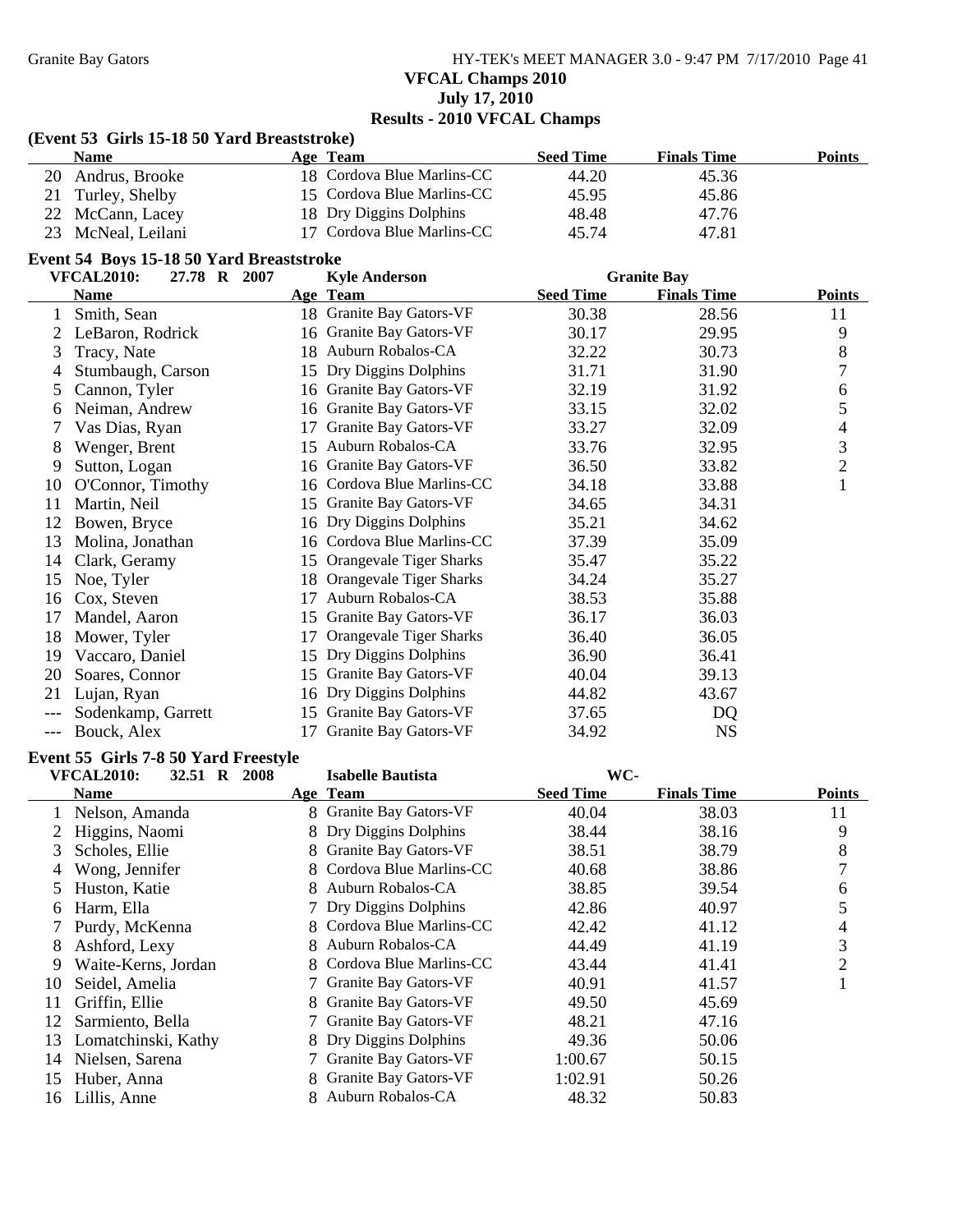# Granite Bay Gators **HY-TEK's MEET MANAGER 3.0 - 9:47 PM 7/17/2010** Page 42 **VFCAL Champs 2010 July 17, 2010 Results - 2010 VFCAL Champs**

# **(Event 55 Girls 7-8 50 Yard Freestyle)**

|       | <b>Name</b>           |    | Age Team                       | <b>Seed Time</b> | <b>Finals Time</b> | <b>Points</b> |
|-------|-----------------------|----|--------------------------------|------------------|--------------------|---------------|
| 17    | Winter, Ashlyn        |    | Dry Diggins Dolphins           | 49.61            | 50.85              |               |
| 18    | Burgess, Carly        |    | Orangevale Tiger Sharks        | 57.50            | 51.10              |               |
| 19    | Jones, Kelly          |    | Granite Bay Gators-VF          | 51.69            | 51.83              |               |
| 20    | Simpson, Tuesday      |    | Cordova Blue Marlins-CC        | 54.75            | 53.64              |               |
| 21    | Griffiths, Phoebe     |    | Granite Bay Gators-VF          | 52.91            | 54.60              |               |
| 22    | Resendez, Paige       |    | <b>Granite Bay Gators-VF</b>   | 54.99            | 54.72              |               |
| 23    | Ambrosia, Kennedy     |    | Auburn Robalos-CA              | 1:05.81          | 55.97              |               |
| 24    | Land, Nory            |    | Dry Diggins Dolphins           | 1:06.86          | 59.85              |               |
| 25    | Edmisten, Julianna    |    | Cordova Blue Marlins-CC        | 1:00.77          | 1:00.78            |               |
| 26    | McPike, Kendyl        |    | Cordova Blue Marlins-CC        | 1:02.63          | 1:01.39            |               |
| 27    | DeZorzi, Tatum        |    | Granite Bay Gators-VF          | 59.83            | 1:01.65            |               |
| 28    | Stewart, Makenna      |    | <b>Granite Bay Gators-VF</b>   | 59.25            | 1:01.93            |               |
| 29    | Klausing, Sophia      | 8  | Dry Diggins Dolphins           | 1:12.69          | 1:02.78            |               |
| 30    | Finney-Stephens, Gwen |    | Dry Diggins Dolphins           | 1:20.50          | 1:02.80            |               |
| $*31$ | Freer, Jordan         |    | Dry Diggins Dolphins           | 54.66            | 1:03.07            |               |
| $*31$ | Carson, Emma          |    | <b>Orangevale Tiger Sharks</b> | 1:08.84          | 1:03.07            |               |
| 33    | Niles, Kristen        | 8. | Cordova Blue Marlins-CC        | 1:05.89          | 1:05.46            |               |
| 34    | Schlag, Alleah        |    | Dry Diggins Dolphins           | 1:24.33          | 1:08.88            |               |
| 35    | McAdams, Macey        |    | Orangevale Tiger Sharks        | 1:10.70          | 1:13.65            |               |
| 36    | Crader, Marcella      |    | Cordova Blue Marlins-CC        | 1:41.15          | 1:18.25            |               |
| 37    | Burrell, Lily         |    | Orangevale Tiger Sharks        | 1:16.57          | 1:20.78            |               |
| 38    | Hadler, Alexandria    |    | Cordova Blue Marlins-CC        | 1:40.14          | 1:22.62            |               |
| 39    | Shepard, Sophie       |    | Dry Diggins Dolphins           | 1:28.30          | 1:24.15            |               |
| 40    | Harris, Angel         |    | Orangevale Tiger Sharks        | 1:39.06          | 1:31.78            |               |
| 41    | Mavy, Emma            | 7  | Cordova Blue Marlins-CC        | 1:28.01          | 1:34.22            |               |
| 42    | Langdon, Chloe        |    | Dry Diggins Dolphins           | 1:20.59          | 1:34.26            |               |
|       | Sewell, Sydney        |    | Granite Bay Gators-VF          | 47.35            | <b>DNF</b>         |               |
|       | Schafer, Emma         |    | <b>Granite Bay Gators-VF</b>   | 1:06.01          | <b>NS</b>          |               |
|       | Hadi Bahramiyan, Sara | 7  | Orangevale Tiger Sharks        | 1:23.67          | <b>NS</b>          |               |

## **Event 56 Boys 7-8 50 Yard Freestyle**

|    | <b>VFCAL2010:</b><br>32.54 R 2008 |    | <b>Brendan Covello</b>       | WC-              |                    |                |
|----|-----------------------------------|----|------------------------------|------------------|--------------------|----------------|
|    | Name                              |    | Age Team                     | <b>Seed Time</b> | <b>Finals Time</b> | Points         |
|    | Sherrets, Wyatt                   | 8. | <b>Granite Bay Gators-VF</b> | 37.75            | 38.17              | 11             |
|    | Mayhew, Ean                       | 8  | Granite Bay Gators-VF        | 43.11            | 42.45              | 9              |
| 3. | Hansen, Michael                   |    | Granite Bay Gators-VF        | 40.63            | 42.55              | 8              |
| 4  | Sullivan, Nathan                  |    | Cordova Blue Marlins-CC      | 45.50            | 42.87              | 7              |
| 5. | Suhir, Shukri                     |    | Cordova Blue Marlins-CC      | 45.51            | 43.43              | 6              |
| 6. | Cuevas, Simon                     | 8  | Cordova Blue Marlins-CC      | 41.99            | 43.45              | 5              |
|    | Griffiths, Spencer                | 8  | Granite Bay Gators-VF        | 49.78            | 45.66              | 4              |
| 8  | Romeo, Jonathan                   | 8  | Granite Bay Gators-VF        | 48.09            | 46.68              | 3              |
| 9  | Hu, William                       |    | Granite Bay Gators-VF        | 53.43            | 48.95              | $\overline{2}$ |
| 10 | Luo, Christopher                  |    | Granite Bay Gators-VF        | 48.74            | 48.96              |                |
| 11 | Lockwood, Gavin                   |    | 8 Dry Diggins Dolphins       | 51.08            | 49.39              |                |
| 12 | De Los Santos, Ryen               |    | Dry Diggins Dolphins         | 50.97            | 50.15              |                |
| 13 | Bardasian, Gannon                 |    | Orangevale Tiger Sharks      | 58.56            | 51.36              |                |
| 14 | Walder, Pace                      |    | Orangevale Tiger Sharks      | 53.46            | 52.74              |                |
| 15 | Voss, Mason                       |    | Cordova Blue Marlins-CC      | 56.17            | 55.04              |                |
| 16 | Somera, Jeffrey                   | 8  | Dry Diggins Dolphins         | 50.81            | 55.10              |                |
| 17 | Fernandes, Elijah                 |    | Dry Diggins Dolphins         | 1:05.73          | 55.15              |                |
| 18 | Carnahan, Colin                   |    | 7 Dry Diggins Dolphins       | 1:05.14          | 1:01.68            |                |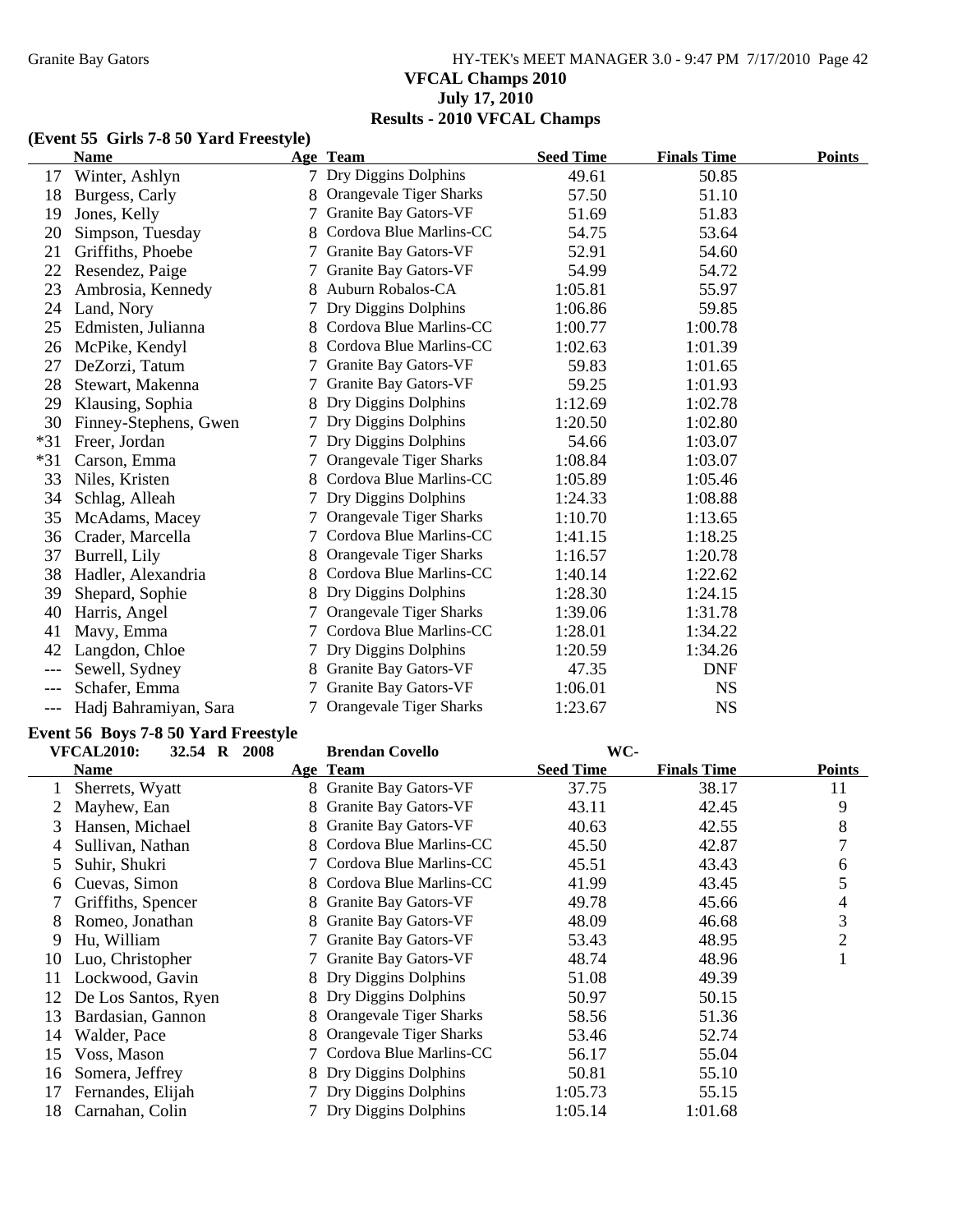Granite Bay Gators **HY-TEK's MEET MANAGER 3.0 - 9:47 PM 7/17/2010** Page 43 **VFCAL Champs 2010 July 17, 2010 Results - 2010 VFCAL Champs**

## **(Event 56 Boys 7-8 50 Yard Freestyle)**

| <b>Name</b>       | Age Team                  | <b>Seed Time</b> | <b>Finals Time</b> | <b>Points</b> |
|-------------------|---------------------------|------------------|--------------------|---------------|
| 19 Bansal, Dhilan | 7 Granite Bay Gators-VF   | 1:01.68          | 1:02.31            |               |
| 20 McAdams, Dylan | 7 Orangevale Tiger Sharks | 59.28            | 1:02.72            |               |
| 21 Anderson, Seth | 7 Orangevale Tiger Sharks | 1:03.79          | 1:03.57            |               |
| 22 Rooney, Liam   | 7 Orangevale Tiger Sharks | 1:08.76          | 1:03.63            |               |
| 23 Bunce, Logan   | 8 Dry Diggins Dolphins    | 1:26.82          | 1:05.99            |               |
| 24 Aram, Brandon  | 7 Granite Bay Gators-VF   | 59.13            | 1:06.80            |               |
| 25 Farias, Corbin | 8 Orangevale Tiger Sharks | 1:13.54          | 1:11.82            |               |
| 26 Shaw, Dylan    | 7 Orangevale Tiger Sharks | 1:28.06          | 1:16.26            |               |
| --- Hackett, Evan | 7 Granite Bay Gators-VF   | 1:22.43          | NS                 |               |

# **Event 57 Girls 9-10 50 Yard Freestyle**

|       | <b>VFCAL2010:</b><br>29.29 R 2003 |    | Mikaela Macklin            |                  | <b>Placerville</b> |                |
|-------|-----------------------------------|----|----------------------------|------------------|--------------------|----------------|
|       | Name                              |    | Age Team                   | <b>Seed Time</b> | <b>Finals Time</b> | <b>Points</b>  |
| 1     | Bishop, Catherine                 |    | 10 Dry Diggins Dolphins    | 32.72            | 31.69              | 11             |
| 2     | Sewell, Alyssa                    |    | 10 Granite Bay Gators-VF   | 32.94            | 32.80              | 9              |
| 3     | Seidel, Ann-Marie                 |    | 10 Granite Bay Gators-VF   | 33.73            | 32.90              | 8              |
| 4     | Sampson, Sydney                   |    | 10 Granite Bay Gators-VF   | 34.42            | 33.41              | 7              |
| 5     | Hansen, Emma                      |    | 10 Granite Bay Gators-VF   | 38.20            | 36.04              | $\sqrt{6}$     |
| 6     | Richardson, Orlaith               |    | 10 Dry Diggins Dolphins    | 37.18            | 36.85              | 5              |
| 7     | Bailey, Katelynn                  |    | 10 Orangevale Tiger Sharks | 37.29            | 37.36              | 4              |
| 8     | Byars, Ashley                     |    | 9 Granite Bay Gators-VF    | 38.30            | 38.03              | 3              |
| 9     | Teese, Chloe                      | 10 | Orangevale Tiger Sharks    | 39.80            | 38.07              | $\overline{2}$ |
| 10    | Aram, McKenna                     |    | 10 Granite Bay Gators-VF   | 39.83            | 38.17              | $\mathbf{1}$   |
| 11    | Kamuchey, Adrianna                |    | 10 Dry Diggins Dolphins    | 41.16            | 38.58              |                |
| 12    | Houghton, Samantha                |    | 9 Granite Bay Gators-VF    | 40.48            | 38.91              |                |
| 13    | Somera, Julia                     |    | 10 Dry Diggins Dolphins    | 39.09            | 39.49              |                |
| $*14$ | Caulfield, Kate                   |    | 9 Granite Bay Gators-VF    | 46.29            | 41.25              |                |
| $*14$ | Waid, Paige                       |    | 10 Granite Bay Gators-VF   | 42.90            | 41.25              |                |
| 16    | Haynie, Emily                     |    | 9 Dry Diggins Dolphins     | 43.01            | 41.42              |                |
| 17    | Guttenberg, Samantha              |    | 10 Orangevale Tiger Sharks | 46.67            | 41.56              |                |
| 18    | Jacobus, Willow                   |    | 10 Auburn Robalos-CA       | 49.91            | 42.08              |                |
| 19    | Perigault, Rebecca                |    | 9 Granite Bay Gators-VF    | 45.58            | 43.24              |                |
| 20    | Spokely, Eralise                  |    | 9 Auburn Robalos-CA        | 44.29            | 44.26              |                |
| 21    | Tommasini, Angelina               |    | 10 Orangevale Tiger Sharks | 46.12            | 44.62              |                |
| 22    | Gross, Angela                     |    | 10 Granite Bay Gators-VF   | 44.92            | 44.77              |                |
| 23    | Mawacke, Lara                     |    | 10 Cordova Blue Marlins-CC | 47.23            | 44.83              |                |
| 24    | Arnold, Jacqueline                |    | 10 Dry Diggins Dolphins    | 44.16            | 44.94              |                |
| 25    | Zimmer, Hannah                    |    | 9 Orangevale Tiger Sharks  | 48.51            | 45.55              |                |
| 26    | John, Danielle                    |    | 9 Granite Bay Gators-VF    | 47.55            | 45.58              |                |
| 27    | Cuevas, Alexis                    |    | 10 Cordova Blue Marlins-CC | 44.56            | 45.61              |                |
| 28    | Barth, Taylor                     |    | 10 Cordova Blue Marlins-CC | 47.17            | 45.72              |                |
| 29    | Wheeler, Mailani                  | 10 | Orangevale Tiger Sharks    | 54.92            | 46.20              |                |
| 30    | Sylvester, Lauren                 |    | 9 Auburn Robalos-CA        | 43.57            | 46.52              |                |
| 31    | Doleschal, Allison                |    | 10 Granite Bay Gators-VF   | 47.54            | 46.59              |                |
| 32    | Capel, Ariana                     |    | 10 Auburn Robalos-CA       | 56.78            | 46.61              |                |
| 33    | Nanoo, Krystle                    |    | 9 Cordova Blue Marlins-CC  | 45.60            | 46.75              |                |
| 34    | Milburn, Maggie                   |    | 9 Granite Bay Gators-VF    | 47.64            | 47.16              |                |
| 35    | McAdams, Sydney                   |    | 9 Orangevale Tiger Sharks  | 52.60            | 48.96              |                |
| 36    | Morkowski, Trista                 |    | 9 Dry Diggins Dolphins     | 52.09            | 50.58              |                |
| 37    | Gunsauls, Selina                  |    | 10 Orangevale Tiger Sharks | 57.34            | 50.84              |                |
| 38    | Carnahan, Peyton                  |    | 10 Dry Diggins Dolphins    | 52.92            | 52.32              |                |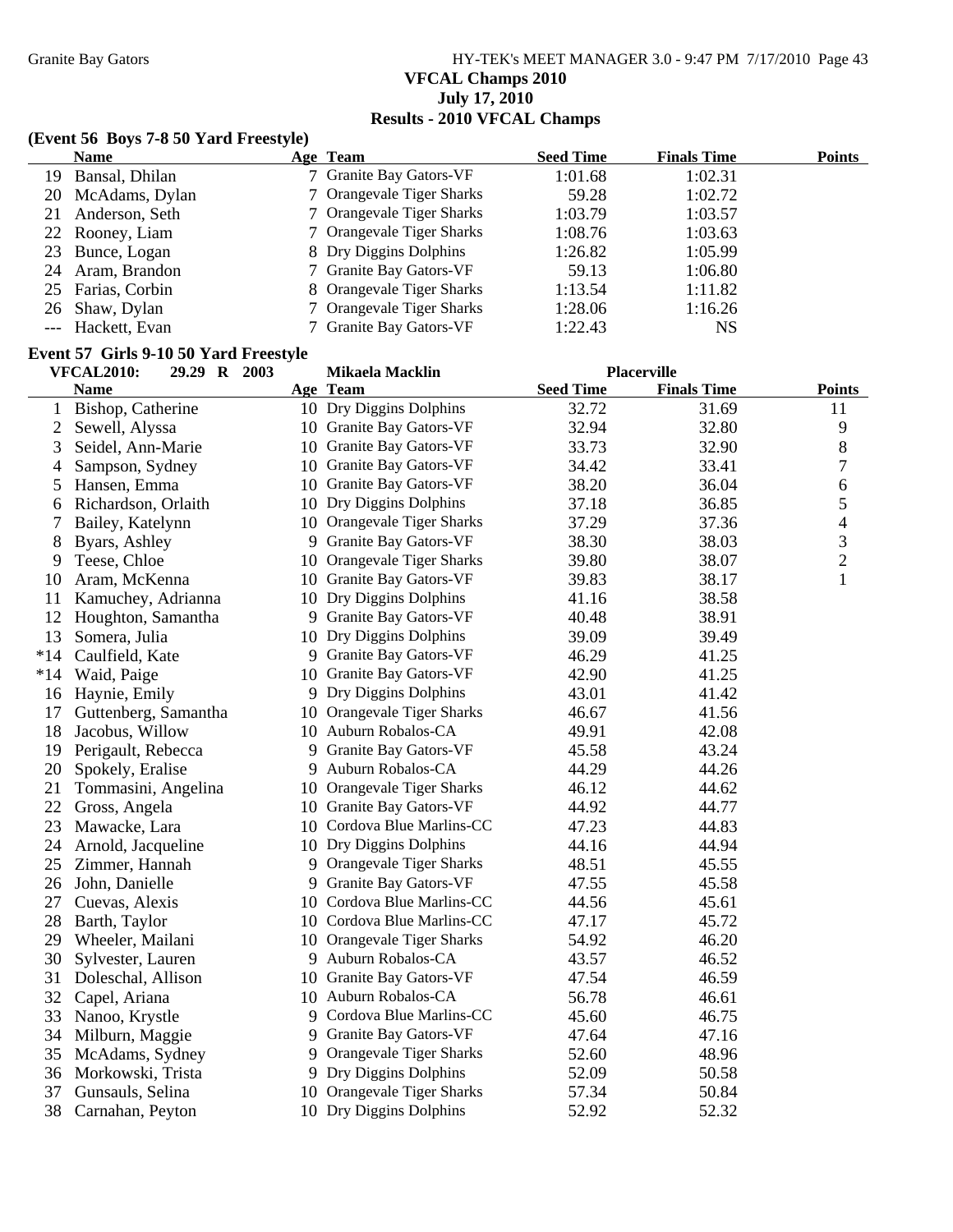Granite Bay Gators **HY-TEK's MEET MANAGER 3.0 - 9:47 PM 7/17/2010** Page 44 **VFCAL Champs 2010 July 17, 2010 Results - 2010 VFCAL Champs**

#### **(Event 57 Girls 9-10 50 Yard Freestyle)**

| <b>Name</b>        | Age Team                  | <b>Seed Time</b> | <b>Finals Time</b> | <b>Points</b> |
|--------------------|---------------------------|------------------|--------------------|---------------|
| 39 Miner, Malia    | 9 Orangevale Tiger Sharks | 51.49            | 53.24              |               |
| 40 Klemp, Haley    | 9 Auburn Robalos-CA       | 56.30            | 57.06              |               |
| 41 Stinson, Amanda | 9 Orangevale Tiger Sharks | 49.26            | 57.15              |               |
| 42 Reyes, Alicia   | 9 Cordova Blue Marlins-CC | 1:20.68          | 1:20.00            |               |

#### **Event 58 Boys 9-10 50 Yard Freestyle**

|       | <b>VFCAL2010:</b><br>29.40 R 1987 |    | <b>Josh La Rue</b>         | <b>Sunrise</b>   |                    |                |
|-------|-----------------------------------|----|----------------------------|------------------|--------------------|----------------|
|       | <b>Name</b>                       |    | Age Team                   | <b>Seed Time</b> | <b>Finals Time</b> | <b>Points</b>  |
|       | Pridgen-Daniels, Gabriel          |    | 10 Cordova Blue Marlins-CC | 34.42            | 33.58              | 11             |
| 2     | Portillo, Marcello                |    | 10 Cordova Blue Marlins-CC | 34.01            | 34.09              | 9              |
| 3     | Pesko, Keefe                      |    | 10 Dry Diggins Dolphins    | 37.17            | 35.61              | 8              |
| 4     | Porter, Ethan                     | 9  | Cordova Blue Marlins-CC    | 40.50            | 36.61              | 7              |
| 5     | Rego, Ethan                       | 9  | Granite Bay Gators-VF      | 37.50            | 37.19              | 6              |
| 6     | MacLeane, Joey                    | 9  | Granite Bay Gators-VF      | 41.98            | 39.14              | 5              |
| 7     | Brooks, David                     | 10 | Granite Bay Gators-VF      | 41.79            | 39.62              | $\overline{4}$ |
| 8     | Holifield-Helm, Marcus            | 10 | Dry Diggins Dolphins       | 38.32            | 40.35              | 3              |
| 9     | Roa, Jacob                        | 10 | Cordova Blue Marlins-CC    | 41.01            | 40.39              | $\overline{c}$ |
| 10    | O'Dea, Michael                    | 10 | Granite Bay Gators-VF      | 41.83            | 40.47              | $\mathbf{1}$   |
| $*11$ | Calvert, Klay                     | 9  | Auburn Robalos-CA          | 41.48            | 40.54              |                |
| $*11$ | Pesce, Carson                     | 9  | Dry Diggins Dolphins       | 41.15            | 40.54              |                |
| 13    | Hu, Jonathan                      | 10 | Granite Bay Gators-VF      | 39.12            | 40.56              |                |
| 14    | Martin, Grant                     | 10 | Granite Bay Gators-VF      | 41.45            | 40.73              |                |
| 15    | Montieth, Anthony                 | 9  | Orangevale Tiger Sharks    | 42.18            | 42.20              |                |
| 16    | Wenger, Stuart                    | 9  | Auburn Robalos-CA          | 42.38            | 42.52              |                |
| 17    | Shaw, Travis                      | 9  | Orangevale Tiger Sharks    | 43.81            | 44.74              |                |
| 18    | Perez, Grant                      | 9  | Dry Diggins Dolphins       | 55.59            | 45.85              |                |
| 19    | Shubert, Tyler                    | 10 | Cordova Blue Marlins-CC    | 43.04            | 45.87              |                |
| 20    | Maggio, Nico                      | 10 | Granite Bay Gators-VF      | 46.31            | 46.53              |                |
| 21    | Brady, Jake                       | 9  | Cordova Blue Marlins-CC    | 49.91            | 49.32              |                |
| 22    | Guthrie, Jared                    | 10 | Cordova Blue Marlins-CC    | 43.53            | 49.48              |                |
| 23    | Bardasian, Zachary                | 10 | Orangevale Tiger Sharks    | 55.63            | 50.85              |                |
| 24    | Monroe, James                     | 9  | Cordova Blue Marlins-CC    | 51.15            | 53.11              |                |
| 25    | Turley, Branden                   | 9  | Cordova Blue Marlins-CC    | 1:05.31          | 59.00              |                |
| 26    | Woytus, Brendan                   |    | 9 Auburn Robalos-CA        | 1:09.71          | 59.03              |                |
| 27    | Powell, Jacob                     | 9  | Cordova Blue Marlins-CC    | 1:00.50          | 1:00.49            |                |
| 28    | Newman, Sam                       | 9  | Granite Bay Gators-VF      | 1:12.68          | 1:12.26            |                |
| ---   | Arnold, Brandon                   |    | 10 Dry Diggins Dolphins    | 1:16.36          | X1:03.38           |                |

#### **Event 59 Girls 11-12 100 Yard Freestyle**

|   | <b>VFCAL2010:</b><br>56.64           | 2003<br>$\mathbf R$ | <b>Tomi Petty</b>          |                  | <b>Placerville</b> |               |
|---|--------------------------------------|---------------------|----------------------------|------------------|--------------------|---------------|
|   | <b>Name</b>                          |                     | Age Team                   | <b>Seed Time</b> | <b>Finals Time</b> | <b>Points</b> |
|   | Yarnell, Annsley<br>30.93<br>34.61   |                     | 12 Auburn Robalos-CA       | 1:06.65          | 1:05.54            | 11            |
|   | 2 Thomas, Macayla<br>35.08<br>32.47  |                     | 11 Granite Bay Gators-VF   | 1:09.14          | 1:07.55            | 9             |
|   | 3 Fournier, Sylvie<br>36.69<br>32.49 |                     | 12 Granite Bay Gators-VF   | 1:13.69          | 1:09.18            | 8             |
| 4 | Gwin, Kourtney<br>34.61<br>38.09     |                     | 11 Orangevale Tiger Sharks | 1:14.57          | 1:12.70            | 7             |
|   | Arnez, Samantha<br>36.45<br>36.26    |                     | 12 Cordova Blue Marlins-CC | 1:14.26          | 1:12.71            | 6             |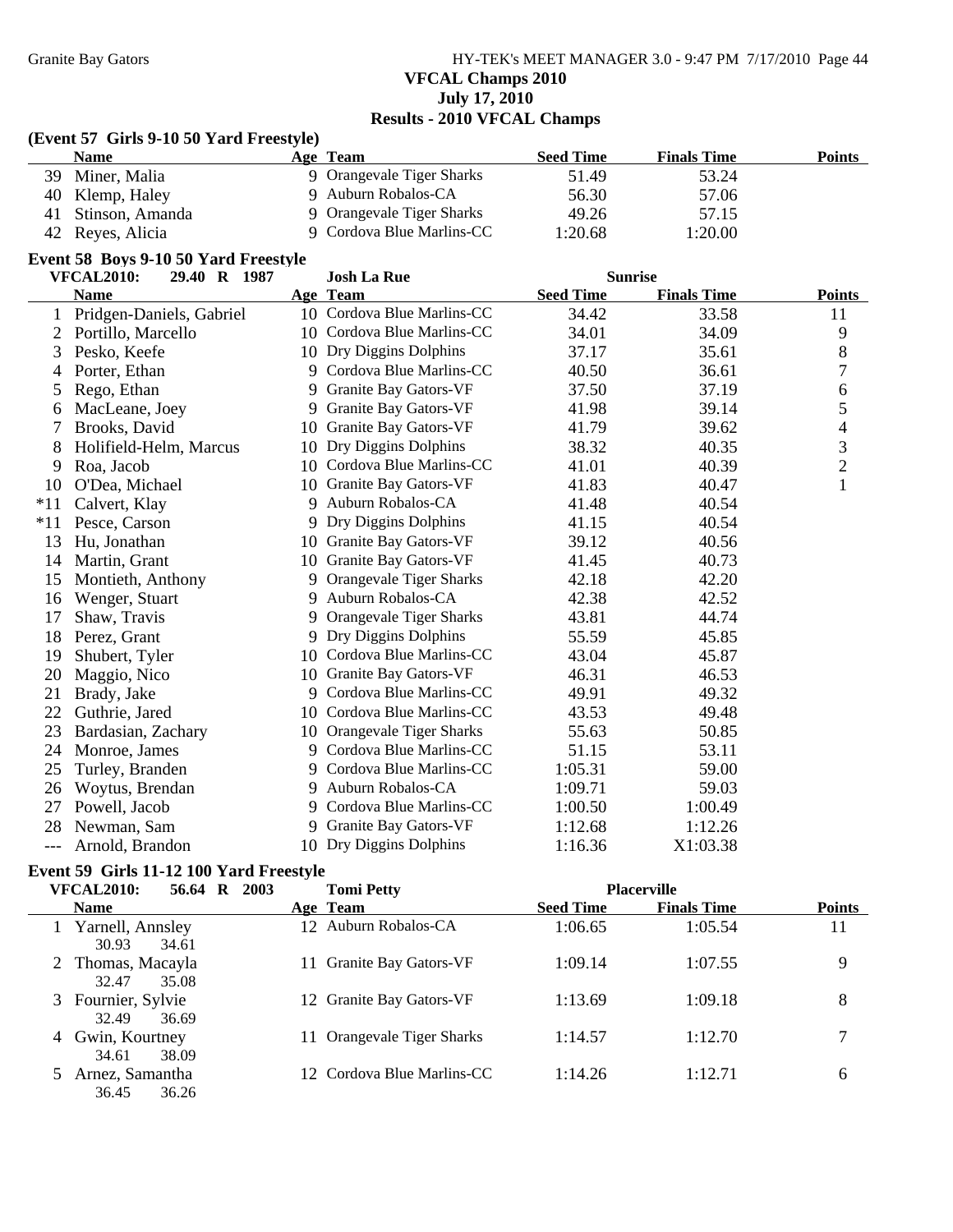Granite Bay Gators **HY-TEK's MEET MANAGER 3.0 - 9:47 PM 7/17/2010** Page 45 **VFCAL Champs 2010 July 17, 2010 Results - 2010 VFCAL Champs**

### **(Event 59 Girls 11-12 100 Yard Freestyle)**

|    | <b>Name</b>                               | Age Team                   | <b>Seed Time</b> | <b>Finals Time</b> | <b>Points</b>  |
|----|-------------------------------------------|----------------------------|------------------|--------------------|----------------|
|    | 6 DeBortoli, Natasha<br>35.55<br>37.26    | 11 Granite Bay Gators-VF   | 1:13.10          | 1:12.81            | 5              |
| 7  | Sims, Nicole<br>34.72<br>38.44            | 12 Granite Bay Gators-VF   | 1:14.23          | 1:13.16            | $\overline{4}$ |
| 8  | Tracy, Katie<br>35.67<br>37.91            | 12 Auburn Robalos-CA       | 1:15.88          | 1:13.58            | $\mathfrak{Z}$ |
| 9. | Hightower, Dayna<br>38.47<br>35.13        | 12 Dry Diggins Dolphins    | 1:18.22          | 1:13.60            | $\mathfrak{2}$ |
|    | 10 Lishman, Kaitlin<br>35.77<br>40.59     | 12 Dry Diggins Dolphins    | 1:13.99          | 1:16.36            | $\mathbf{1}$   |
|    | 11 Nelson, Alyssa<br>36.61<br>40.43       | 11 Granite Bay Gators-VF   | 1:20.61          | 1:17.04            |                |
|    | 12 Bujanda, Miya<br>37.92<br>40.52        | 11 Orangevale Tiger Sharks | 1:17.16          | 1:18.44            |                |
|    | 13 Yarnell, Makanna<br>36.53<br>42.06     | 11 Auburn Robalos-CA       | 1:22.45          | 1:18.59            |                |
|    | 14 Reynolds, Macey<br>38.22<br>41.25      | 11 Cordova Blue Marlins-CC | 1:20.32          | 1:19.47            |                |
|    | 15 Morkowski, Anika<br>38.54<br>42.23     | 12 Dry Diggins Dolphins    | 1:16.39          | 1:20.77            |                |
|    | 16 Bennett, Elizabeth<br>44.14<br>37.65   | 11 Dry Diggins Dolphins    | 1:22.75          | 1:21.79            |                |
| 17 | Spokely, Annika<br>39.01<br>42.81         | 11 Auburn Robalos-CA       | 1:24.41          | 1:21.82            |                |
|    | 18 McKeown, Kelsi<br>39.11<br>42.81       | 12 Cordova Blue Marlins-CC | 1:22.98          | 1:21.92            |                |
|    | 19 Edmisten, Rebecca<br>37.75<br>44.32    | 11 Cordova Blue Marlins-CC | 1:32.28          | 1:22.07            |                |
|    | 20 McGuire, Siouxsie<br>41.16<br>42.49    | 12 Auburn Robalos-CA       | 1:25.88          | 1:23.65            |                |
|    | 21 Bailey, Cammie<br>39.14<br>44.58       | 12 Dry Diggins Dolphins    | 1:44.14          | 1:23.72            |                |
|    | 22 Preston-Medina, Hope<br>42.16<br>42.99 | 11 Orangevale Tiger Sharks | 1:30.38          | 1:25.15            |                |
|    | 23 Fuller, Kate<br>39.88<br>45.48         | 12 Orangevale Tiger Sharks | 1:24.47          | 1:25.36            |                |
|    | 24 Martinez, Ashley<br>43.53<br>43.94     | 11 Granite Bay Gators-VF   | 1:26.32          | 1:27.47            |                |
| 25 | Graf, Ashley<br>43.54<br>45.85            | 12 Orangevale Tiger Sharks | 1:35.07          | 1:29.39            |                |
|    | 26 Moore, Emily<br>43.87<br>47.30         | 11 Dry Diggins Dolphins    | 1:36.05          | 1:31.17            |                |
| 27 | Knopp, Cassidy<br>43.97<br>49.21          | 11 Orangevale Tiger Sharks | 1:32.90          | 1:33.18            |                |
| 28 | Mansanet, Portia<br>44.33<br>49.18        | 11 Orangevale Tiger Sharks | 1:36.78          | 1:33.51            |                |
| 29 | Thomas, Claire<br>45.94<br>49.26          | 11 Orangevale Tiger Sharks | 1:30.57          | 1:35.20            |                |
| 30 | Thomas, Chloe<br>46.72<br>52.03           | 12 Orangevale Tiger Sharks | 1:30.54          | 1:38.75            |                |
|    | 31 Huber, Kate<br>1:40.01                 | 11 Granite Bay Gators-VF   | 1:33.86          | 1:39.50            |                |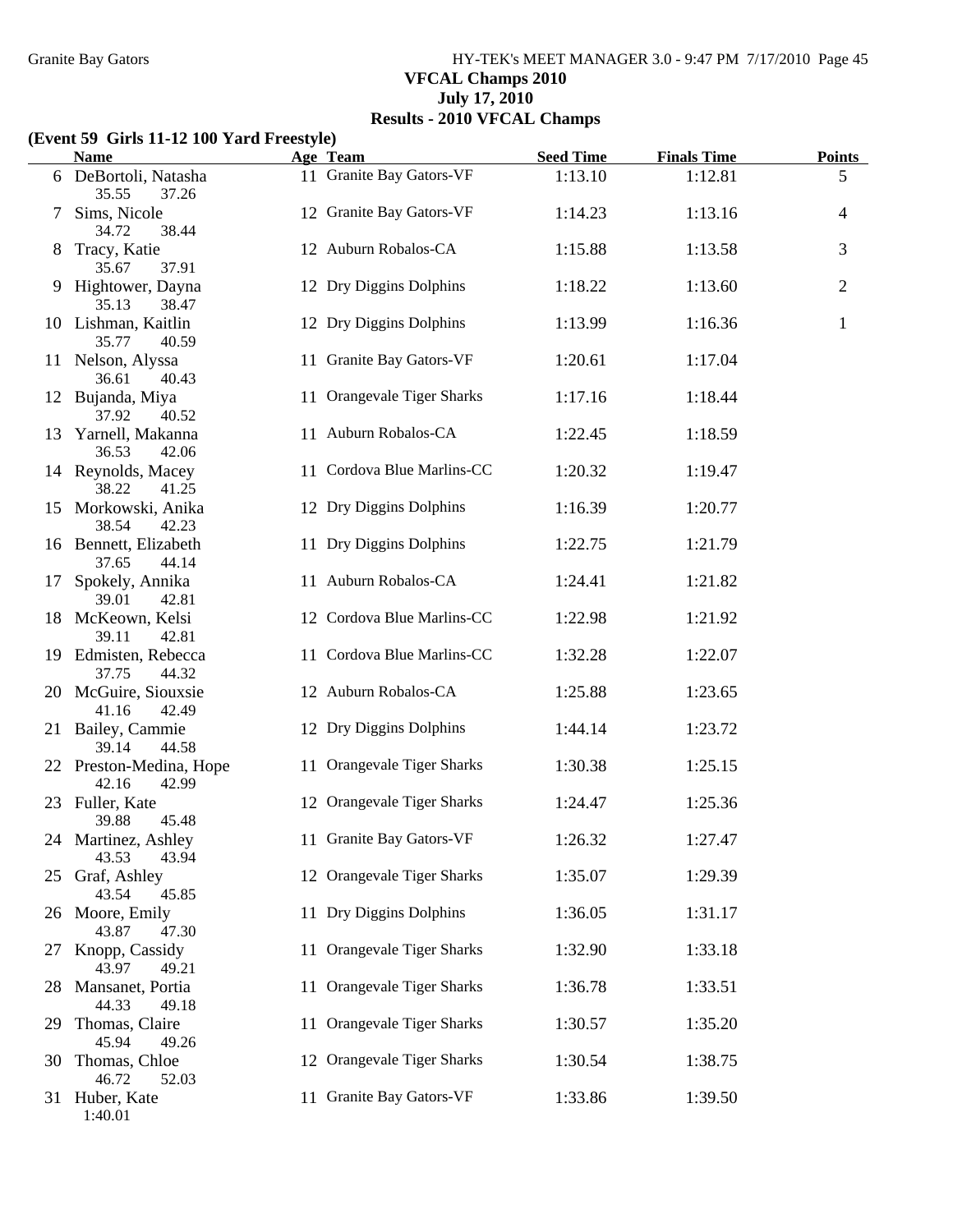# Granite Bay Gators **HY-TEK's MEET MANAGER 3.0 - 9:47 PM 7/17/2010** Page 46 **VFCAL Champs 2010 July 17, 2010 Results - 2010 VFCAL Champs**

### **(Event 59 Girls 11-12 100 Yard Freestyle)**

|    | <b>Name</b>                          | Age Team                   | <b>Seed Time</b> | <b>Finals Time</b> | Points |
|----|--------------------------------------|----------------------------|------------------|--------------------|--------|
| 32 | Martinez, Isabella<br>52.30<br>47.22 | 11 Cordova Blue Marlins-CC | 1:42.48          | 1:39.52            |        |
| 33 | Coyne, May<br>51.32<br>58.81         | 11 Orangevale Tiger Sharks | 1:39.34          | 1:50.13            |        |
| 34 | Lewis, Arica<br>57.72<br>52.56       | 11 Cordova Blue Marlins-CC | 1:54.03          | 1:50.28            |        |

#### **Event 60 Boys 11-12 100 Yard Freestyle**

|    | <b>VFCAL2010:</b><br>59.38 R 2009      | <b>Jack Baldoni</b>        | <b>Auburn</b>    |                    |                |
|----|----------------------------------------|----------------------------|------------------|--------------------|----------------|
|    | <b>Name</b>                            | Age Team                   | <b>Seed Time</b> | <b>Finals Time</b> | <b>Points</b>  |
|    | 1 DeBortoli, Bryan<br>31.81<br>33.17   | 11 Granite Bay Gators-VF   | 1:05.83          | 1:04.98            | 11             |
|    | Roselli, Josh<br>31.81<br>36.27        | 12 Granite Bay Gators-VF   | 1:09.67          | 1:08.08            | 9              |
|    | Higdon, Tom<br>33.98<br>36.68          | 12 Cordova Blue Marlins-CC | 1:16.85          | 1:10.66            | 8              |
|    | 4 Granat, Tommy<br>34.21<br>36.68      | 12 Auburn Robalos-CA       | 1:11.53          | 1:10.89            | $\overline{7}$ |
| 5  | Guthrie, Kyle<br>33.40<br>38.94        | 12 Cordova Blue Marlins-CC | 1:10.40          | 1:12.34            | 6              |
| 6  | Todd, Ryan<br>34.50<br>38.06           | 12 Cordova Blue Marlins-CC | 1:14.07          | 1:12.56            | 5              |
|    | Huston, Ryan<br>35.36<br>38.65         | 12 Auburn Robalos-CA       | 1:12.39          | 1:14.01            | $\overline{4}$ |
| 8  | Genetti, Tyler<br>37.67<br>43.61       | 12 Granite Bay Gators-VF   | 1:23.79          | 1:21.28            | 3              |
| 9  | Quirarte, Salvador<br>38.96<br>45.24   | 11 Auburn Robalos-CA       | 1:24.61          | 1:24.20            | $\overline{2}$ |
|    | 10 Bradley, Nicholas<br>39.12<br>45.84 | 12 Dry Diggins Dolphins    | 1:31.33          | 1:24.96            | $\mathbf{1}$   |
| 11 | Schultz, Jacob<br>40.45<br>45.12       | 12 Orangevale Tiger Sharks | 1:32.46          | 1:25.57            |                |
|    | 12 Byars, Ryan<br>41.48<br>45.92       | 11 Granite Bay Gators-VF   | 1:27.19          | 1:27.40            |                |
|    | 13 Fenner, Timothy<br>41.70<br>45.71   | 11 Cordova Blue Marlins-CC | 1:32.47          | 1:27.41            |                |
|    | 14 McCann, Thomas<br>48.87<br>42.61    | 12 Dry Diggins Dolphins    | 1:26.14          | 1:31.48            |                |
|    | 15 Kehler, Kobe                        | 12 Orangevale Tiger Sharks | 1:37.41          | 1:34.41            |                |
| 16 | Stephens, Randall<br>49.04<br>49.32    | 12 Dry Diggins Dolphins    | 1:34.52          | 1:38.36            |                |
| 17 | Green, Xander<br>55.68<br>48.15        | 11 Cordova Blue Marlins-CC | 1:44.95          | 1:43.83            |                |
|    | 18 Leanos, Luke<br>55.04<br>1:05.57    | 11 Orangevale Tiger Sharks | 1:50.33          | 2:00.61            |                |

### **Event 61 Girls 13-14 100 Yard Freestyle**

| <b>VFCAL2010:</b>                  | 57.10 R 1997 | <b>Angie Matheu</b>      |                  | Cordova            |        |
|------------------------------------|--------------|--------------------------|------------------|--------------------|--------|
| Name                               |              | Age Team                 | <b>Seed Time</b> | <b>Finals Time</b> | Points |
| Tiedemann, Ellen<br>30.38<br>27.93 |              | 14 Dry Diggins Dolphins  | 1:00.59          | 58.31              |        |
| Martinez, Alexis<br>30.58<br>27.91 |              | 14 Granite Bay Gators-VF | 59.36            | 58.49              |        |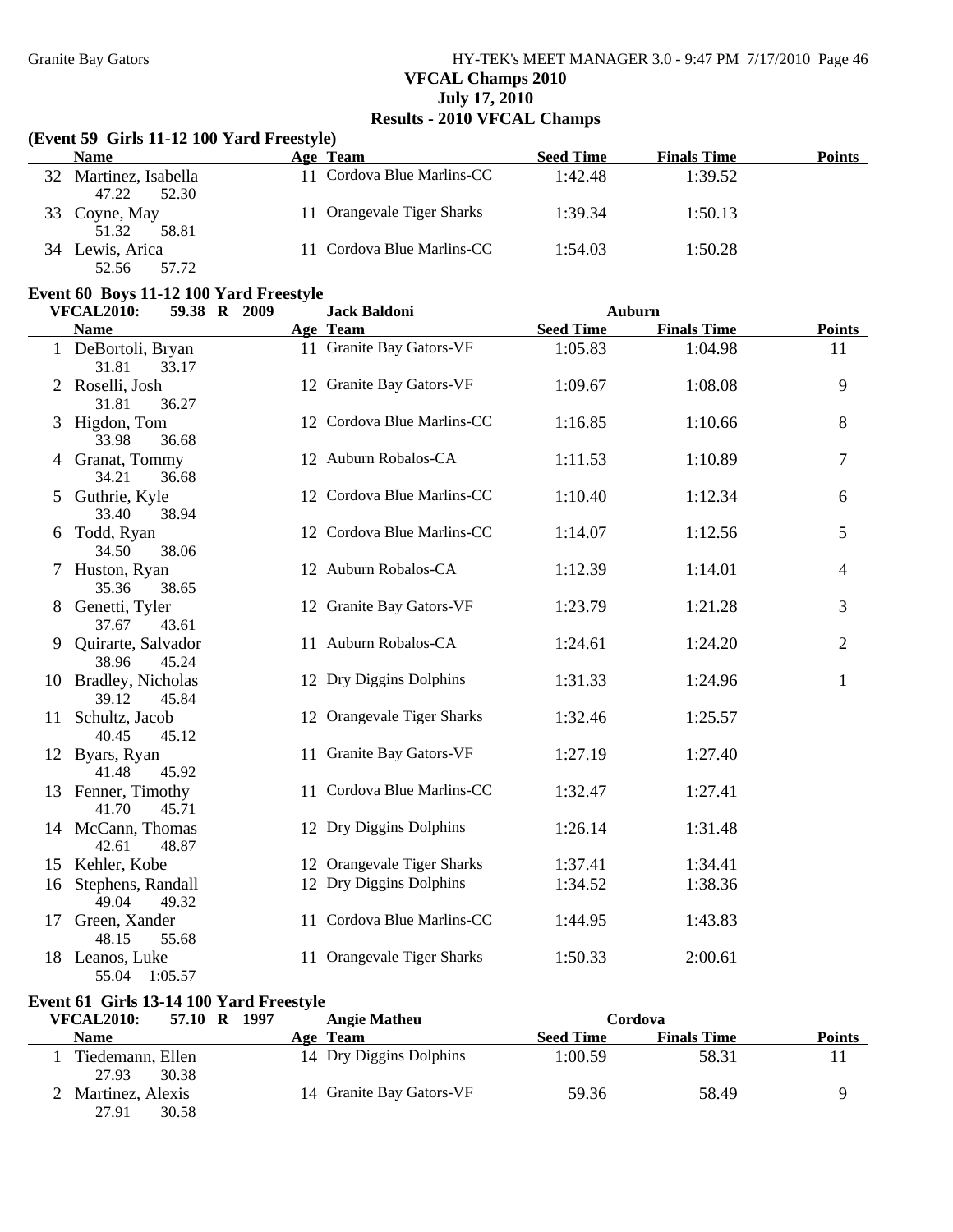Granite Bay Gators **HY-TEK's MEET MANAGER 3.0 - 9:47 PM 7/17/2010** Page 47 **VFCAL Champs 2010 July 17, 2010 Results - 2010 VFCAL Champs**

### **(Event 61 Girls 13-14 100 Yard Freestyle)**

|    | <b>Name</b>                               | Age Team                   | <b>Seed Time</b> | <b>Finals Time</b> | <b>Points</b>  |
|----|-------------------------------------------|----------------------------|------------------|--------------------|----------------|
|    | 3 Hanks, Jamie<br>29.30<br>32.93          | 14 Orangevale Tiger Sharks | 1:04.20          | 1:02.23            | 8              |
|    | Wirth, Bridget<br>29.22<br>34.38          | 14 Granite Bay Gators-VF   | 1:05.51          | 1:03.60            | 7              |
| 5  | Daley, Christina<br>31.27<br>33.64        | 13 Granite Bay Gators-VF   | 1:06.49          | 1:04.91            | 6              |
| 6  | Sanders, Brittany<br>31.49<br>33.97       | 13 Granite Bay Gators-VF   | 1:06.07          | 1:05.46            | 5              |
|    | 7 LeBaron, Hannah                         | 14 Granite Bay Gators-VF   | 1:07.32          | 1:06.29            | 4              |
|    | McPhail, Shelby<br>31.62<br>34.94         | 13 Granite Bay Gators-VF   | 1:08.68          | 1:06.56            | 3              |
|    | 9 Portillo, Priscilla<br>35.29<br>31.36   | 13 Cordova Blue Marlins-CC | 1:06.63          | 1:06.65            | $\overline{2}$ |
|    | 10 Watkins, Kaitlin<br>33.77<br>36.18     | 13 Dry Diggins Dolphins    | 1:10.16          | 1:09.95            | $\mathbf{1}$   |
| 11 | Quirarte, Raquel<br>32.88<br>37.93        | 13 Auburn Robalos-CA       | 1:12.78          | 1:10.81            |                |
|    | 12 Valtman, Stefany<br>34.47<br>37.45     | 14 Orangevale Tiger Sharks | 1:12.08          | 1:11.92            |                |
|    | 13 Jacquemain, Marcella<br>33.96<br>38.50 | 13 Dry Diggins Dolphins    | 1:16.24          | 1:12.46            |                |
|    | 14 Weiler, Sarah<br>34.25<br>38.27        | 13 Auburn Robalos-CA       | 1:12.47          | 1:12.52            |                |
|    | 15 Cuevas, Moriah<br>35.01<br>37.86       | 14 Cordova Blue Marlins-CC | 1:12.11          | 1:12.87            |                |
|    | 16 Brunkhorst, Sami<br>35.20<br>37.99     | 13 Granite Bay Gators-VF   | 1:14.15          | 1:13.19            |                |
|    | 17 Northam, Sara<br>35.30<br>37.90        | 14 Granite Bay Gators-VF   | 1:11.48          | 1:13.20            |                |
|    | 18 Hengst, Moriah<br>35.33<br>37.98       | 13 Auburn Robalos-CA       | 1:15.59          | 1:13.31            |                |
|    | 19 Ittner, Maddison<br>38.44<br>34.94     | 14 Auburn Robalos-CA       | 1:15.58          | 1:13.38            |                |
|    | 20 Haenny, Summer<br>35.40<br>38.80       | 14 Granite Bay Gators-VF   | 1:13.82          | 1:14.20            |                |
|    | 21 DeCesare, Brittany<br>35.98<br>40.72   | 14 Cordova Blue Marlins-CC | 1:18.29          | 1:16.70            |                |
| 22 | Ballard, Shannen<br>36.79<br>40.61        | 13 Granite Bay Gators-VF   | 1:17.39          | 1:17.40            |                |
| 23 | Corrales, Taylor<br>35.47<br>42.33        | 14 Orangevale Tiger Sharks | 1:15.06          | 1:17.80            |                |
|    | 24 Pesce, Lola<br>37.79<br>40.92          | 13 Dry Diggins Dolphins    | 1:20.30          | 1:18.71            |                |
| 25 | Watkins, Kendal<br>37.85<br>42.86         | 13 Dry Diggins Dolphins    | 1:24.29          | 1:20.71            |                |
| 26 | Mavy, Kyla<br>40.54<br>42.96              | 13 Cordova Blue Marlins-CC | 1:28.93          | 1:23.50            |                |
| 27 | Nagel, Emily<br>38.18<br>45.55            | 13 Granite Bay Gators-VF   | 1:20.93          | 1:23.73            |                |
| 28 | Mekata, Midori<br>40.49<br>46.35          | 13 Cordova Blue Marlins-CC | 1:37.59          | 1:26.84            |                |
|    | Perry, Dani                               | 14 Auburn Robalos-CA       | 1:09.27          | <b>NS</b>          |                |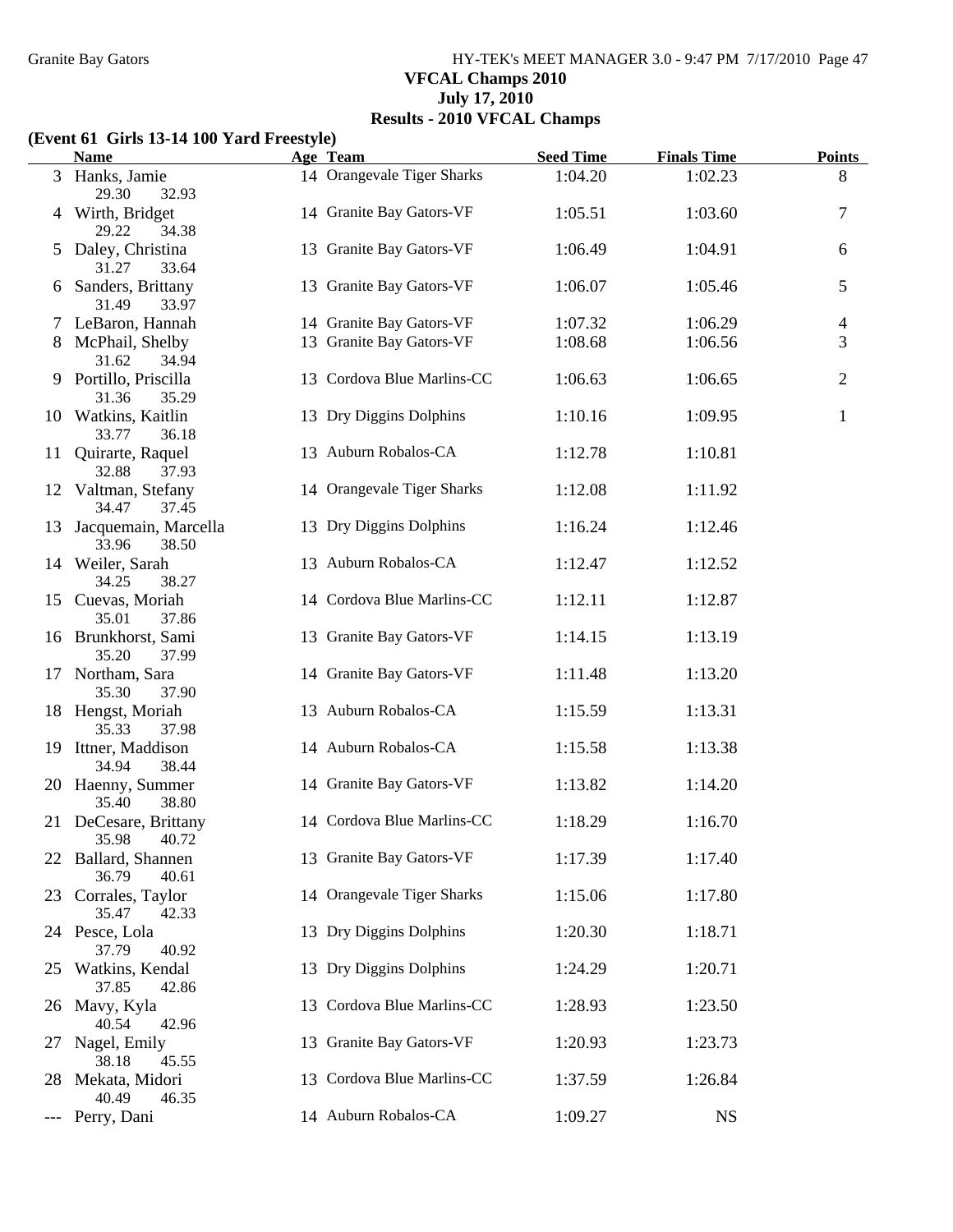### Granite Bay Gators **HY-TEK's MEET MANAGER 3.0 - 9:47 PM 7/17/2010** Page 48 **VFCAL Champs 2010 July 17, 2010 Results - 2010 VFCAL Champs**

### **Event 62 Boys 13-14 100 Yard Freestyle**

27.74 29.17

|    | <b>VFCAL2010:</b>                       | 51.99 R 2004 | <b>Tyler Bonner</b>        |                  | Auburn             |                |
|----|-----------------------------------------|--------------|----------------------------|------------------|--------------------|----------------|
|    | <b>Name</b>                             |              | Age Team                   | <b>Seed Time</b> | <b>Finals Time</b> | <b>Points</b>  |
|    | 1 Eyman, Ryan<br>26.68<br>29.43         |              | 14 Orangevale Tiger Sharks | 56.65            | 56.11              | 11             |
|    | 2 Unverferth, Karl<br>27.59<br>29.43    |              | 14 Dry Diggins Dolphins    | 57.36            | 57.02              | 9              |
|    | 3 Kemper, Keaton<br>28.37<br>29.17      |              | 14 Cordova Blue Marlins-CC | 1:00.96          | 57.54              | 8              |
|    | 4 Spencer, Braeden<br>27.90<br>30.72    |              | 14 Granite Bay Gators-VF   | 59.74            | 58.62              | 7              |
|    | 5 Zech, David<br>27.69<br>31.46         |              | 14 Granite Bay Gators-VF   | 1:01.79          | 59.15              | 6              |
|    | 6 McLean, Lucas<br>29.79<br>31.45       |              | 14 Orangevale Tiger Sharks | 1:01.27          | 1:01.24            | 5              |
|    | 7 Schnuelle, Brandon<br>29.44<br>31.84  |              | 13 Granite Bay Gators-VF   | 1:02.35          | 1:01.28            | 4              |
|    | 8 Vas Dias, Kevin<br>30.22<br>31.09     |              | 14 Granite Bay Gators-VF   | 1:00.68          | 1:01.31            | 3              |
| 9  | Albrecht, Seth<br>30.17<br>32.94        |              | 13 Auburn Robalos-CA       | 1:03.34          | 1:03.11            | $\overline{c}$ |
|    | 10 Wylder, Kevin<br>29.46<br>33.69      |              | 13 Granite Bay Gators-VF   | 1:05.71          | 1:03.15            | $\mathbf{1}$   |
|    | 11 Fuller, Ryan<br>30.69<br>33.09       |              | 14 Orangevale Tiger Sharks | 1:04.91          | 1:03.78            |                |
|    | 12 Klausing, Korey<br>31.67<br>34.21    |              | 14 Dry Diggins Dolphins    | 1:08.69          | 1:05.88            |                |
|    | 13 Colford, Alex<br>31.69<br>34.56      |              | 13 Cordova Blue Marlins-CC | 1:08.02          | 1:06.25            |                |
|    | 14 Fenner, Joshua<br>34.91<br>37.75     |              | 13 Cordova Blue Marlins-CC | 1:12.57          | 1:12.66            |                |
|    | 15 Asbenson, Rydell<br>34.52<br>39.43   |              | 13 Orangevale Tiger Sharks | 1:15.59          | 1:13.95            |                |
|    | 16 Frouws, Jonathan<br>35.75<br>38.66   |              | 13 Granite Bay Gators-VF   | 1:23.48          | 1:14.41            |                |
| 17 | Tuttle, Preston<br>36.72<br>38.01       |              | 14 Auburn Robalos-CA       | 1:14.83          | 1:14.73            |                |
| 18 | Molina, David<br>34.63<br>41.50         |              | 13 Cordova Blue Marlins-CC | 1:19.17          | 1:16.13            |                |
|    | 19 Rego, Elton<br>35.09<br>41.14        |              | 14 Granite Bay Gators-VF   | 1:23.66          | 1:16.23            |                |
| 20 | Schultz, Justin<br>37.54<br>39.42       |              | 13 Orangevale Tiger Sharks | 1:24.63          | 1:16.96            |                |
| 21 | Soares, Tyler<br>39.43<br>47.58         |              | 13 Granite Bay Gators-VF   | 1:32.70          | 1:27.01            |                |
|    | --- Plexico, Ryan                       |              | 14 Dry Diggins Dolphins    | 58.02            | <b>NS</b>          |                |
|    | Event 63 Girls 15-18 100 Yard Freestyle |              |                            |                  |                    |                |
|    | <b>VFCAL2010:</b>                       | 54.78 R 2005 | <b>Ashley Waylon</b>       |                  | <b>Granite Bay</b> |                |
|    | <b>Name</b>                             |              | Age Team                   | <b>Seed Time</b> | <b>Finals Time</b> | <b>Points</b>  |
|    | Daley, Colleen<br>26.97<br>29.01        |              | 16 Granite Bay Gators-VF   | 55.86            | 55.98              | 11             |
|    | 2 Leever, Marissa                       |              | 17 Granite Bay Gators-VF   | 58.52            | 56.91              | 9              |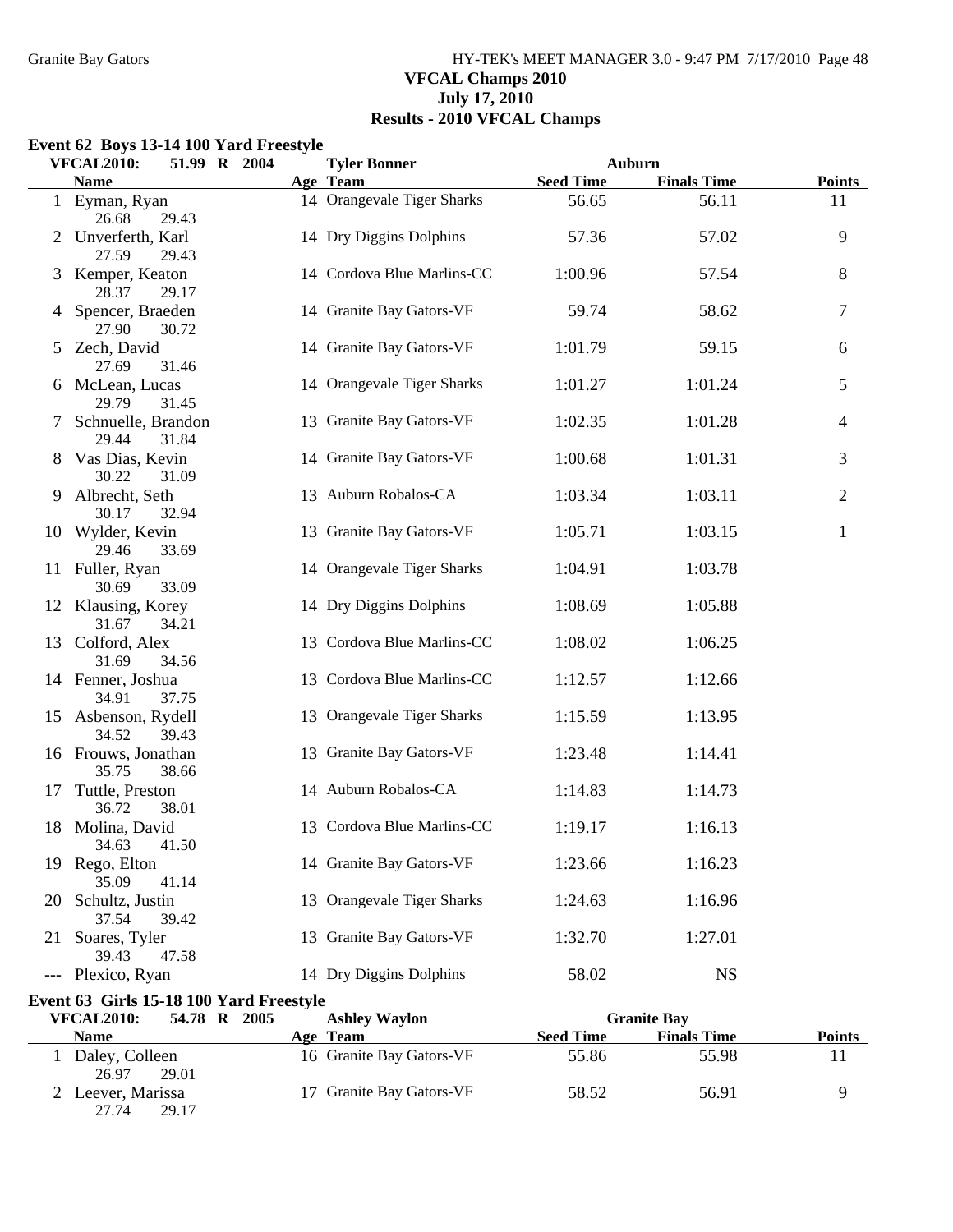Granite Bay Gators **HY-TEK's MEET MANAGER 3.0 - 9:47 PM 7/17/2010** Page 49 **VFCAL Champs 2010 July 17, 2010 Results - 2010 VFCAL Champs**

#### **(Event 63 Girls 15-18 100 Yard Freestyle)**

|                | <b>Name</b>                            | Age Team                   | <b>Seed Time</b> | <b>Finals Time</b> | <b>Points</b> |
|----------------|----------------------------------------|----------------------------|------------------|--------------------|---------------|
| 3 <sup>1</sup> | Wenger, Charla<br>27.25<br>30.81       | 17 Auburn Robalos-CA       | 58.42            | 58.06              | 8             |
|                | 4 O'Connor, Brenda<br>28.75<br>30.98   | 18 Cordova Blue Marlins-CC | 59.10            | 59.73              | 7             |
|                | Tiedemann, Lauren<br>28.64<br>31.18    | 18 Dry Diggins Dolphins    | 1:01.24          | 59.82              | 6             |
|                | *6 Barker, Moriah<br>29.17<br>30.97    | 17 Cordova Blue Marlins-CC | 59.71            | 1:00.14            | 4.50          |
|                | *6 Miller, Julie<br>28.31<br>31.83     | 17 Auburn Robalos-CA       | 1:00.53          | 1:00.14            | 4.50          |
|                | Negrete, Brooke<br>29.05<br>31.50      | 17 Orangevale Tiger Sharks | 59.66            | 1:00.55            | 3             |
| 9              | Miner, Natalie<br>28.73<br>31.89       | 15 Orangevale Tiger Sharks | 59.41            | 1:00.62            | 2             |
|                | 10 Youel, Alison<br>28.95<br>32.00     | 17 Dry Diggins Dolphins    | 1:02.65          | 1:00.95            | $\mathbf{1}$  |
|                | 11 Ganzert, Shelby<br>29.47<br>32.01   | 15 Dry Diggins Dolphins    | 1:06.72          | 1:01.48            |               |
|                | 12 Clough, Jessica<br>29.68<br>32.42   | 15 Dry Diggins Dolphins    | 1:01.64          | 1:02.10            |               |
|                | 13 Klas, Rachel<br>29.93<br>32.32      | 17 Dry Diggins Dolphins    | 1:03.15          | 1:02.25            |               |
|                | 14 Schnuelle, Nicole<br>29.89<br>32.59 | 15 Granite Bay Gators-VF   | 1:04.27          | 1:02.48            |               |
|                | 15 Northam, Jessica<br>30.38<br>32.53  | 16 Granite Bay Gators-VF   | 1:07.23          | 1:02.91            |               |
|                | 16 Jones, Alyssa<br>31.31<br>32.43     | 18 Auburn Robalos-CA       | 1:06.81          | 1:03.74            |               |
| 17             | Anderson, Lauren<br>30.11<br>35.84     | 17 Auburn Robalos-CA       | 1:06.42          | 1:05.95            |               |
|                | 18 Illich, BriAnne<br>31.34<br>35.05   | 17 Dry Diggins Dolphins    | 1:06.15          | 1:06.39            |               |
|                | 19 Fitzgerald, Erin<br>31.79<br>35.14  | 18 Granite Bay Gators-VF   | 1:08.11          | 1:06.93            |               |
|                | 20 Engel, Audrey<br>32.44<br>34.85     | 15 Cordova Blue Marlins-CC | 1:08.40          | 1:07.29            |               |
|                | 21 Murrow, Kelsi<br>31.80<br>35.55     | 17 Dry Diggins Dolphins    | 1:07.56          | 1:07.35            |               |
| 22             | Faulk, Chloe<br>32.60<br>34.79         | 18 Dry Diggins Dolphins    | 1:10.95          | 1:07.39            |               |
| 23             | Moran, Kylee<br>31.30<br>36.26         | 16 Granite Bay Gators-VF   | 1:09.20          | 1:07.56            |               |
|                | 24 Harris, Emily<br>32.10<br>35.59     | 16 Granite Bay Gators-VF   | 1:09.21          | 1:07.69            |               |
|                | 25 Blakeman, Kendall<br>32.01<br>35.78 | 15 Granite Bay Gators-VF   | 1:08.11          | 1:07.79            |               |
|                | 26 Farrell, Emma<br>32.69<br>35.85     | 15 Granite Bay Gators-VF   | 1:06.41          | 1:08.54            |               |
| 27             | Engwer, Emily<br>33.31<br>37.20        | 16 Granite Bay Gators-VF   | 1:13.31          | 1:10.51            |               |
| 28.            | Rogers, Emily<br>34.31<br>37.20        | 17 Granite Bay Gators-VF   | 1:15.80          | 1:11.51            |               |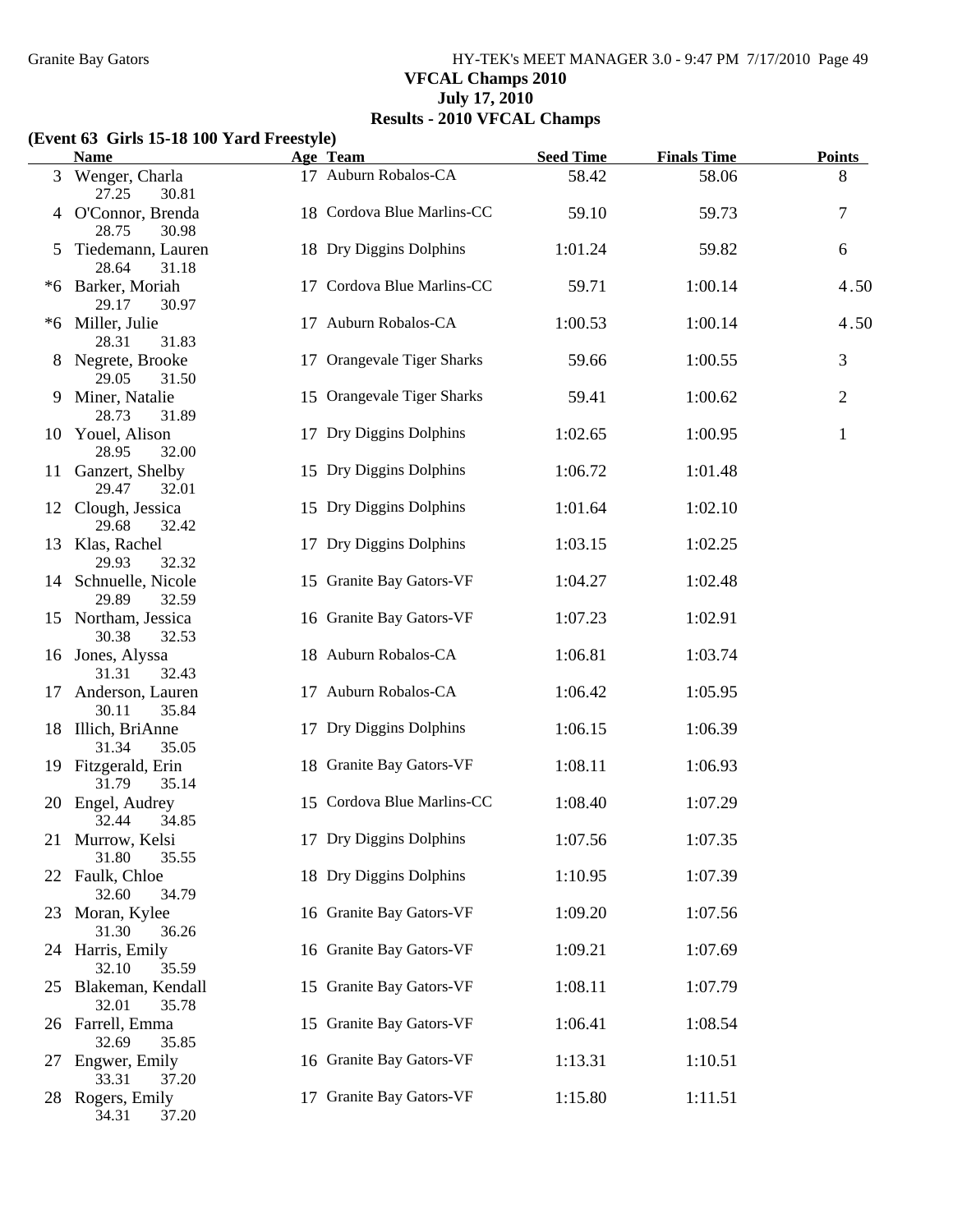Granite Bay Gators **HY-TEK's MEET MANAGER 3.0 - 9:47 PM 7/17/2010** Page 50 **VFCAL Champs 2010 July 17, 2010 Results - 2010 VFCAL Champs**

#### **(Event 63 Girls 15-18 100 Yard Freestyle)**

|       | <b>Name</b>                                         | Age Team                   | <b>Seed Time</b> | <b>Finals Time</b> | <b>Points</b> |
|-------|-----------------------------------------------------|----------------------------|------------------|--------------------|---------------|
| 29    | Youel, Kelsey                                       | 17 Dry Diggins Dolphins    | 1:14.55          | 1:11.79            |               |
| 30    | 34.64<br>37.15<br>Groesz, Melodee<br>33.97<br>37.83 | 15 Auburn Robalos-CA       | 1:15.44          | 1:11.80            |               |
|       | 31 Randall, Ashley<br>34.85<br>37.75                | 18 Dry Diggins Dolphins    | 1:12.63          | 1:12.60            |               |
| 32    | Kessler, Kaitlin<br>34.17<br>38.45                  | 15 Dry Diggins Dolphins    | 1:12.40          | 1:12.62            |               |
| 33    | Unverferth, Krista<br>35.47<br>37.53                | 16 Dry Diggins Dolphins    | 1:12.21          | 1:13.00            |               |
|       | 34 Martin, Chanel<br>35.48<br>37.76                 | 15 Auburn Robalos-CA       | 1:12.62          | 1:13.24            |               |
|       | 35 Eyman, Brooke<br>35.45<br>38.60                  | 15 Orangevale Tiger Sharks | 1:15.75          | 1:14.05            |               |
| 36    | Vasquez, Rachael<br>36.28<br>39.51                  | 16 Granite Bay Gators-VF   | 1:15.70          | 1:15.79            |               |
| 37    | Corona, Elianna<br>34.94<br>41.21                   | 15 Cordova Blue Marlins-CC | 1:15.67          | 1:16.15            |               |
| 38    | Brunkhorst, Pamela<br>36.44<br>39.74                | 15 Granite Bay Gators-VF   | 1:16.71          | 1:16.18            |               |
| 39    | Rheault, Lynnette<br>35.57<br>41.07                 | 16 Cordova Blue Marlins-CC | 1:10.66          | 1:16.64            |               |
| $---$ | Davidson, Sydney                                    | 15 Granite Bay Gators-VF   | 1:21.27          | <b>NS</b>          |               |

### **Event 64 Boys 15-18 100 Yard Freestyle**

|    | <b>VFCAL2010:</b><br>48.50 R 2008     |          | <b>Tyler Bonner</b>        | $AUB$ -          |                    |                |
|----|---------------------------------------|----------|----------------------------|------------------|--------------------|----------------|
|    | <b>Name</b>                           | Age Team |                            | <b>Seed Time</b> | <b>Finals Time</b> | <b>Points</b>  |
|    | 1 Vaccaro, Aaron<br>22.89<br>24.74    |          | 18 Dry Diggins Dolphins    | 49.25            | 47.63R             | 11             |
|    | Sanders, Brandon<br>23.46<br>26.30    |          | 16 Granite Bay Gators-VF   | 51.87            | 49.76              | 9              |
| 3  | Giuliani, Anthony<br>24.78<br>25.98   |          | 15 Auburn Robalos-CA       | 51.65            | 50.76              | 8              |
|    | 4 Hull, Andrew<br>24.73<br>26.36      |          | 18 Dry Diggins Dolphins    | 52.03            | 51.09              | $\tau$         |
| 5  | Barney, Kyle<br>25.05<br>26.47        |          | 15 Auburn Robalos-CA       | 53.36            | 51.52              | 6              |
| 6  | Cunha, Robert<br>25.21<br>27.31       |          | 17 Granite Bay Gators-VF   | 53.75            | 52.52              | 5              |
|    | 7 Pope, Daniel<br>25.64<br>26.94      |          | 16 Dry Diggins Dolphins    | 54.34            | 52.58              | $\overline{4}$ |
| 8  | Merrit, Isaac<br>24.72<br>27.99       |          | 15 Auburn Robalos-CA       | 54.81            | 52.71              | 3              |
| 9  | Vigeant, Maxwell<br>25.26<br>27.76    |          | 15 Granite Bay Gators-VF   | 53.07            | 53.02              | $\overline{2}$ |
| 10 | Morgan, Mason<br>25.57<br>27.84       |          | 18 Orangevale Tiger Sharks | 54.36            | 53.41              | $\mathbf{1}$   |
| 11 | Pinkney, Nathan<br>26.16<br>28.61     |          | 15 Granite Bay Gators-VF   | 55.93            | 54.77              |                |
|    | 12 LeBaron, Rodrick<br>26.53<br>28.58 |          | 16 Granite Bay Gators-VF   | 56.38            | 55.11              |                |
| 13 | Clifford, Ryan<br>26.72<br>28.50      | 17       | Dry Diggins Dolphins       | 57.43            | 55.22              |                |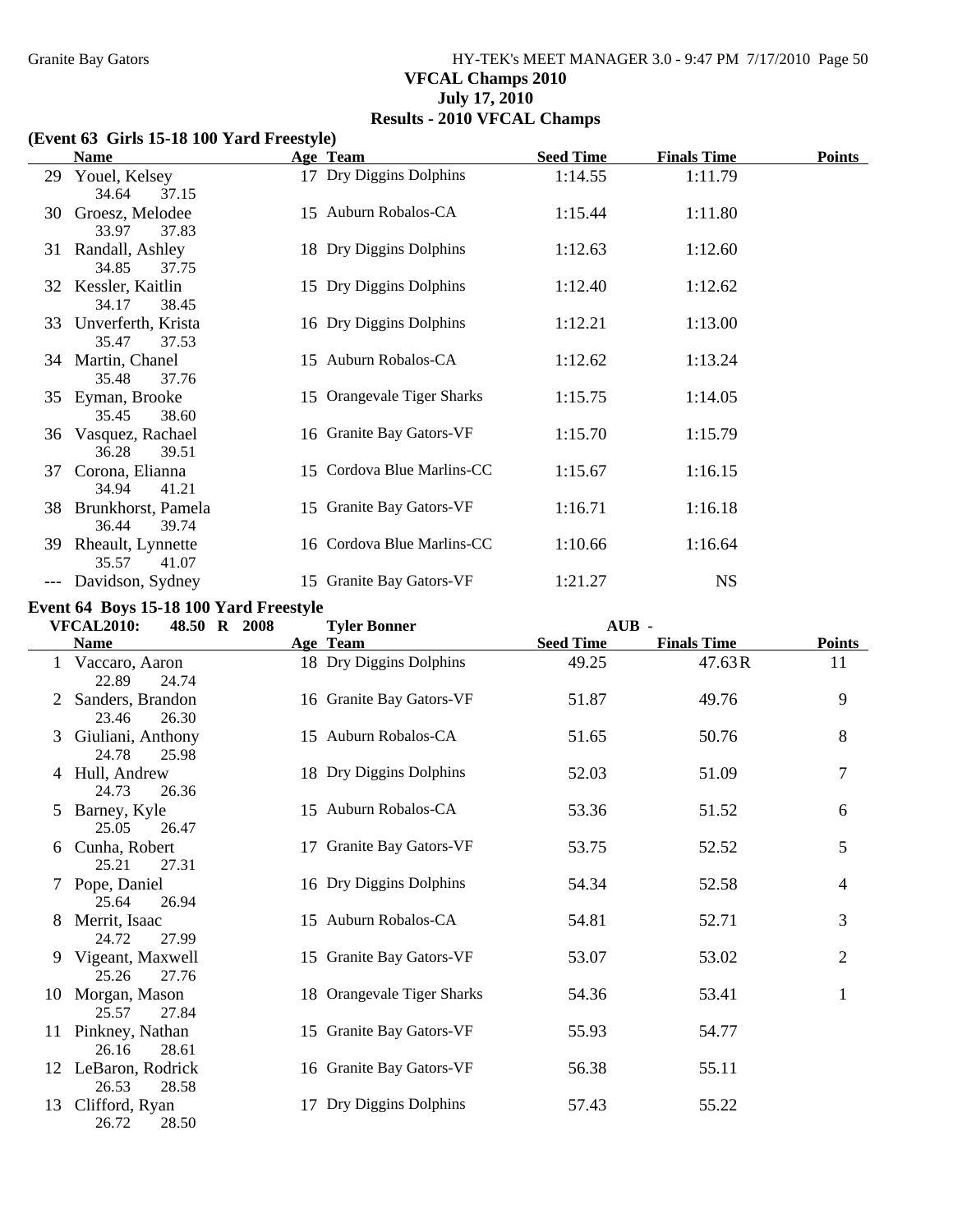Granite Bay Gators **HY-TEK's MEET MANAGER 3.0 - 9:47 PM 7/17/2010** Page 51 **VFCAL Champs 2010 July 17, 2010 Results - 2010 VFCAL Champs**

#### **(Event 64 Boys 15-18 100 Yard Freestyle)**

|    | <b>Name</b>                                 | Age Team                   | <b>Seed Time</b> | <b>Finals Time</b> | <b>Points</b> |
|----|---------------------------------------------|----------------------------|------------------|--------------------|---------------|
|    | 14 Bouck, Alex<br>26.85<br>28.93            | 17 Granite Bay Gators-VF   | 54.68            | 55.78              |               |
|    | 15 Neiman, Andrew<br>27.51<br>29.66         | 16 Granite Bay Gators-VF   | 57.80            | 57.17              |               |
|    | 16 Nielsen, Gary<br>27.75<br>29.89          | 17 Granite Bay Gators-VF   | 57.88            | 57.64              |               |
| 17 | Wenger, Brent<br>27.03<br>31.22             | 15 Auburn Robalos-CA       | 56.78            | 58.25              |               |
|    | 18 Luo, Charles<br>28.52<br>30.33           | 15 Granite Bay Gators-VF   | 1:00.16          | 58.85              |               |
|    | 19 Daley, Ryan<br>28.22<br>30.65            | 16 Granite Bay Gators-VF   | 1:00.51          | 58.87              |               |
|    | 20 Clark, Geramy<br>27.96<br>31.82          | 15 Orangevale Tiger Sharks | 59.11            | 59.78              |               |
|    | 21 Musser, Quinn<br>28.03<br>32.20          | 15 Auburn Robalos-CA       | 1:00.08          | 1:00.23            |               |
|    | 22 Chan, Matthew<br>28.56<br>31.76          | 15 Granite Bay Gators-VF   | 1:00.91          | 1:00.32            |               |
|    | 23 Scates, Austin<br>28.64<br>31.85         | 16 Granite Bay Gators-VF   | 59.17            | 1:00.49            |               |
|    | 24 Parsons, Joe<br>28.60<br>32.17           | 15 Cordova Blue Marlins-CC | 1:02.62          | 1:00.77            |               |
|    | 25 Sutton, Logan<br>28.10<br>33.99          | 16 Granite Bay Gators-VF   | 1:04.79          | 1:02.09            |               |
|    | 26 Clifford, Kevin<br>29.92<br>33.40        | 17 Dry Diggins Dolphins    | 1:03.26          | 1:03.32            |               |
|    | 27 Watkins, Tyler<br>30.11<br>35.17         | 15 Dry Diggins Dolphins    | 1:07.04          | 1:05.28            |               |
|    | 28 O'Connor, Timothy<br>31.85<br>33.86      | 16 Cordova Blue Marlins-CC | 1:06.38          | 1:05.71            |               |
|    | 29 Yrigollen, Ryan<br>31.09<br>34.92        | 16 Granite Bay Gators-VF   | 1:06.25          | 1:06.01            |               |
|    | 30 Dechene, Anthony<br>30.70<br>36.17       | 16 Auburn Robalos-CA       | 1:11.74          | 1:06.87            |               |
|    | 31 Mandel, Aaron<br>32.92<br>35.65          | 15 Granite Bay Gators-VF   | 1:05.73          | 1:08.57            |               |
|    | 32 Sodenkamp, Garrett<br>32.52<br>36.09     | 15 Granite Bay Gators-VF   | 1:06.95          | 1:08.61            |               |
| 33 | Soares, Connor<br>35.02<br>39.72            | 15 Granite Bay Gators-VF   | 1:19.77          | 1:14.74            |               |
|    | 34 Brady, Zachary<br>35.02<br>41.59         | 15 Cordova Blue Marlins-CC | 1:16.41          | 1:16.61            |               |
| 35 | Lujan, Ryan<br>36.77<br>43.31               | 16 Dry Diggins Dolphins    | 1:22.23          | 1:20.08            |               |
|    | Noe, Tyler                                  | 18 Orangevale Tiger Sharks | 59.42            | <b>NS</b>          |               |
|    | Adams, Christian                            | 15 Granite Bay Gators-VF   | 58.30            | <b>NS</b>          |               |
|    | <b>Event 65 Girls 7-8 25 Yard Butterfly</b> |                            |                  |                    |               |
|    | 15.29 R 1995<br><b>VFCAL2010:</b>           | <b>Quinn Clanton</b>       |                  | <b>Placerville</b> |               |
|    | <b>Name</b>                                 | Age Team                   | <b>Seed Time</b> | <b>Finals Time</b> | <b>Points</b> |
|    | 1 Nelson, Amanda                            | 8 Granite Bay Gators-VF    | 19.36            | 19.32              | 11            |
|    | 2 Huston, Katie                             | 8 Auburn Robalos-CA        | 20.54            | 19.60              | 9             |

2 Huston, Katie 8 Auburn Robalos-CA 20.54 19.60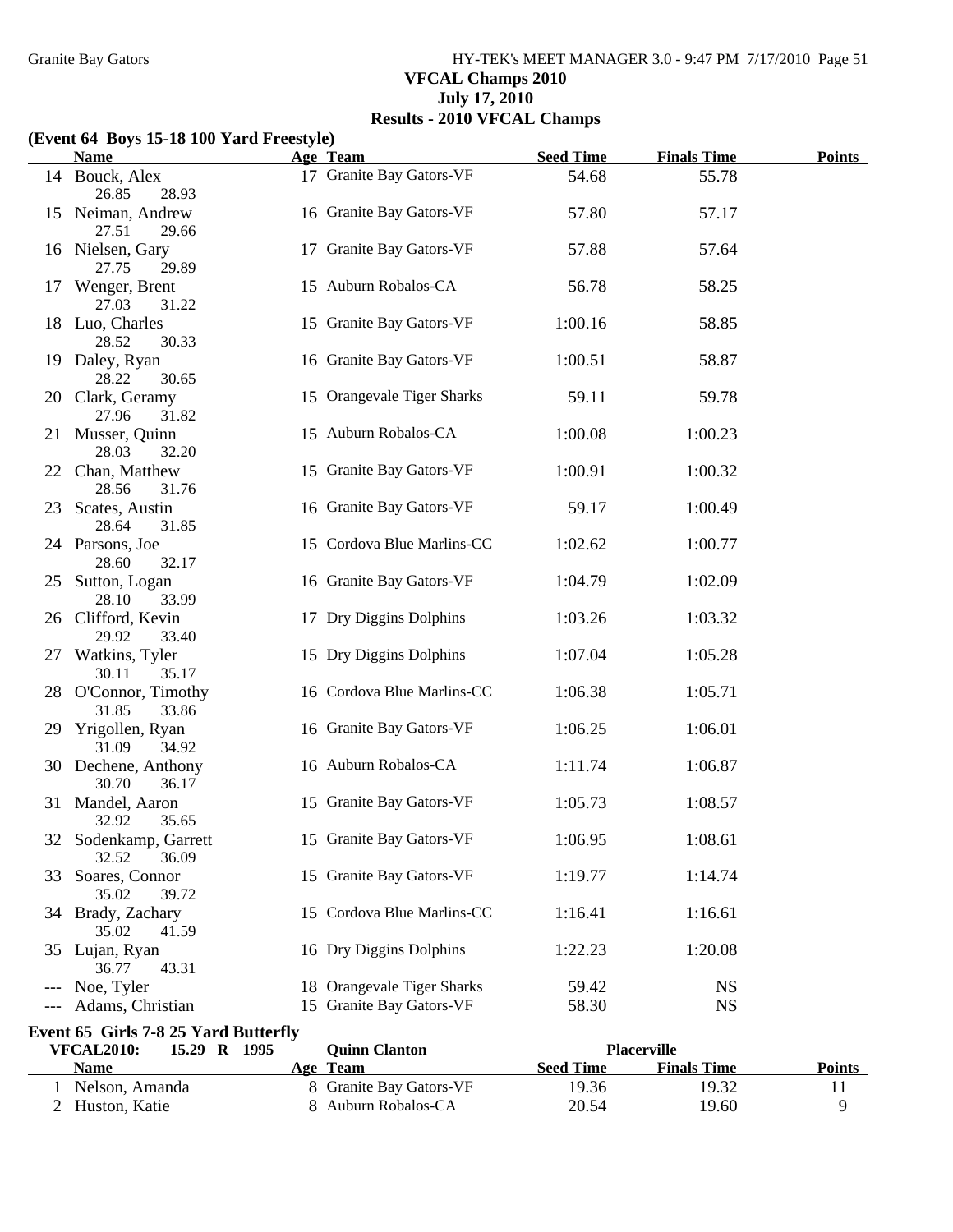# Granite Bay Gators **HY-TEK's MEET MANAGER 3.0 - 9:47 PM 7/17/2010** Page 52 **VFCAL Champs 2010 July 17, 2010 Results - 2010 VFCAL Champs**

## **(Event 65 Girls 7-8 25 Yard Butterfly)**

|       | <b>Name</b>                |   | Age Team                       | <b>Seed Time</b> | <b>Finals Time</b> | <b>Points</b>  |
|-------|----------------------------|---|--------------------------------|------------------|--------------------|----------------|
| 3     | Harm, Ella                 |   | 7 Dry Diggins Dolphins         | 20.85            | 21.16              | 8              |
| 4     | Kline, Haley               | 7 | Dry Diggins Dolphins           | 28.80            | 24.08              | 7              |
| 5     | Genetti, Alyssa            |   | Granite Bay Gators-VF          | 25.46            | 24.91              | 6              |
| 6     | Sarmiento, Bella           |   | Granite Bay Gators-VF          | 24.80            | 24.94              | 5              |
| 7     | Winter, Jonna              |   | Dry Diggins Dolphins           | 27.92            | 25.12              | $\overline{4}$ |
| 8     | Anderson, Faith            |   | Orangevale Tiger Sharks        | 27.22            | 25.16              | $\mathfrak{Z}$ |
| 9     | Enos, Julia                |   | Granite Bay Gators-VF          | 45.50            | 25.30              | $\overline{2}$ |
| 10    | Resendez, Paige            | 7 | <b>Granite Bay Gators-VF</b>   | 27.39            | 25.39              | $\mathbf{1}$   |
| 11    | Lillis, Anne               |   | Auburn Robalos-CA              | 24.63            | 25.55              |                |
| 12    | Waite-Kerns, Jordan        |   | Cordova Blue Marlins-CC        | 27.69            | 25.68              |                |
| 13    | Schulz, Maryssa            | 8 | Granite Bay Gators-VF          | 25.09            | 25.71              |                |
| 14    | Miles, Markeia             |   | Orangevale Tiger Sharks        | 30.93            | 25.87              |                |
| 15    | Shupe, Marin               |   | Cordova Blue Marlins-CC        | 31.15            | 28.27              |                |
| 16    | Huber, Anna                |   | Granite Bay Gators-VF          | 27.51            | 28.39              |                |
| $*17$ | Quinn, Cayla               |   | Granite Bay Gators-VF          | 34.84            | 28.78              |                |
| $*17$ | Roush, Lauren              |   | Granite Bay Gators-VF          | 28.97            | 28.78              |                |
| 19    | Bumgarner, Elle            | 8 | Dry Diggins Dolphins           | 27.97            | 28.91              |                |
| 20    | Pickens, Emma              |   | Dry Diggins Dolphins           | 29.45            | 29.37              |                |
| 21    | Firl, Rachel               |   | Orangevale Tiger Sharks        | 33.81            | 29.49              |                |
| 22    | Preiss, Madelyn            | 7 | Cordova Blue Marlins-CC        | 34.82            | 31.73              |                |
| 23    | Maguire, Annabel           |   | Dry Diggins Dolphins           | 40.06            | 32.18              |                |
| 24    | Coleman-Salgado, Krishnaya |   | Cordova Blue Marlins-CC        | 40.57            | 32.21              |                |
| 25    | Wilhelms, Isabella         |   | Orangevale Tiger Sharks        | 41.91            | 33.24              |                |
| 26    | Traynor, Grace             |   | Orangevale Tiger Sharks        | 44.91            | 34.18              |                |
| 27    | Dolph, Rylee               | 7 | Dry Diggins Dolphins           | 42.84            | 37.63              |                |
|       | McAdams, Macey             |   | Orangevale Tiger Sharks        | 35.12            | DQ                 |                |
|       | Bush, Tessa                |   | Dry Diggins Dolphins           | 35.83            | DQ                 |                |
| $---$ | Stanfield, Aubree          |   | <b>Orangevale Tiger Sharks</b> | 37.81            | DQ                 |                |
| $---$ | Gould, Annelyse            |   | Orangevale Tiger Sharks        | 48.24            | DQ                 |                |
|       | DeZorzi, Tatum             | 7 | Granite Bay Gators-VF          | 29.59            | DQ                 |                |
| $---$ | Barton, Brianna            | 8 | Dry Diggins Dolphins           | 43.82            | DQ                 |                |
|       | Johnston, Giselle          | 8 | Cordova Blue Marlins-CC        | 40.33            | DQ                 |                |
|       | Wheeler, Reece             |   | Orangevale Tiger Sharks        | 41.10            | DQ                 |                |
|       | Nielsen, Sydnee            |   | Granite Bay Gators-VF          | 36.23            | DQ                 |                |
| $---$ | Black, Ella                |   | Granite Bay Gators-VF          | 50.30            | <b>NS</b>          |                |

### **Event 66 Boys 7-8 25 Yard Butterfly**

|    | <b>VFCAL2010:</b><br>15.46 R<br>1993 | <b>Kenny Cruz</b>         | <b>Roseville</b> |                    |               |
|----|--------------------------------------|---------------------------|------------------|--------------------|---------------|
|    | <b>Name</b>                          | Age Team                  | <b>Seed Time</b> | <b>Finals Time</b> | <b>Points</b> |
|    | Martinez, Andrew                     | 8 Granite Bay Gators-VF   | 26.96            | 22.57              | 11            |
|    | 2 Guttenberg, Sean                   | 8 Orangevale Tiger Sharks | 25.18            | 24.98              | 9             |
| 3  | Gross, Anthony                       | 7 Granite Bay Gators-VF   | 25.00            | 25.22              | 8             |
| 4  | Haladus-Henke, Tristin               | 8 Granite Bay Gators-VF   | 26.49            | 26.29              |               |
|    | 5 Doleschal, Matthew                 | 8 Granite Bay Gators-VF   | 26.26            | 26.87              | 6             |
| 6  | Lockwood, Gavin                      | 8 Dry Diggins Dolphins    | 28.24            | 26.99              |               |
|    | Romeo, Jonathan                      | 8 Granite Bay Gators-VF   | 28.66            | 27.48              |               |
| 8. | Mcleod, Ethan                        | 7 Granite Bay Gators-VF   | 32.15            | 27.63              | 3             |
| 9  | De Los Santos, Ryen                  | 8 Dry Diggins Dolphins    | 32.90            | 29.34              |               |
| 10 | Roa, Ryan                            | 8 Cordova Blue Marlins-CC | 31.68            | 31.30              |               |
| 11 | Leos, Karson                         | 8 Dry Diggins Dolphins    | 31.59            | 31.38              |               |
| 12 | Yang, John                           | 8 Orangevale Tiger Sharks | 37.41            | 34.87              |               |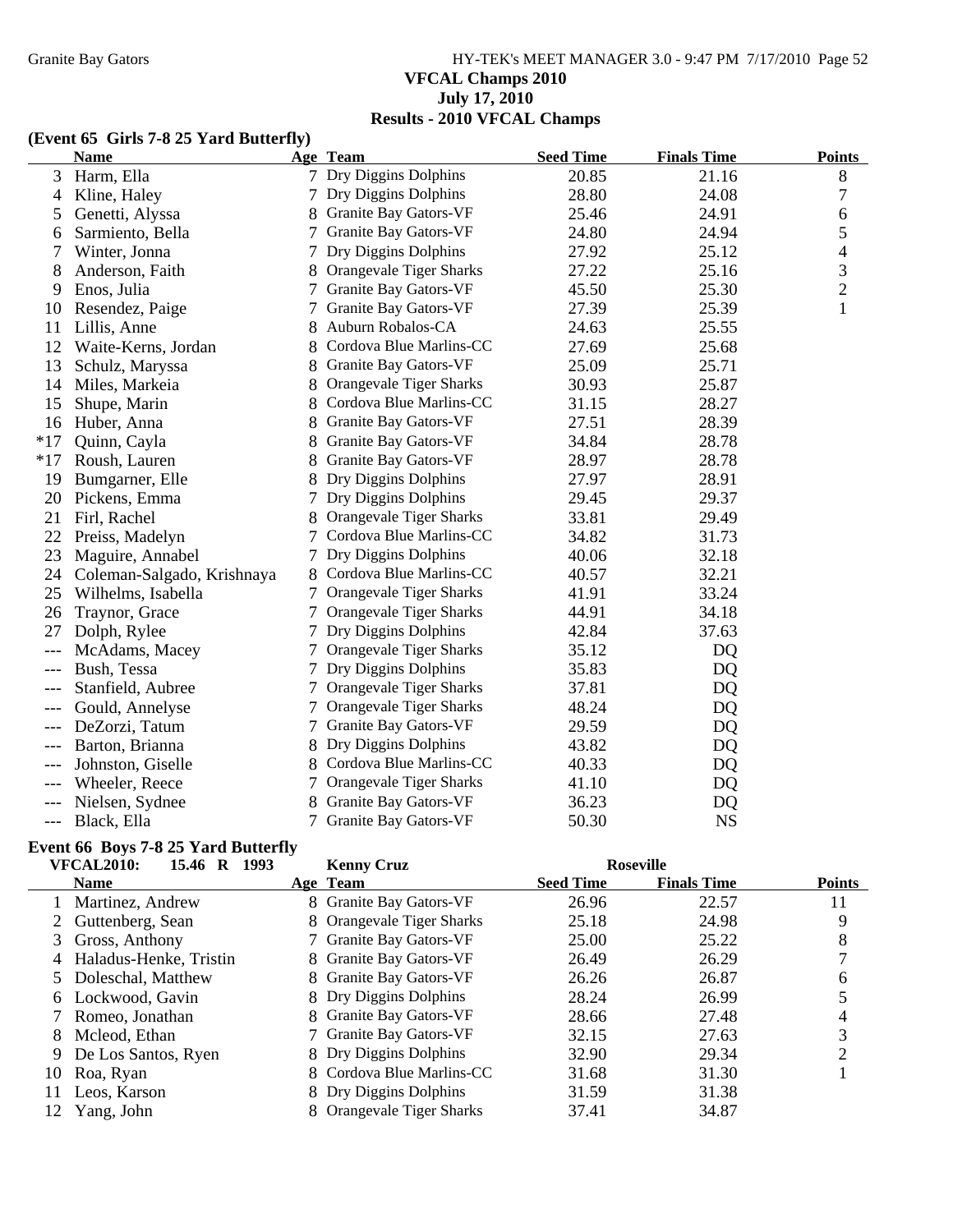Granite Bay Gators **HY-TEK's MEET MANAGER 3.0 - 9:47 PM 7/17/2010** Page 53 **VFCAL Champs 2010 July 17, 2010 Results - 2010 VFCAL Champs**

## **(Event 66 Boys 7-8 25 Yard Butterfly)**

| <b>Name</b>         | Age Team                  | <b>Seed Time</b> | <b>Finals Time</b> | Points |
|---------------------|---------------------------|------------------|--------------------|--------|
| 13 Warren, Zachary  | 7 Orangevale Tiger Sharks | 43.49            | 38.83              |        |
| 14 Kliewer, Evan    | 8 Orangevale Tiger Sharks | 38.01            | 40.12              |        |
| 15 Hann, Noel       | 8 Orangevale Tiger Sharks | 53.63            | 47.03              |        |
| --- Cuevas, Simon   | 8 Cordova Blue Marlins-CC | 27.97            | DQ                 |        |
| --- Matthews, Bruce | 7 Orangevale Tiger Sharks | 46.44            | DQ                 |        |
| --- Hackett, Evan   | 7 Granite Bay Gators-VF   | 40.20            | NS                 |        |

#### **Event 67 Girls 9-10 25 Yard Butterfly**

|      | <b>VFCAL2010:</b>  | 14.24 R 2001 |    | <b>Katrina Castellanos</b>   |                  | Woodcreek          |                |
|------|--------------------|--------------|----|------------------------------|------------------|--------------------|----------------|
|      | <b>Name</b>        |              |    | Age Team                     | <b>Seed Time</b> | <b>Finals Time</b> | <b>Points</b>  |
| 1    | Bishop, Catherine  |              |    | 10 Dry Diggins Dolphins      | 16.97            | 15.85              | 11             |
| 2    | Roselli, Isabelle  |              | 9  | Granite Bay Gators-VF        | 19.62            | 17.35              | 9              |
| 3    | Seidel, Ann-Marie  |              |    | 10 Granite Bay Gators-VF     | 17.71            | 17.45              | 8              |
| 4    | Daley, Nicole      |              |    | 10 Granite Bay Gators-VF     | 18.20            | 17.85              | $\tau$         |
| 5    | Vaccaro, Grace     |              |    | 9 Dry Diggins Dolphins       | 18.81            | 18.12              | 6              |
| 6    | Svoboda, Sierra    |              |    | 10 Orangevale Tiger Sharks   | 19.00            | 18.34              | 5              |
| $*7$ | McPhail, Carly     |              |    | 10 Granite Bay Gators-VF     | 19.27            | 18.65              | 3.50           |
| $*7$ | Scholes, Emma      |              |    | 10 Granite Bay Gators-VF     | 18.13            | 18.65              | 3.50           |
| 9    | Patane, Grace      |              |    | 10 Granite Bay Gators-VF     | 20.66            | 19.50              | $\overline{c}$ |
| 10   | Maguire, Violet    |              | 10 | Dry Diggins Dolphins         | 19.61            | 19.80              | $\mathbf{1}$   |
| 11   | Winter, Skylar     |              | 9  | Dry Diggins Dolphins         | 22.01            | 20.28              |                |
| 12   | Haynie, Emily      |              | 9  | Dry Diggins Dolphins         | 21.00            | 20.52              |                |
| 13   | Cusano, Isabella   |              | 9  | Granite Bay Gators-VF        | 22.27            | 20.65              |                |
| 14   | Sims, Danielle     |              | 9  | Granite Bay Gators-VF        | 21.44            | 20.66              |                |
| 15   | Bailey, Katelynn   |              | 10 | Orangevale Tiger Sharks      | 19.02            | 20.90              |                |
| 16   | Teese, Chloe       |              |    | 10 Orangevale Tiger Sharks   | 36.62            | 21.41              |                |
| 17   | Gautschi, Alexis   |              | 10 | Dry Diggins Dolphins         | 21.23            | 22.25              |                |
| 18   | Caulfield, Kate    |              | 9  | <b>Granite Bay Gators-VF</b> | 24.02            | 22.48              |                |
| 19   | Hudak, Jana        |              | 10 | Dry Diggins Dolphins         | 25.48            | 22.86              |                |
| 20   | Doleschal, Allison |              |    | 10 Granite Bay Gators-VF     | 24.58            | 22.92              |                |
| 21   | Coons, Hannah      |              |    | 9 Granite Bay Gators-VF      | 23.52            | 22.96              |                |
| 22   | Perigault, Pilar   |              | 9  | Granite Bay Gators-VF        | 24.69            | 23.57              |                |
| 23   | Zimmer, Hannah     |              | 9  | Orangevale Tiger Sharks      | 31.55            | 23.71              |                |
| 24   | Musser, Crystal    |              | 10 | Auburn Robalos-CA            | 22.73            | 24.25              |                |
| 25   | Spokely, Eralise   |              | 9  | Auburn Robalos-CA            | 25.84            | 25.29              |                |
| 26   | Braum, Annika      |              | 9  | Auburn Robalos-CA            | 26.57            | 25.84              |                |
| 27   | Gunsauls, Selina   |              |    | 10 Orangevale Tiger Sharks   | 28.35            | 27.63              |                |
| 28   | Jones, Mikayla     |              |    | 10 Orangevale Tiger Sharks   | 31.44            | 27.72              |                |
| 29   | Yarnell, Aurrora   |              | 9  | Auburn Robalos-CA            | 24.45            | 27.82              |                |
| 30   | Morkowski, Trista  |              | 9  | Dry Diggins Dolphins         | 30.52            | 30.78              |                |
| 31   | Bunce, Kayleigh    |              |    | 10 Dry Diggins Dolphins      | 32.26            | 33.84              |                |
|      | Eigenman, Faith    |              | 9  | Cordova Blue Marlins-CC      | 32.82            | DQ                 |                |
|      | Stinson, Amanda    |              |    | 9 Orangevale Tiger Sharks    | 42.56            | DQ                 |                |
|      | Lujan, Leanna      |              |    | 9 Dry Diggins Dolphins       | 33.34            | DQ                 |                |
|      | Fuller, Belle      |              |    | 9 Orangevale Tiger Sharks    | 29.29            | DQ                 |                |

#### **Event 68 Boys 9-10 25 Yard Butterfly**

| <b>VFCAL2010:</b> | 14.06 R 1995 | <b>Kenny Cruz</b>       |                  | <b>Roseville</b>   |        |
|-------------------|--------------|-------------------------|------------------|--------------------|--------|
| <b>Name</b>       |              | Age Team                | <b>Seed Time</b> | <b>Finals Time</b> | Points |
| Biegel, Mason     |              | 9 Dry Diggins Dolphins  | 18.15            | 17.80              |        |
| 2 Rego, Ethan     |              | 9 Granite Bay Gators-VF | 18.82            | 17.97              |        |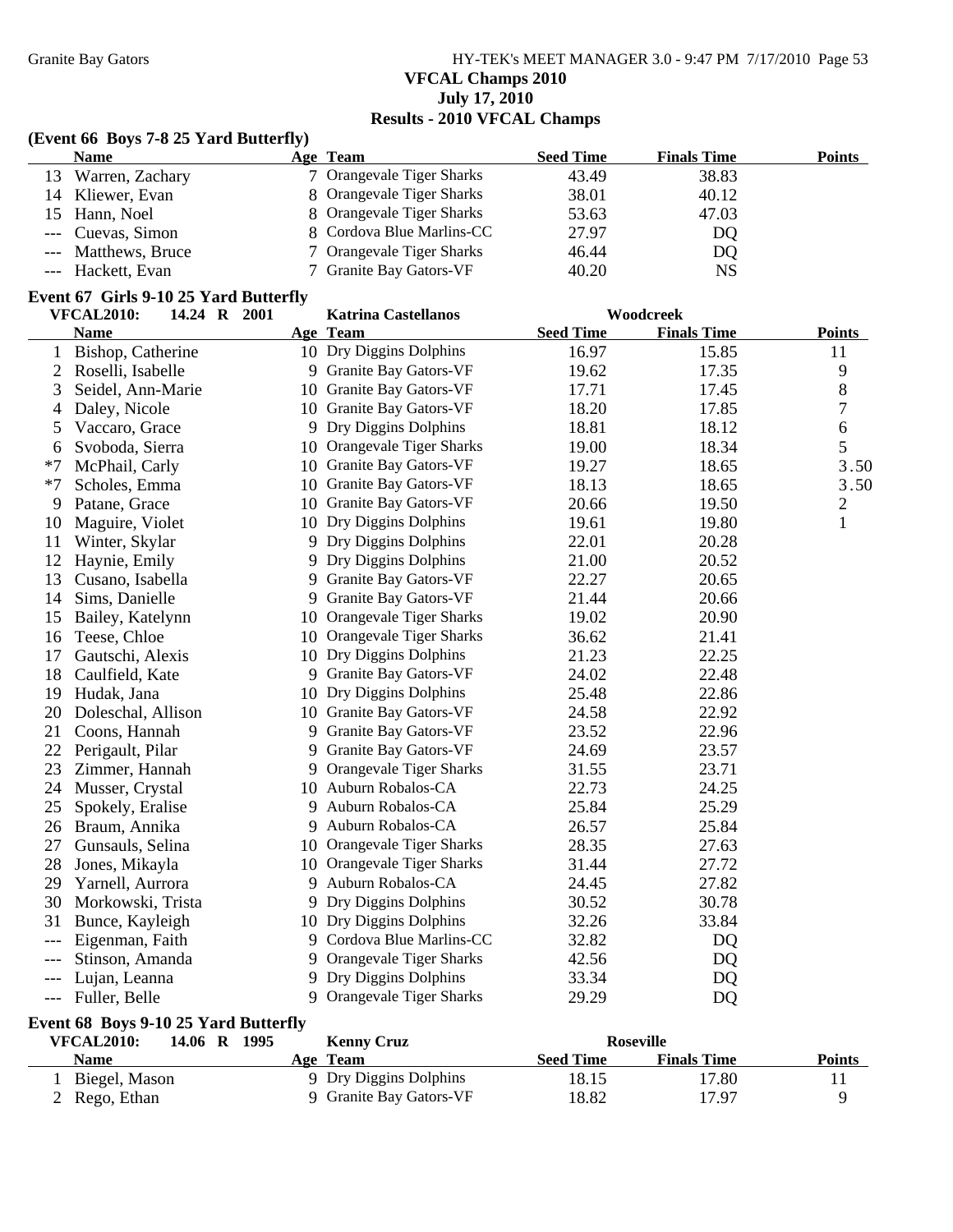# Granite Bay Gators **HY-TEK's MEET MANAGER 3.0 - 9:47 PM 7/17/2010** Page 54 **VFCAL Champs 2010 July 17, 2010 Results - 2010 VFCAL Champs**

## **(Event 68 Boys 9-10 25 Yard Butterfly)**

|    | <b>Name</b>          |    | Age Team                     | <b>Seed Time</b> | <b>Finals Time</b> | <b>Points</b> |
|----|----------------------|----|------------------------------|------------------|--------------------|---------------|
| 3  | Boe, Jacob           |    | 9 Orangevale Tiger Sharks    | 21.81            | 19.87              | 8             |
| 4  | Savino, Jack         |    | 9 Dry Diggins Dolphins       | 22.19            | 20.48              | 7             |
|    | Brooks, David        |    | 10 Granite Bay Gators-VF     | 20.84            | 20.59              | 6             |
|    | Roa, Jacob           |    | 10 Cordova Blue Marlins-CC   | 20.25            | 20.79              | 5             |
|    | Ryan, Connor         | 9. | Auburn Robalos-CA            | 25.74            | 21.98              | 4             |
| 8  | Pesce, Carson        |    | 9 Dry Diggins Dolphins       | 22.40            | 22.51              | 3             |
| 9  | Owen, Nicholas       |    | 10 Dry Diggins Dolphins      | 23.53            | 23.53              | 2             |
| 10 | Shubert, Tyler       |    | 10 Cordova Blue Marlins-CC   | 27.31            | 23.67              |               |
| 11 | Romeo, Jeff          |    | 10 Granite Bay Gators-VF     | 22.79            | 24.26              |               |
| 12 | Vaughan, Josh        | 9. | <b>Granite Bay Gators-VF</b> | 29.19            | 25.94              |               |
| 13 | Liu, Eric            | 9. | Granite Bay Gators-VF        | 27.72            | 27.40              |               |
| 14 | Maggio, Nico         |    | 10 Granite Bay Gators-VF     | 27.64            | 27.56              |               |
| 15 | Montieth, Anthony    |    | Orangevale Tiger Sharks      | 29.28            | 27.99              |               |
| 16 | Watkins, Nicholas    | 9. | Dry Diggins Dolphins         | 29.02            | 32.79              |               |
|    | Thomasson, Nathaniel |    | 10 Orangevale Tiger Sharks   | 33.77            | 38.11              |               |
|    | Tallent, Ethan       | 9. | Orangevale Tiger Sharks      | 52.46            | DQ                 |               |
|    | Turley, Branden      |    | 9 Cordova Blue Marlins-CC    | 32.64            | DQ                 |               |

### **Event 69 Girls 11-12 50 Yard Butterfly**

| <b>VFCAL2010:</b><br>28.59 R 1994 |                     | <b>Amme Simmons</b> | <b>Auburn</b>                  |                  |                    |                |
|-----------------------------------|---------------------|---------------------|--------------------------------|------------------|--------------------|----------------|
|                                   | <b>Name</b>         |                     | Age Team                       | <b>Seed Time</b> | <b>Finals Time</b> | <b>Points</b>  |
| 1                                 | Sims, Nicole        | 12                  | Granite Bay Gators-VF          | 34.13            | 33.30              | 11             |
| 2                                 | Fournier, Sylvie    | 12                  | Granite Bay Gators-VF          | 35.63            | 34.01              | 9              |
| 3                                 | Tracy, Katie        | 12                  | Auburn Robalos-CA              | 38.65            | 36.73              | 8              |
| 4                                 | DeBortoli, Natasha  | 11                  | <b>Granite Bay Gators-VF</b>   | 38.85            | 36.82              | 7              |
| 5                                 | Moore, Maggie       | 11                  | Auburn Robalos-CA              | 41.02            | 37.51              | 6              |
| 6                                 | Nelson, Alyssa      | 11                  | Granite Bay Gators-VF          | 38.70            | 37.58              | 5              |
| 7                                 | Wenger, Bethany     | 12                  | Auburn Robalos-CA              | 39.11            | 38.04              | 4              |
| 8                                 | Clough, Jamie       | 12                  | Dry Diggins Dolphins           | 39.06            | 39.29              | 3              |
| 9                                 | Liu, Ivy            | 12                  | Granite Bay Gators-VF          | 40.96            | 40.99              | $\overline{2}$ |
| 10                                | Caulfield, Megan    | 11                  | Granite Bay Gators-VF          | 45.80            | 42.86              | $\mathbf{1}$   |
| 11                                | Perigault, Victoria | 11                  | Granite Bay Gators-VF          | 41.52            | 43.56              |                |
| 12                                | Lujan, Rebecca      | 11                  | Dry Diggins Dolphins           | 45.67            | 45.73              |                |
| 13                                | Haynes, Maddy       | 12                  | Granite Bay Gators-VF          | 43.88            | 46.16              |                |
| 14                                | Courtney, Angela    | 12                  | Cordova Blue Marlins-CC        | 50.15            | 46.66              |                |
| 15                                | Mansanet, Portia    | 11                  | <b>Orangevale Tiger Sharks</b> | 56.14            | 46.72              |                |
| 16                                | Patane, Hope        | 12                  | Granite Bay Gators-VF          | 44.65            | 46.75              |                |
| 17                                | Higby, Cora         | 12                  | Orangevale Tiger Sharks        | 45.20            | 46.92              |                |
| 18                                | Kenney, Sarah       | 11                  | Granite Bay Gators-VF          | 48.82            | 49.01              |                |
| 19                                | McKeown, Kelsi      | 12                  | Cordova Blue Marlins-CC        | 48.37            | 49.91              |                |
| 20                                | Thomas, Claire      | 11                  | Orangevale Tiger Sharks        | 50.71            | 50.09              |                |
| 21                                | Enos, Sarah         | 11                  | <b>Granite Bay Gators-VF</b>   | 45.81            | 51.18              |                |
| 22                                | Parker, Nicole      | 12                  | Cordova Blue Marlins-CC        | 1:01.01          | 54.17              |                |
| 23                                | Bechtold, Allison   | 12                  | Cordova Blue Marlins-CC        | 1:00.07          | 56.36              |                |
| 24                                | Martinez, Isabella  | 11                  | Cordova Blue Marlins-CC        | 57.93            | 58.51              |                |

# **Event 70 Boys 11-12 50 Yard Butterfly**

| VFCAL2010:      | 28.04 R 1989 | <b>Ben Butcher</b>         |                  | <b>Placerville</b> |               |
|-----------------|--------------|----------------------------|------------------|--------------------|---------------|
| <b>Name</b>     |              | Age Team                   | <b>Seed Time</b> | <b>Finals Time</b> | <b>Points</b> |
| Casperite, Zach |              | 12 Auburn Robalos-CA       | 34.00            | 33.46              |               |
| 2 Hughes, Sean  |              | 12 Orangevale Tiger Sharks | 34.17            | 33.63              |               |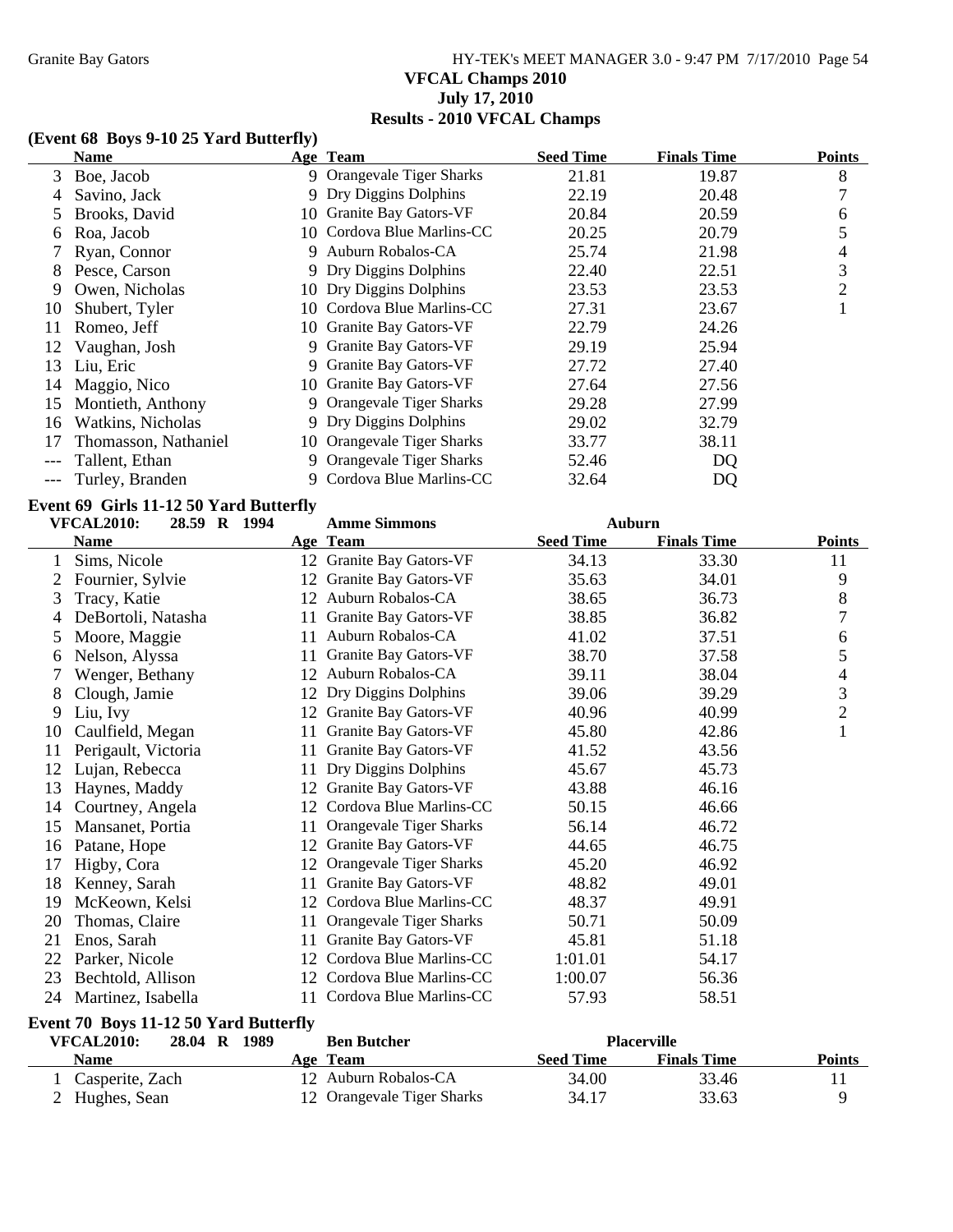Granite Bay Gators **HY-TEK's MEET MANAGER 3.0 - 9:47 PM 7/17/2010** Page 55 **VFCAL Champs 2010 July 17, 2010 Results - 2010 VFCAL Champs**

### **(Event 70 Boys 11-12 50 Yard Butterfly)**

|   | <b>Name</b>            | Age Team                   | <b>Seed Time</b> | <b>Finals Time</b> | <b>Points</b> |
|---|------------------------|----------------------------|------------------|--------------------|---------------|
|   | 3 Huston, Ryan         | 12 Auburn Robalos-CA       | 36.12            | 35.01              | 8             |
|   | 4 Roselli, Josh        | 12 Granite Bay Gators-VF   | 36.13            | 36.40              |               |
|   | 5 Guthrie, Kyle        | 12 Cordova Blue Marlins-CC | 38.60            | 38.16              | h             |
|   | 6 Genetti, Tyler       | 12 Granite Bay Gators-VF   | 42.45            | 42.70              |               |
|   | Watkins, Noah          | 11 Dry Diggins Dolphins    | 50.55            | 46.26              | 4             |
| 8 | Lomatchinski, Anthony  | 12 Dry Diggins Dolphins    | 46.86            | 47.23              |               |
| 9 | Seitles, David         | 11 Dry Diggins Dolphins    | 54.67            | 47.35              |               |
|   | 10 Kambe, Thomas       | 11 Granite Bay Gators-VF   | 48.10            | 48.00              |               |
|   | 11 Crowl, Cody         | 11 Cordova Blue Marlins-CC | 53.91            | 57.61              |               |
|   | --- Shellaberger, Luke | 12 Granite Bay Gators-VF   | 52.34            | DQ                 |               |

## **Event 71 Girls 13-14 50 Yard Butterfly**

| <b>VFCAL2010:</b><br>28.33 R 1999<br><b>Rebecca Carter</b> |                      |    | <b>Placerville</b>         |                  |                    |               |
|------------------------------------------------------------|----------------------|----|----------------------------|------------------|--------------------|---------------|
|                                                            | <b>Name</b>          |    | Age Team                   | <b>Seed Time</b> | <b>Finals Time</b> | <b>Points</b> |
|                                                            | Martinez, Alexis     |    | 14 Granite Bay Gators-VF   | 29.12            | 28.92              | 11            |
|                                                            | Tiedemann, Ellen     |    | 14 Dry Diggins Dolphins    | 30.45            | 30.27              | 9             |
| 3                                                          | Brackett, Lauren     |    | 14 Granite Bay Gators-VF   | 31.73            | 31.80              | 8             |
| 4                                                          | Verbitsky, Olivia    | 13 | Dry Diggins Dolphins       | 32.68            | 32.05              | 7             |
| 5                                                          | Sims, Allison        |    | 14 Granite Bay Gators-VF   | 32.52            | 32.35              | 6             |
| 6                                                          | Conner, Karrisa      |    | 14 Granite Bay Gators-VF   | 33.02            | 33.00              | 5             |
|                                                            | Portillo, Priscilla  | 13 | Cordova Blue Marlins-CC    | 33.60            | 33.42              | 4             |
| 8                                                          | Tracy, Anne          | 14 | Auburn Robalos-CA          | 34.03            | 33.70              | 3             |
| 9                                                          | Sanders, Brittany    | 13 | Granite Bay Gators-VF      | 32.88            | 33.83              | $\mathbf{2}$  |
| 10                                                         | Huston, Carly        | 14 | Auburn Robalos-CA          | 34.60            | 34.06              | 1             |
| 11                                                         | Sprowl, Karlee       |    | 14 Auburn Robalos-CA       | 34.88            | 34.75              |               |
| 12                                                         | Valtman, Stefany     |    | 14 Orangevale Tiger Sharks | 34.92            | 35.04              |               |
| 13                                                         | Negrete, Alexa       | 13 | Orangevale Tiger Sharks    | 36.42            | 35.44              |               |
| 14                                                         | Mayhew, Kymerie      | 13 | Granite Bay Gators-VF      | 34.91            | 36.23              |               |
| 15                                                         | Hengst, Moriah       | 13 | Auburn Robalos-CA          | 39.08            | 36.74              |               |
| 16                                                         | Brunkhorst, Sami     | 13 | Granite Bay Gators-VF      | 37.81            | 39.46              |               |
| 17                                                         | Cuevas, Moriah       |    | 14 Cordova Blue Marlins-CC | 40.23            | 40.61              |               |
| 18                                                         | Jacquemain, Marcella |    | 13 Dry Diggins Dolphins    | 42.61            | 42.41              |               |
| 19                                                         | Haenny, Summer       | 14 | Granite Bay Gators-VF      | 43.91            | 44.99              |               |
| 20                                                         | Green, Kara          | 13 | Cordova Blue Marlins-CC    | 46.51            | 46.06              |               |
| 21                                                         | Thomasson, Sophia    |    | 13 Orangevale Tiger Sharks | 52.25            | 46.47              |               |

### **Event 72 Boys 13-14 50 Yard Butterfly**

|    | <b>VFCAL2010:</b><br>25.13 R 2005 | <b>Spencer Hamby</b>       |                  | <b>Granite Bay</b> |               |
|----|-----------------------------------|----------------------------|------------------|--------------------|---------------|
|    | <b>Name</b>                       | Age Team                   | <b>Seed Time</b> | <b>Finals Time</b> | <b>Points</b> |
|    | 1 Giuliani, Kellen                | 14 Auburn Robalos-CA       | 27.28            | 27.45              | 11            |
|    | 2 Brooks, Mark                    | 14 Granite Bay Gators-VF   | 28.36            | 27.62              |               |
|    | Wylder, Kevin                     | 13 Granite Bay Gators-VF   | 31.01            | 30.00              | 8             |
|    | 4 Kemper, Keaton                  | 14 Cordova Blue Marlins-CC | 35.16            | 31.01              |               |
|    | 5 Fuller, Ryan                    | 14 Orangevale Tiger Sharks | 31.69            | 31.16              | 6             |
|    | 6 Bath, David                     | 14 Dry Diggins Dolphins    | 32.07            | 31.93              |               |
|    | Poczobutt, Jonah                  | 14 Granite Bay Gators-VF   | 35.31            | 35.07              | 4             |
| 8. | Molina, David                     | 13 Cordova Blue Marlins-CC | 39.18            | 36.69              |               |
| 9  | Bailey, Ryan                      | 14 Dry Diggins Dolphins    | 38.70            | 38.14              |               |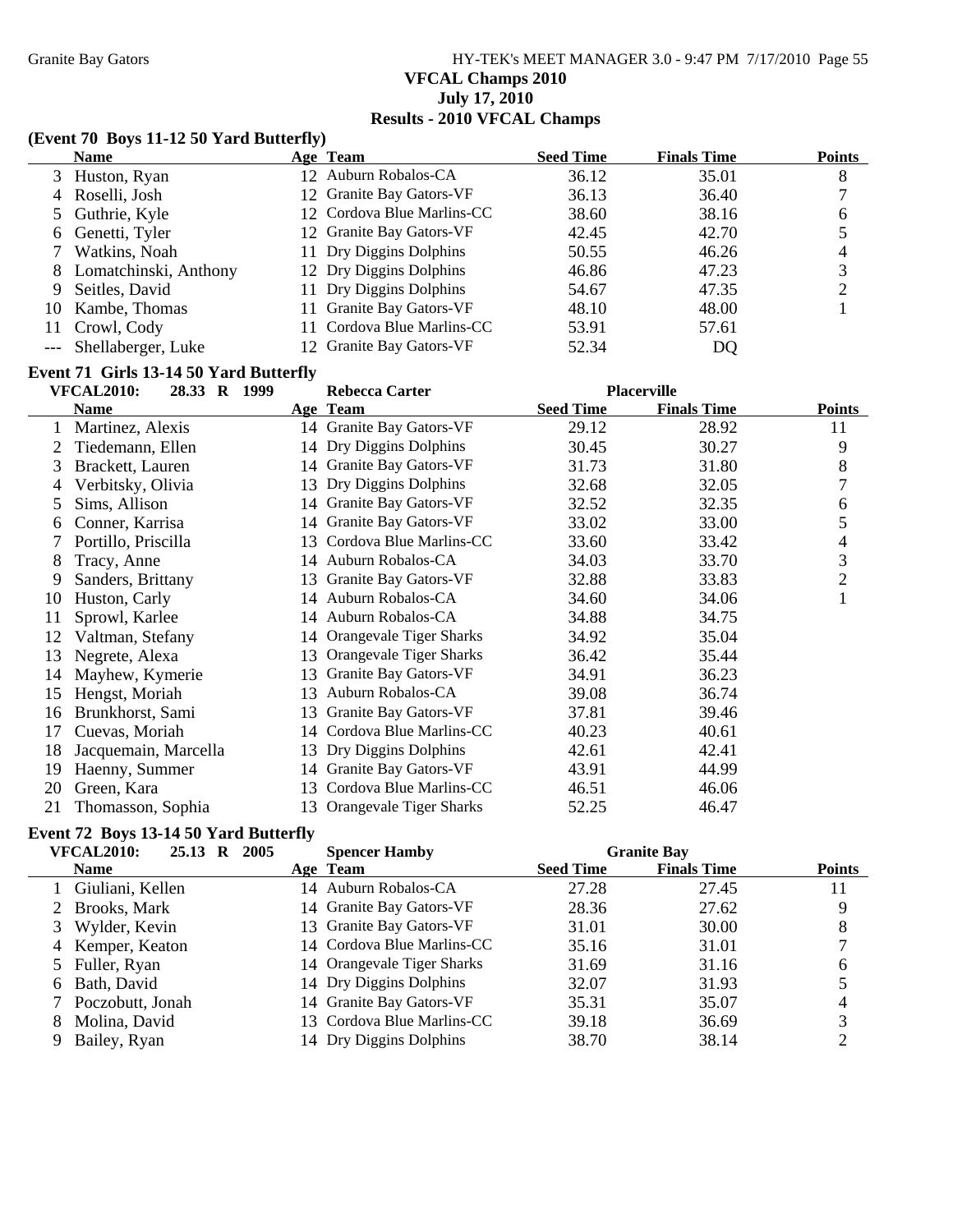### Granite Bay Gators **HY-TEK's MEET MANAGER 3.0 - 9:47 PM 7/17/2010** Page 56 **VFCAL Champs 2010 July 17, 2010 Results - 2010 VFCAL Champs**

### **Event 73 Girls 15-18 50 Yard Butterfly**

| <b>VFCAL2010:</b><br>27.42 R 2001 |                    |    | <b>Angie Matheu</b>        | Cordova          |                    |                |
|-----------------------------------|--------------------|----|----------------------------|------------------|--------------------|----------------|
|                                   | <b>Name</b>        |    | Age Team                   | <b>Seed Time</b> | <b>Finals Time</b> | <b>Points</b>  |
|                                   | Daley, Colleen     |    | 16 Granite Bay Gators-VF   | 28.20            | 27.92              | 11             |
|                                   | Wenger, Charla     | 17 | Auburn Robalos-CA          | 28.71            | 28.76              | 9              |
| 3                                 | Leever, Marissa    | 17 | Granite Bay Gators-VF      | 30.00            | 28.98              | 8              |
| 4                                 | Negrete, Brooke    | 17 | Orangevale Tiger Sharks    | 28.95            | 29.83              | $\overline{7}$ |
| 5                                 | Randall, Kara      | 17 | Dry Diggins Dolphins       | 31.21            | 30.22              | 6              |
| 6                                 | Youel, Alison      | 17 | Dry Diggins Dolphins       | 30.73            | 30.35              | 5              |
|                                   | Tueller, Rebekah   |    | 16 Dry Diggins Dolphins    | 31.16            | 30.68              | 4              |
| 8                                 | Hurwitt, Kaitlyn   |    | 18 Dry Diggins Dolphins    | 31.26            | 31.29              | 3              |
| 9                                 | Murrow, Kelsi      | 17 | Dry Diggins Dolphins       | 32.28            | 32.29              | $\sqrt{2}$     |
| 10                                | O'Connor, Brenda   | 18 | Cordova Blue Marlins-CC    | 31.07            | 32.56              | $\mathbf{1}$   |
| 11                                | Teerlink, Adrianna |    | Cordova Blue Marlins-CC    | 33.70            | 32.65              |                |
| 12                                | Jones, Kiersten    | 15 | Auburn Robalos-CA          | 33.29            | 32.67              |                |
| 13                                | Moran, Kylee       | 16 | Granite Bay Gators-VF      | 33.12            | 32.96              |                |
| 14                                | Stumbaugh, Brooke  | 17 | Dry Diggins Dolphins       | 32.75            | 33.15              |                |
| 15                                | Gainer, McKenzie   | 16 | Granite Bay Gators-VF      | 37.21            | 33.19              |                |
| 16                                | Engel, Audrey      | 15 | Cordova Blue Marlins-CC    | 34.19            | 33.66              |                |
| 17                                | Harris, Alex       | 15 | Granite Bay Gators-VF      | 36.56            | 33.91              |                |
| 18                                | Brunkhorst, Pamela | 15 | Granite Bay Gators-VF      | 35.77            | 35.80              |                |
| 19                                | Blakeman, Kendall  | 15 | Granite Bay Gators-VF      | 35.60            | 36.10              |                |
| 20                                | Harris, Emily      | 16 | Granite Bay Gators-VF      | 37.20            | 36.18              |                |
| 21                                | Hingston, Amanda   | 15 | Dry Diggins Dolphins       | 36.82            | 36.42              |                |
| 22                                | Vasquez, Rachael   | 16 | Granite Bay Gators-VF      | 37.71            | 36.59              |                |
| 23                                | Morgan, Anna       | 16 | Dry Diggins Dolphins       | 39.55            | 38.71              |                |
| 24                                | Randall, Shelby    |    | 16 Dry Diggins Dolphins    | 37.63            | 38.99              |                |
| 25                                | Barker, Asriel     | 16 | Cordova Blue Marlins-CC    | 36.20            | 39.13              |                |
| 26                                | Eyman, Brooke      |    | 15 Orangevale Tiger Sharks | 41.31            | 42.05              |                |

## **Event 74 Boys 15-18 50 Yard Butterfly**

| <b>VFCAL2010:</b><br>24.06 R 2006<br><b>Spencer Hamby</b> |                   |    |                            | <b>Granite Bay</b> |                    |                |
|-----------------------------------------------------------|-------------------|----|----------------------------|--------------------|--------------------|----------------|
|                                                           | <b>Name</b>       |    | Age Team                   | <b>Seed Time</b>   | <b>Finals Time</b> | <b>Points</b>  |
|                                                           | Vaccaro, Aaron    |    | 18 Dry Diggins Dolphins    | 24.06              | 23.46R             | 11             |
|                                                           | McKeon, Derek     | 16 | Granite Bay Gators-VF      | 25.54              | 24.30              | 9              |
| 3                                                         | Tracy, Nate       | 18 | Auburn Robalos-CA          | 25.48              | 24.54              | 8              |
| 4                                                         | Giuliani, Anthony | 15 | Auburn Robalos-CA          | 24.81              | 24.89              | 7              |
| 5                                                         | Sanders, Brandon  | 16 | Granite Bay Gators-VF      | 25.99              | 25.60              | 6              |
| 6                                                         | Merrit, Isaac     | 15 | Auburn Robalos-CA          | 26.07              | 25.67              | 5              |
|                                                           | Pope, Daniel      |    | 16 Dry Diggins Dolphins    | 26.53              | 26.36              | 4              |
| 8                                                         | Cunha, Robert     | 17 | Granite Bay Gators-VF      | 27.68              | 26.43              | 3              |
| 9                                                         | Meigs, Will       | 15 | Dry Diggins Dolphins       | 27.62              | 26.82              | $\overline{2}$ |
| 10                                                        | Perry, Ryan       | 17 | Cordova Blue Marlins-CC    | 27.03              | 27.58              | ı              |
| 11                                                        | Cannon, Tyler     | 16 | Granite Bay Gators-VF      | 27.84              | 27.77              |                |
| 12                                                        | Wenger, Brent     | 15 | Auburn Robalos-CA          | 27.57              | 27.79              |                |
| 13                                                        | Bowen, Bryce      |    | 16 Dry Diggins Dolphins    | 28.91              | 28.66              |                |
| 14                                                        | Hannan, Benett    | 18 | Orangevale Tiger Sharks    | 28.29              | 28.83              |                |
| 15                                                        | Chan, Matthew     | 15 | Granite Bay Gators-VF      | 30.02              | 29.13              |                |
| 16                                                        | Mosbacher, Jeff   |    | 16 Dry Diggins Dolphins    | 30.12              | 29.64              |                |
| 17                                                        | Mower, Tyler      |    | Orangevale Tiger Sharks    | 28.45              | 30.67              |                |
| 18                                                        | Luo, Charles      | 15 | Granite Bay Gators-VF      | 31.37              | 31.24              |                |
| 19                                                        | Molina, Jonathan  |    | 16 Cordova Blue Marlins-CC | 32.19              | 31.76              |                |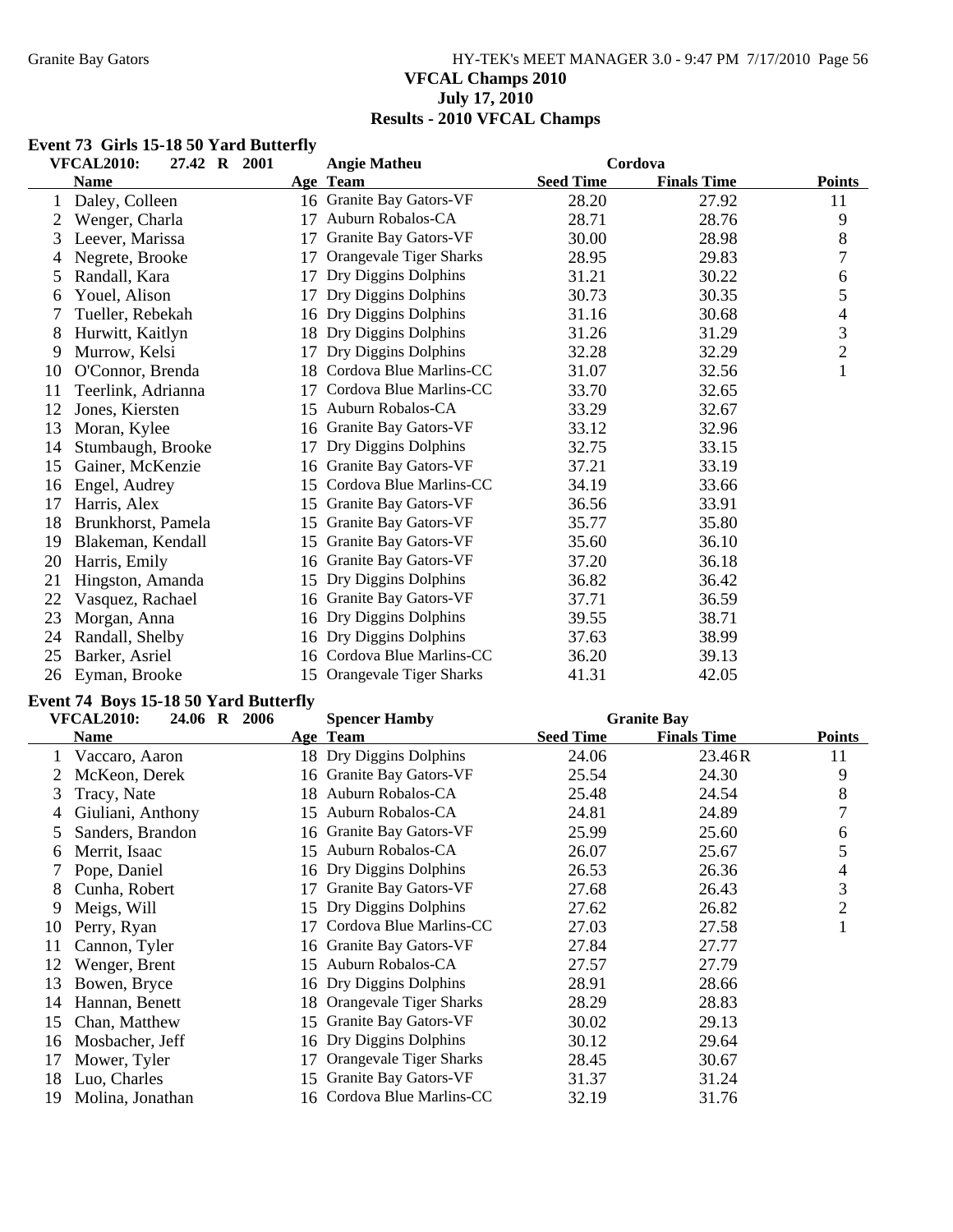## Granite Bay Gators **HY-TEK's MEET MANAGER 3.0 - 9:47 PM 7/17/2010** Page 57 **VFCAL Champs 2010 July 17, 2010 Results - 2010 VFCAL Champs**

## **(Event 74 Boys 15-18 50 Yard Butterfly)**

| <b>Name</b>               | Age Team                   | Seed Time | <b>Finals Time</b> | <b>Points</b> |
|---------------------------|----------------------------|-----------|--------------------|---------------|
| 20 Yrigollen, Ryan        | 16 Granite Bay Gators-VF   | 32.83     | 33.16              |               |
| 21 Parsons, Joe           | 15 Cordova Blue Marlins-CC | 37.65     | 33.31              |               |
| Adams, Christian<br>$---$ | 15 Granite Bay Gators-VF   | 26.66     | DO                 |               |

# **Event 75 Girls 7-8 100 Yard Freestyle Relay**

|  | <b>VFCAL2010:</b> | $1:04.37$ R $2000$ |  |  |
|--|-------------------|--------------------|--|--|
|--|-------------------|--------------------|--|--|

|    | Garton, Brown, Adkins, Stover                                       |                         |                          |                            |               |  |  |  |
|----|---------------------------------------------------------------------|-------------------------|--------------------------|----------------------------|---------------|--|--|--|
|    | <b>Team</b>                                                         | <b>Relay</b>            | <b>Seed Time</b>         | <b>Finals Time</b>         | <b>Points</b> |  |  |  |
|    | 1 Granite Bay Gators-VF                                             | $\mathbf{A}$            | 1:10.72                  | 1:12.90                    | 21            |  |  |  |
|    | 1) Scholes, Ellie 8                                                 | 2) Sewell, Sydney 8     | 3) Seidel, Amelia 7      | 4) Nelson, Amanda 8        |               |  |  |  |
|    | 37.84<br>35.06                                                      |                         |                          |                            |               |  |  |  |
|    | 2 Auburn Robalos-CA                                                 | $\mathbf{A}$            | 1:16.29                  | 1:18.24                    | 17            |  |  |  |
|    | 1) Ryan, Taryn 8<br>41.57<br>36.67                                  | 2) Lillis, Anne 8       | 3) Ashford, Lexy 8       | 4) Huston, Katie 8         |               |  |  |  |
|    | 3 Dry Diggins Dolphins                                              | $\mathbf{A}$            | 1:22.14                  | 1:18.95                    | 15            |  |  |  |
|    | 1) Harm, Ella 7<br>44.23<br>34.72                                   | 2) Winter, Ashlyn 7     | 3) Winter, Jonna 7       | 4) Higgins, Naomi 8        |               |  |  |  |
|    | 4 Cordova Blue Marlins-CC                                           | $\mathbf{A}$            | 1:15.67                  | 1:19.56                    | 13            |  |  |  |
|    | 1) Purdy, McKenna 8<br>47.74<br>31.82                               | 2) Shupe, Marin 8       | 3) Waite-Kerns, Jordan 8 | 4) Wong, Jennifer 8        |               |  |  |  |
|    | 5 Granite Bay Gators-VF                                             | $\, {\bf B}$            | 1:22.03                  | 1:22.21                    | 11            |  |  |  |
|    | 1) Sarmiento, Bella 7<br>39.85<br>42.36                             | 2) Roush, Lauren 8      | 3) Griffin, Ellie 8      | 4) Genetti, Alyssa 8       |               |  |  |  |
|    | 6 Granite Bay Gators-VF                                             | $\mathbf C$             | 1:26.80                  | 1:29.16                    | 9             |  |  |  |
|    | 1) Schulz, Maryssa 8<br>52.64<br>36.52                              | 2) Griffiths, Phoebe 7  | 3) Cox, Olivia 7         | 4) Jones, Kelly 7          |               |  |  |  |
|    | 7 Dry Diggins Dolphins                                              | $\, {\bf B}$            | 1:12.34                  | 1:29.72                    | 7             |  |  |  |
|    | 1) Lomatchinski, Kathy 8<br>44.17<br>45.55                          | 2) Kline, Haley 7       | 3) Salvestrin, Grace 7   | 4) Pickens, Emma 7         |               |  |  |  |
|    | 8 Orangevale Tiger Sharks                                           | $\mathsf{C}$            | 1:57.93                  | 1:38.56                    | 5             |  |  |  |
|    | 1) McAdams, Macey 7<br>49.22<br>49.34                               | 2) Gould, Annelyse 7    | 3) Burrell, Lily 8       | 4) Firl, Rachel 8          |               |  |  |  |
| 9. | Cordova Blue Marlins-CC                                             | $\mathsf{C}$            | 1:40.40                  | 1:45.39                    | 3             |  |  |  |
|    | 1) Cuevas, Angel 8<br>53.78<br>51.61                                | 2) Preiss, Madelyn 7    | 3) Niles, Kristen 8      | 4) Edmisten, Julianna 8    |               |  |  |  |
|    | 10 Cordova Blue Marlins-CC                                          | B                       | 1:34.63                  | 1:46.45                    | $\mathbf{1}$  |  |  |  |
|    | 1) Coleman-Salgado, Krishnay(2) Brady, Hannah 8<br>1:03.04<br>43.41 |                         | 3) Johnston, Giselle 8   | 4) Burgess, Hannah 8       |               |  |  |  |
|    | 11 Dry Diggins Dolphins                                             | $\mathbf C$             | 1:35.90                  | 1:47.20                    |               |  |  |  |
|    | 1) Freer, Jordan 7<br>51.81<br>55.39                                | 2) Land, Nory 7         | 3) Bumgarner, Elle 8     | 4) Bush, Tessa 7           |               |  |  |  |
|    | 12 Orangevale Tiger Sharks                                          | $\, {\bf B}$            | 1:43.04                  | 2:06.56                    |               |  |  |  |
|    | 1) Burgess, Carly 8<br>1:11.20<br>55.36                             | 2) Wilhelms, Isabella 7 | 3) Tobin, Kylee 8        | 4) Hadj Bahramiyan, Sara 7 |               |  |  |  |

#### **Event 76 Boys 7-8 100 Yard Freestyle Relay VFCAL2010: 1:02.59 R 1993**

| , , , , , , , , , , , ,<br>1.92.0 |                              |                  |                      |               |
|-----------------------------------|------------------------------|------------------|----------------------|---------------|
|                                   | Rapoza, Slagle, Garton, Cruz |                  |                      |               |
| Team                              | <b>Relav</b>                 | <b>Seed Time</b> | <b>Finals Time</b>   | <b>Points</b> |
| <b>Granite Bay Gators-VF</b>      |                              | 1:12.22          | 1:13.09              |               |
| 1) Hansen, Michael 8              | 2) Gross, Anthony 7          | 3) Mayhew, Ean 8 | 4) Sherrets, Wyatt 8 |               |
| 37.24<br>35.85                    |                              |                  |                      |               |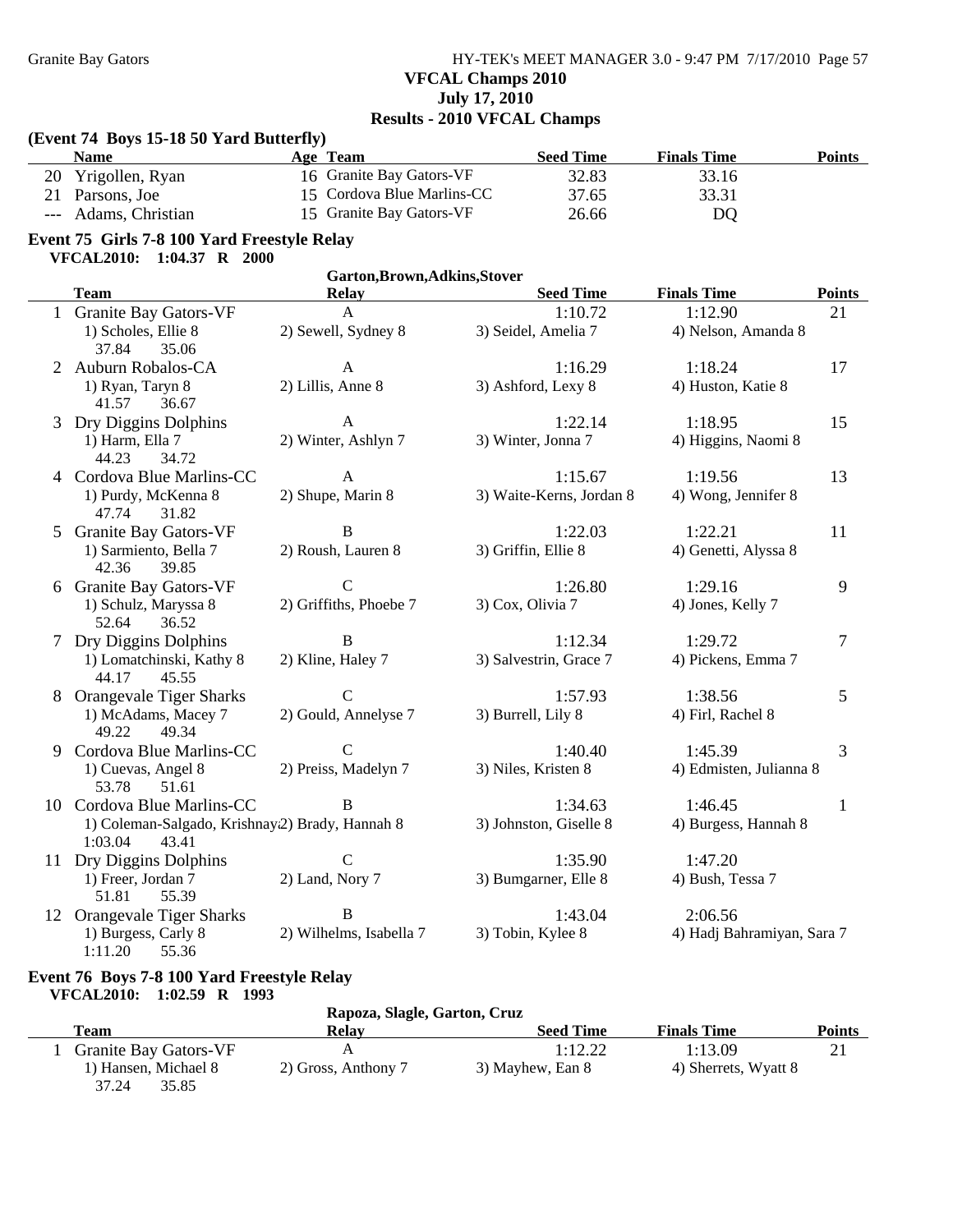### Granite Bay Gators **HY-TEK's MEET MANAGER 3.0 - 9:47 PM 7/17/2010** Page 58 **VFCAL Champs 2010 July 17, 2010 Results - 2010 VFCAL Champs**

#### **(Event 76 Boys 7-8 100 Yard Freestyle Relay)**

|    | <b>Team</b>                                | <b>Relay</b>           | <b>Seed Time</b>            | <b>Finals Time</b>      | <b>Points</b> |
|----|--------------------------------------------|------------------------|-----------------------------|-------------------------|---------------|
|    | 2 Cordova Blue Marlins-CC                  | A                      | 1:23.51                     | 1:21.29                 | 17            |
|    | 1) Suhir, Shukri 7<br>45.59<br>35.70       | 2) Roa, Ryan 8         | 3) Cuevas, Simon 8          | 4) Sullivan, Nathan 8   |               |
| 3  | Granite Bay Gators-VF                      | B                      | 1:22.14                     | 1:23.10                 | 15            |
|    | 1) Martinez, Andrew 8<br>45.08<br>38.02    | 2) Mcleod, Ethan 7     | 3) Haladus-Henke, Tristin 8 | 4) Griffiths, Spencer 8 |               |
|    | <b>Granite Bay Gators-VF</b>               | C                      | 1:27.01                     | 1:27.62                 | 13            |
|    | 1) Doleschal, Matthew 8<br>44.73<br>42.89  | 2) Hu, William 7       | 3) Luo, Christopher 7       | 4) Romeo, Jonathan 8    |               |
| 5. | Dry Diggins Dolphins                       | A                      | 1:44.72                     | 1:32.16                 | 11            |
|    | 1) De Los Santos, Ryen 8<br>45.43<br>46.73 | 2) Leos, Karson 8      | 3) Somera, Jeffrey 8        | 4) Lockwood, Gavin 8    |               |
| 6  | Orangevale Tiger Sharks                    | A                      | 1:36.07                     | 1:34.93                 | 9             |
|    | 1) Anderson, Seth 7<br>44.63<br>50.30      | 2) Bardasian, Gannon 8 | 3) Guttenberg, Sean 8       | 4) McAdams, Dylan 7     |               |
|    | <b>Orangevale Tiger Sharks</b>             | B                      | 1:48.51                     | 1:48.46                 |               |
|    | 1) Farias, Corbin 8<br>57.69<br>50.77      | 2) Kliewer, Evan 8     | 3) Walder, Pace 8           | 4) Rooney, Liam 7       |               |
| 8  | <b>Orangevale Tiger Sharks</b>             | C                      | 2:13.20                     | 2:14.15                 | 5             |
|    | 1) Warren, Zachary 7<br>1:07.56 1:06.59    | 2) Shaw, Dylan 7       | 3) Matthews, Bruce 7        | $4)$ Yang, John 8       |               |

#### **Event 77 Girls 9-10 200 Yard Freestyle Relay VFCAL2010: 2:06.82 R 1993**

**Brock, Rueck, Elzea, Matheu**

|   | <b>Team</b>                  | <b>Relay</b>               | <b>Seed Time</b>          | <b>Finals Time</b>     | <b>Points</b> |
|---|------------------------------|----------------------------|---------------------------|------------------------|---------------|
|   | Granite Bay Gators-VF        | $\mathsf{A}$               | 2:15.03                   | 2:15.28                | 21            |
|   | 1) Sewell, Alyssa 10         | 2) Seidel, Ann-Marie 10    | 3) Sampson, Sydney 10     | 4) Daley, Nicole 10    |               |
|   | 32.40<br>35.61<br>36.76      | 30.51                      |                           |                        |               |
|   | 2 Dry Diggins Dolphins       | A                          | 2:21.75                   | 2:18.95                | 17            |
|   | 1) Bishop, Catherine 10      | 2) Richardson, Orlaith 10  | 3) Somera, Julia 10       | $4)$ Ling, Erin $10$   |               |
|   | 31.62<br>35.96<br>39.48      | 31.89                      |                           |                        |               |
| 3 | <b>Granite Bay Gators-VF</b> | B                          | 2:26.72                   | 2:30.90                | 15            |
|   | 1) Scholes, Emma 10          | 2) Hansen, Emma 10         | 3) Byars, Ashley 9        | 4) Roselli, Isabelle 9 |               |
|   | 36.85<br>35.98<br>43.93      | 34.14                      |                           |                        |               |
|   | 4 Dry Diggins Dolphins       | B                          | 2:45.73                   | 2:35.93                | 13            |
|   | 1) Maguire, Violet 10        | 2) Kamuchey, Adrianna 10   | 3) Hudak, Jana 10         | 4) Schreck, Maddie 9   |               |
|   | 38.28<br>40.05<br>42.58      | 35.02                      |                           |                        |               |
| 5 | Orangevale Tiger Sharks      | A                          | 2:38.06                   | 2:41.54                | 11            |
|   | 1) Teese, Chloe 10           | $2)$ Boe, Taylor 10        | 3) Svoboda, Sierra 10     | 4) Bailey, Katelynn 10 |               |
|   | 41.37<br>40.93<br>40.08      | 39.16                      |                           |                        |               |
| 6 | <b>Granite Bay Gators-VF</b> | $\mathcal{C}$              | 2:46.61                   | 2:45.95                | 9             |
|   | 1) Houghton, Samantha 9      | 2) McPhail, Carly 10       | 3) Cusano, Isabella 9     | 4) Patane, Grace 10    |               |
|   | 17.19 1:04.42<br>41.38       | 42.96                      |                           |                        |               |
|   | Dry Diggins Dolphins         | $\mathcal{C}$              | 2:59.14                   | 2:54.17                | 7             |
|   | 1) Haynie, Emily 9           | 2) Vaccaro, Grace 9        | 3) Winter, Skylar 9       | 4) Salvestrin, Anna 9  |               |
|   | 42.19<br>41.50<br>45.15      | 45.33                      |                           |                        |               |
| 8 | Auburn Robalos-CA            | A                          | 2:50.96                   | 2:57.50                | 5             |
|   | 1) Anderson, Gabrielle 10    | 2) Spokely, Eralise 9      | 3) Sylvester, Lauren 9    | 4) Marino, Malin 9     |               |
|   | 44.61<br>44.19<br>51.11      | 37.59                      |                           |                        |               |
| 9 | Orangevale Tiger Sharks      | $\, {\bf B}$               | 3:03.77                   | 2:58.57                | 3             |
|   | 1) Fuller, Belle 9           | 2) Guttenberg, Samantha 10 | 3) Tommasini, Angelina 10 | 4) Wallace, Kristen 9  |               |
|   | 46.01<br>1:17.91<br>16.53    | 38.12                      |                           |                        |               |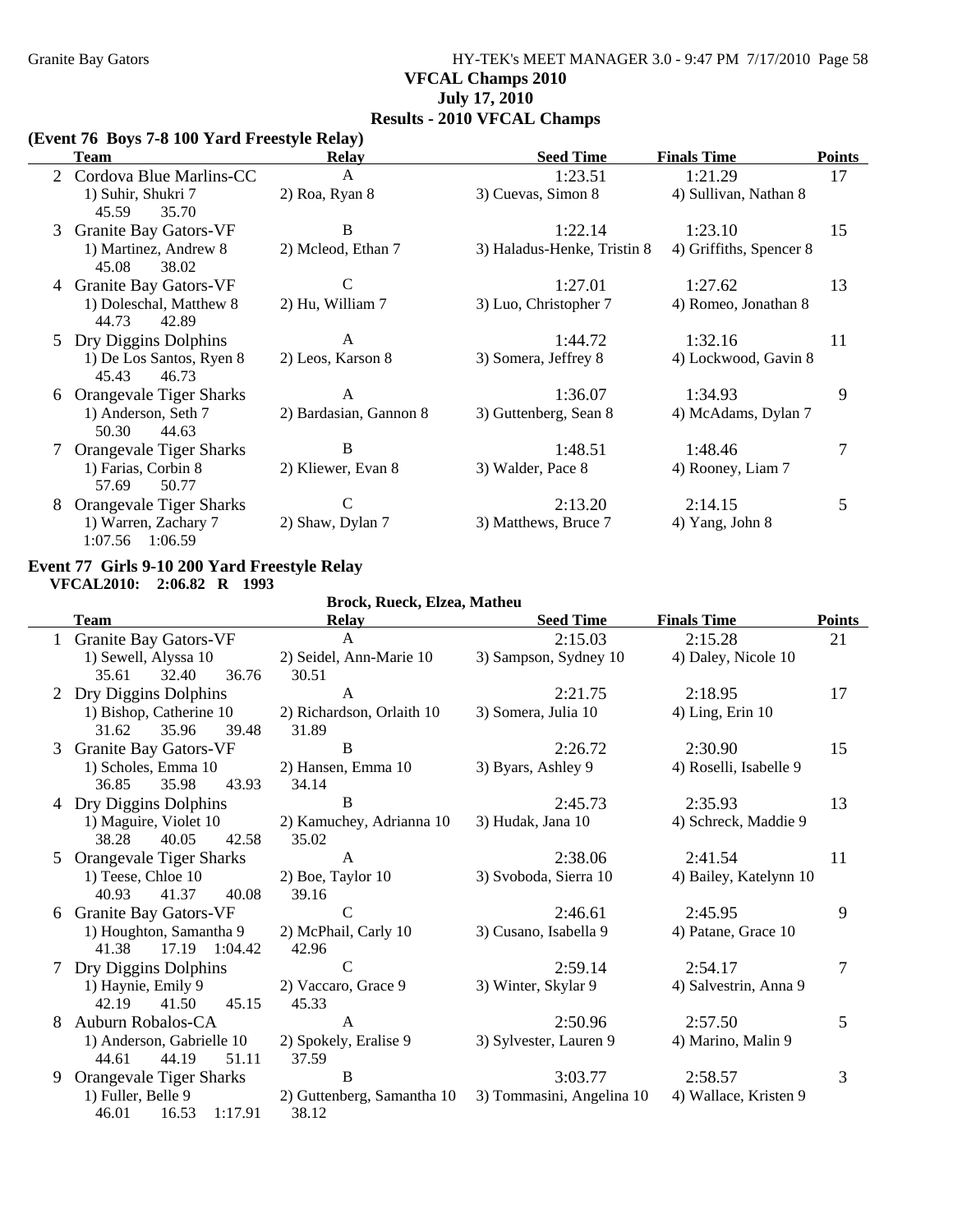### Granite Bay Gators **HY-TEK's MEET MANAGER 3.0 - 9:47 PM 7/17/2010** Page 59 **VFCAL Champs 2010 July 17, 2010 Results - 2010 VFCAL Champs**

### **(Event 77 Girls 9-10 200 Yard Freestyle Relay)**

|    | <b>Team</b>                    | <b>Relay</b>            | <b>Seed Time</b>      | <b>Finals Time</b>    | <b>Points</b> |
|----|--------------------------------|-------------------------|-----------------------|-----------------------|---------------|
| 10 | Auburn Robalos-CA              | B                       | 3:13.42               | 3:00.21               |               |
|    | 1) Vaughn, Abigail 10          | 2) Jacobus, Willow 10   | 3) Musser, Crystal 10 | 4) Yarnell, Aurrora 9 |               |
|    | 41.25<br>43.56<br>47.89        | 47.51                   |                       |                       |               |
|    | Cordova Blue Marlins-CC        | B                       | 3:14.92               | 3:03.08               |               |
|    | 1) Mawacke, Lara 10            | 2) Edmisten, Isabella 9 | 3) Konarski, Shelby 9 | 4) Barth, Taylor 10   |               |
|    | 42.38<br>45.38<br>51.91        | 43.41                   |                       |                       |               |
|    | 12 Cordova Blue Marlins-CC     | A                       | 3:00.79               | 3:06.78               |               |
|    | 1) Cuevas, Alexis 10           | 2) Mavy, Marissa 10     | 3) Nanoo, Krystle 9   | 4) Cisco, Lacey 10    |               |
|    | 49.88<br>49.34<br>46.65        | 40.91                   |                       |                       |               |
| 13 | <b>Orangevale Tiger Sharks</b> | C                       | 3:23.94               | 3:27.25               |               |
|    | 1) Jones, Mikayla 10           | 2) McAdams, Sydney 9    | 3) Miner, Malia 9     | 4) Zimmer, Hannah 9   |               |
|    | 47.61<br>1:36.72<br>15.46      | 47.46                   |                       |                       |               |

#### **Event 78 Boys 9-10 200 Yard Freestyle Relay**

**VFCAL2010: 2:05.30 R 1987**

|   | VFCALZUIV. 2.03.30 IV 1207                     |                                   |                                                 |                          |               |
|---|------------------------------------------------|-----------------------------------|-------------------------------------------------|--------------------------|---------------|
|   |                                                | La Rue, Besoyan, Elliot, Mattison |                                                 |                          |               |
|   | <b>Team</b>                                    | <b>Relay</b>                      | <b>Seed Time</b>                                | <b>Finals Time</b>       | <b>Points</b> |
|   | Cordova Blue Marlins-CC                        | $\mathsf{A}$                      | 2:29.94                                         | 2:27.52                  | 21            |
|   | 1) Pridgen-Daniels, Gabriel 102) Roa, Jacob 10 |                                   | 3) Porter, Ethan 9                              | 4) Portillo, Marcello 10 |               |
|   | 34.15<br>47.52<br>30.22                        | 35.63                             |                                                 |                          |               |
|   | 2 Dry Diggins Dolphins                         | A                                 | 2:38.72                                         | 2:38.30                  | 17            |
|   | 1) Savino, Jack 9                              | 2) Biegel, Mason 9                | 3) Holifield-Helm, Marcus 10 4) Pesko, Keefe 10 |                          |               |
|   | 43.32<br>42.53<br>36.72                        | 35.73                             |                                                 |                          |               |
|   | 3 Granite Bay Gators-VF                        | B                                 | 2:46.74                                         | 2:48.89                  | 15            |
|   | 1) Martin, Grant 10                            | 2) Haladus-Henke, Julian 10       | 3) Brooks, David 10                             | 4) MacLeane, Joey 9      |               |
|   | 41.92<br>41.75<br>45.96                        | 39.26                             |                                                 |                          |               |
|   | 4 Auburn Robalos-CA                            | A                                 | 3:23.06                                         | 3:00.64                  | 13            |
|   | 1) Wenger, Stuart 9                            | 2) Calvert, Klay 9                | 3) Woytus, Brendan 9                            | 4) Ryan, Connor 9        |               |
|   | 41.77<br>41.34<br>51.99                        | 45.54                             |                                                 |                          |               |
| 5 | Granite Bay Gators-VF                          | $\mathcal{C}$                     | 2:55.24                                         | 3:02.48                  | 11            |
|   | $1)$ Liu, Eric 9                               | 2) Young, Joe 9                   | 3) Kambe, Andrew 10                             | 4) Maggio, Nico 10       |               |
|   | 49.58<br>40.43<br>42.37                        | 50.10                             |                                                 |                          |               |
|   | 6 Dry Diggins Dolphins                         | B                                 | 3:05.17                                         | 3:05.69                  | 9             |
|   | 1) Pesce, Carson 9                             | 2) Watkins, Nicholas 9            | 3) Taylor, CJ 10                                | 4) Owen, Nicholas 10     |               |
|   | 53.97<br>43.74<br>47.96                        | 40.02                             |                                                 |                          |               |
|   | Cordova Blue Marlins-CC                        | B                                 | 2:58.32                                         | 3:16.21                  | 7             |
|   | 1) Shubert, Tyler 10                           | 2) Brady, Jake 9                  | 3) Guthrie, Jared 10                            | 4) Monroe, James 9       |               |
|   | 55.41<br>39.90<br>46.41                        | 54.49                             |                                                 |                          |               |
| 8 | Orangevale Tiger Sharks                        | $\mathsf{A}$                      | 3:02.91                                         | 3:27.45                  | 5             |
|   | 1) Shaw, Travis 9                              | 2) Tallent, Ethan 9               | $3)$ Boe, Jacob 9                               | 4) Montieth, Anthony 9   |               |
|   | 44.13 1:19.76<br>39.99                         | 43.57                             |                                                 |                          |               |
|   | Granite Bay Gators-VF                          | $\mathsf{A}$                      | 2:34.25                                         | DQ                       |               |
|   | 1) Rego, Ethan 9                               | $2)$ Romeo, Jeff 10               | 3) Hu, Jonathan 10                              | 4) Hayes, Everett 9      |               |
|   | 43.69<br>34.71<br>38.40                        | 37.96                             |                                                 |                          |               |

#### **Event 79 Girls 11-12 200 Yard Freestyle Relay VFCAL2010: 1:54.56 R 2002**

|                              |                    | Castellanos, Cummings, Bergemann, McWhirk |                       |               |
|------------------------------|--------------------|-------------------------------------------|-----------------------|---------------|
| Team                         | <b>Relav</b>       | <b>Seed Time</b>                          | <b>Finals Time</b>    | <b>Points</b> |
| <b>Granite Bay Gators-VF</b> |                    | 2:04.71                                   | 2:05.49               |               |
| 1) Fournier, Sylvie 12       | 2) Sims, Nicole 12 | 3) Blackburn, Madison 12                  | 4) Thomas, Macayla 11 |               |
| 30.56<br>33.29<br>30.91      | 30.73              |                                           |                       |               |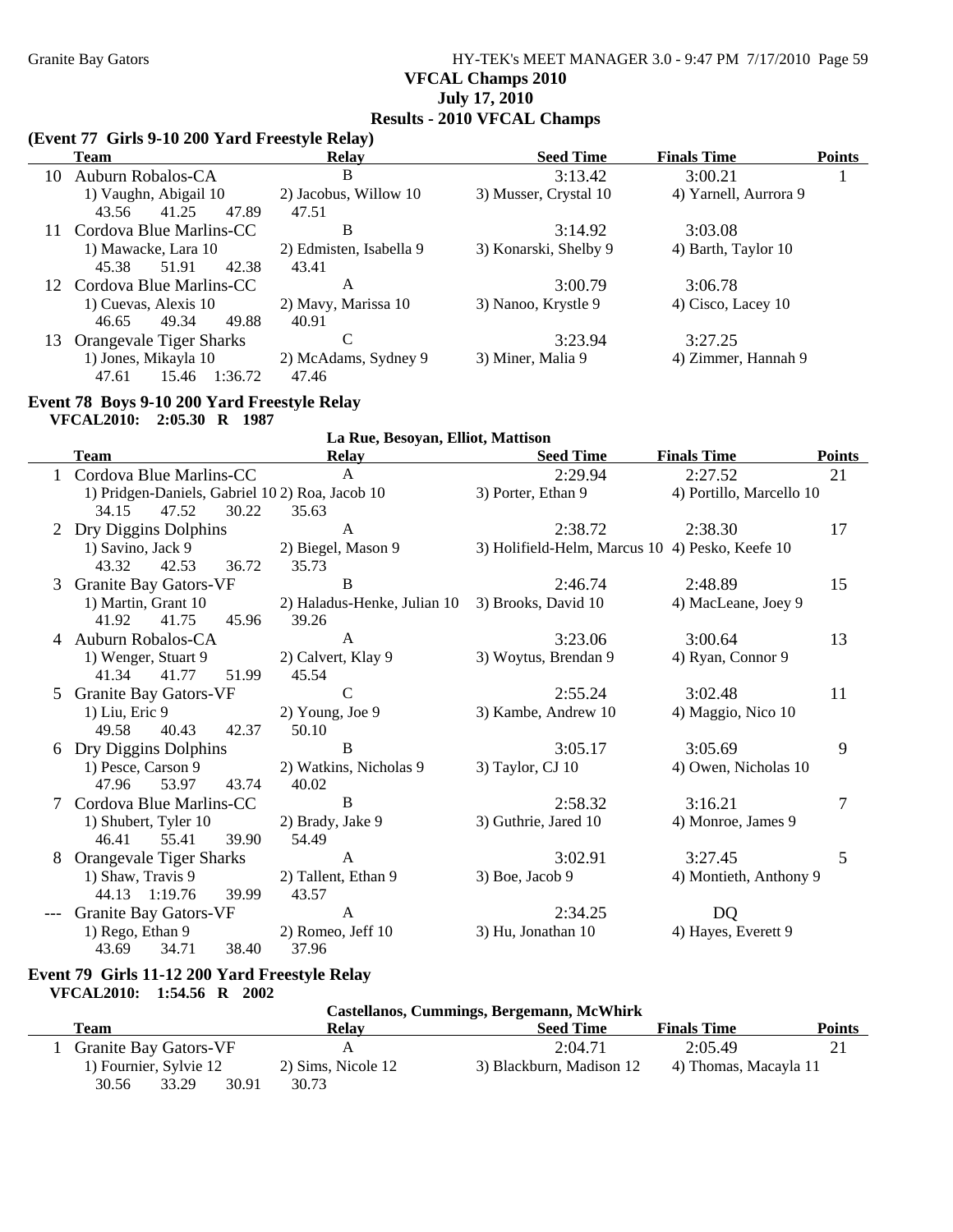Granite Bay Gators **HY-TEK's MEET MANAGER 3.0 - 9:47 PM 7/17/2010** Page 60 **VFCAL Champs 2010 July 17, 2010 Results - 2010 VFCAL Champs**

#### **(Event 79 Girls 11-12 200 Yard Freestyle Relay)**

|   | <b>Team</b>                  | <b>Relay</b>              | <b>Seed Time</b>       | <b>Finals Time</b><br><b>Points</b> |
|---|------------------------------|---------------------------|------------------------|-------------------------------------|
|   | 2 Auburn Robalos-CA          | A                         | 2:08.10                | 2:07.07<br>17                       |
|   | 1) Ambrosia, Payton 12       | 2) Tracy, Katie 12        | 3) Wenger, Bethany 12  | 4) Yarnell, Annsley 12              |
|   | 31.44<br>34.18<br>32.73      | 28.72                     |                        |                                     |
| 3 | Granite Bay Gators-VF        | B                         | 2:10.52                | 2:10.93<br>15                       |
|   | 1) Nelson, Alyssa 11         | 2) Sciascia, Elizabeth 11 | 3) Chan, Stephanie 12  | 4) DeBortoli, Natasha 11            |
|   | 34.59<br>31.70<br>33.50      | 31.14                     |                        |                                     |
|   | 4 Cordova Blue Marlins-CC    | A                         | 2:18.91                | 2:16.17<br>13                       |
|   | 1) Teerlink, Olivia 12       | 2) Reynolds, Macey 11     | 3) Stacy, Megan 12     | 4) Arnez, Samantha 12               |
|   | 34.63<br>34.59<br>34.90      | 32.05                     |                        |                                     |
| 5 | Dry Diggins Dolphins         | A                         | 2:13.92                | 2:16.26<br>11                       |
|   | 1) Morkowski, Anika 12       | 2) Bennett, Elizabeth 11  | 3) Lishman, Kaitlin 12 | 4) Hightower, Dayna 12              |
|   | 35.43<br>34.10<br>33.93      | 32.80                     |                        |                                     |
| 6 | <b>Granite Bay Gators-VF</b> | $\mathsf{C}$              | 2:19.07                | 9<br>2:22.83                        |
|   | 1) Patane, Hope 12           | 2) Perigault, Victoria 11 | 3) Martinez, Ashley 11 | 4) Liu, Ivy 12                      |
|   | 35.13<br>38.62<br>35.98      | 33.10                     |                        |                                     |
|   | Orangevale Tiger Sharks      | $\mathbf{A}$              | 2:15.65                | 2:23.51<br>7                        |
|   | 1) Higby, Cora 12            | 2) Fuller, Kate 12        | 3) Dummett, Emily 12   | 4) Gwin, Kourtney 11                |
|   | 38.29<br>38.41<br>40.53      | 26.28                     |                        |                                     |
|   | Cordova Blue Marlins-CC      | B                         | 2:25.38                | 2:25.95<br>5                        |
|   | 1) Borrowman, Kelsey 12      | 2) McKeown, Kelsi 12      | 3) Andrus, Morgan 11   | 4) Courtney, Angela 12              |
|   | 35.33<br>41.53<br>31.91      | 37.18                     |                        |                                     |
|   | 9 Dry Diggins Dolphins       | $\, {\bf B}$              | 2:26.72                | 3<br>2:31.40                        |
|   | $1)$ Leos, Kyra $12$         | 2) Lujan, Rebecca 11      | 3) Bailey, Cammie 12   | 4) Clough, Jamie 12                 |
|   | 41.96<br>37.03<br>37.64      | 34.77                     |                        |                                     |
|   | 10 Cordova Blue Marlins-CC   | $\mathsf{C}$              | 2:29.96                | 2:32.11<br>1                        |
|   | 1) Mawacke, Lisette 11       | 2) Edmisten, Rebecca 11   | 3) Todd, Ashley 11     | 4) Palasigue, Carissa 11            |
|   | 37.37<br>42.56<br>39.60      | 32.58                     |                        |                                     |
|   | 11 Auburn Robalos-CA         | B                         | 2:24.31                | 2:32.16                             |
|   | 1) Moore, Maggie 11          | 2) McGuire, Siouxsie 12   | 3) Spokely, Annika 11  | 4) Yarnell, Makanna 11              |
|   | 36.32<br>38.93<br>39.36      | 37.55                     |                        |                                     |
|   | 12 Orangevale Tiger Sharks   | B                         | 2:30.27                | 2:36.18                             |
|   | 1) Bujanda, Miya 11          | 2) Thomas, Chloe 12       | 3) Thomas, Claire 11   | 4) Caravella, Danielle 12           |
|   | 36.53<br>39.83<br>41.88      | 37.94                     |                        |                                     |
|   | 13 Orangevale Tiger Sharks   | $\mathbf C$               | 2:31.27                | 2:58.29                             |
|   | 1) Knopp, Cassidy 11         | 2) Warren, Katelyn 11     | 3) Coyne, May 11       | 4) Mansanet, Portia 11              |
|   | 39.22<br>49.20<br>48.73      | 41.14                     |                        |                                     |

#### **Event 80 Boys 11-12 200 Yard Freestyle Relay VFCAL2010: 1:52.04 R 1991**

#### **Cruz, Tripp, Haugh, Fasani**

| Team                      | <b>Relay</b>           | <b>Seed Time</b>     | <b>Finals Time</b>     | <b>Points</b> |
|---------------------------|------------------------|----------------------|------------------------|---------------|
| Cordova Blue Marlins-CC   | A                      | 2:06.81              | 2:02.91                | 21            |
| 1) Todd, Ryan 12          | 2) Cuevas, Carlos 12   | 3) Guthrie, Kyle 12  | 4) Higdon, Tom 12      |               |
| 31.55<br>30.25<br>30.73   | 30.38                  |                      |                        |               |
| 2 Auburn Robalos-CA       | А                      | 2:13.03              | 2:03.65                | 17            |
| 1) Cozad, Waylen 11       | 2) Huston, Ryan 12     | 3) Granat, Tommy 12  | 4) Casperite, Zach 12  |               |
| 31.82<br>31.31<br>31.99   | 28.53                  |                      |                        |               |
| 3 Granite Bay Gators-VF   | Α                      | 2:10.43              | 2:04.19                | 15            |
| 1) Roselli, Josh 12       | 2) Genetti, Cameron 12 | 3) Genetti, Tyler 12 | 4) DeBortoli, Bryan 11 |               |
| 32.02<br>33.46<br>30.27   | 28.44                  |                      |                        |               |
| 4 Orangevale Tiger Sharks | A                      | 2:09.73              | 2:18.89                | 13            |
| $1)$ Boe, Joshua $12$     | 2) Kehler, Kobe 12     | 3) Schultz, Jacob 12 | 4) Hughes, Sean 12     |               |
| 32.57<br>39.64<br>39.00   | 27.68                  |                      |                        |               |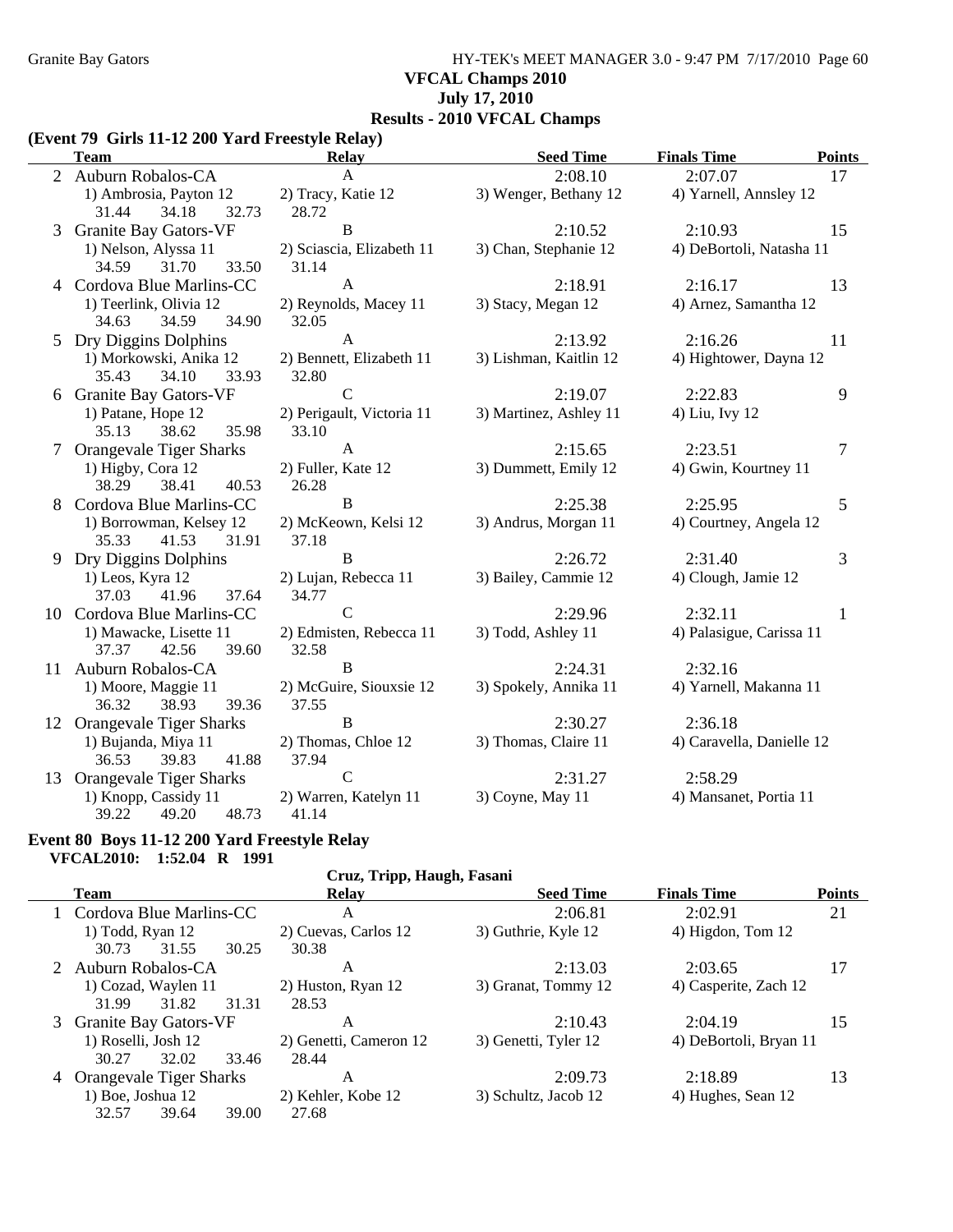### Granite Bay Gators **HY-TEK's MEET MANAGER 3.0 - 9:47 PM 7/17/2010** Page 61 **VFCAL Champs 2010 July 17, 2010 Results - 2010 VFCAL Champs**

### **(Event 80 Boys 11-12 200 Yard Freestyle Relay)**

| <b>Team</b>                                     | Relay                   | <b>Seed Time</b>     | <b>Finals Time</b>      | <b>Points</b> |
|-------------------------------------------------|-------------------------|----------------------|-------------------------|---------------|
| 5 Dry Diggins Dolphins                          | А                       | 2:24.77              | 2:23.39                 | 11            |
| 1) Lomatchinski, Anthony 12 2) Watkins, Noah 11 |                         | 3) McCann, Thomas 12 | 4) Stumbaugh, Parker 11 |               |
| 36.42<br>37.92<br>36.02                         | 33.03                   |                      |                         |               |
| 6 Granite Bay Gators-VF                         | В                       | 2:31.14              | 2:35.51                 | Q             |
| 1) Denton, Abe 12                               | 2) MacLeane, Jackson 11 | $3)$ Lugo, Jack 11   | 4) Byars, Ryan 11       |               |
| 38.73<br>42.81<br>36.08                         | 37.89                   |                      |                         |               |
| Cordova Blue Marlins-CC                         | В                       | 2:33.15              | 2:44.87                 |               |
| 1) Fenner, Timothy 11                           | 2) Crowl, Cody 11       | 3) Green, Xander 11  | 4) McNeal, Jaemani 12   |               |
| 1:28.29<br>42.78<br>33.80                       |                         |                      |                         |               |

#### **Event 81 Girls 13-14 200 Yard Freestyle Relay**

**VFCAL2010: 1:46.92 R 2007**

|   | Williams, Betcher, Illich, Heryet               |                        |                          |                            |               |
|---|-------------------------------------------------|------------------------|--------------------------|----------------------------|---------------|
|   | <b>Team</b>                                     | Relay                  | <b>Seed Time</b>         | <b>Finals Time</b>         | <b>Points</b> |
|   | <b>Granite Bay Gators-VF</b>                    | $\mathsf{A}$           | 1:52.06                  | 1:52.23                    | 21            |
|   | 1) Brackett, Lauren 14                          | 2) McPhail, Shelby 13  | 3) Vivaldi, Colleen 13   | 4) Martinez, Alexis 14     |               |
|   | 28.08<br>28.51<br>28.92                         | 26.72                  |                          |                            |               |
|   | <b>Granite Bay Gators-VF</b>                    | $\mathbf B$            | 1:57.96                  | 1:58.21                    | 17            |
|   | 1) Huber, Jessica 14                            | $2)$ Sims, Allison 14  | 3) Wirth, Bridget 14     | 4) Daley, Christina 13     |               |
|   | 30.40<br>30.06<br>29.30                         | 28.45                  |                          |                            |               |
| 3 | <b>Granite Bay Gators-VF</b>                    | $\mathcal{C}$          | 2:00.52                  | 2:00.46                    | 15            |
|   | 1) Sanders, Brittany 13                         | 2) Brunkhorst, Sami 13 | 3) LeBaron, Hannah 14    | 4) Graves, Molly 13        |               |
|   | 30.28<br>30.42<br>29.36                         | 30.40                  |                          |                            |               |
|   | 4 Auburn Robalos-CA                             | A                      | 2:01.78                  | 2:01.44                    | 13            |
|   | 1) Huston, Carly 14                             | 2) Quirarte, Raquel 13 | 3) Weiler, Sarah 13      | 4) Tracy, Anne 14          |               |
|   | 31.31<br>30.49<br>30.73                         | 28.91                  |                          |                            |               |
|   | 5 Dry Diggins Dolphins                          | $\mathbf{A}$           | 2:05.67                  | 2:02.05                    | 11            |
|   | 1) Verbitsky, Olivia 13                         | 2) Sturgeon, Megan 14  | 3) Watkins, Kaitlin 13   | 4) Tiedemann, Ellen 14     |               |
|   | 29.39<br>34.98<br>30.78                         | 26.90                  |                          |                            |               |
|   | <b>Orangevale Tiger Sharks</b>                  | A                      | 2:08.71                  | 2:06.86                    | 9             |
|   | 1) Negrete, Alexa 13                            | 2) Corrales, Taylor 14 | 3) Valtman, Stefany 14   | 4) Hanks, Jamie 14         |               |
|   | 33.03<br>32.36<br>32.11                         | 29.36                  |                          |                            |               |
|   | Auburn Robalos-CA                               | B                      | 2:10.01                  | 2:13.29                    | 7             |
|   | 1) Ittner, Maddison 14                          | 2) Sprowl, Karlee 14   | 3) Wright, Kailey 13     | 4) Yarnell, Madisun 14     |               |
|   | 37.62<br>32.47<br>30.16                         | 33.04                  |                          |                            |               |
|   | Cordova Blue Marlins-CC                         | A                      | 2:07.98                  | 2:14.11                    | 5             |
|   | 1) Portillo, Priscilla 13                       | 2) Mavy, Kyla 13       | 3) DeCesare, Brittany 14 | 4) Cuevas, Moriah 14       |               |
|   | 31.29<br>34.99<br>35.53                         | 32.30                  |                          |                            |               |
|   | 9 Dry Diggins Dolphins                          | B                      | 2:20.96                  | 2:19.38                    | 3             |
|   | 1) Holifield-Helm, Katryna 14 2) Pesce, Lola 13 |                        | 3) Watkins, Kendal 13    | 4) Jacquemain, Marcella 13 |               |
|   | 34.62<br>35.16<br>34.99                         | 34.61                  |                          |                            |               |

#### **Event 82 Boys 13-14 200 Yard Freestyle Relay VFCAL2010: 1:39.51 R 1989**

#### **Brown, Fuller, Wilson, Wagaman**

| Team                                              | <b>Relay</b>               | <b>Seed Time</b>                | <b>Finals Time</b>              | <b>Points</b> |
|---------------------------------------------------|----------------------------|---------------------------------|---------------------------------|---------------|
| <b>Granite Bay Gators-VF</b>                      | А                          | 1:46.50                         | 1:44.83                         | 21            |
| 1) Spencer, Braeden 14<br>26.77<br>25.24<br>27.18 | 2) Zech, David 14<br>25.64 | 3) Vas Dias, Kevin 14           | 4) Brooks, Mark 14              |               |
| 2 Cordova Blue Marlins-CC<br>1) Andrus, Henry 14  | 2) Colford, Alex 13        | 1:56.63<br>3) Fenner, Joshua 13 | 1:51.62<br>4) Kemper, Keaton 14 |               |
| 28.55<br>27.68<br>30.19                           | 25.20                      |                                 |                                 |               |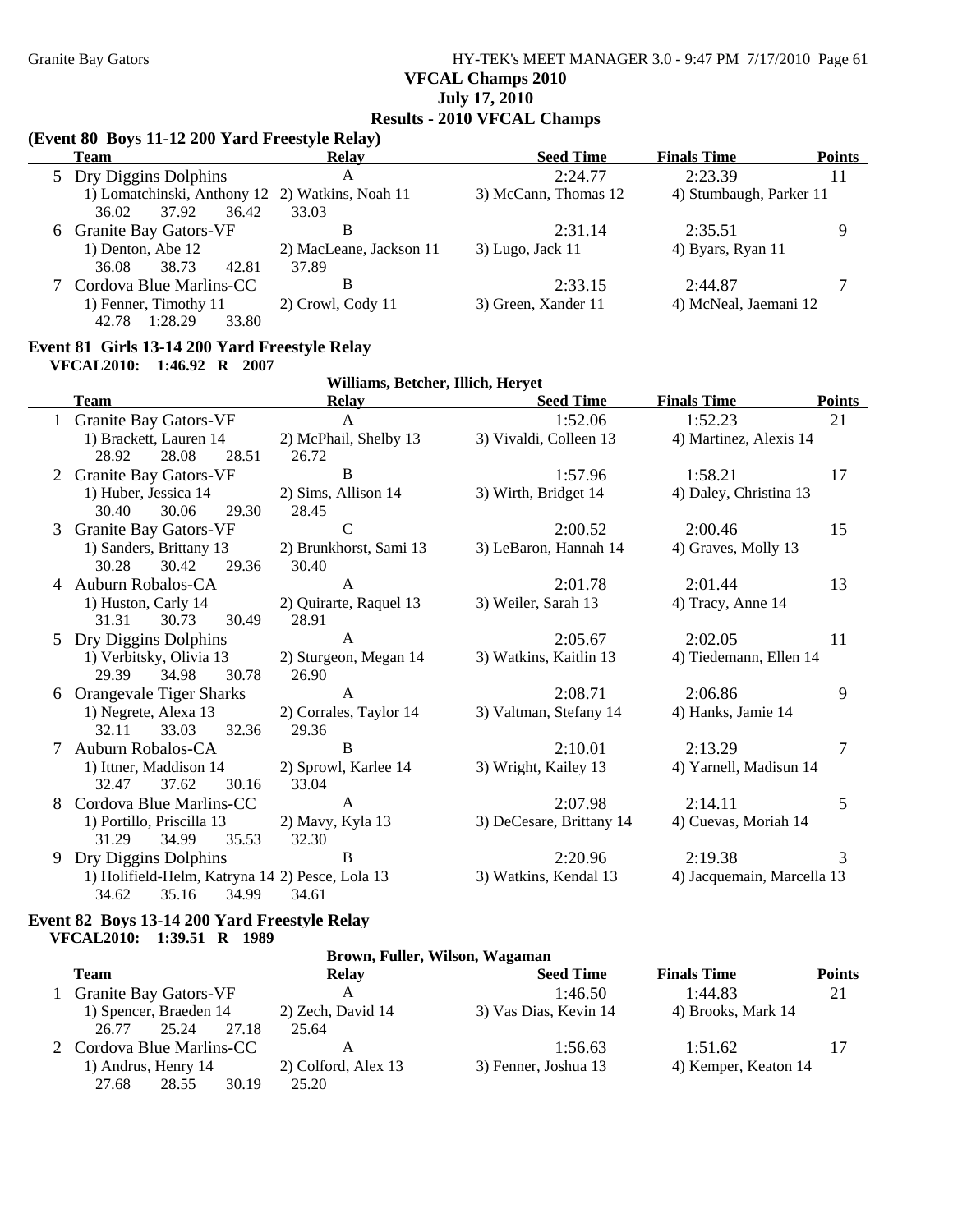### Granite Bay Gators **HY-TEK's MEET MANAGER 3.0 - 9:47 PM 7/17/2010** Page 62 **VFCAL Champs 2010 July 17, 2010 Results - 2010 VFCAL Champs**

### **(Event 82 Boys 13-14 200 Yard Freestyle Relay)**

|   | Team                           | Relay                    | <b>Seed Time</b>       | <b>Finals Time</b>     | <b>Points</b> |
|---|--------------------------------|--------------------------|------------------------|------------------------|---------------|
| 3 | <b>Orangevale Tiger Sharks</b> | A                        | 1:56.73                | 1:52.46                | 15            |
|   | 1) McLean, Lucas 14            | 2) Fuller, Ryan 14       | 3) Asbenson, Rydell 13 | 4) Eyman, Ryan 14      |               |
|   | 32.31<br>27.07<br>27.69        | 25.39                    |                        |                        |               |
|   | 4 Dry Diggins Dolphins         | Α                        | 1:56.12                | 1:53.53                | 13            |
|   | 1) Klausing, Korey 14          | 2) Bath, David 14        | 3) Verbitsky, Sean 14  | 4) Unverferth, Karl 14 |               |
|   | 29.99<br>28.38<br>29.15        | 26.01                    |                        |                        |               |
|   | 5 Granite Bay Gators-VF        | B                        | 1:55.42                | 1:57.15                | 11            |
|   | 1) Frouws, Jonathan 13         | 2) Schnuelle, Brandon 13 | 3) Wylder, Kevin 13    | 4) Poczobutt, Jonah 14 |               |
|   | 31.98<br>28.09<br>30.24        | 26.84                    |                        |                        |               |

#### **Event 83 Girls 15-18 200 Yard Freestyle Relay**

**VFCAL2010: 1:43.71 R 2005**

|                | Vigeant, Heddleston, Hayes, Waylon |                                                 |                         |                          |               |  |  |
|----------------|------------------------------------|-------------------------------------------------|-------------------------|--------------------------|---------------|--|--|
|                | <b>Team</b>                        | <b>Relay</b>                                    | <b>Seed Time</b>        | <b>Finals Time</b>       | <b>Points</b> |  |  |
|                | 1 Granite Bay Gators-VF            | $\mathbf{A}$                                    | 1:47.03                 | 1:46.25                  | 21            |  |  |
|                | 1) Leever, Marissa 17              | 2) Hagans, Jerra 16                             | 3) Hayes, Jessica 17    | 4) Daley, Colleen 16     |               |  |  |
|                | 28.05<br>26.28<br>26.67            | 25.25                                           |                         |                          |               |  |  |
| $\overline{2}$ | Auburn Robalos-CA                  | $\mathbf{A}$                                    | 1:51.00                 | 1:50.79                  | 17            |  |  |
|                | 1) Miller, Julie 17                | 2) Anderson, Lauren 17                          | 3) Jones, Kiersten 15   | 4) Wenger, Charla 17     |               |  |  |
|                | 28.62<br>27.09<br>29.65            | 25.43                                           |                         |                          |               |  |  |
| 3              | Dry Diggins Dolphins               | $\mathbf{A}$                                    | 1:51.34                 | 1:51.65                  | 15            |  |  |
|                | 1) Williams, Jenna 17              | 2) Hurwitt, Kaitlyn 18<br>3) Clough, Jessica 15 |                         | 4) Tiedemann, Lauren 18  |               |  |  |
|                | 28.07<br>28.06<br>28.38            | 27.14                                           |                         |                          |               |  |  |
|                | 4 Dry Diggins Dolphins             | $\, {\bf B}$                                    | 1:54.59                 | 1:52.65                  | 13            |  |  |
|                | 1) Randall, Kara 17                | 2) Ganzert, Shelby 15                           | 3) Illich, BriAnne 17   | 4) Youel, Alison 17      |               |  |  |
|                | 27.68<br>29.26<br>28.55            | 27.16                                           |                         |                          |               |  |  |
| 5.             | Cordova Blue Marlins-CC            | A                                               | 1:56.16                 | 1:57.71                  | 11            |  |  |
|                | 1) O'Connor, Brenda 18             | 2) Engel, Audrey 15                             | 3) Barker, Asriel 16    | 4) Barker, Moriah 17     |               |  |  |
|                | 31.01<br>28.89<br>30.27            | 27.54                                           |                         |                          |               |  |  |
| 6              | Dry Diggins Dolphins               | $\mathcal{C}$                                   | 1:57.80                 | 1:57.86                  | 9             |  |  |
|                | 1) Murrow, Kelsi 17                | 2) Faulk, Chloe 18                              | 3) Stumbaugh, Brooke 17 | 4) Klas, Rachel 17       |               |  |  |
|                | 29.62<br>30.69<br>29.98            | 27.57                                           |                         |                          |               |  |  |
|                | <b>Granite Bay Gators-VF</b>       | $\, {\bf B}$                                    | 1:56.57                 | 1:58.34                  | 7             |  |  |
|                | 1) Northam, Jessica 16             | 2) Engwer, Emily 16                             | 3) Farrell, Emma 15     | 4) Schnuelle, Nicole 15  |               |  |  |
|                | 29.36<br>29.73<br>30.73            | 28.52                                           |                         |                          |               |  |  |
| 8              | <b>Granite Bay Gators-VF</b>       | $\mathcal{C}$                                   | 2:00.64                 | 2:00.22                  | 5             |  |  |
|                | 1) Harris, Alex 15                 | 2) Moran, Kylee 16                              | 3) Hayes, Marissa 15    | 4) Gainer, McKenzie 16   |               |  |  |
|                | 30.42<br>29.98<br>30.57            | 29.25                                           |                         |                          |               |  |  |
| 9              | Orangevale Tiger Sharks            | $\mathbf{A}$                                    | 2:03.95                 | 2:03.75                  | 3             |  |  |
|                | 1) Clark, Chantel 17               | 2) Eyman, Brooke 15                             | 3) Morgan, Amy 15       | 4) Negrete, Brooke 17    |               |  |  |
|                | 29.49<br>34.43<br>32.44            | 27.39                                           |                         |                          |               |  |  |
| 10             | Auburn Robalos-CA                  | $\, {\bf B}$                                    | 2:17.60                 | 2:08.61                  | $\mathbf{1}$  |  |  |
|                | 1) Jones, Alyssa 18                | 2) Groesz, Melodee 15                           | 3) Martin, Chanel 15    | 4) Cox, Holly 15         |               |  |  |
|                | 34.63<br>32.61<br>31.80            | 29.57                                           |                         |                          |               |  |  |
| 11             | Cordova Blue Marlins-CC            | $\mathcal{C}$                                   | 2:15.91                 | 2:08.67                  |               |  |  |
|                | 1) Andrus, Madsion 16              | 2) Teerlink, Adrianna 17                        | 3) Andrus, Brooke 18    | 4) Teerlink, Daniella 16 |               |  |  |
|                | 32.97<br>32.12<br>34.80            | 28.78                                           |                         |                          |               |  |  |
|                | 12 Cordova Blue Marlins-CC         | $\, {\bf B}$                                    | 2:08.36                 | 2:15.91                  |               |  |  |
|                | 1) McNeal, Leilani 17              | 2) Turley, Shelby 15                            | 3) Corona, Elianna 15   | 4) Rheault, Lynnette 16  |               |  |  |
|                | 35.75<br>32.23<br>35.07            | 32.86                                           |                         |                          |               |  |  |